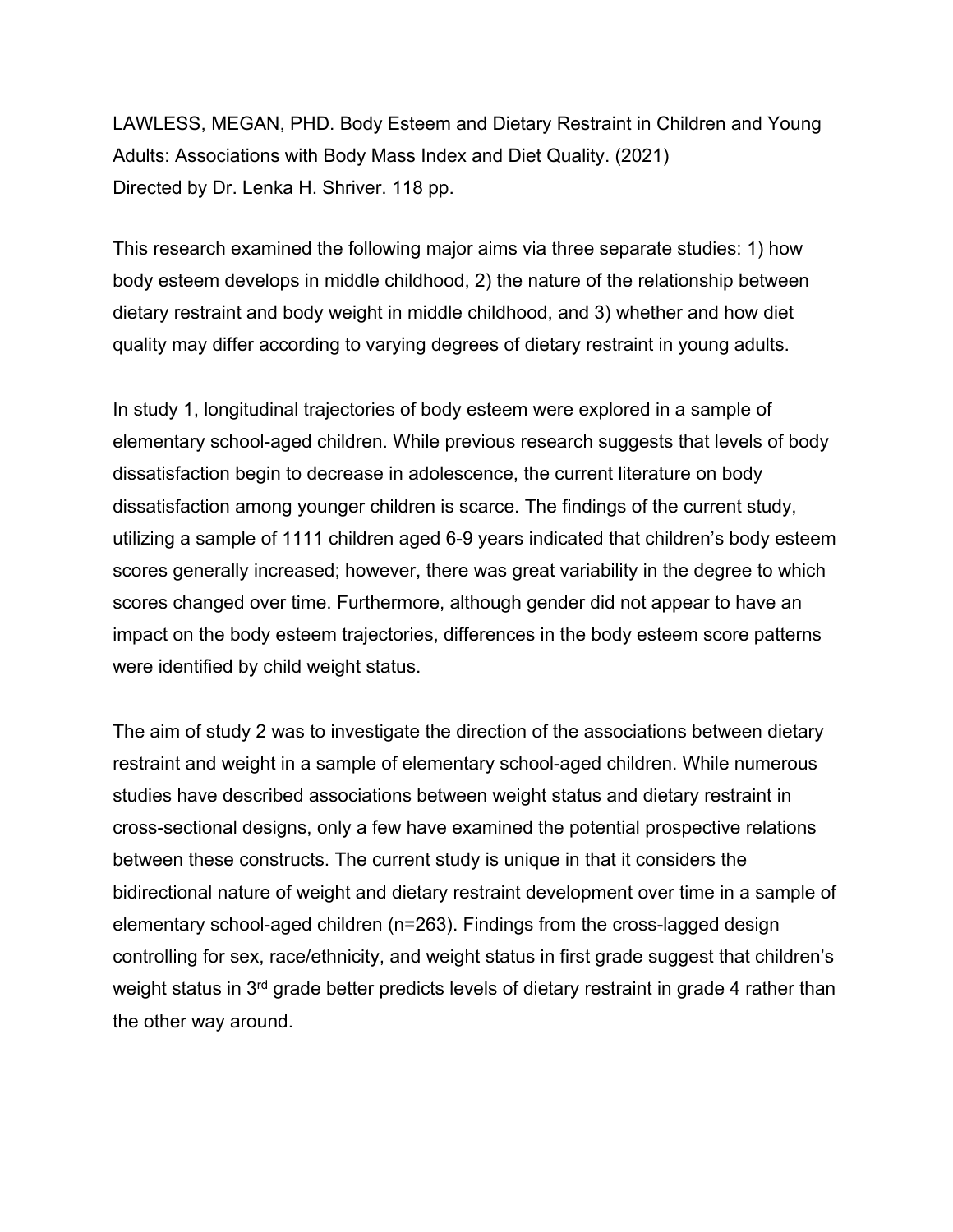Finally, study 3 examined the quality of the diet of young adults by the level of selfreported dietary restraint in a sample of young adults (n=215). Some emerging research has found dietary restraint to be an indicator of self-control in eating, but so far, no studies have examined how dietary restraint influences diet quality scores or other eating-related patterns in young adulthood. Results from this study revealed dietary restraint did predict higher overall diet quality in young adulthood. In particular, young adults in our sample with higher levels of restraint reported higher consumption of total vegetables, greens and beans, total fruit, whole fruit, seafood and plant proteins and lower intakes of added sugars. Future research should consider the different potential dimensions of dietary restraint and the degree of restraint in relation to potential effects on health outcomes in young adults.

Overall, this research contributes to a better understanding of some specific psychological correlates related to obesity and diet quality in childhood and young adulthood, namely body esteem and dietary restraint. Future studies are warranted to extend these findings by including multiple measures of body image and dietary restraint to broaden the investigation of these factors in children and young adults.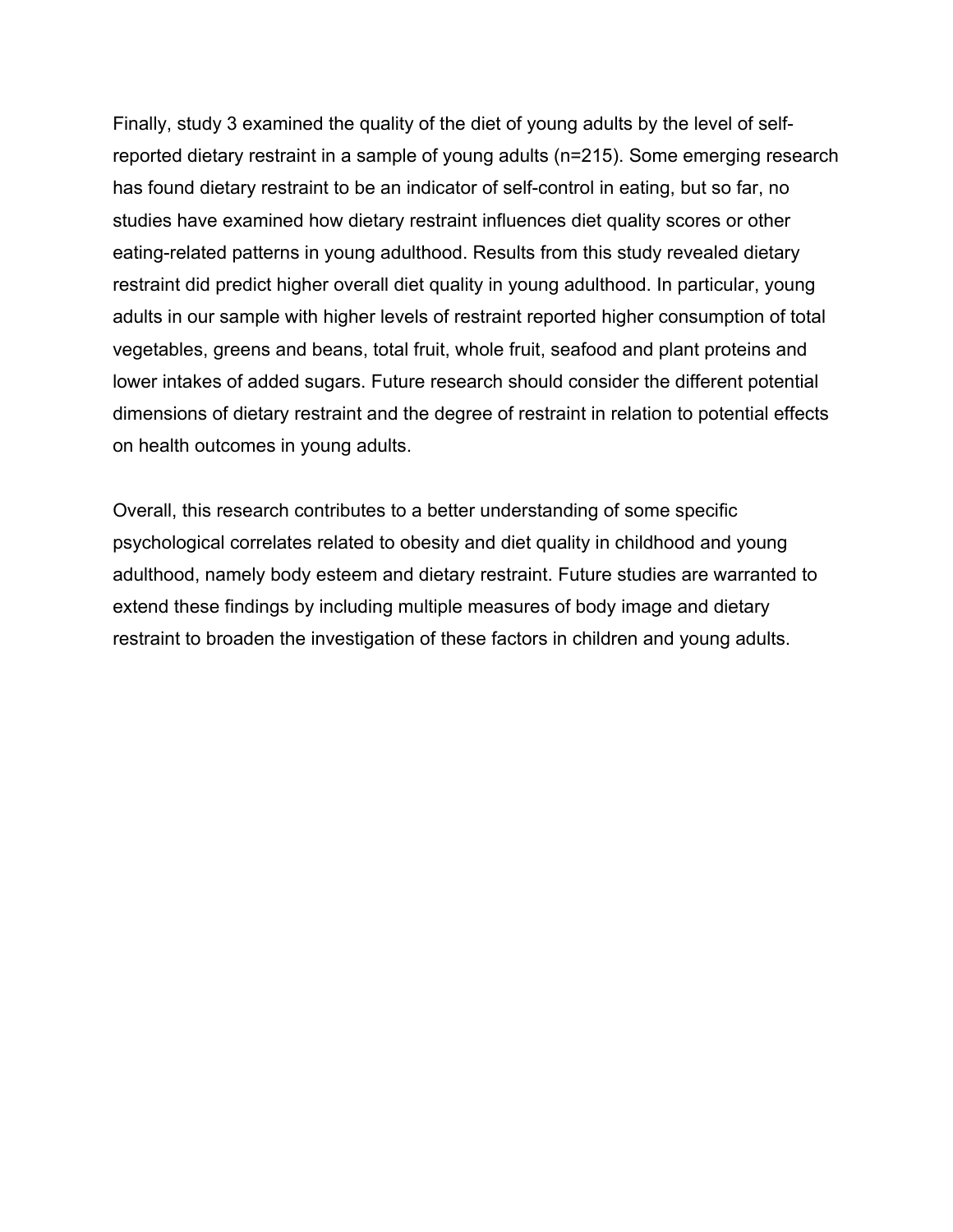# BODY ESTEEM AND DIETARY RESTRAINT IN CHILDREN AND YOUNG ADULTS: ASSOCIATIONS WITH BODY MASS INDEX AND DIET QUALITY

by

Megan Lawless

# A DISSERTATION

Submitted to the Faculty of The Graduate School at The University of North Carolina at Greensboro in Partial Fulfillment of the Requirements for the Degree Doctor of Philosophy

Greensboro

2021

Approved by

Dr. Lenka Shriver Committee Chair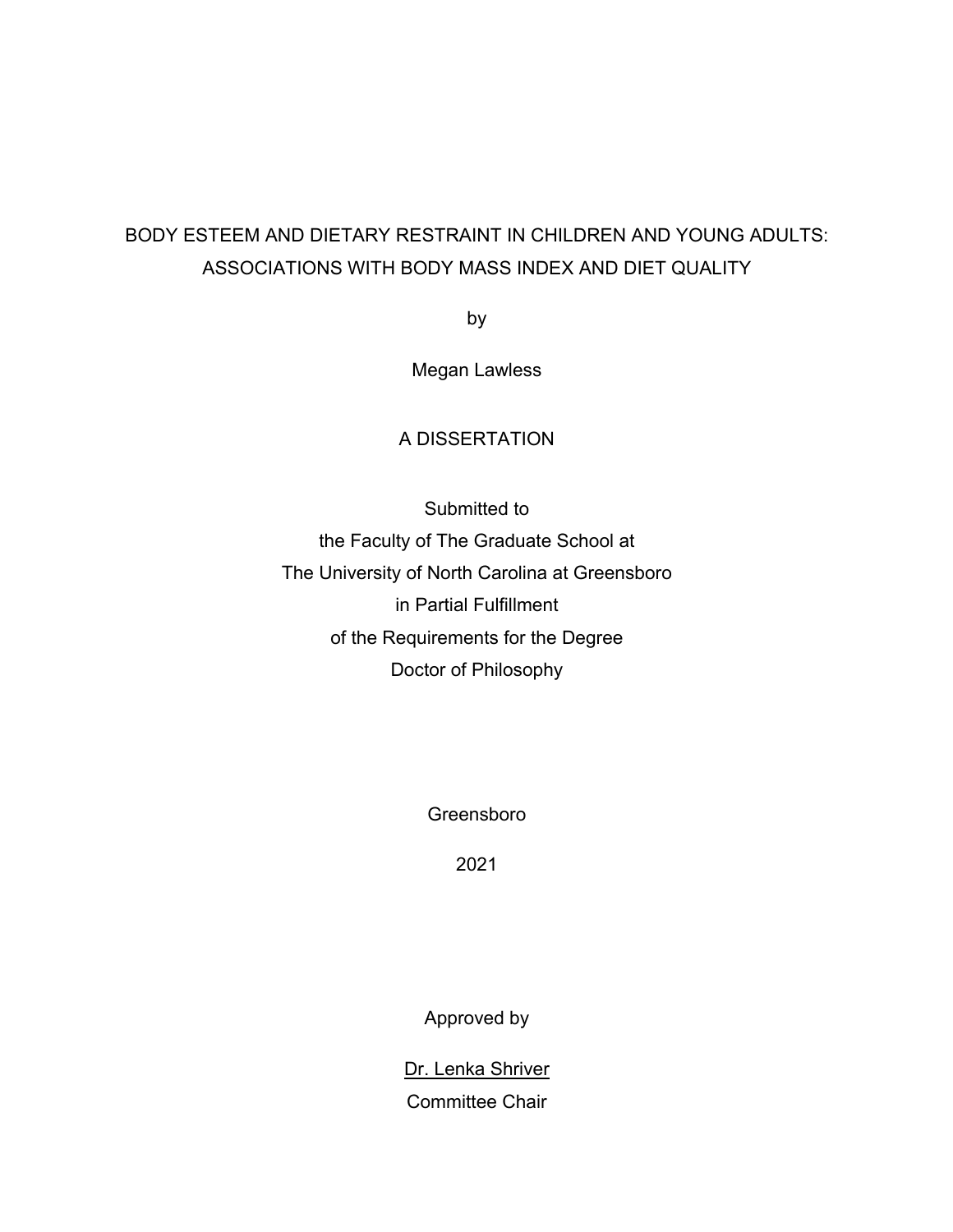# APPROVAL PAGE

This dissertation written by MEGAN LAWLESS has been approved by the following committee of the Faculty of The Graduate School at The University of North Carolina at Greensboro.

Committee Chair Dr. Lenka H. Shriver

Committee Members Dr. Keith Erikson

Dr. Steve Fordhal

Dr. Laurie Wideman

3/11/2021 Date of Acceptance by Committee

3/11/2021 Date of Final Oral Examination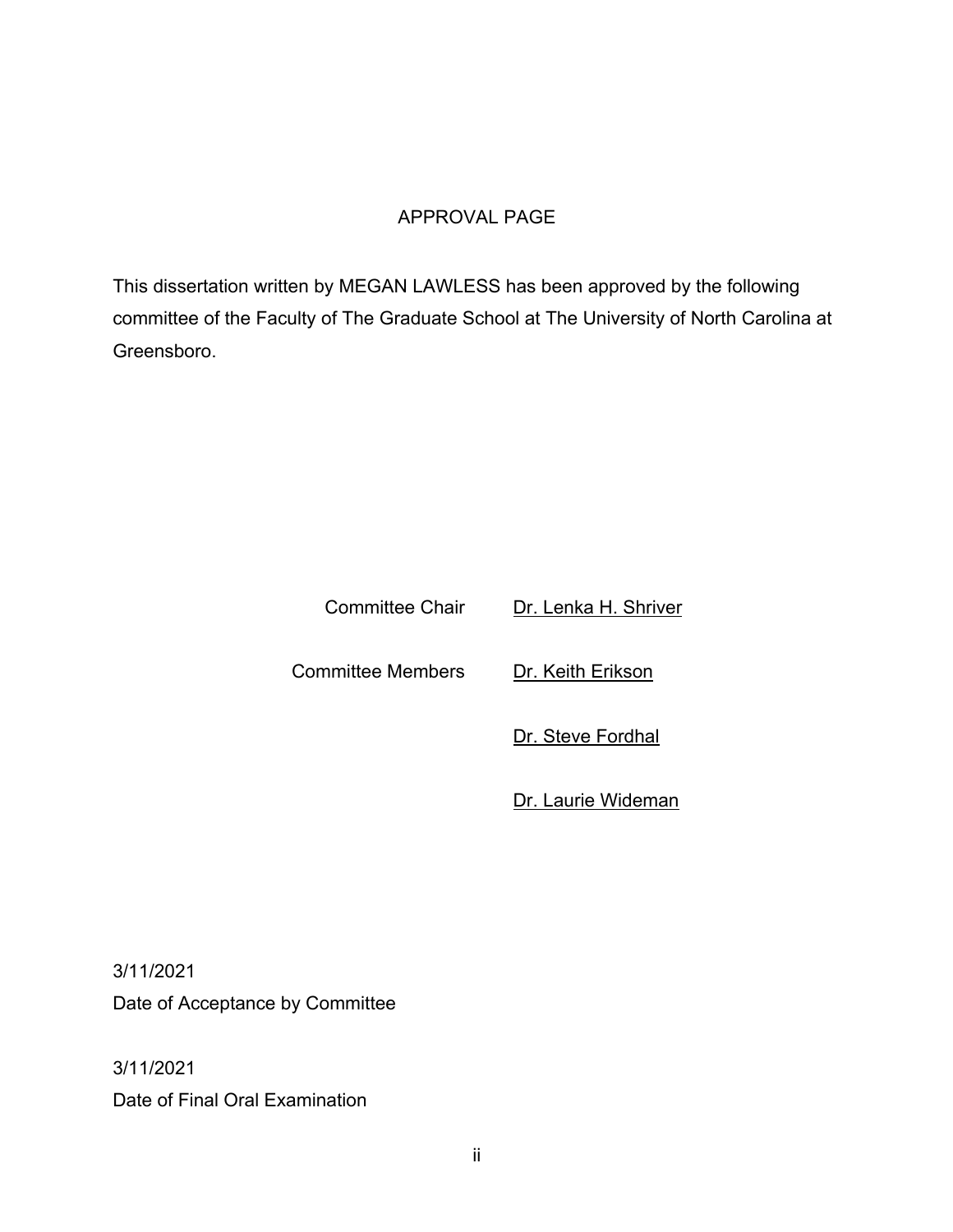# ACKNOWLEDGEMENTS

There are many people who helped me along the way on this journey. I would like to take a moment to thank them.

First, I wish to extend my sincere thanks to Dr. Lenka Shriver, my committee chair and mentor, who went above and beyond to help me reach my goal. I am tremendously grateful to her for her encouragement and constructive advice, along with the innumerable other contributions she made to my professional and personal growth. I would also like to thank fellow committee members Dr. Keith Erikson, Dr. Steve Fordahl and Dr. Laurie Wideman who dedicated their time and expertise to help me navigate this process.

I would also like to recognize the invaluable assistance that my fellow grad students and professors provided throughout my doctoral program. A special mention goes to Alla Hill, Lauren Paynter, and Lauren Bailes who offered their input and advice related to the statistical and conceptual aspects of this project, and who have been there to celebrate every success along the way. Without them, I would not have made it.

Finally, my deep and sincere gratitude goes out to my friends and family for their unparalleled love and support. I am forever indebted to my parents for giving me the opportunities and experiences that have made me who I am. Thank you for everything.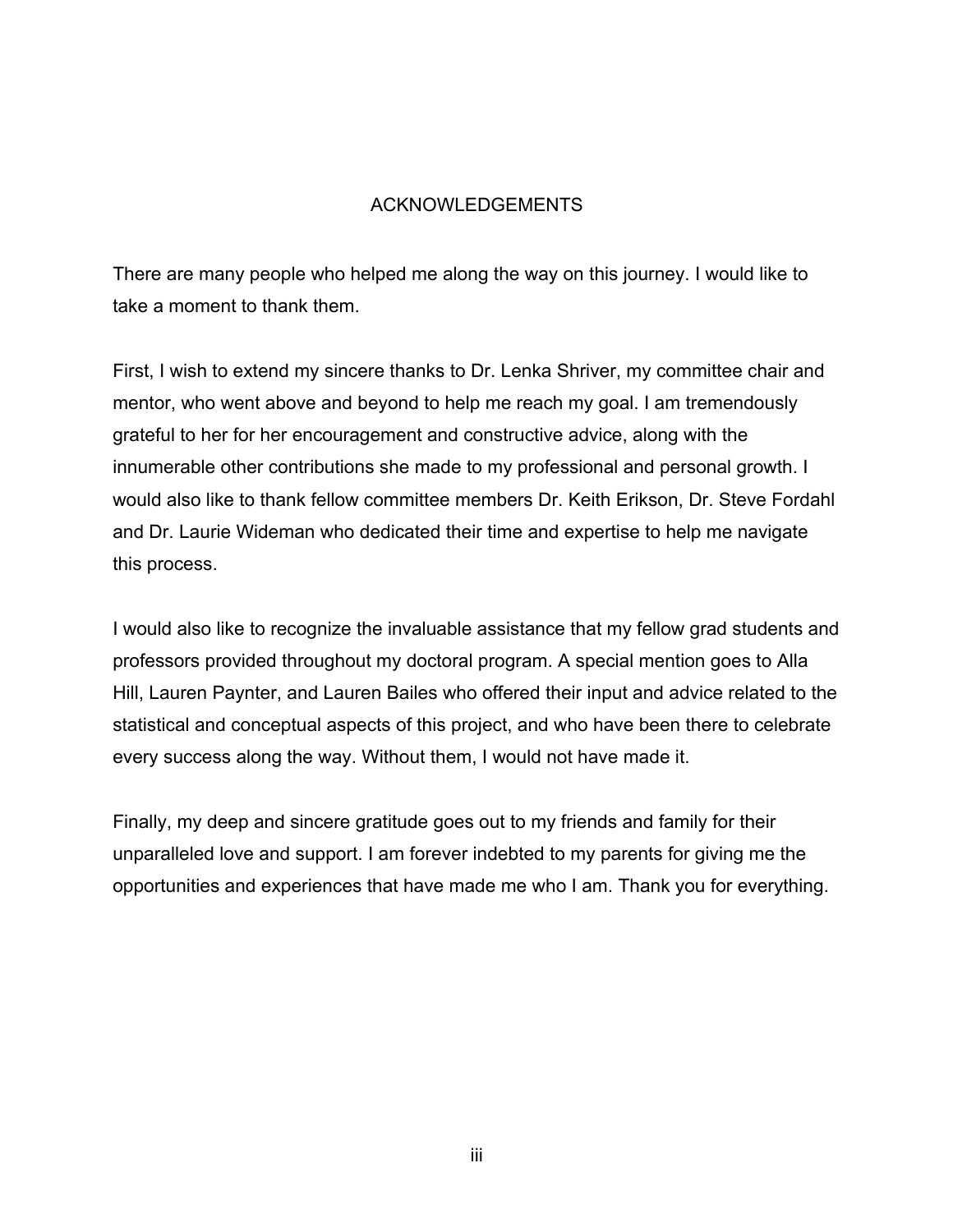# TABLE OF CONTENTS

| CHAPTER III: DEVELOPMENTAL CHANGES IN BODY ESTEEM ACROSS MIDDLE |  |
|-----------------------------------------------------------------|--|
|                                                                 |  |
|                                                                 |  |
|                                                                 |  |
|                                                                 |  |
|                                                                 |  |
|                                                                 |  |
|                                                                 |  |
|                                                                 |  |
|                                                                 |  |
|                                                                 |  |
|                                                                 |  |
|                                                                 |  |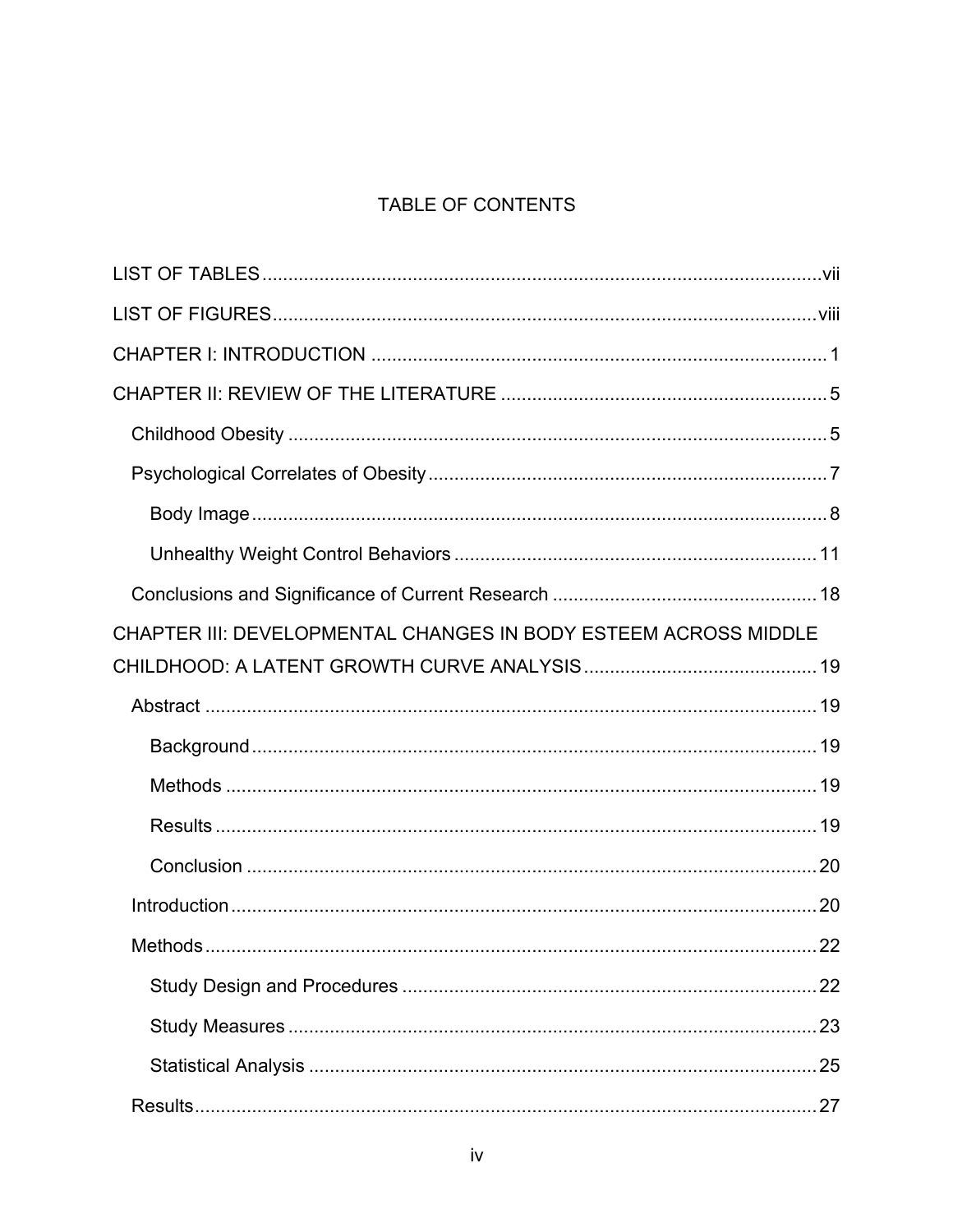| CHAPTER IV: BIDIRECTIONAL ASSOCIATIONS BETWEEN RESTRAINED EATING |  |
|------------------------------------------------------------------|--|
|                                                                  |  |
|                                                                  |  |
|                                                                  |  |
|                                                                  |  |
|                                                                  |  |
|                                                                  |  |
|                                                                  |  |
|                                                                  |  |
|                                                                  |  |
|                                                                  |  |
|                                                                  |  |
|                                                                  |  |
|                                                                  |  |
|                                                                  |  |
|                                                                  |  |
|                                                                  |  |
| CHAPTER V: DIETARY RESTRAINT IN YOUNG ADULTS: ASSOCIATIONS WITH  |  |
|                                                                  |  |
|                                                                  |  |
|                                                                  |  |
|                                                                  |  |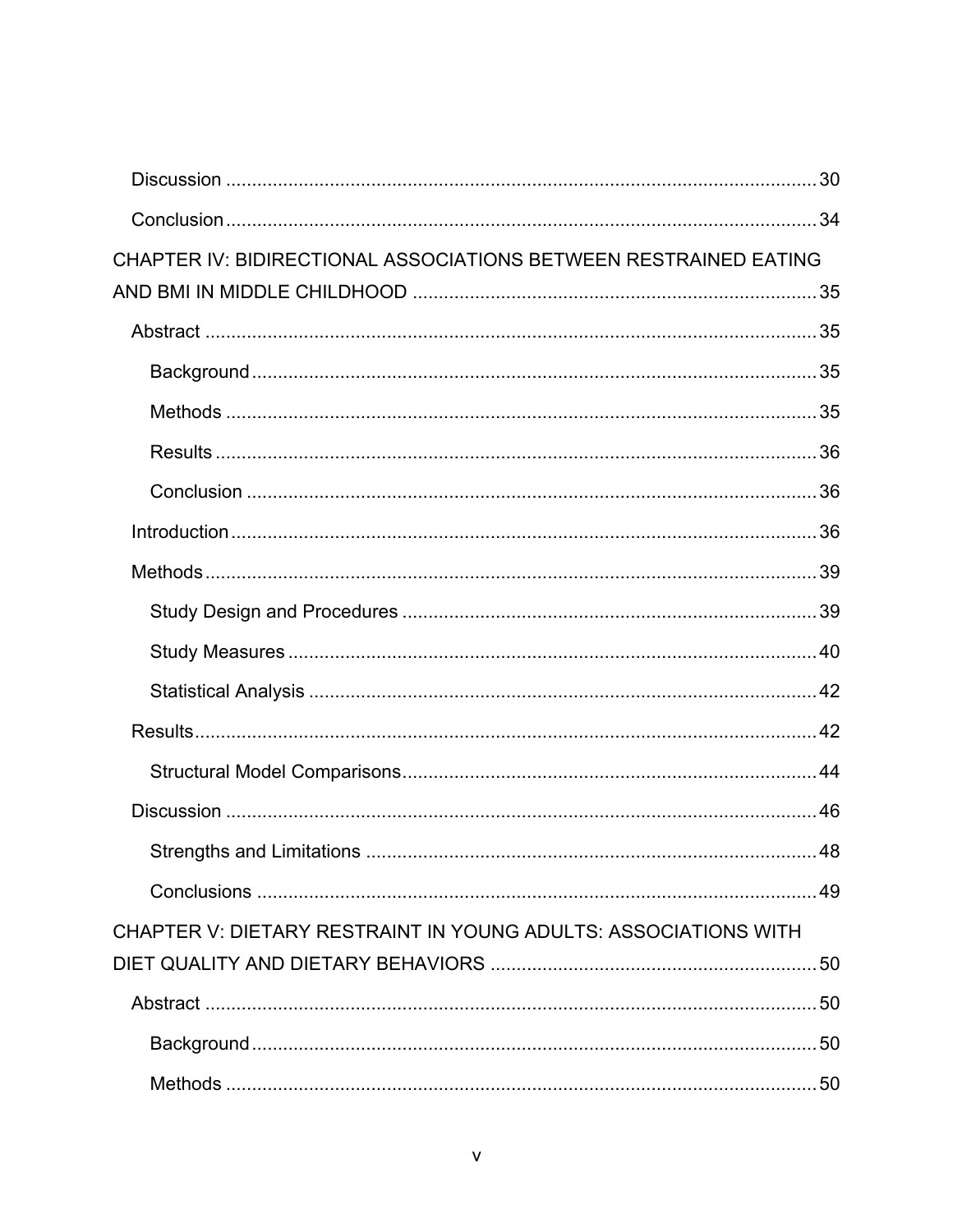| APPENDIX D: Three Factor Eating Questionnaire: Dietary Restraint Subscale 117 |
|-------------------------------------------------------------------------------|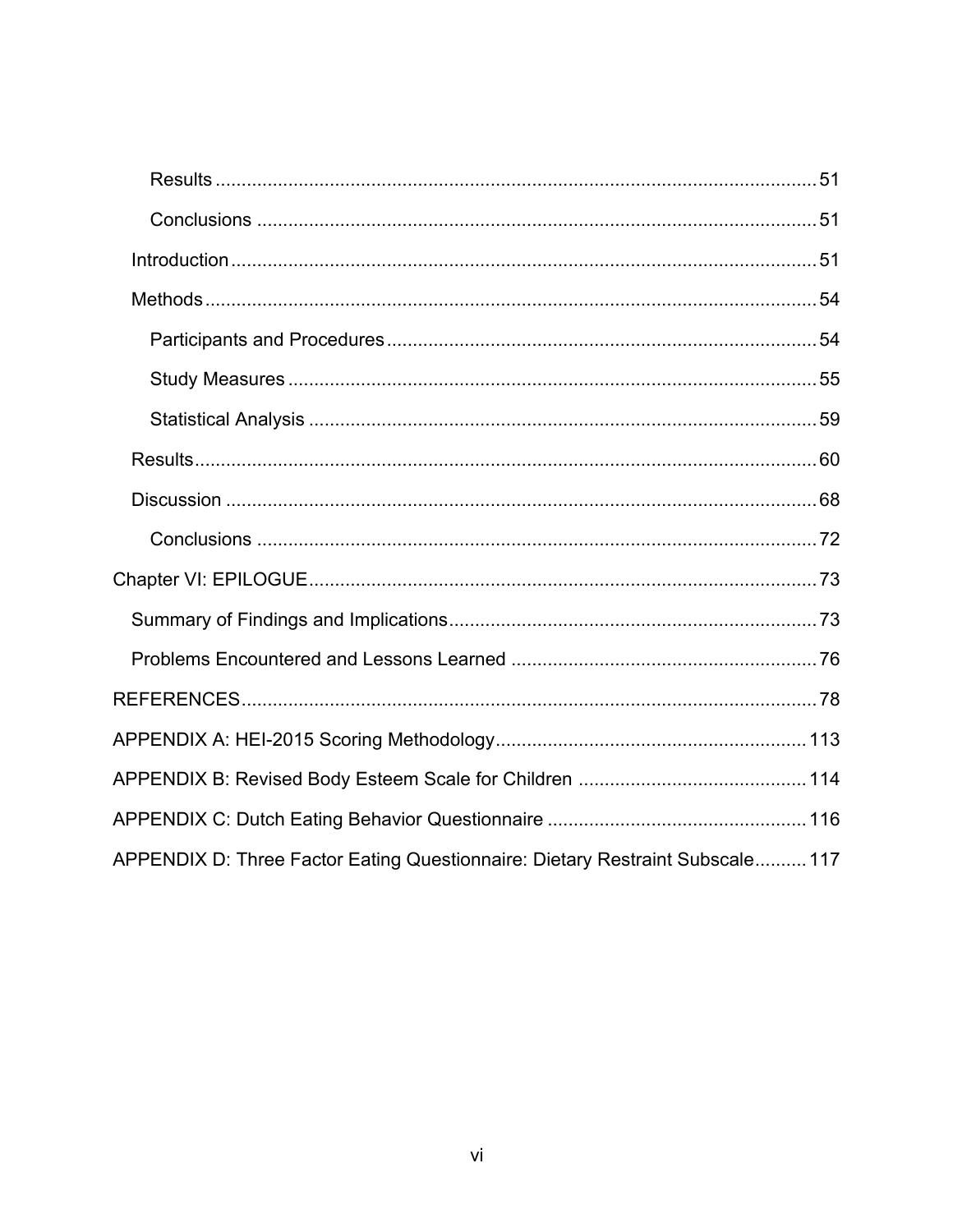# LIST OF TABLES

| Table 7. Summary of Multiple Regression Analysis for Variables Predicting Young |  |
|---------------------------------------------------------------------------------|--|
| Table 8. Characteristics of Low, Moderate and High Dietary Restrainers 66       |  |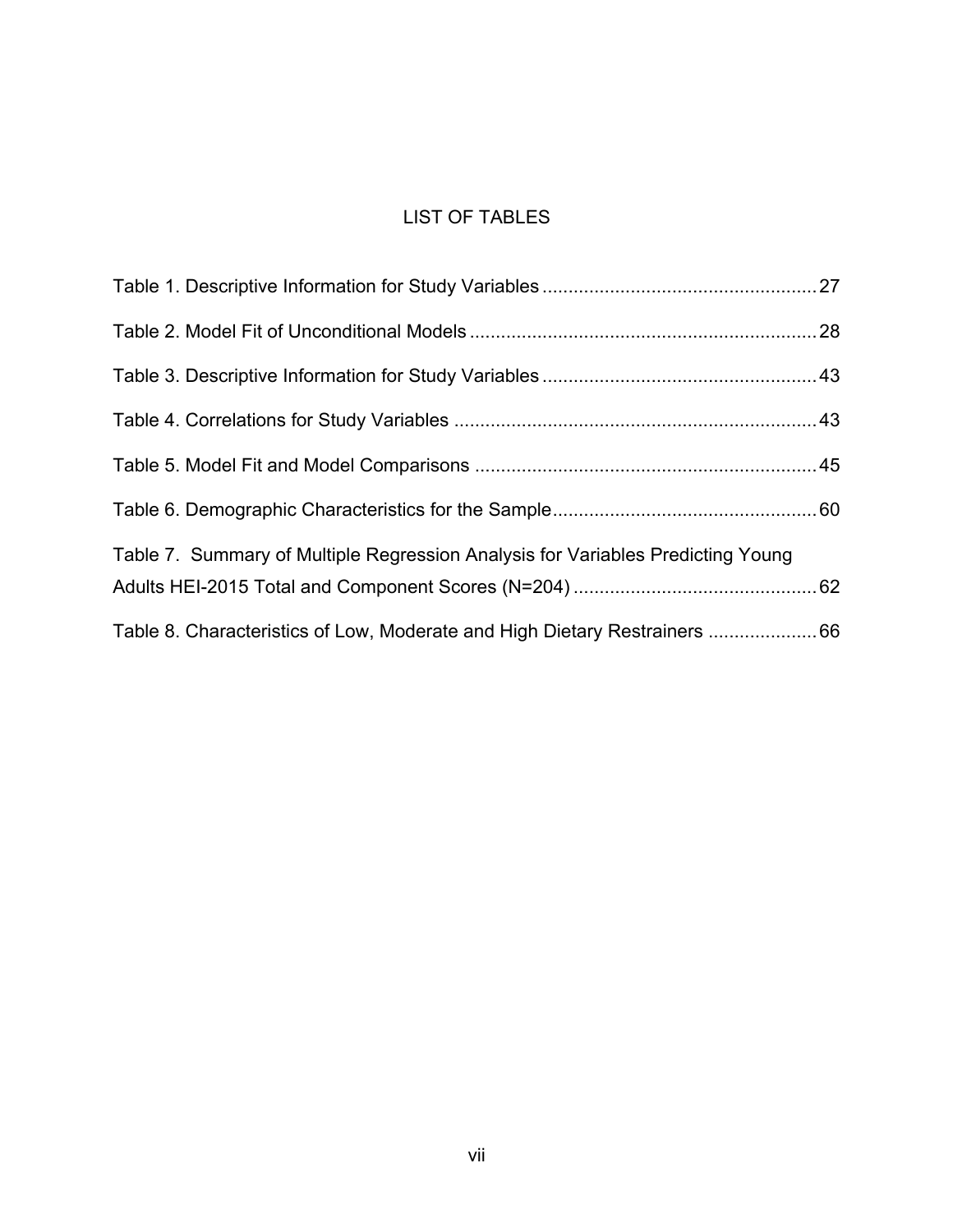# LIST OF FIGURES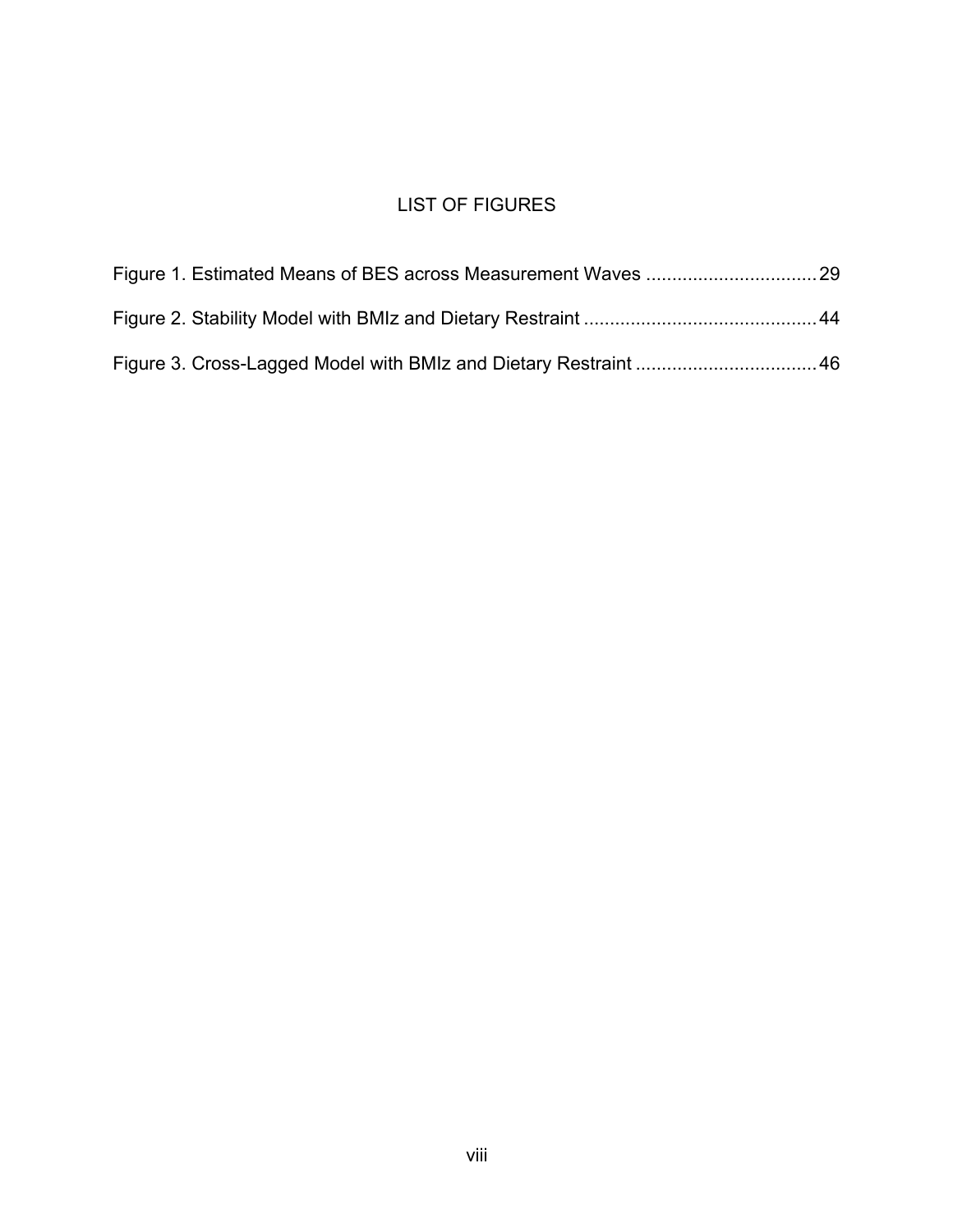#### CHAPTER I: INTRODUCTION

The prevalence of overweight and obesity in the U.S. remains high, and together with the contemporary cultural obsession with thinness, concerns about body weight and dieting behaviors are common in both youth and adult populations (Bray et al., 2017; Hales et al., 2018). Though obesity and eating disorders have been largely studied separately, empirical evidence suggests these conditions do not occur in isolation of one another (Goldschmidt et al., 2018; Irving & Neumark-Sztainer, 2002; Raynor et al., 2006; Swanson et al., 2011). Analysis of data from a nationally representative sample of adolescents revealed that individuals with overweight or obese classifications are more likely to engage in unhealthy weight-control behaviors, such as meal skipping, fasting, and vomiting, compared to their normal-weight peers (Swanson et al., 2011). These unhealthy behaviors are associated with an increased risk for developing partial syndrome eating disorders, such as binge eating characterized by loss of control (Loth et al., 2014; Ward et al., 2019). Thus, it is important to address modifiable factors that are linked to both obesity as well as disordered eating. Of these modifiable factors described in the existing literature, body esteem and dietary restraint stand out as significant predictors for both childhood obesity and adolescent eating disorder risk, making them important points for intervention (Bornioli et al., 2019; Damiano et al., 2015; Rick M. Gardner et al., 2000; Loth et al., 2014).

Body esteem refers to the self-evaluations of one's body or appearance and is considered the attitudinal component of body image (Beverley K Mendelson et al., 2001). While body esteem has mostly been studied in adolescent samples, increasing evidence suggests that body image concerns begin to develop at a young age (Bun et al., 2012; Nichols et al., 2018; S. J. Paxton & Damiano, 2017; Striegel-Moore, 2001). From early on, children are able to determine their ideal body shape and by the age of 6, body weight and shape become increasingly prominent considerations, oftentimes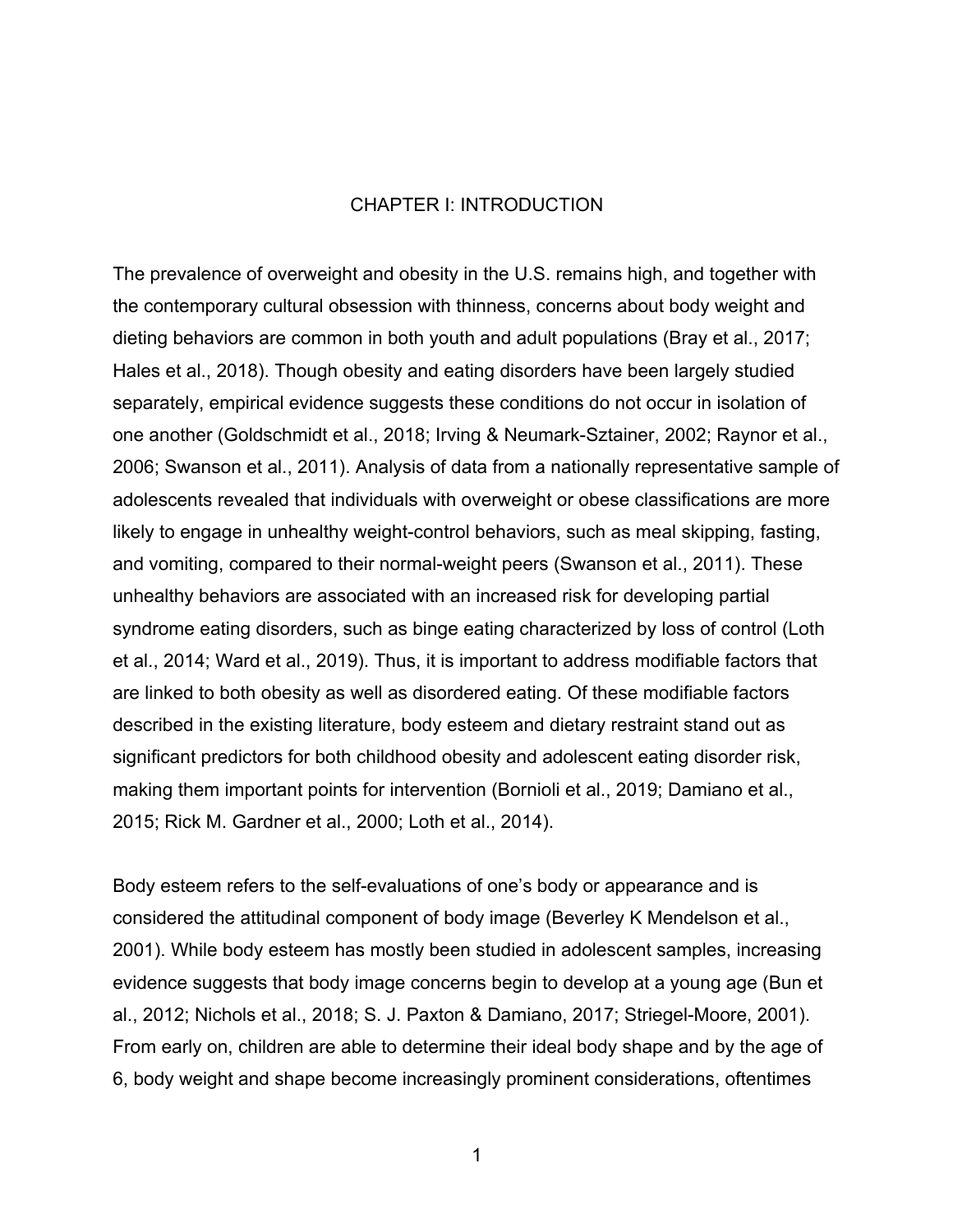leading to negative feelings about one's physical appearance (Smolak, 2004). A review of studies of childhood body image concluded that around 40% of girls between the ages of 10 and 11 report body dissatisfaction (Smolak et al., 1998). This is unsurprising as middle childhood has been identified as the time when self-concept becomes more complex, and when children are better able to make comparisons between themselves and others (Cash, 2017; S. J. Paxton & Damiano, 2017; Smolak, 2004). On the other hand, current literature lacks findings on body image from boys in middle childhood and from children younger than 10 years (Smolak, 2004). Further, most evidence to date has come from cross-sectional research which limits the capacity for detecting patterns in changes over time. A better understanding of the longitudinal changes in body esteem throughout this developmental period is important to determine if/when problematic declines in body esteem begin to occur, and to determine who is most vulnerable to potential negative consequences of low body esteem.

Another line of research points to a high prevalence of dietary restraint that exists even among children (Carper et al., 2000; Damiano et al., 2015; Rodgers et al., 2019a; Shunk & Birch, 2004b). Dietary restraint refers to the cognitive control of food intake for weight management and is often conceptualized interchangeably with dieting. The majority of existing research on dietary restraint has largely focused on examining potential consequences of dietary restraint as an extreme weight control strategy (Neumark-Sztainer et al., 2012; vander Wal, 2012a). However, there has been growing attention in recent literature to the importance of childhood self-regulation skills and their role in the development of eating behaviors and overall future obesity risk (Russell & Russell, 2020). Given the abundance of highly palatable, energy-dense foods in the modern eating environment, an ability to intentionally self-regulate food intake might be a necessary and welcomed adaptive mechanism for improving diet quality and maintaining a healthy weight over time (F. Johnson et al., 2012; Kliemann et al., 2018). In fact, cognitive restraint has been identified as a potential antecedent of self-regulation related to eating among overweight and obese adults (Reed et al., 2016). Furthermore,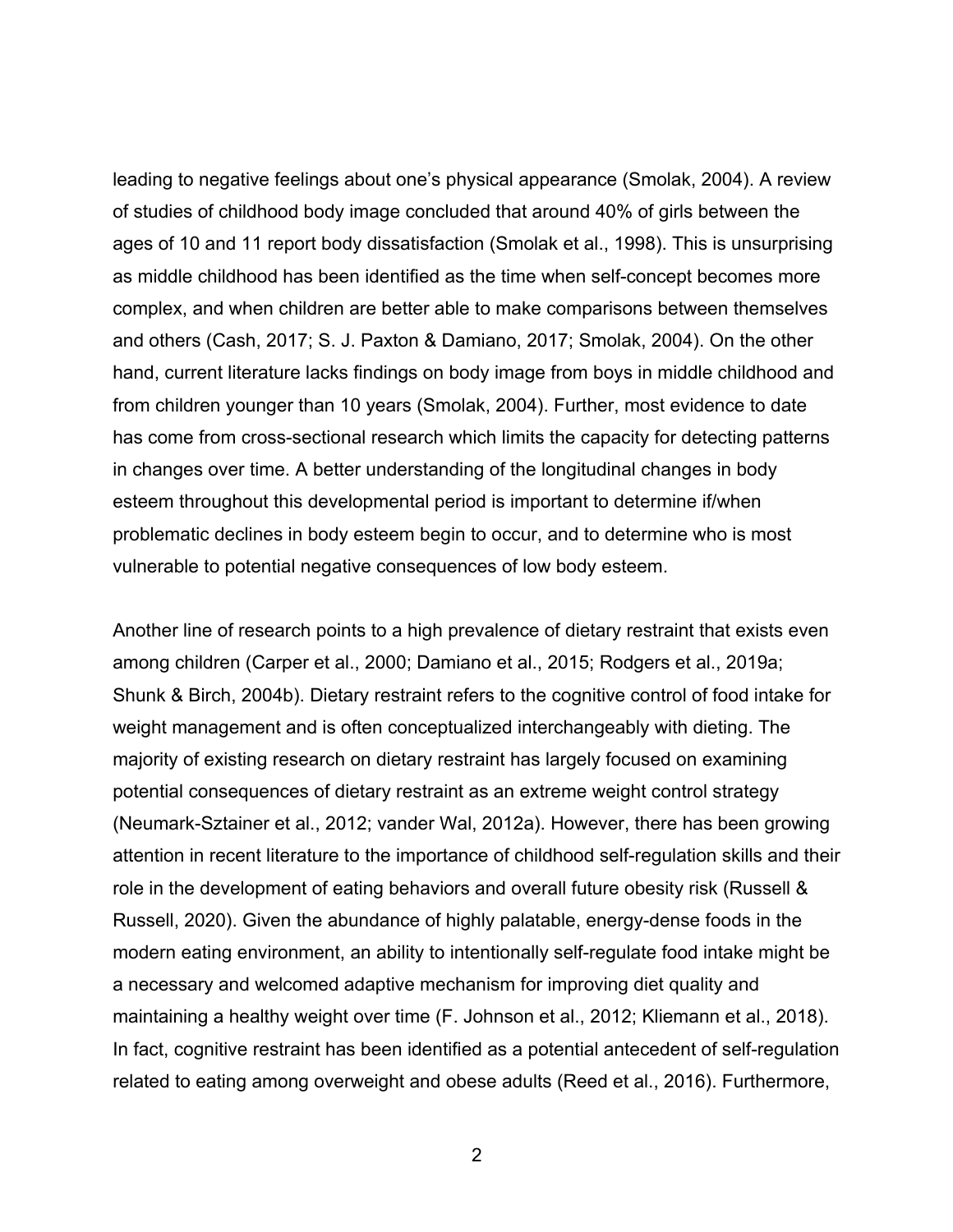it has been suggested that dietary restraint is essential for maintaining a healthy weight in individuals who tend to overeat and gain weight (F. Johnson et al., 2012). So far, however, the nature of the relation between dietary restraint and weight outcomes has not been well examined in child populations.

Individuals engage in a variety of weight loss or weight maintenance strategies and these behaviors may have varying influences on the individuals' health and overall wellbeing (Keery et al., 2006; N. Larson et al., 2018; N. I. Larson et al., 2009; Neumark-Sztainer et al., 2012). Dieting to attain a body type that is in line with the thin ideal, for example, has often been associated with poorer psychological and physical health outcomes, including greater levels of depression and the use of extreme weight-loss strategies like purging or fasting (Loth et al., 2014; Neumark-Sztainer et al., 2007, 2012). On the other hand, healthy weight control strategies that involve increasing fruit and vegetable intake to meet current dietary and health recommendations appear to have a positive influence on overall nutritional status and health outcomes (Adam et al., 2009; N. Larson et al., 2012; Provencher et al., 2009). This might be especially important for individuals who are determined to be at nutritional risk or who struggle to meet recommendations for a healthy diet. Numerous studies have highlighted the period of young adulthood (ages 20-35) as a time when dietary intakes are especially poor as evidenced by diet quality scores that are lower than any other adult age group (Hiza et al., 2013; Thorpe et al., n.d.; Woglom et al., 2020). Young adulthood is also characterized by high rates of weight gain making this a critical period for weight control (Wane et al., 2010). Additional research on the associations between weight control behaviors and potential benefits to the overall diet quality of young adults is still needed.

Given the current understanding of the associations between body esteem, weight, dietary restraint and diet quality and the gaps identified in the existing research in this area, the specific aims of the present research are: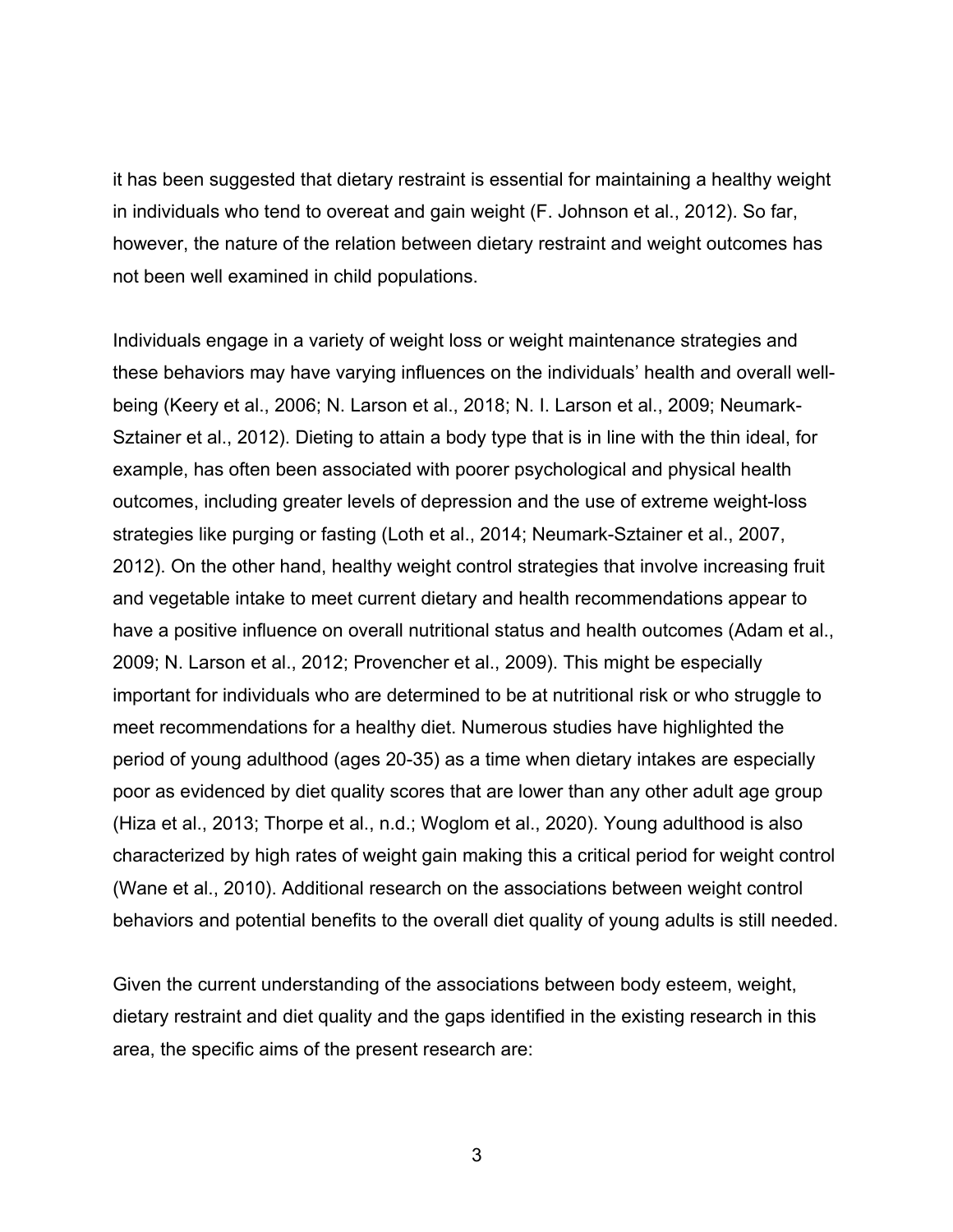**Aim 1:** Explore children's trajectories of body esteem during middle childhood (approximate ages 6-9 years) and assess inter-individual differences in these patterns by gender and weight status.

*Hypothesis 1a:* There will be inter- and intra-individual change in levels of body esteem throughout middle childhood.

*Hypothesis 1b*: Trajectories of body esteem will differ by gender and weight status in middle childhood.

**Aim 2:** Determine the degree and nature of the relation between dietary restraint and body mass index (BMI) z-scores over time during middle childhood (approximate ages 9-10 years).

*Hypothesis 2a:* There will be a significant, moderate stability in dietary restraint and BMI z-scores over time.

*Hypothesis 2b:* There will be significant, positive correlations between dietary restraint and BMI z-scores at each time point.

*Hypothesis 2c:* There will be transactional effects over time such that higher BMI zscores at age 9 will prospectively predict higher dietary restraint at age 10, and the opposing direction (dietary restraint prospectively predicting BMI z-scores) will be weaker.

**Aim 3:** Examine the association between dietary restraint and diet quality and explore differences in diet-quality outcomes between individuals with high and low levels of dietary restraint in a sample of young adults.

*Hypothesis 3:* There will be differences in diet quality and other diet outcomes among young adults according to levels of dietary restraint.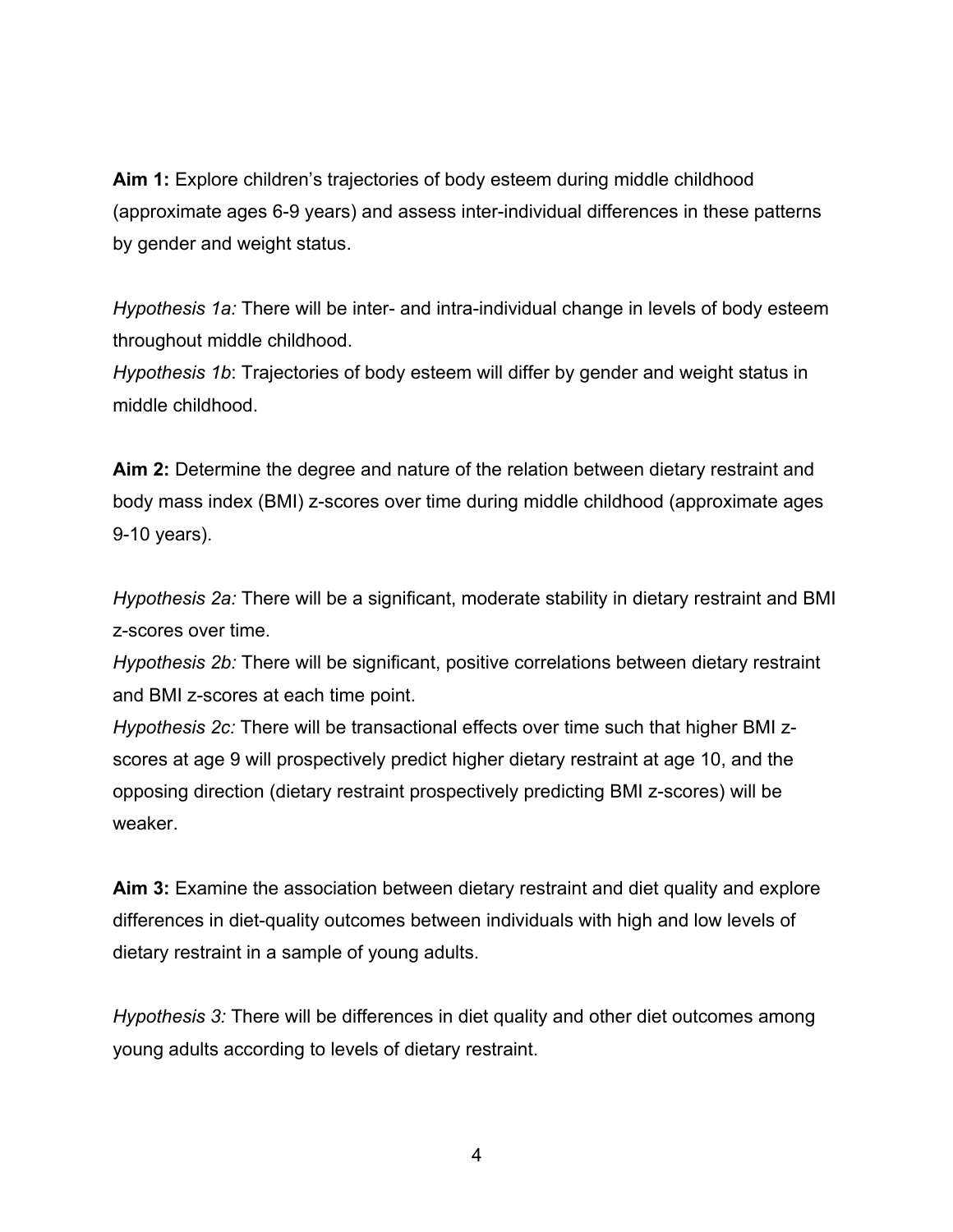### CHAPTER II: REVIEW OF THE LITERATURE

#### Childhood Obesity

Obesity refers to an excess accumulation of body fat. The most common measure for assessing weight status at the population level is the Body Mass Index (BMI) which is derived using a ratio of the body weight and height (*About Adult BMI | Healthy Weight, Nutrition, and Physical Activity | CDC*, n.d.; Bray et al., 2017; Churuangsuk et al., 2018). The World Health Organization (WHO) defines adult obesity as a BMI value of 30 or higher (Bray et al., 2017; Churuangsuk et al., 2018). During childhood, however, normal growth and development results in variability in height and weight and subsequent levels of body fatness. Thus, the norms for the absolute level of BMI in children vary with age and sex (Barlow, 2007). For children between 2 and 20 years of age the Centers for Disease Control (CDC) recommends using BMI reference standards to express BMI relative to other children of the same sex and age (Barlow, 2007; *Defining Adult Overweight and Obesity | Overweight & Obesity | CDC*, n.d.; Skinner et al., 2018). Using these reference standards, obesity in children is defined as values equal to or greater than the 95<sup>th</sup> percentile and overweight as a BMI at or above the 85<sup>th</sup> percentile and below the 95<sup>th</sup> percentile. Although probably not ideal for all segments of the pediatric population, these standards are typically applied to all children regardless of ethnicity or socioeconomic status or geographical location around the world (Chen et al., 2016; Dobashi, n.d.; May et al., 2013; Ward et al., 2017a; Weiss et al., 2004)*.*

The most recent data from the National Health and Examination Survey (NHANES) indicate that an estimated 18.5% of children and adolescents (2-19 years) are obese and another 16.6% are overweight (Hales et al., 2018; Skinner et al., 2018). Children who are obese are at increased risk for remaining obese as adults and for developing other health consequences that are common in adulthood, such as diabetes and coronary heart disease (Simmonds et al., 2016; Ward et al., 2017b). Obesity in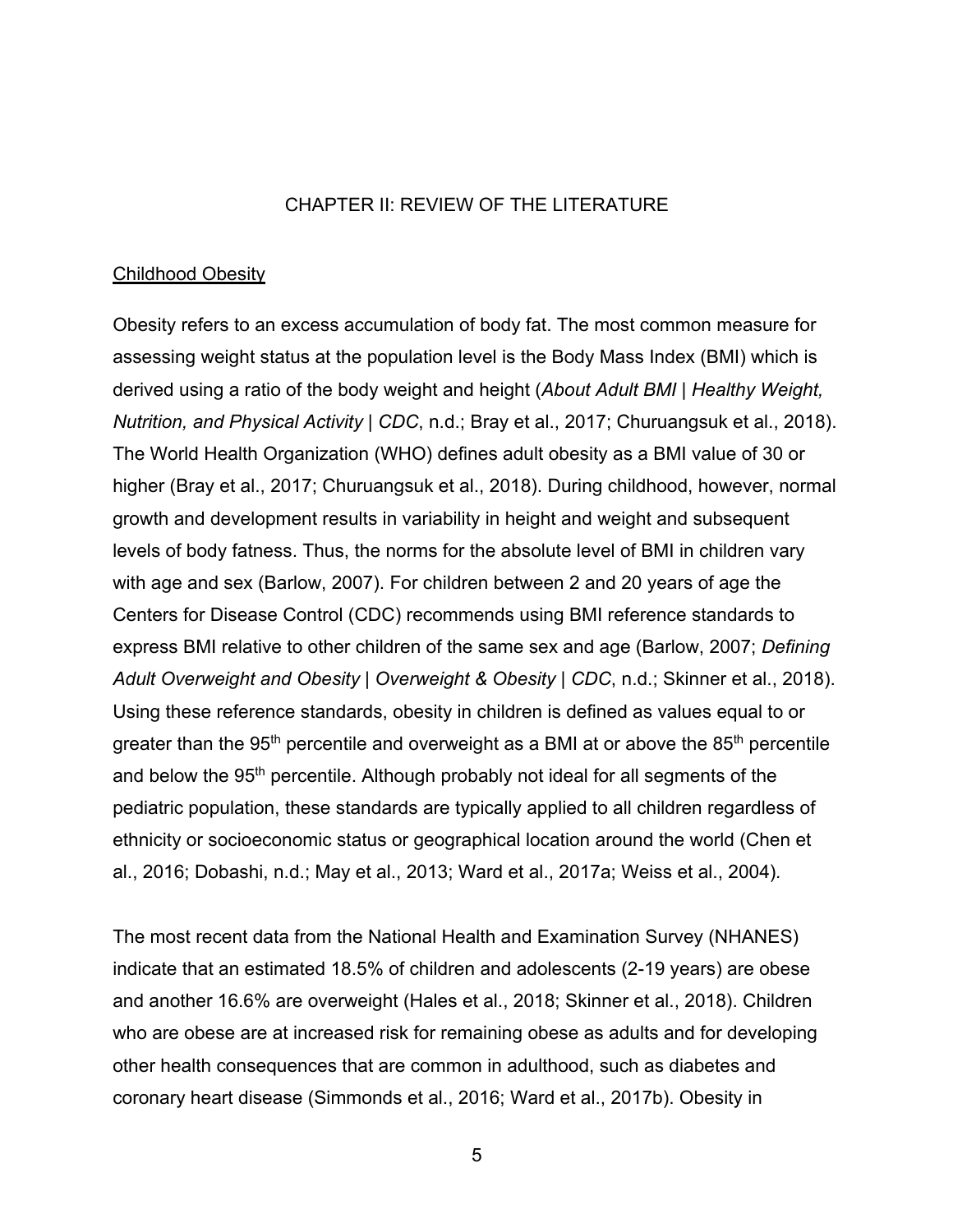childhood has been also strongly associated with other poor health outcomes and psychological problems such as depression, low self-esteem and physiological problems including sleep apnea and asthma(Quek et al., 2017; vander Wal & Mitchell, 2011; Wardle & Cooke, 2005; Weiss et al., 2004).

Rather than a stable condition, childhood obesity represents a dynamic process in which a set of factors that are related to biology and the environment interact with each other to contribute to positive energy balance over time (Dobashi, n.d.; Kumar & Kelly, 2017; Lee & Yoon, n.d.). Over the past decades, studies have identified a number of risk factors associated with childhood obesity, including increased time spent in sedentary behaviors, less frequent family meals, greater intake of sugar-sweetened beverages, and greater exposure to food-based marketing (Bray et al., 2017; Gordon-Larsen et al., 2004; Mameli et al., 2016; May et al., 2013). Several leading health organizations have developed comprehensive interventions that address these factors. The Expert Committee on the Assessment, Prevention, and Treatment of Child and Adolescent Overweight and Obesity recommends a staged approach to behavioral interventions that focus on low-energy-dense, balanced diets, structured meals, and increased physical activity and reduced screen time per day (Barlow, 2007; Kumar & Kelly, 2017). However, the effectiveness of these strategies is still in question as a number of studies have revealed only moderate improvements to BMI and overweight/obesity prevalence following the implementation of behavioral interventions (Y. Wang et al., 2015). Given the high prevalence of overweight and the high costs associated with treatments for obesity and related comorbidities, there is a growing need to understand the characteristics of individuals that interact with the environment to either maximize or minimize risks for weight gain and unhealthy eating practices and excessive weight gain over time.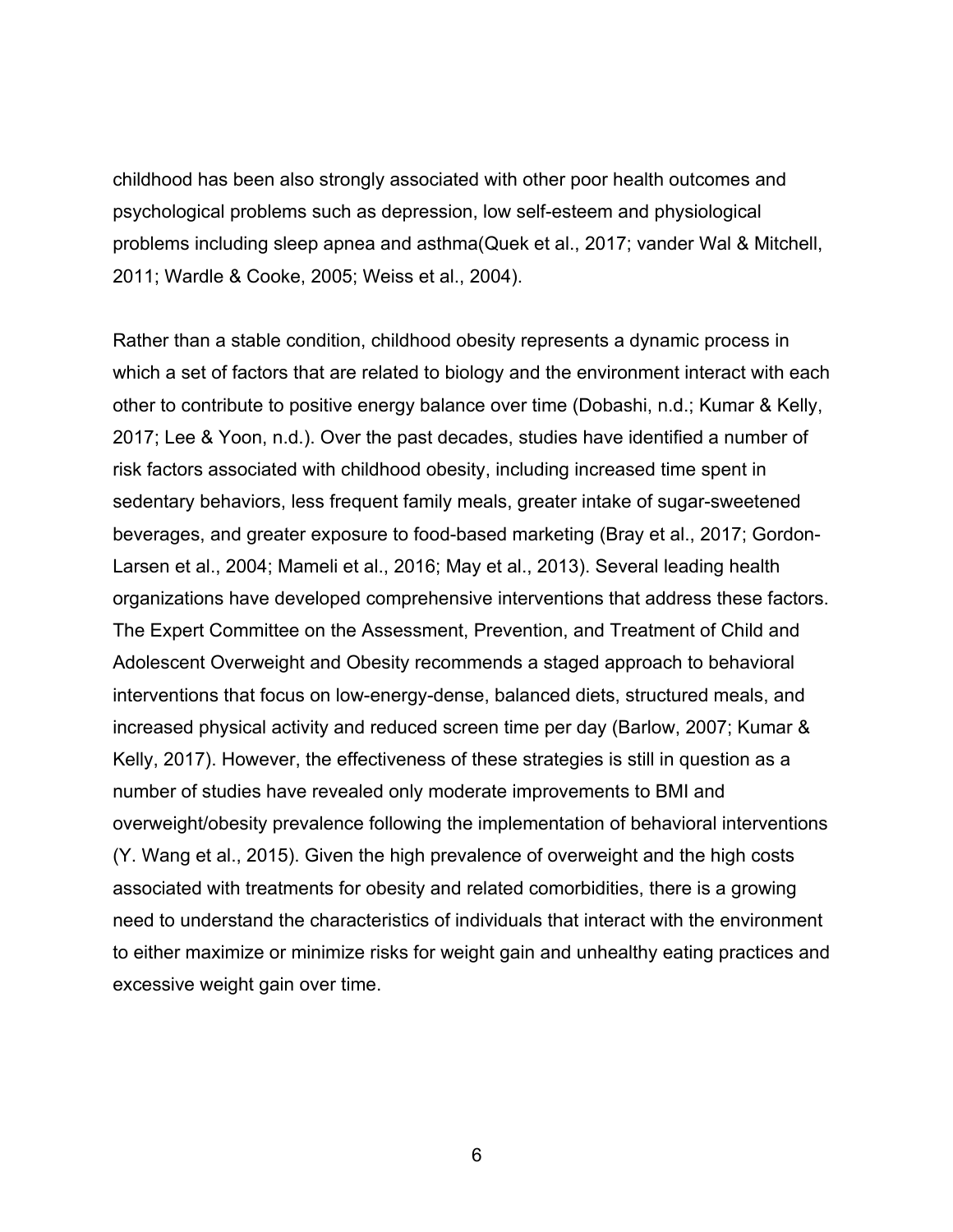#### Psychological Correlates of Obesity

Besides negative physical health consequences, overweight and obesity are often associated with mental health problems and psychosocial difficulties in both adults and children (Puder & Munsch, 2010; vander Wal & Mitchell, 2011; Wardle & Cooke, 2005). A review of the psychological correlates of childhood obesity revealed that externalizing (impulsivity and attention-deficit hyperactivity disorder) and internalizing (depression and anxiety) behavioral problems are some of the most frequently cited factors related to childood obesity (Amaya-Hernández et al., 2019; K. K. Davison et al., 2000; Dion et al., 2016; Puder & Munsch, 2010). In particular, overweight and obese children often report higher levels of weight and shape concerns (Puder & Munsch, 2010). This is problematic because weight and shape concerns have been linked with the adoption of unhealthy eating patterns and reduced participation in regular physical activity, both of which contribute to increase risk for excessive weight gain (Aparicio-Martinez et al., 2019; Bornioli et al., 2019; vander Wal, 2012b). Furthermore, there is also significant co-occurrence of eating disorders in individuals with a higher BMI (Bornioli et al., 2019; Goldschmidt et al., 2018; Haines & Neumark-Sztainer, 2006). For example, a large, nationally representative study of U.S. adults found that the adjusted odds ratio for having been diagnosed with an eating disorder (specifically binge eating disorder (BED)) increases as BMI increases (Udo & Grilo, 2018). Similar associations have also been found in younger samples of adolescents, suggesting maladaptive strategies to cope with overweight begin early in life (Aparicio-Martinez et al., 2019; Goldschmidt et al., 2018; Loth et al., 2014; Rohde et al., 2015).

Excessive adiposity is stigmatized in Western cultures, with larger body shapes regarded as socially undesirable for both adolescent girls and boys (Grogan, 2006). Thus, many adolescents and adults who feel dissatisfied with their own weight often turn to dieting and weight loss (Bornioli et al., 2019; Rodgers et al., n.d.; Stice & Shaw, 2002). The belief that being thin is most attractive and desirable, commonly referred to as the "thin ideal," also affects how people view the relationship between weight and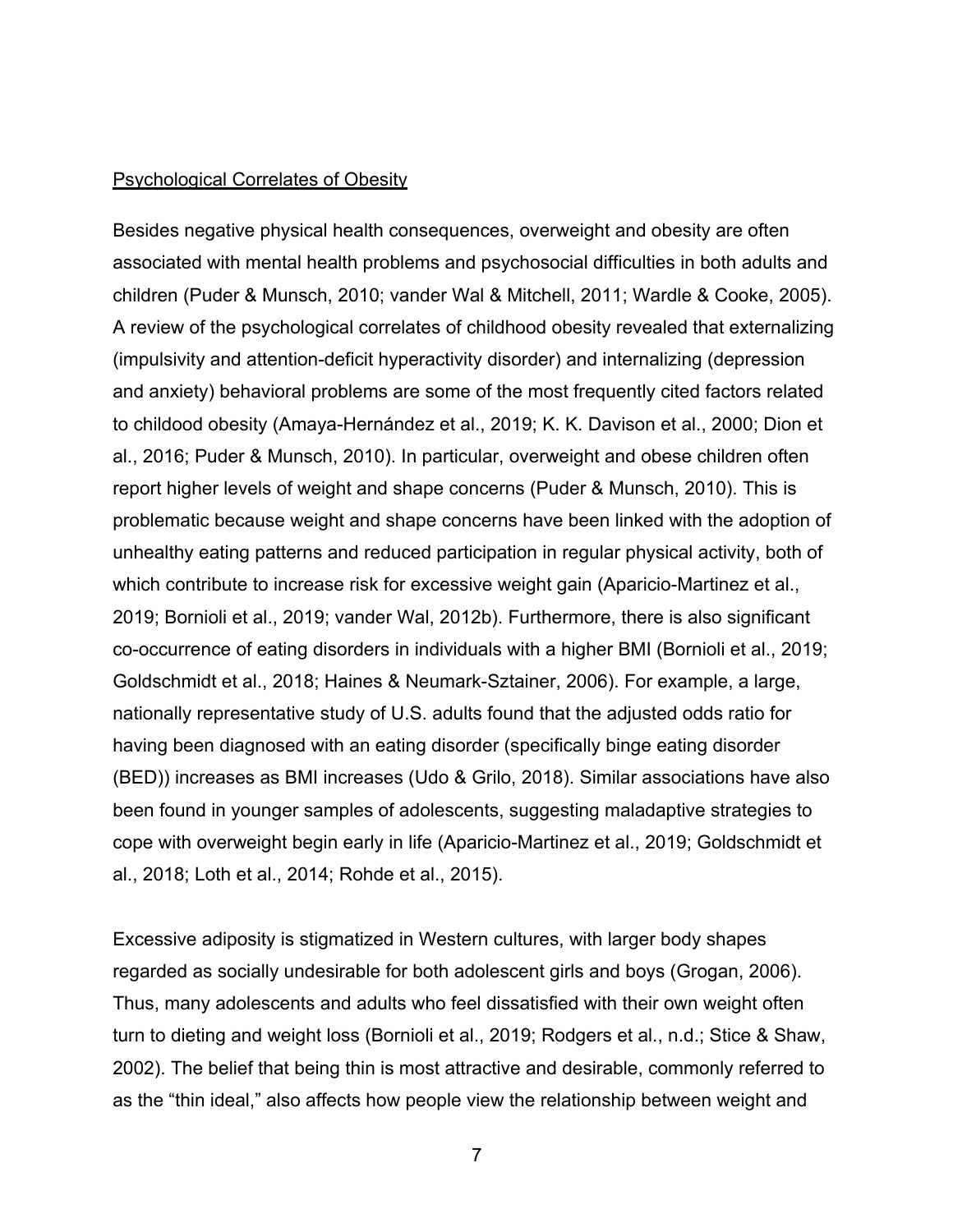health, with thin individuals being considered to be healthy regardless of their actual medical status (Aparicio-Martinez et al., 2019; Fitzsimmons-Craft et al., 2012). A brief review of two key psychological correlates of obesity is provided in detail below.

#### BODY IMAGE

Body image is a complex and multifaceted construct that can be understood as the "figuration of our body formed in our mind" (Huang et al., 2007). It can be further subdivided into two dimensions: a perceptual component and an attitudinal component (Cash, 2017; Thompson, 2004)The perceptual component of body image refers to the accuracy of judgement in body size, shape and weight (Thompson, 2004). The attitudinal component covers the thoughts, feelings, and behaviors related to the body (Karazsia et al., 2017; Tatangelo et al., 2016; Thompson, 2004). Body dissatisfaction falls into the attitudinal dimension of body image and refers to the negative subjective evaluation of one's body or appearance (Littleton & Ollendick, 2003), Body dissatisfaction has been studied in previous research most frequently for its manifestation across life stages and in relation to negative physical and psychological health outcomes (Bornioli et al., 2019; Dion et al., 2016; Littleton & Ollendick, 2003; Tatangelo et al., 2016; Tiggemann, 2005).

Negative body image and/or body dissatisfaction has been well researched in older youth and is shown to be highly prevalent among adolescents (Bornioli et al., 2019; Bully & Elosua, 2011; Marita P. McCabe & Ricciardelli, 2004; Susan J. Paxton, Eisenberg, et al., 2006). Evidence from epidemiological studies indicate that 24% to 46% of adolescent girls and 12% to 26% of adolescent boys report marked dissatisfaction with their bodies (Bucchianeri et al., 2016; Susan J. Paxton, Eisenberg, et al., 2006; Presnell et al., 2004; Stice & Shaw, 2002). Some studies suggest that for both boys and girls, levels of body esteem may begin to decrease in middle school and throughout adolescence (Fiona Johnson & Wardle, 2005; Rodgers et al., n.d., 2014) as well as from adolescence to young adulthood (mid-20s) (Loth et al., 2015; Sharpe et al.,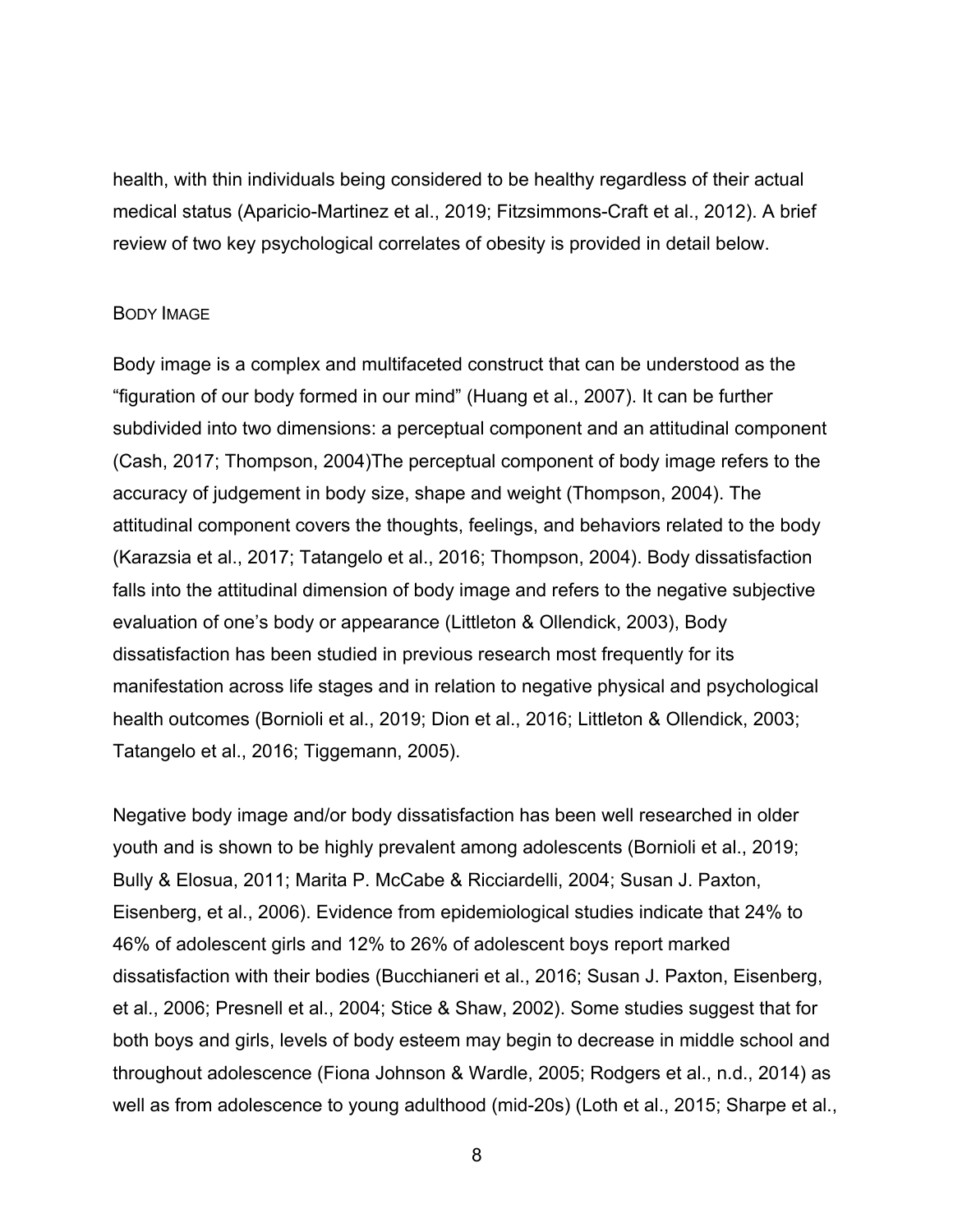2018). Further, among adolescents and young adults negative body image has been shown to be associated with higher levels of self-disgust (von Spreckelsen et al., 2018), lower self-worth (Susan J. Paxton, Neumark-Sztainer, et al., 2006; van den Berg et al., 2010), and higher risk for disordered eating (Aparicio-Martinez et al., 2019; Askew et al., 2020; Loth et al., 2014; Rodgers et al., 2014).

Compared to studies with adolescent and adult samples, however, research on the trends and development of body esteem during childhood is sparse (Tatangelo et al., 2016). Some evidence from cross-sectional research suggests that body image concerns begin to develop during childhood with as many as 40% of late elementary school-aged girls reporting body dissatisfaction (Nichols et al., 2018; S. J. Paxton & Damiano, 2017; Striegel-Moore, 2001). Other findings indicate concerns about weight occur at increasing rates in children as young as 5 (K. K. Davison et al., 2000; Ricciardelli & McCabe, 2001). Data for these studies, however, predominantly come from samples of white female children of middle or high income, so the ability to generalize to a larger population is limited (Smolak, 2004). Furthermore, evidence for individual level changes in body esteem throughout childhood is lacking. Since negative body image represents a risk factor for a number of adverse psychological and physical health outcomes, a greater understanding of body image in younger populations is warranted.

One of the barriers to body image research with child populations is the fact that the assessment of body image concerns and body dissatisfaction in children poses greater challenges than assessments in adolescents and adults. In order for researchers to correctly identify meaningful body image concerns in this population, children must have the capacity to assess his/ her body and compare his/her body to an internalized ideal (Thompson, 2004). Instruments need to be shorter and use simpler language so they can be fully understood (Smolak, 2004). The main types of measures used so far in research include figure preference ratings (Rick M. Gardner et al., 2009; Tatangelo et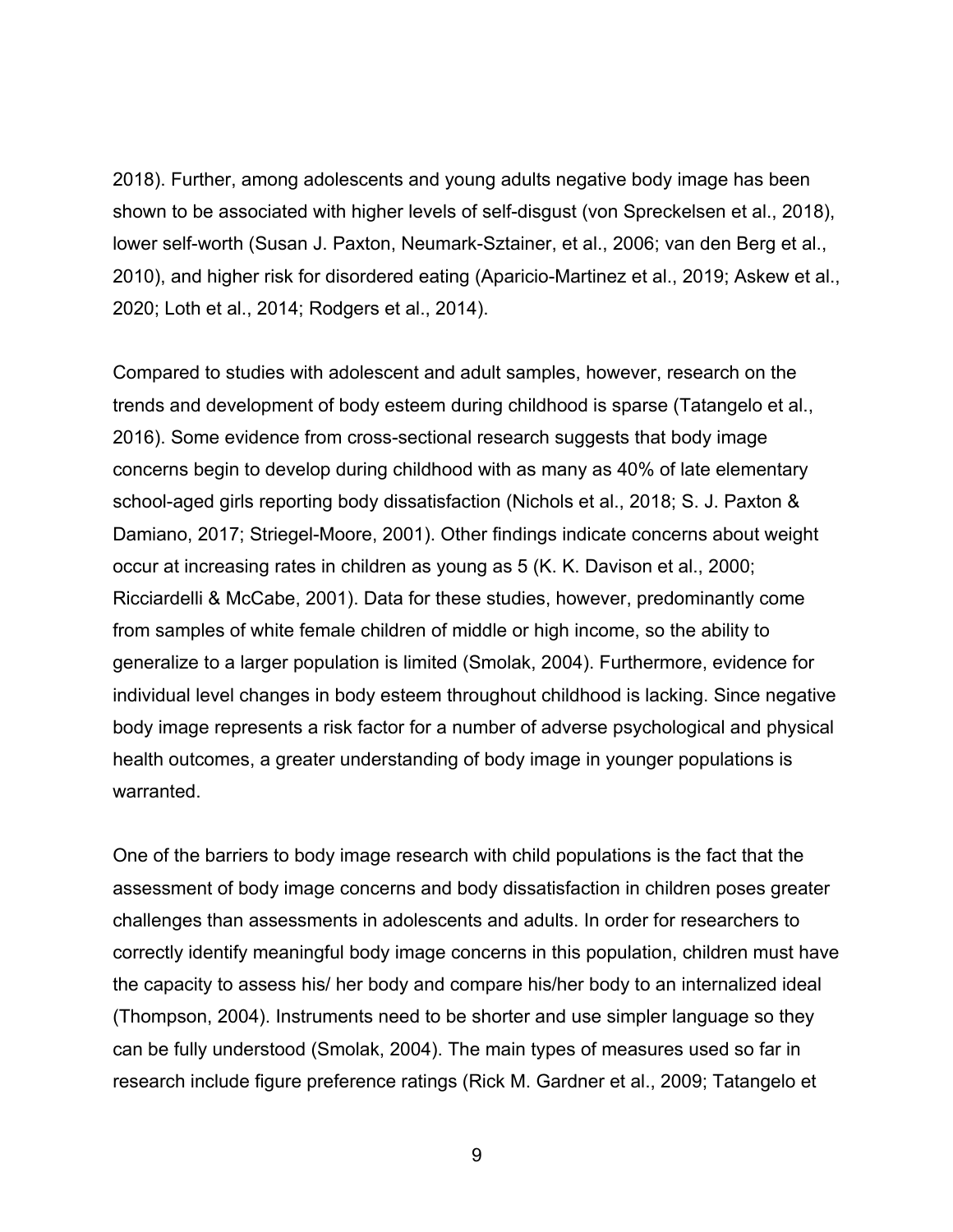al., 2016), video projection techniques (R. M. Gardner et al., 1995), and questionnaires (Evans et al., 2013; Garner et al., 1982; Beverley K Mendelson et al., 2001). Most of these techniques conceptualize body dissatisfaction by examining the discrepancy between the current and the ideal body size (R. M. Gardner et al., 1995; Rick M. Gardner et al., 2009). The other measures, such as The Body Esteem Scale for Children (BES) (B. K. Mendelson & White, 1982) assess children's affective evaluations of their bodies and can be used to assess multiple dimensions of body image simultaneously, which is preferred to capture different dimensions of body image and body esteem. Namely, the BES includes subscales for satisfaction with general appearance, satisfaction with weight, and attribution of positive evaluations to others. Scores for the BES have been shown to be moderately correlated with body dissatisfaction as assessed by figure preferences (B. K. Mendelson et al., 1995).

#### Associations of Body Esteem with Weight Status

Current literature shows that body weight represents one of the strongest correlates of low body esteem across age groups (K. K. Davison et al., 2000; Ferreira et al., 2016; Goldfield et al., 2010; Shriver et al., 2013), with studies consistently finding that body esteem is lower in obese children and adolescents comparted to their normal-weight counterparts (Shriver et al., 2013; N. A. Weinberger et al., 2017). For example, in a sample of nine- and ten-year-old girls, overweight/obese individuals had significantly lower levels of body esteem than underweight/ healthy weight individuals (Szamreta et al., 2017). Even still, the level of body image disturbance is shown to vary wildly across samples of overweight adolescents (Lacroix et al., 2020; Ricciardelli & McCabe, 2001) and not all children who are overweight have low body esteem (Frisén & Holmqvist, 2010; Lacroix et al., 2020). Furthermore, low body esteem is present among children with normal weight, indicating that weight is not the only determinant for level of body esteem but there are likely other factors, including parental and peer influences, that shape children's body esteem during childhood (Bernier et al., 2010; Nichols et al., 2018; Striegel-Moore, 2001).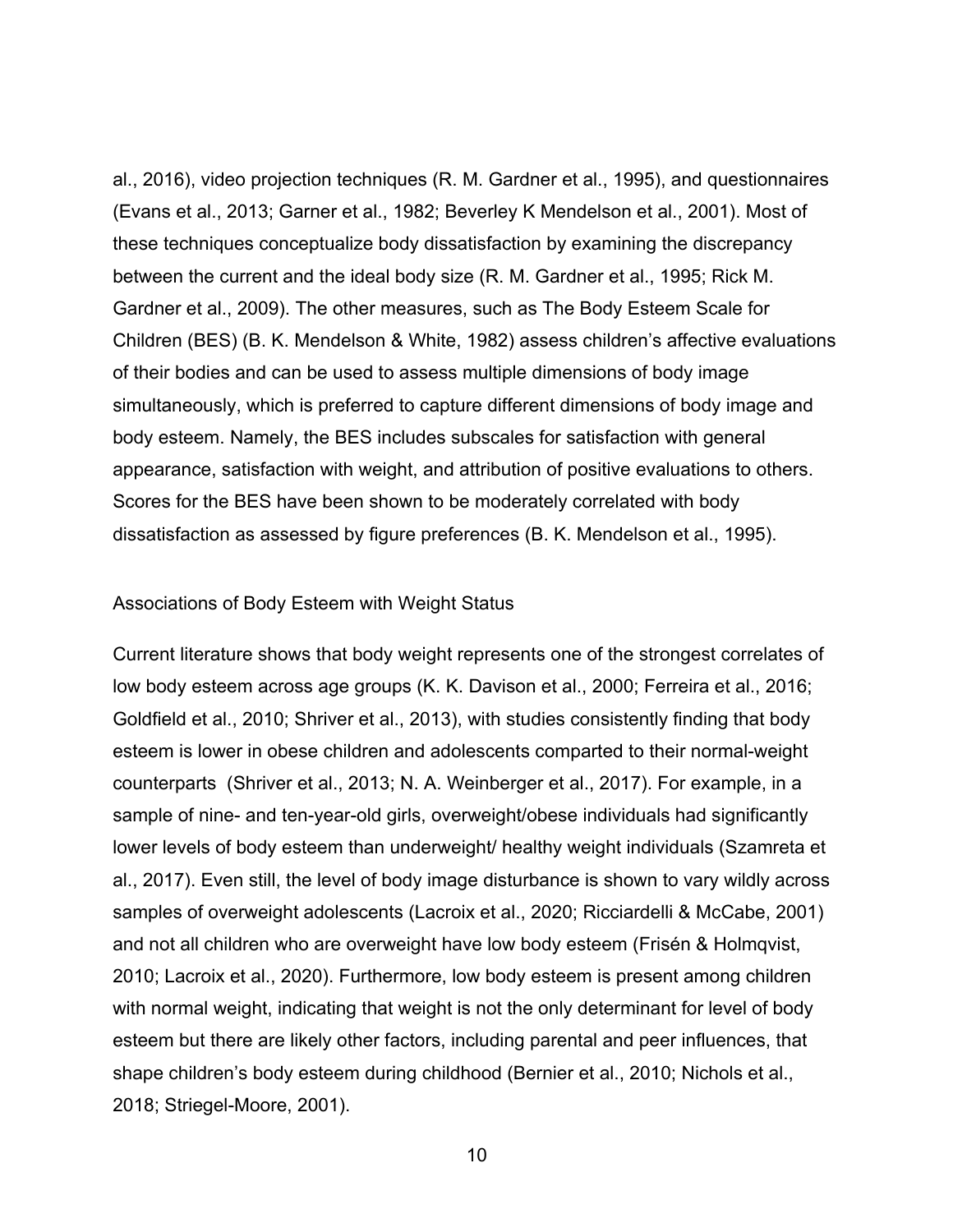### Associations of Body Esteem with Child's Sex

Along with weight, child's sex is one of the main factors associated with body image concerns (Abell & Richards, 1996; Bully & Elosua, 2011; Shriver et al., 2013). Adolescents and adult women tend to be more dissatisfied with their bodies than men, especially with regard to body fat, and girls show greater investment in their body image compared with boys (Lawler & Nixon, 2011; Presnell et al., 2004; Smolak, 2004). One explanation for this difference is the gendered body ideal which emphasizes thinness in women and muscularity in men (Field et al., 2001; Lawler & Nixon, 2011; Presnell et al., 2004). Previous studies show that girls who are preoccupied with their weight often display a wish to be thinner, whereas boys often desire a body that is lean yet muscular (Bray et al., 2017; Churuangsuk et al., 2018).

The period between ages 8 and 10 has been suggested in earlier research as the time when gender differences in body esteem may begin to appear (Smolak, 2004; Tiggemann, 2005). Beginning in elementary school, girls are more worried about being fat than boys are (Smolak & Levine, 2001). On the other hand, some research suggests young boys (e.g. younger than 11 years) might not yet be concerned with reaching the adult male muscular body ideal, and thus may not experience issues with body image (Lawler & Nixon, 2011; Marita P. McCabe & Ricciardelli, 2004; Smolak, 2004). Given that the transition from early to mid-adolescence is thought to be when gender differences in pubertal development become significant (Tiggemann, 2005; Tremblay & Lariviere, 2009), and pubertal development is tied to body esteem (Tremblay & Lariviere, 2009), it is worthwhile examining the effects of gender on the trajectories of body esteem during middle childhood, prior to early adolescence.

#### UNHEALTHY WEIGHT CONTROL BEHAVIORS

Disordered eating includes a broad range of practices but broadly reflects two categories of behaviors: unhealthy weight control behaviors and disinhibited eating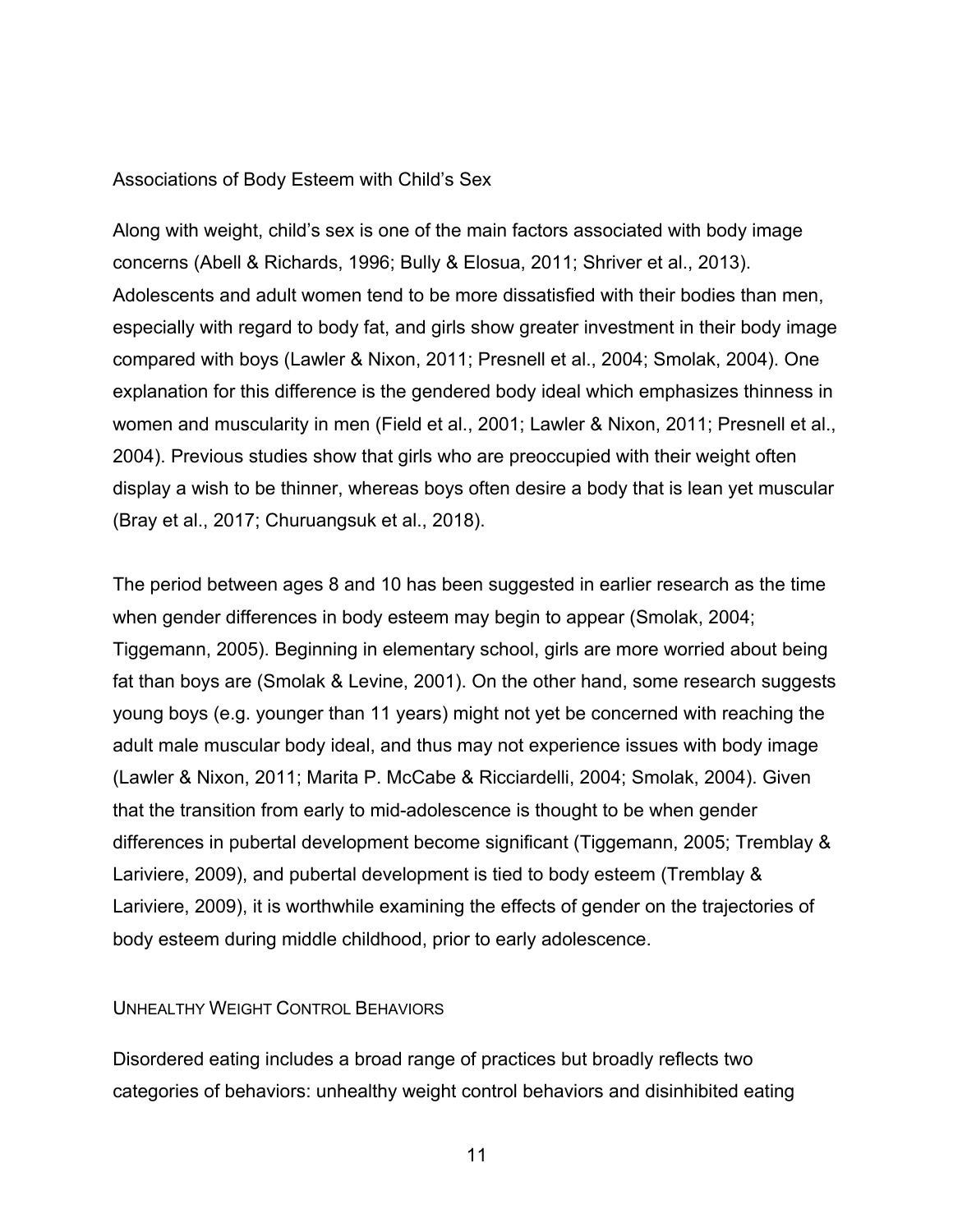(Neumark-Sztainer & Hannan, 2000; vander Wal, 2012a). Unhealthy weight control behaviors include a range of cognitive and behavioral strategies aimed at controlling weight or promoting weight loss (Leann L. Birch & Fisher, 1998; Leann Lipps Birch & Davison, 2001). Most health risk behaviors, including the use of unhealthy and extreme weight control behaviors, are believed to begin to arise during adolescence (N. I. Larson et al., 2009; Neumark-Sztainer & Hannan, 2000; STORY et al., 2002). The social pressures to conform to a thin body ideal coupled with the high volume of media messages pushing the latest diet fads lead many individuals to engage in dieting and other weight control behaviors (Field et al., 2001, 2008; Lam et al., 2009). Literature on restrictive dieting suggests these practices lead to periods of disinhibited eating and that preoccupation with food/eating are predictive of weight gain over time (Field et al., 2003, 2007; M. R. Lowe, 2015; Neumark-Sztainer et al., 2007). However, not all studies that examined the long-term effects of dieting found such associations (Senf et al., 2006; Urbanek et al., 2015). A different line of research related to self-regulation suggests that some degree of self-control of food intake is necessary for individuals with obesity or for those at risk of developing weight-related health problems, in order to reduce the negative health consequences of obesity (F. Johnson et al., 2012; Reed et al., 2016). Therefore, it is important to consider the specific types of weight control behavior to determine which behaviors, if any, offer benefits to individuals who struggle with maintaining a healthy and/or a balanced diet.

#### Dietary Restraint as an Eating Behavior

Research on dietary restraint emerged in the 1960s and stemmed from psychological theories concerning obesity which characterized differences in eating patterns between obese and nonobese individuals (Nisbett, 1972; Schachter, 1968). These early theories proposed that obese and normal weight individuals differed in their responsiveness toward food rewards and toward environmental cues for eating (Ruderman & Christensen, 1983). Herman and Mack (1975) further developed these food regulation models by proposing that obese individuals are more prone to overeating because they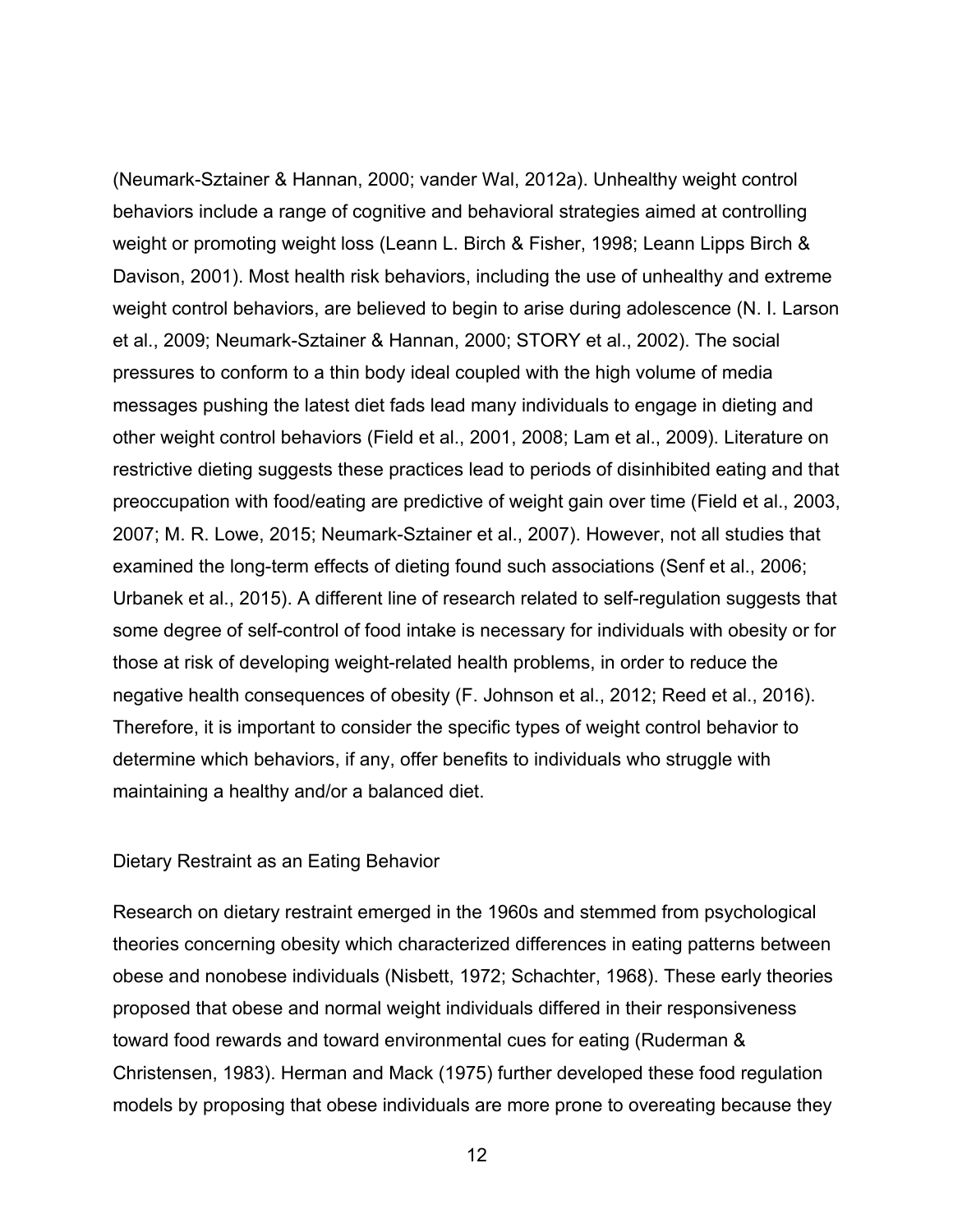attempt to suppress their food intake and keep their body weight below a biological "set point" (C Peter Herman & Mack, 1975; Ruderman & Christensen, 1983). This cognitive suppression of food intake, termed restraint, was thought to predict behavior, particularly an overeating response when some environmental trigger undermined selfcontrol (C. P. Herman & Polivy, 1984; C Peter Herman & Mack, 1975). The restraint scale (Polivy et al., 1979) was developed to study this phenomenon and has been used frequently in research (Boyce et al., 2015; Laessle et al., 1989; Stice et al., 2010; van Strien et al., 2007). However, the scale has drawn some criticism for its inability to distinguish between restrained and disinhibited eating (Hagan et al., 2017) and for the differences in associations between normal-weight and overweight/obese samples (Stice et al., 2010; van Strien et al., 2007). Two alternative scales, the Three Factor Eating Questionnaire (TFEQ) (Stunkard & Messick, 1985) and the Dutch Eating Behavior Questionnaire (DEBQ) (Strien, Frijters, Bergers, et al., 1986; Strien, Frijters, Staveren, et al., 1986; van Strien et al., 2007) were since developed that measure different "styles of eating," and include subscales for dietary restraint in eating.

In line with early theoretical work, dietary restraint has typically been measured and denounced as a "dysregulated behavior" meant to be avoided, particularly among children and adolescents who are at a heightened risk for developing eating disorders (Bauer & Chuisano, 2018; Fiona Johnson & Wardle, 2005). However current literature offers a new perspective on dietary restraint in the light of major changes in our food environment, highlighting the need to re-examine dietary restraint as a construct. Some research also provides evidence for potential positive benefits of long-term moderate dietary restriction, including improvements in various health markers (e.g. blood pressure, glucose, insulin, low-density lipoprotein, and triglycerides) (Fontana et al., 2004; Meyer et al., 2006; Sharafi et al., 2016) and diet quality (Olea López & Johnson, 2016; Rideout et al., 2004). Further, there is emerging evidence that the associations between dietary restraint and physical and mental health outcomes are dependent on the individual and the circumstances under which dietary restraint is employed, such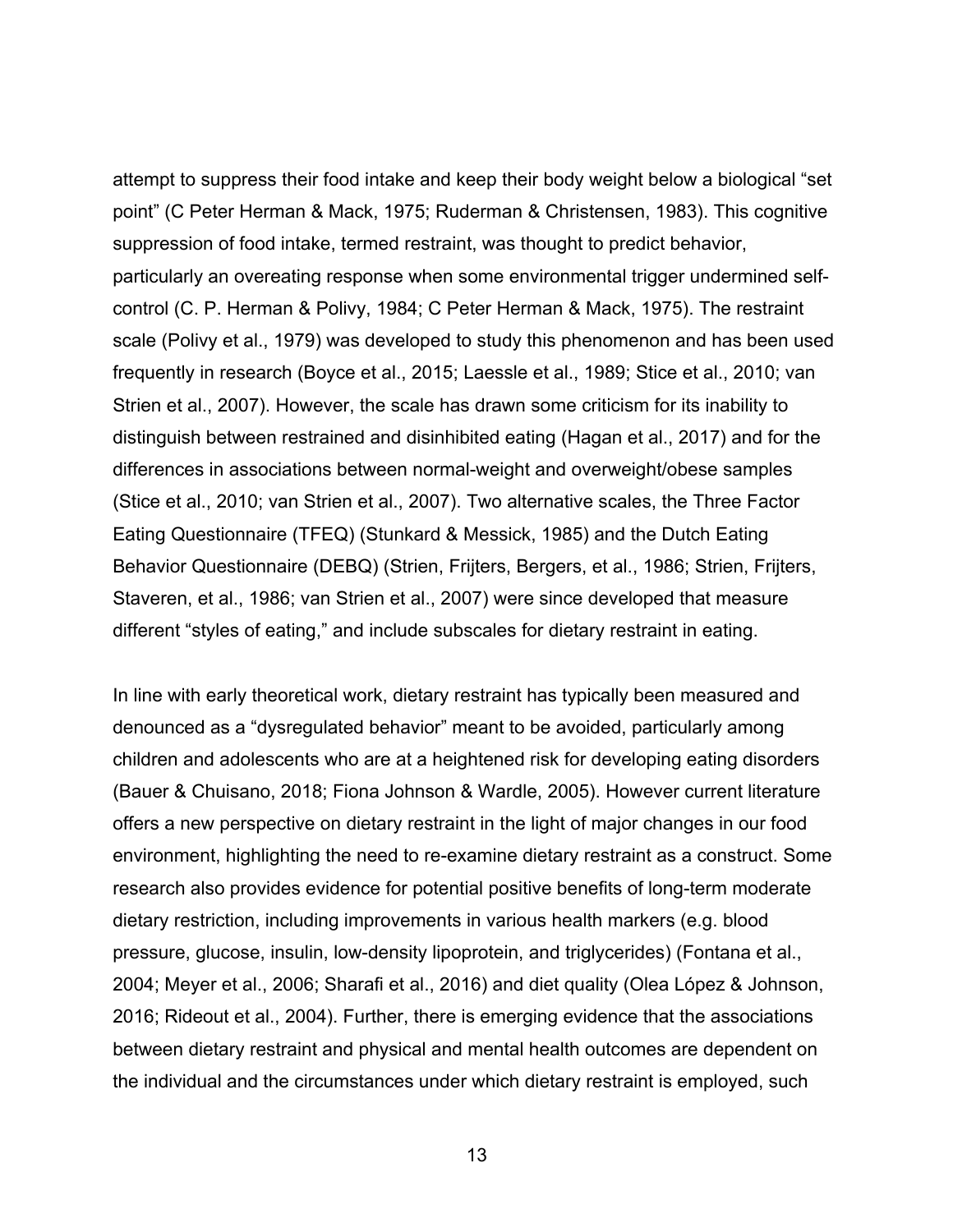that some individuals with more flexible-style dietary restraint will have better weight control and less risk of eating pathology compared with individuals with a rigid-style dietary restraint (Bauer & Chuisano, 2018; Westenhoefer et al., 2013).

Though early work on eating responses among adolescents and adults often characterized dietary restraint as a negative trait in relation to disordered eating and long-term weight outcomes, the distinction between dietary restraint and unhealthy dieting is very rarely recognized. Whereas dietary restraint reflects a *cognitive effort* to control food intake, dieting represents the set of practices for restricting food intake specifically for the purpose of weight loss (Michael R. Lowe, 1995; Meule, 2016; Rideout & Barr, 2009). Unlike dieting, dietary restraint is considered a stable or trait-like approach to eating when considered among adult samples (Michael R. Lowe, 1993). Furthermore, existing measures for assessing dietary restraint do not specifically address weight loss or desire to become thin (Strien, Frijters, Bergers, et al., 1986; Strien, Frijters, Staveren, et al., 1986; Stunkard & Messick, 1985), and while most individuals who currently identify as dieters are also restrained eaters, not all restrained eaters identify as currently dieting (Michael R. Lowe & Timko, 2004). This distinction has led some to reconsider the role of dietary restraint in the development of obesity and eating disorders and its potential influences on diet and weight related outcomes in children as well as adults (F. Johnson et al., 2012; Schaumberg et al., 2016).

#### *Dietary Restraint and Weight Gain*

Numerous studies with adult and adolescent samples have illustrated a link between dieting and weight gain over time (Field et al., 2003, 2007; Strauss, 1999). It is hypothesized that dieting leads to weight gain because the level of restraint/dieting is unsustainable in nature; engaging in a prescribed, often excessively restrictive diet results in feelings of deprivation which lead to counterregulatory eating, often in excess of one's energy needs (C. P. Herman & Polivy, 1984; Neumark-Sztainer et al., 2007). Findings from a large, longitudinal study of adolescents revealed that those who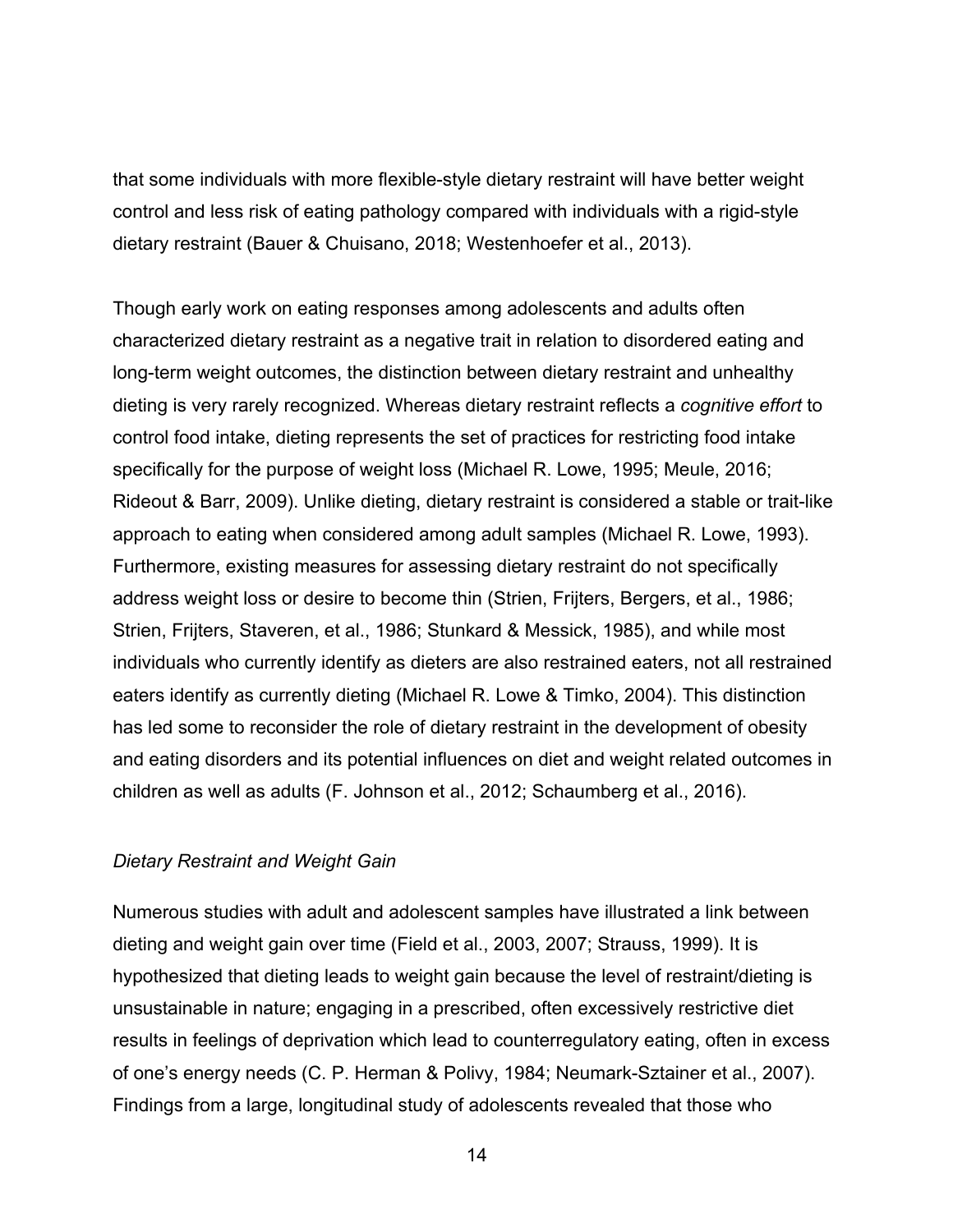reported dieting to lose weight gained more BMI units than non-dieters over a five-year period (Neumark-Sztainer et al., 2007). This is consistent with other research that indicate attempts at dietary restriction among normal-weight individuals predict weight gain rather than weight loss (Goldstein et al., 2013; Stice et al., 2010). On the other hand, it has been suggested that the cognitive effort to restrict food intake, as seen in restrained eaters, may indicate a susceptibility toward future weight gain (Michael R. Lowe & Levine, 2005). Individuals who are overweight or prone to weight gain may increase dietary restraint in order to reduce the amount of weight gain over time (M. R. Lowe, 2015). Moreover, for individuals with obesity, dietary restraint has been shown to be a protective factor against future weight gain (Bellisle et al., 2004; Drapeau et al., 2003; Provencher et al., 2003).

Dietary restraint has been studied in children as young as five, well before the normative weight gain associated with puberty (Shunk & Birch, 2004a). While this remains an understudied topic in current literature, the limited knowledge suggests that children's early weight status and gender play a role in the development of dietary restraint later on, with girls consistently showing higher levels of dietary restraint than boys (Shunk & Birch, 2004a, 2004c). Due to the potential beneficial influence of dietary restraint on body weight control in certain adult samples, further investigation of the longitudinal effects of dietary restraint on body mass in younger populations is warranted.

# *Dietary Restraint and Diet Quality*

Multiple factors in the current food environment interact to create circumstances wherein self-control of appetite is difficult, leading to overconsumption of unhealthy foods versus healthy eating patterns, and contributing to the high prevalence of obesity in the U.S. (N. Larson et al., 2012, 2015; Moore et al., n.d.). The ability to control food intake, including both the quantity and quality of the diet, has important implications for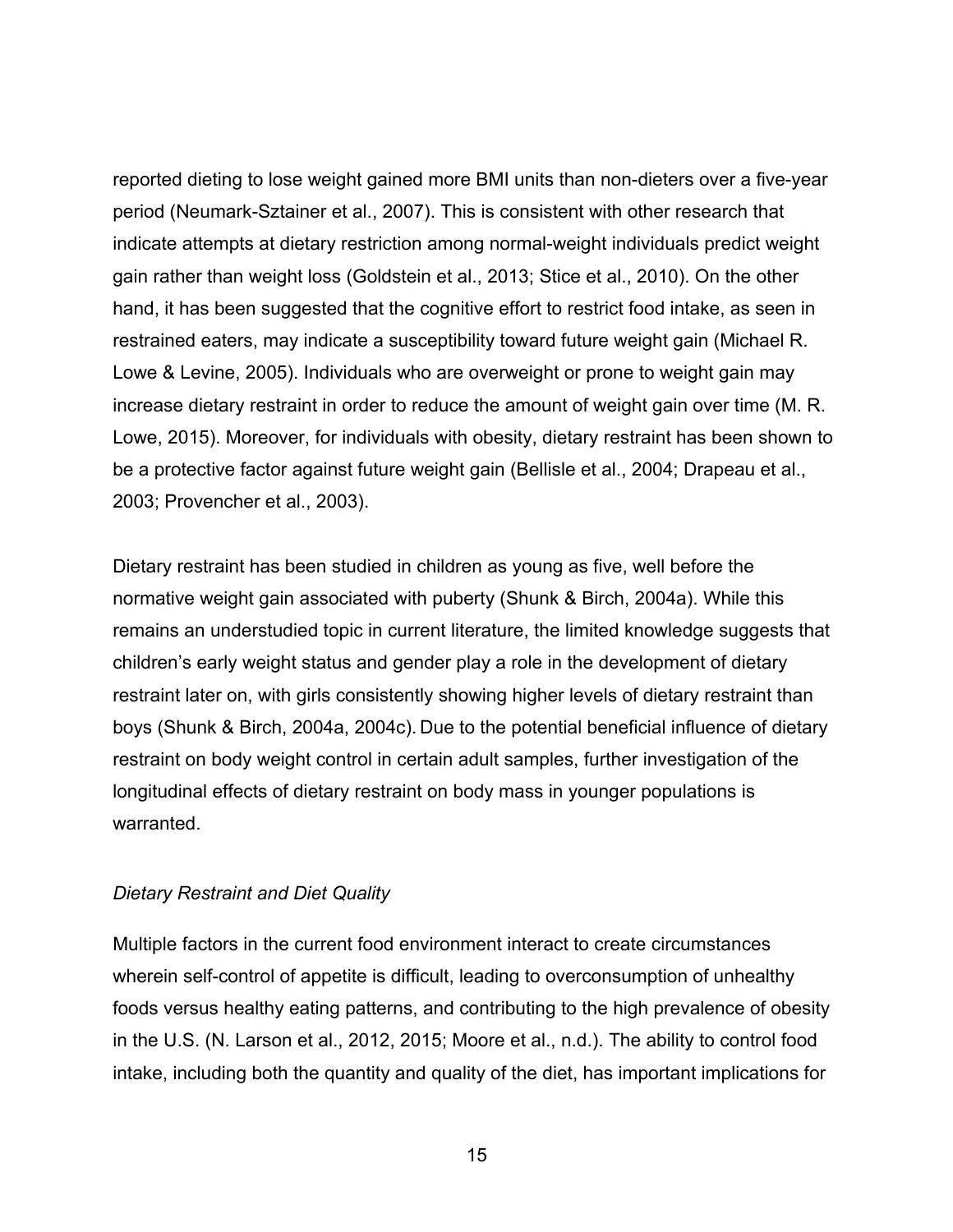obesity prevention programs and for obesity treatments (Christoph et al., 2019; N. Larson et al., 2012, 2015).

Research in non-clinical settings indicates that restrained eaters may not necessarily be in a negative energy balance (Stice et al., 2010) and do not eat less than unrestrained eaters, suggesting that perceived restraint does not always correspond with the notion of "excessive dieting/fasting" (Goldstein et al., 2013; Michael R. Lowe & Timko, 2004). However, there is evidence that higher levels of dietary restraint are associated with lowered intakes of certain foods and food groups, like ice cream and added sugars (Moreira et al., 2005; Racine, 2018; Rideout et al., 2004). For example, in their research with post-menopausal women, Goulet et al. (2008) found that individuals with high levels of dietary restraint consumed higher levels of vegetables and whole grains and had lower intakes of red meat, processed meat, refined grains, and diet sodas than individuals with lower levels of dietary restraint (Goulet et al., 2008). This data suggests that dietary restraint could reflect a more moderate weight control strategy and play an important role in determining healthy eating patterns. Additional research is needed to see if these findings extend to younger populations.

Research into diet-disease relationships have traditionally focused on the role of a single nutrient or food group without considering possible interactions between foods (Berryman et al., 2018; Churuangsuk et al., 2018; Han et al., 2019; Kim et al., 2016). At the same time, poor quality diets are typically defined as diets high in saturated fat, sodium, refined grains and/or added sugars but low in fruits, vegetables and whole grains (Asghari et al., 2017; Hiza et al., 2013; Leech et al., 2015; Mesas et al., 2012). In order to better capture the complexity of people's diets, research needs to examine the overall quality of the diet.

Most assessments of overall dietary intake rely on the use of pre-specified dietary indices to determine how closely an individual's food intake complies with nutrition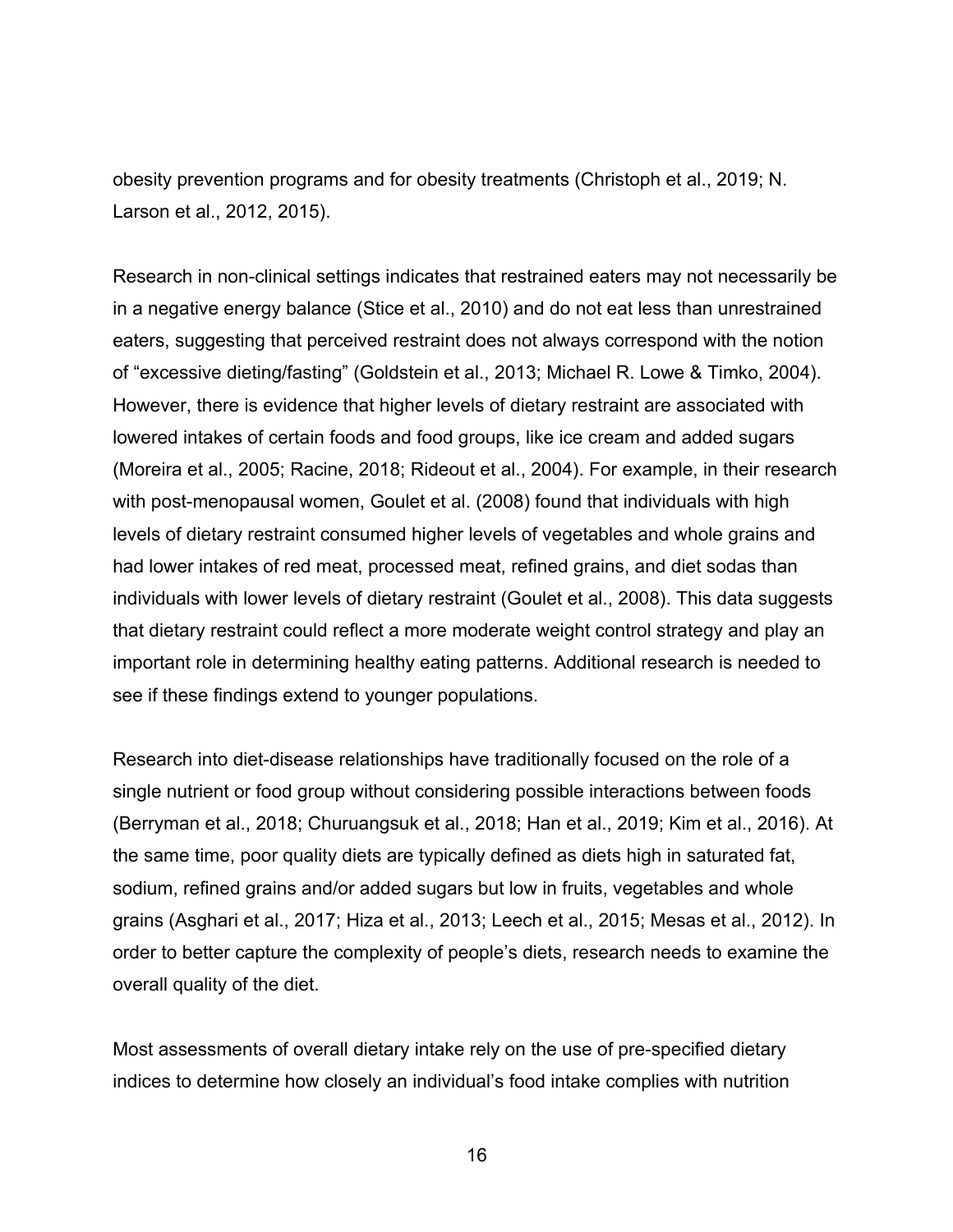recommendations (Asghari et al., 2017; George et al., 2014; Harmon et al., 2015; Hiza et al., 2013). These indices are typically calculated using a composite of scores from individual food components, such as refined grains and added sugars, and studied as a reflection of overall diet quality. One measure for assessing diet quality is the Healthy Eating Index which determines how well dietary intakes align with the key food choice recommendations from the Dietary Guidelines for Americans (DGA) (Kirkpatrick et al., 2018; Krebs-Smith et al., 2018). The DGAs are the evidence-based foundation for nutrition policy of the US government so are a helpful source for guidance of the total diet (Krebs-Smith et al., 2018; Reedy et al., 2018). The HEI-2015 includes 13 components: 9 adequacy components (higher intakes recommended) and 4 moderation components (lower intakes recommended) (Bray et al., 2017; Churuangsuk et al., 2018). Details related to the individual components and scoring conventions can be found in Appendix A.

A recent analysis of data from the National Health and Nutrition Examination Survey (NHANES) revealed that for young adults aged 20-39, the average total HEI-2015 score was 55.0± 0.7, which was significantly lower than scores from older age groups (Reedy et al., 2018). In general, these young adults consumed lowered intakes of fruits, vegetables, whole grains, seafood and plant proteins, and consumed higher intakes of fatty acids, refined grains and added sugars (Reedy et al., 2018). Other studies have similarly reported low scores for diet quality among this age group (Hiza et al., 2013; Lipsky et al., 2017; Thorpe et al., n.d.). Since evidence from previous research suggests dietary restraint could be associated with increased intakes of "healthy" food groups and decreased intakes of foods higher in added sugars and refined grains, the present study considered associations between dietary restraint and diet quality in a sample of young adults.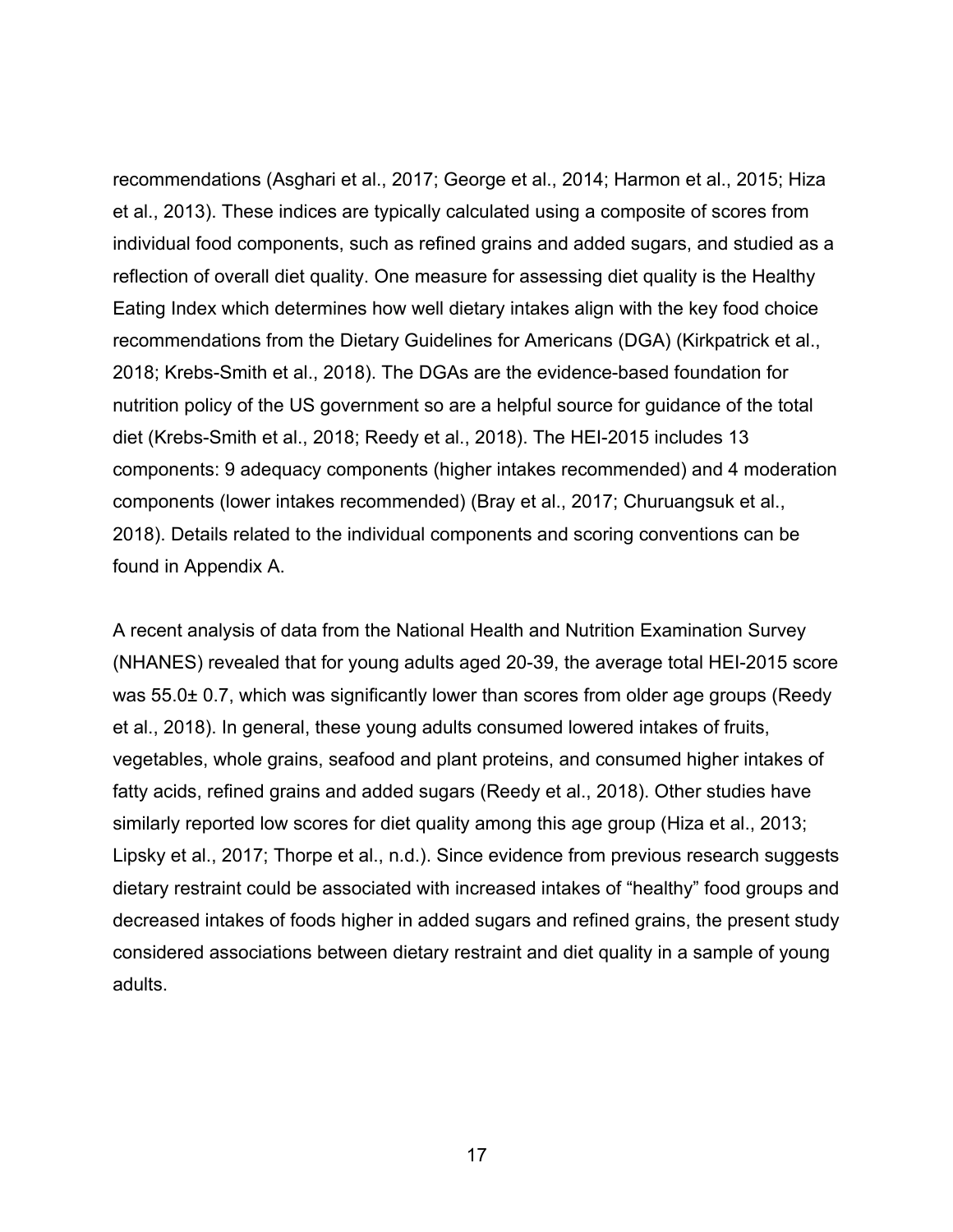#### Conclusions and Significance of Current Research

Obesity continues to be a national public health issue with both physical and psychological consequences for the individual. Interventions aimed at decreasing obesity prevalence and improving outcomes associated with overweight must consider the complex interactions between physiological, social and psychological factors that contribute to excessive weight gain over time. There is a wealth of research dedicated to describing the role of excessive restraint and/or dieting and body dissatisfaction in the development of eating disorders and excessive adiposity. However, experts have begun to move away from the view of dietary restriction/restraint as a homogeneous construct and have instead started to examine the potential beneficial consequences of selfregulation of food intake or the flexible type of dietary restraint that may be a useful tool for maintaining a healthy weight. More research is needed to understand the complex relationship between dietary restraint and weight and nutritional outcomes across different life stages. In addition, body esteem, particularly low body esteem/body dissatisfaction, has been implicated as a risk factor in pathological eating disorder. While some research posits that body image concerns begin early in life, the trajectories of body esteem development prior to adolescence are not fully understood. Therefore, this research attempts to address the development of body esteem during middle childhood, with a look at the significance of gender and weight status in this relationship, as well as associations between dietary restraint and weight outcomes and dietary variables in middle childhood and young adulthood.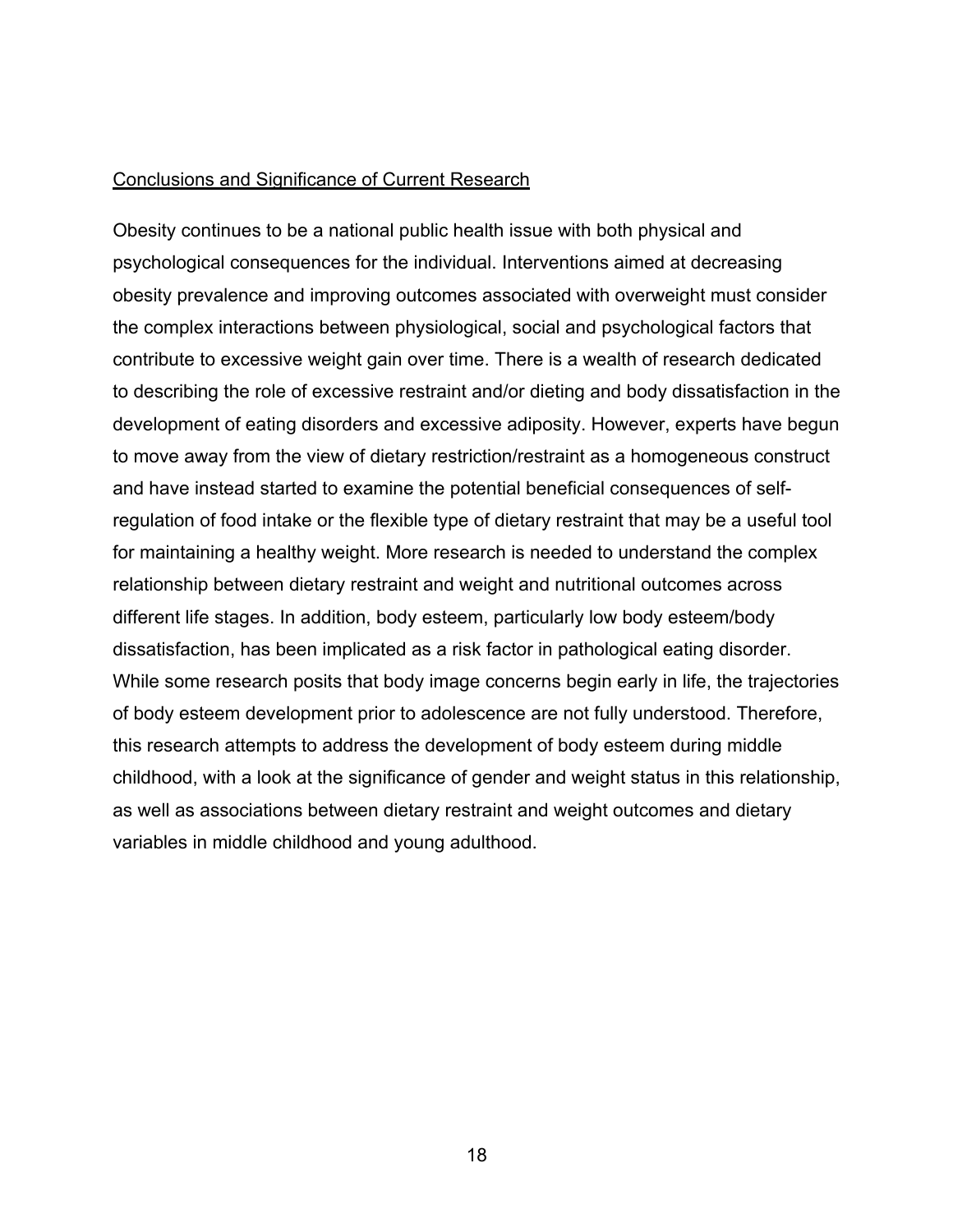# CHAPTER III: DEVELOPMENTAL CHANGES IN BODY ESTEEM ACROSS MIDDLE CHILDHOOD: A LATENT GROWTH CURVE ANALYSIS

# **Abstract**

# **BACKGROUND**

Body image concerns are highly prevalent among adolescents, but some evidence suggests that low body esteem emerges earlier in childhood. The purpose of this study was to examine the development of body esteem throughout middle childhood from ages 6-9 years in a community sample of boys and girls, and to explore differences in trajectories of body esteem by child's sex and weight status.

#### **METHODS**

Data was collected from 1111 children from rural Oklahoma participating in a longitudinal study of the antecedents, correlates and consequences of childhood obesity, the Families and Schools for Health project. Children were interviewed at four timepoints during elementary school beginning in the fall of their first-grade year. Body esteem was assessed using the Body Esteem Scale and child's weight and height were measured by trained researchers. Latent growth curve models were used to investigate individual level changes in body esteem over time and to consider differences in these developmental trajectories across children in the sample.

# **RESULTS**

On average, levels of body esteem increased from grade 1 through grade 3. There was small but significant variance in baseline levels of body esteem (*b*=0.02, p<0.0001) and change in body esteem over time (*b*=.003, p<0.0001) between individuals. Child's sex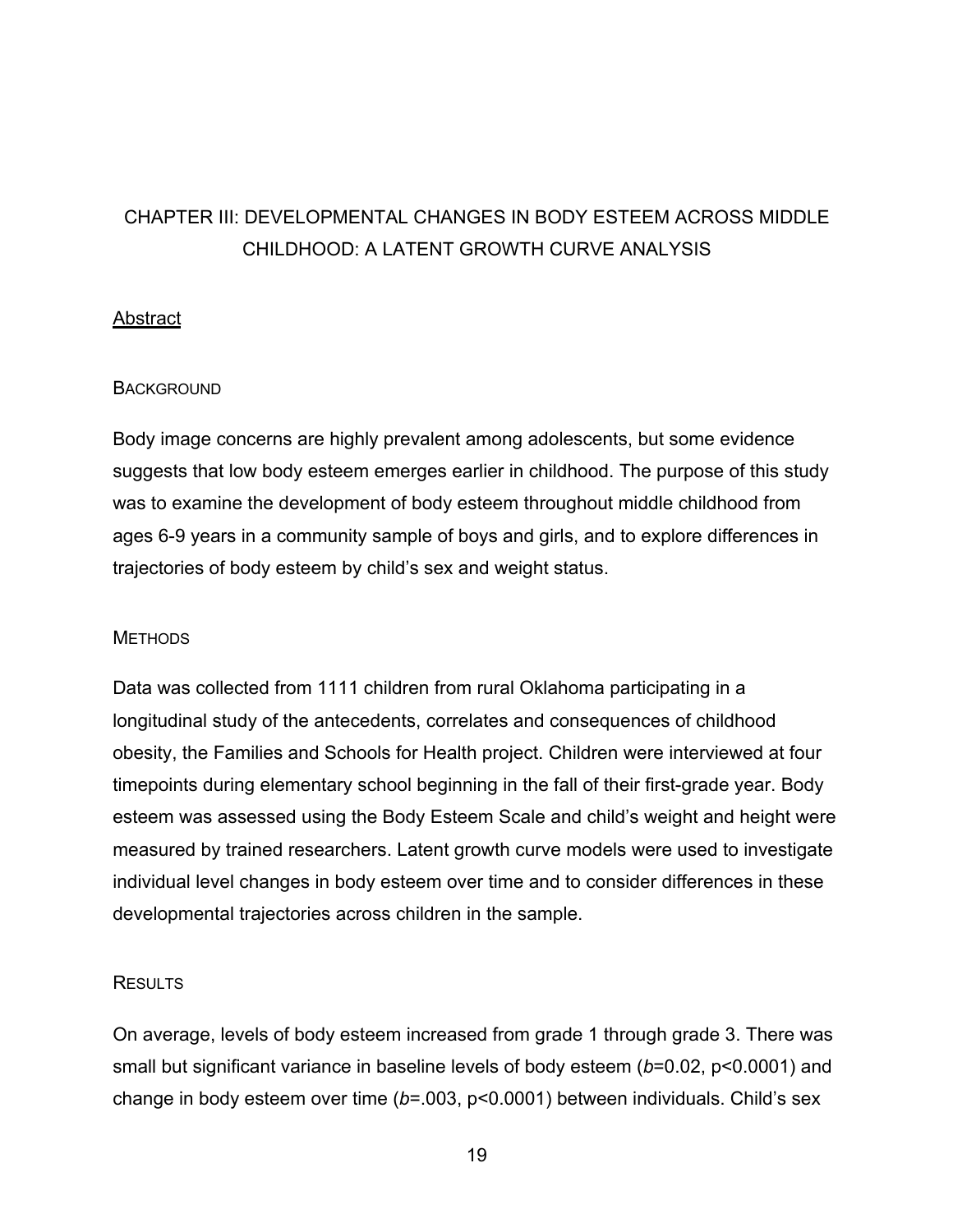did not significantly predict intercept (*b*=0.004, p=0.672) or slope (*b*=-0.006, p=0.34). Children's weight status in the first grade, however, significantly predicted intercept (*b*=- 0.020, p<0.0001) and slope (*b*=-0.009, p=0.002).

### **CONCLUSION**

These results suggest levels of body esteem moderately increase during middle childhood. Boys and girls in our sample did not differ in their body esteem scores, but children with higher weight status had lower scores for body esteem at baseline and reported less steep increases in body esteem over time. Additional research is needed to understand the effects of these trajectories on later physical and psychosocial health outcomes.

### **Introduction**

The high prevalence of weight-related problems among youth, including overweight, obesity and disordered eating, presents a major public health priority (Haines & Neumark-Sztainer, 2006; Lobstein et al., 2015; Loth et al., 2014). An often-overlooked concern has been the effect of these weight-related outcomes on psychological health. Children who are overweight or obese are more likely to suffer from psychological comorbidities such as depression, anxiety, and low self-esteem (Quek et al., 2017; Rankin et al., 2016). Body image, in particular, is negatively affected in persons with obesity (Dion et al., 2016; Duncan et al., 2013; Rosenblum & Lewis, 1999). Given that negative body image at early ages is associated with unhealthy eating and disordered eating risk later in life (Stice & Shaw, 2002), a better understanding of the nature of its development in childhood is warranted.

Body image is a multifaceted construct that encompasses a person's perceptions and attitudes toward their own body and appearance (K. K. Davison et al., 2000; Marita P. McCabe & Ricciardelli, 2004; Tatangelo et al., 2016). One facet of body image is body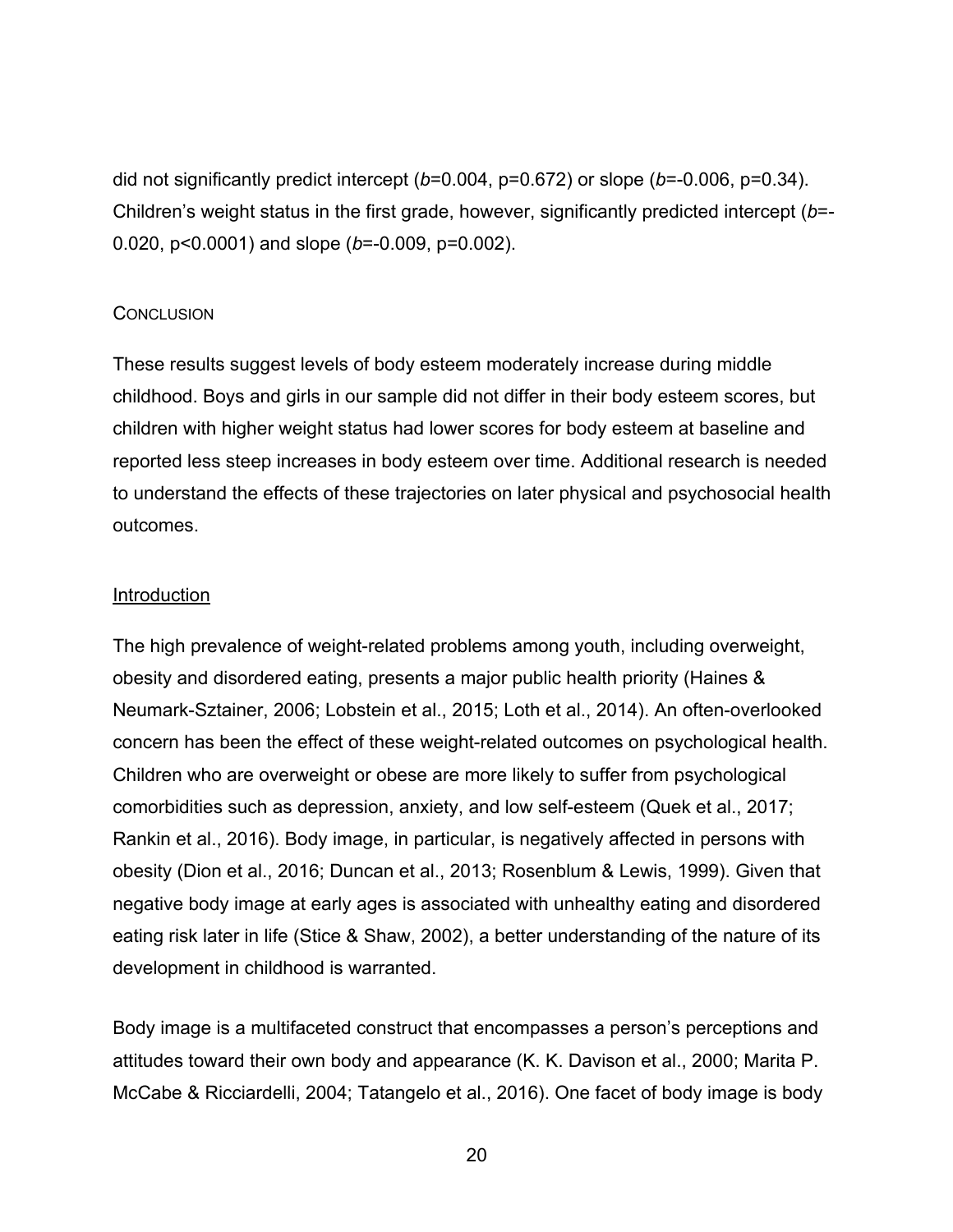esteem, which refers to the subjective evaluation of one's physical appearance (B. K. Mendelson & White, 1982; Beverley K Mendelson et al., 2001). Though the bulk of research related to body esteem has been conducted in adolescent and adult samples, some studies have shown children as young as 6 already express dissatisfaction with their bodies and the desire to be thinner (Clark & Tiggemann, 2008; Lowes & Tiggemann, 2003; Ricciardelli & McCabe, 2001). By early adolescence, the prevalence of body image concerns is common with as many as 46% of girls and 26% of boys reporting low body esteem (Neumark-Sztainer et al., 2006; Presnell et al., 2004). Consequently, a large number of studies in recent years have examined risk factors for the onset of body image concerns.

Current literature shows that body weight represents one of the strongest correlates of low body esteem across age groups (Keery et al., 2006; Loth et al., 2014; Neumark-Sztainer et al., 2006), with studies consistently finding that body esteem is lower in children and adolescents with obesity (B. K. Mendelson & White, 1982; Rodgers et al., 2014). Even still, the level of body image disturbance is shown to vary wildly across samples of overweight adolescents (Lacroix et al., 2020; N.-A. Weinberger et al., 2016) and not all children who are overweight have low body esteem (N.-A. Weinberger et al., 2016). Furthermore, low body esteem is present among children with normal weight, indicating that weight is not the only determinant for level of body esteem (Bun et al., 2012).

Along with weight, child's sex is one of the main factors associated with body image concerns (Lacroix et al., 2020; Macneill et al., n.d.; Ricciardelli & McCabe, 2001; Rodgers et al., 2014). Most studies show that girls in general are more dissatisfied with their body weight than boys (Dion et al., 2016; Mäkinen et al., 2012). One explanation for this difference is the gendered body ideal which emphasizes thinness in women and muscularity in men (Fitzsimmons-Craft et al., 2012; Ricciardelli & McCabe, 2001; N.-A. Weinberger et al., 2016). Previous studies show that girls who are preoccupied with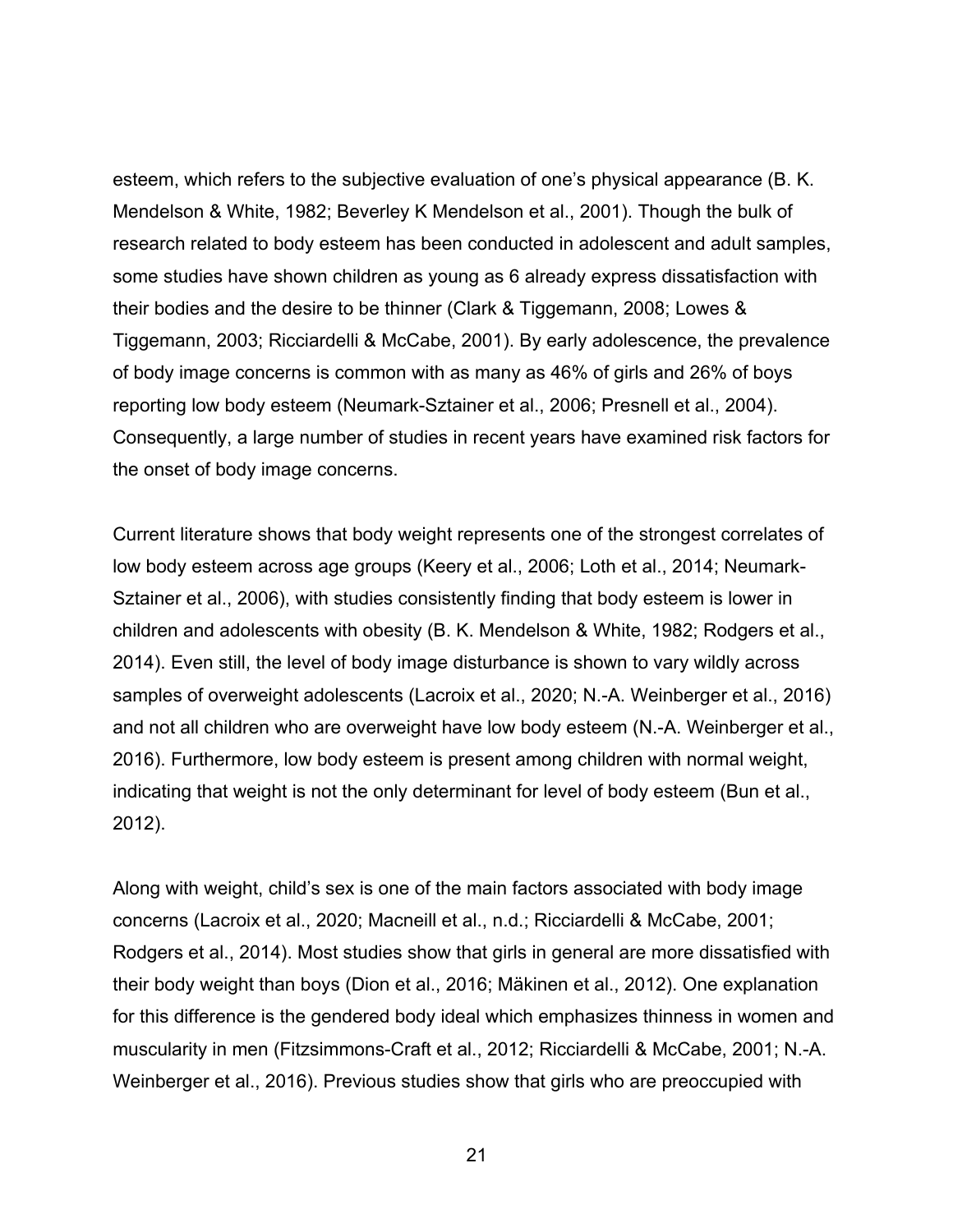their weight often display a wish to be thinner, whereas boys often desire a body that is lean yet muscular (Dion et al., 2016; Marita P. McCabe & Ricciardelli, 2004). On the other hand, some researchers argue that these differences don't become apparent until children are between the ages of 8 and 10 years, when sociocultural messages about the ideal body size become internalized (M. P. McCabe et al., 2005; S. C. Nelson et al., 2018). In line with this theory, girls tend to show sharper declines in body esteem during adolescence coinciding with normative weight gain associated with puberty (Rosenblum & Lewis, 1999; Smolak, 2004). However, longitudinal investigations of body esteem prior to adolescence have not been well represented in the literature, so differences in developmental trajectories of body esteem during childhood remain largely unknown.

While childhood is identified as a key developmental period for the formation of body image attitudes (S. J. Paxton & Damiano, 2017), few studies have examined whether, and if so how, body esteem changes before the onset of puberty (Bray et al., 2017; Hales et al., 2018). This information could help pinpoint the ideal time for early interventions aimed at preventing negative body esteem in children and young adolescents. Therefore, the aim of the current longitudinal study was to investigate children's change in body esteem over a 3-year timespan and to examine the potential influence of baseline weight status and child's sex on their trajectory of change in body esteem. Latent growth curve models were used to investigate individual level change in child's body esteem over time and to consider differences in these developmental trajectories across children in the sample.

#### **Methods**

### STUDY DESIGN AND PROCEDURES

The current study is a secondary data analysis from a large-scale longitudinal research project titled the Families and Schools for Health (FiSH), a unique, interdisciplinary study of the antecedents, correlates, and consequences of childhood obesity (Harrist et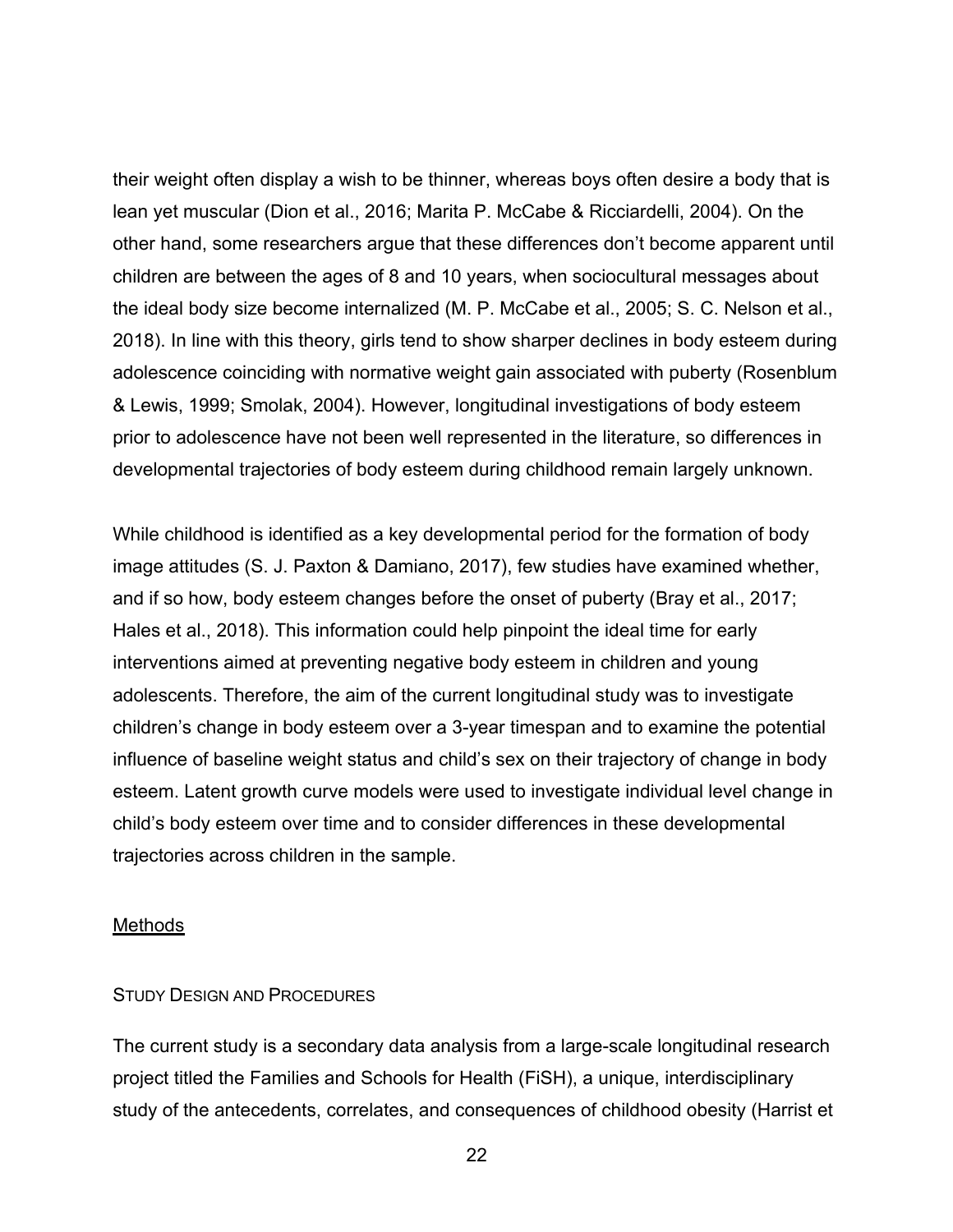al., 2016, 2017). A community sample of children and their mothers were recruited from 29 elementary schools in rural Oklahoma when children were entering the first grade and followed through the end of fourth grade (Harrist et al., 2016, 2017). The original study included two cohorts: cohort 1 was recruited beginning in the fall of 2005 and cohort 2 was recruited in the fall of 2006. Prior to the start of data collection, parents provided written consent giving permission for their children to participate in the study. Children were asked for assent to participate in data collection.

The first wave of data collection occurred when children were entering first grade at approximately 6 years of age. Waves 2-4 occurred at the end of first, second, and third grade, respectively. At each wave, all participating parents were mailed a survey and were asked to complete and return questionnaires via mail (only socio-demographic data provided by parents are included in the current study) (Harrist et al., 2017; Topham et al., 2011). Data from children were collected via individual child interviews and assessments conducted by trained researchers. The interviews took place during regular school days and regular class times.

Additional details of the study design and methodology are described in detail elsewhere (Harrist et al., 2017; Shriver et al., 2015; Topham et al., 2011). The study protocol was reviewed and approved by the University Institutional Review Board prior to any data collection.

#### STUDY MEASURES

# Socio-Demographic Characteristics

Demographic information on participating children were collected from parent report. All participating parents were mailed a survey and were asked to complete and return questionnaires via mail (only socio-demographic data provided by parents are included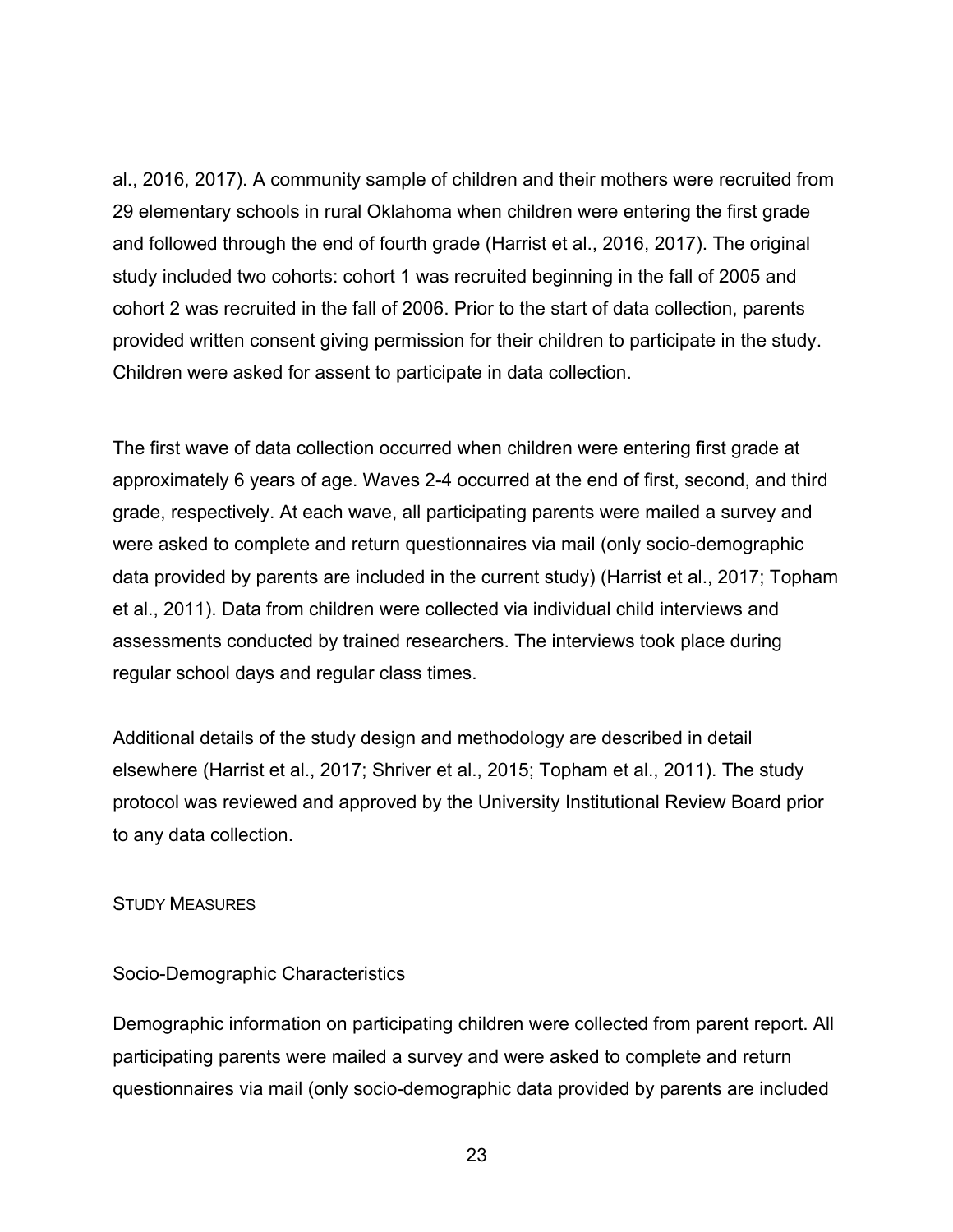in the current study) (Harrist et al., 2016; Topham et al., 2011). If parents did not respond to the child ethnicity question or did not return questionnaires, a graduate student travelled to each school with a form to obtain the child ethnicity data, bringing information on parent provision of consent for demographic data, and obtained the ethnicity data from the school office (Harrist et al., 2016, 2017). Because 58% of parents did not complete the parent questionnaire packet, information on child sex was recorded by research assistants during the one-on-one child interviews (Harrist et al., 2017).

#### Body esteem

Body esteem was assessed during interviews with trained researchers at waves 1 through 4. At each wave, children's body esteem was assessed using the 20-item Revised Body Esteem Scale for Children (BES) (B. K. Mendelson et al., 1995; B. K. Mendelson & White, 1982). The BES is a multidimensional scale that was designed to assess children's global evaluations of their bodies. At the child interviews, participants verbally responded to questions assessing attitudes and feelings toward their body and appearance asked in a "yes" or "no" format. Four items were dropped from the original 24-item measure due to poor item to total score correlations which reduced internal reliability estimates (B. K. Mendelson et al., 1995; B. K. Mendelson & White, 1982). Examples of items included in the measure were: "I really like what I look like in pictures;" "I am proud of my body;" and "My classmates would like to look like me." Responses indicating high body esteem were coded as 1 and responses associated with low body esteem were coded as 0. For the current study, a total score was derived by averaging the responses to the 20-items with mean values closest to 1 reflecting highest overall body esteem. Strong psychometric properties of the 20-item BES have been established in previous research with school-aged children (Kirsten Krahnstoever Davison et al., 2003). The Cronbach's alpha scores for our study sample across the four waves of data collection ranged from 0.74 to .84 indicating good internal consistency at every timepoint.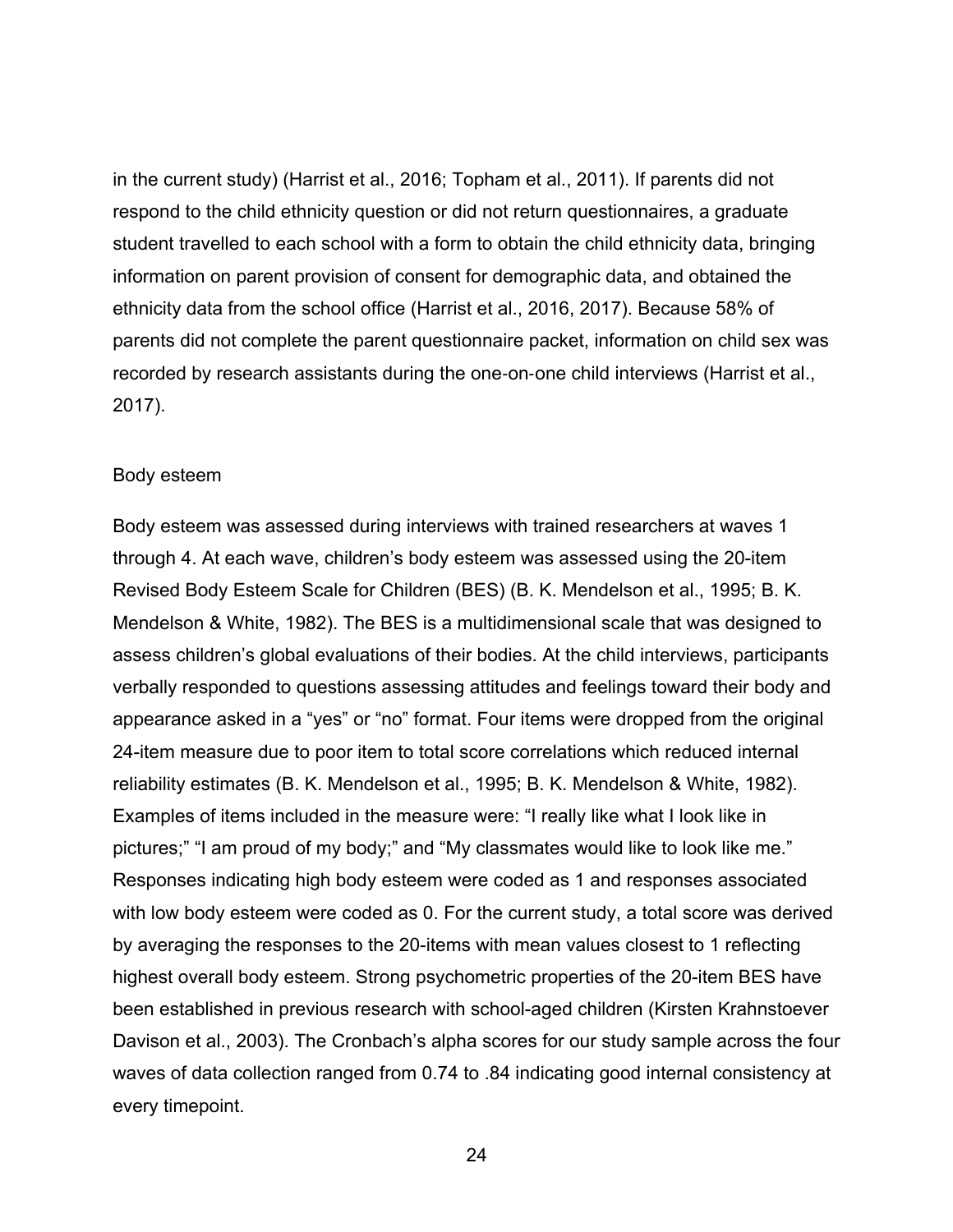#### Weight Status

During the interview visits at the participating schools, trained researchers assessed children's weight and height using standard anthropometric measurement procedures (Center for Disease Control and Prevention, 2007). Children were asked to remove bulky clothing and shoes prior to assessment (Topham et al., 2011). Weight was measured using a portable digital scale (Tanita Electronic Scale, BWB-800) to the nearest 0.2 pounds. Height measurements were taken twice using a portable height board (Shorr Productions, Olney, MD) and recorded to the nearest 0.2 centimeters; if values were not within  $\pm$  0.3 centimeters, a third measure was taken. The average of the recorded values was used to calculate final height. Weight was converted in kilograms and divided by the height in meters squared to calculate body mass index (BMI). BMI percentiles (BMIp) and z-scores (BMIz) were calculated by expressing a child's BMI relative to children of the same sex and age in the CDC growth charts (Barlow, 2007; Pi-Sunyer et al., 1998). The CDC growth standards were selected as they are meant to reflect optimal growth and are recommended for use in this age group in the United States (Barlow, 2007; Pi-Sunyer et al., 1998). BMIp were used for descriptive purposes to classify children's initial weight status as obese (BMI-for-age percentile  $\geq$  95), overweight (BMI-for-age percentile  $\geq$  85 and < 95) and not overweight or obese (BMI-for-age percentile <85) (Krebs et al., 2007). Continuous level BMIz were used to identify the effect of children's weight status on BES trajectories. BMIz have been recommended for use in research and advantages of the z-score for populationbased assessment of child growth have been describes elsewhere (Anderson et al., 2017; Inokuchi et al., 2011). BMIz were calculated for all participating children at each data collection point during the study.

#### STATISTICAL ANALYSIS

Latent growth curve modeling (LGCM) was used to analyze changes in body esteem over time. This person-centered analysis approach is flexible and powerful for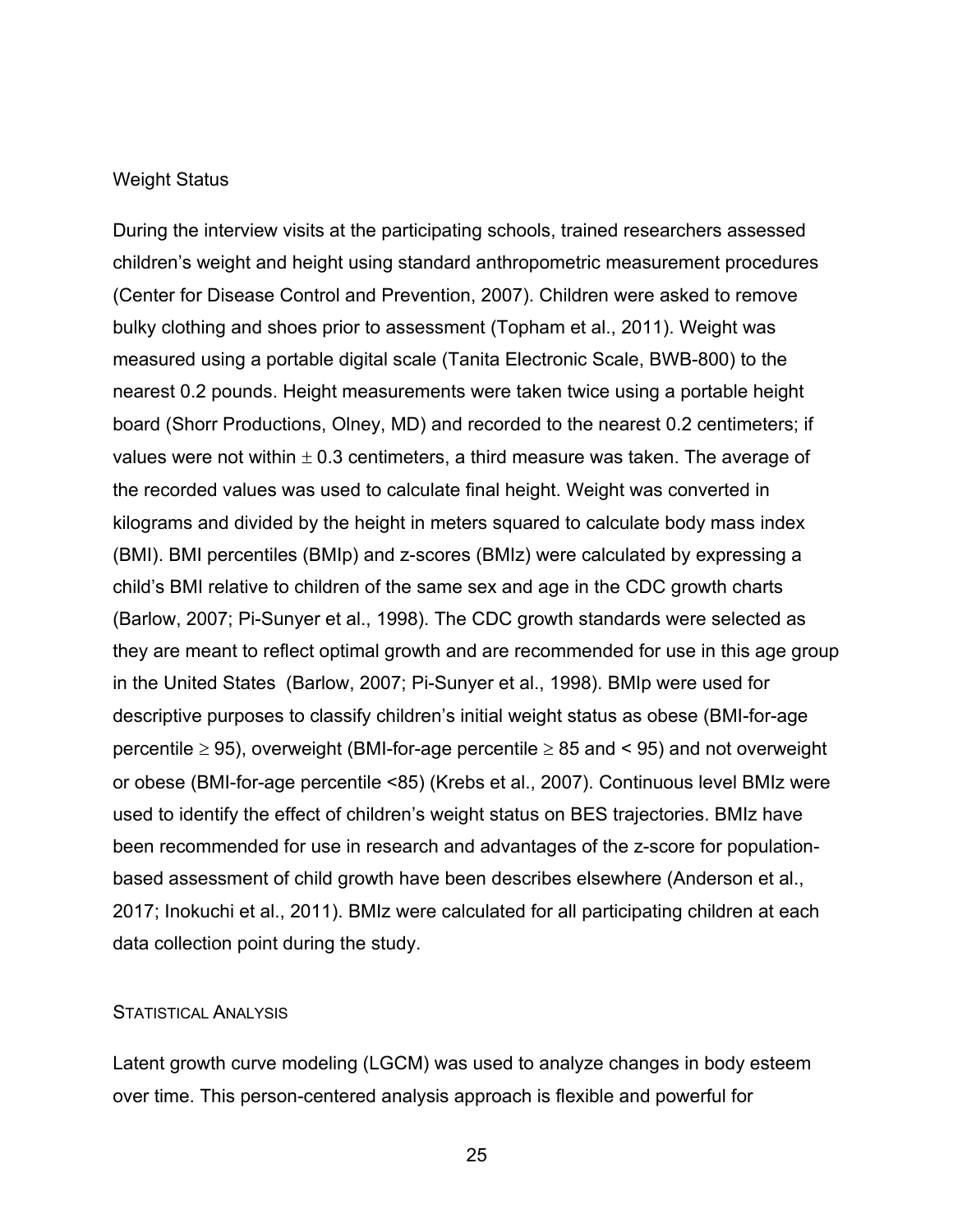understanding change over time in any variable for which multi-wave data are available (Burant, 2016; Rovine & McDermott, 2018; Voelkle, 2007). First, descriptive statistics and correlations were examined among all study variables. Second, an analysis comparing participants with missing data to those without any missing data was run to determine if there were any group differences. Next, a series of unconditional growth models (without covariates) were run to determine the nature of the changes in body esteem over time. Model information criteria were used to compare models. Because different fit measures focus on various components of the fit (Bentler, 1990; Browne et al., 2002; E. R. Grimm & Steinle, 2011), multiple fit indices were considered in evaluating model quality: the chi-square test, the comparative fit index (CFI), the root mean square error of approximation (RMSEA), the standardized root mean square residual (SRMR) and the Bayesian Information Criteria (BIC) (Bentler, 1990; L. T. Hu & Bentler, 1999). Generally, a value of 0.90 or greater on the CFI (Bentler, 1990), 0.08 or lower on the RMSEA (Browne et al., 2002; L. T. Hu & Bentler, 1999), and 0.06 or lower on the SRMR represents an acceptable model fit.

In models 1 and 2, the path from the slope to the indicator at time 1 was fixed to zero so that the intercept would represent the initial level of body esteem. The subsequent slope pattern coefficients were fixed according to measurement intervals (i.e. 0.5, 1 and 2 to represent waves 2, 3, 4 respectively). Model 2 also included a quadratic component to test for nonlinear trajectories. In the third model, a latent basis growth model tested for nonlinear change patterns. Identification constraints were placed on slope factor loadings (i.e. 0 and 2 for times 1 and 4 respectively) and other loadings were left to be freely estimated. In this model, the rate of change was not constrained to be constant across time and thus was able to capture a variety of nonlinear change patterns (K. J. Grimm et al., 2010, 2011). The estimated loading for waves 2 and 3 can be interpreted as the proportion of change that occurred up to that point (E. R. Grimm & Steinle, 2011; K. J. Grimm et al., 2010). Once the shape of growth was determined in the LGCM, the effects of participants' baseline weight status (i.e. BMIz) and sex were considered as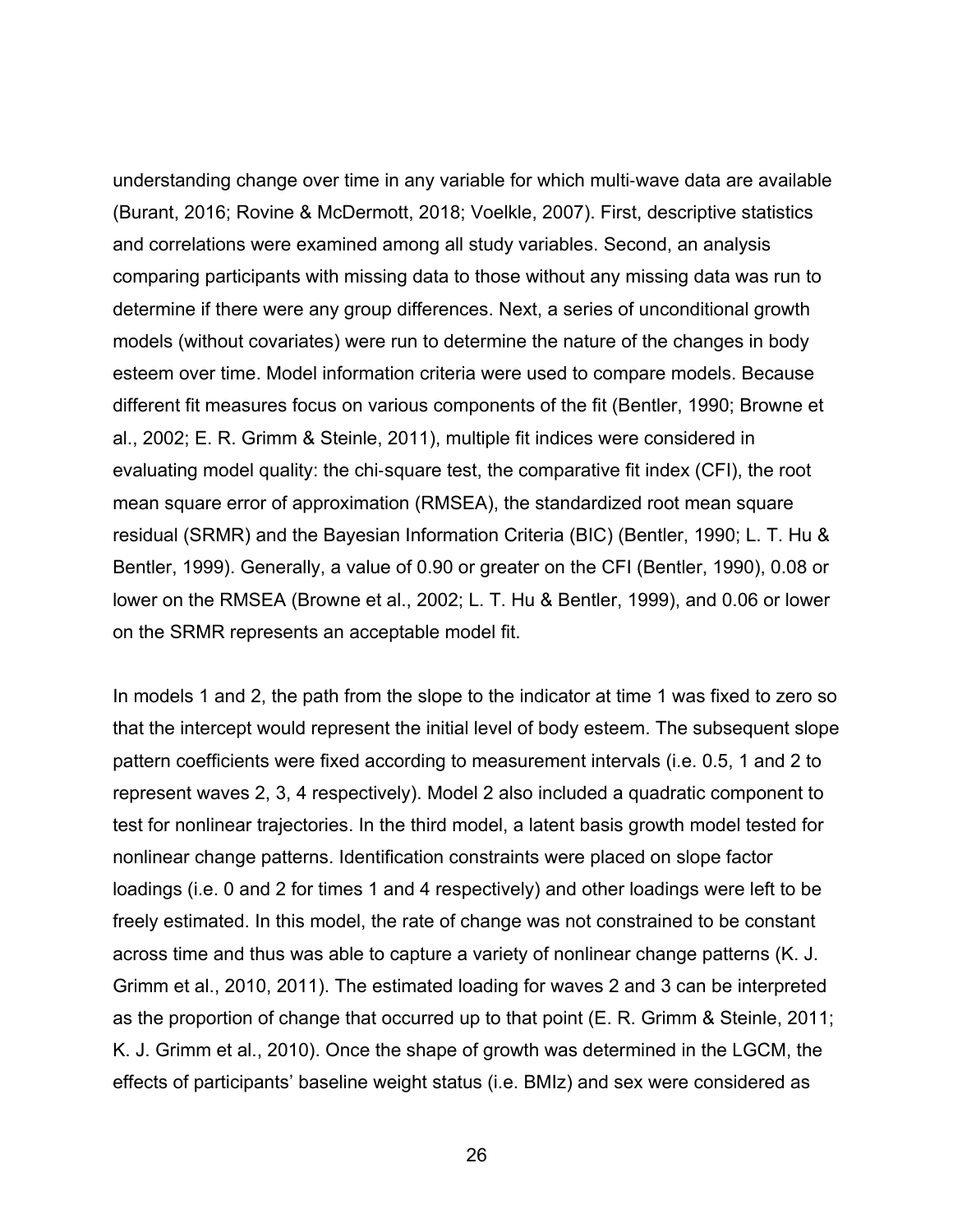predictors in the models by regressing the intercept and slope of body esteem on these variables. The latent growth curve modeling analyses for this study were conducted using Mplus software (Muthen & Muthen 1998-2010). For other data analysis, including descriptive statistics and Spearman's correlation analysis, we used SPSS v 26.0 (SPSS Inc., Chicago, IL, 2019). Maximum likelihood estimation was used for the LGCMs and statistical significance was set at p< 0.05.

# Results

Of the original 1171 children recruited in first grade, only those children who contributed data for at least 2 timepoints during waves 1-4 were included in the current study. This resulted in a total sample of 1111 children (548 girls and 563 boys) aged 6 years at baseline. Roughly 18% of the children were American Indian and the rest were primarily white. The average proportion of children on free/reduced price lunch (a proxy for adversity at the school level) was 65% (Harrist et al., 2016; Topham et al., 2011). According to BMI-for-age cutoff values recommended by the Centers for Disease Control and Prevention to classify weight status by age and sex, at wave 1 approximately 17% of the children were obese (BMI-for-age percentile  $\geq$  95), 17% were overweight (BMI-for-age percentile  $\geq 85$  and  $\leq 95$ ) and 65% were not overweight (BMIfor-age percentile <85).

Means for body esteem and BMIz by sex are presented in Table 1. At wave 1, the sample mean for BES was 0.74 [standard error (SE) = 0.18]. There were no differences in BES at wave 1 by sex (t=-0.55, p=0.58).

| Wave |      | <b>BES</b> | <b>BMIz</b> |
|------|------|------------|-------------|
|      | 1071 | 0.74(0.03) | 0.61(1.07)  |

Table 1. Descriptive Information for Study Variables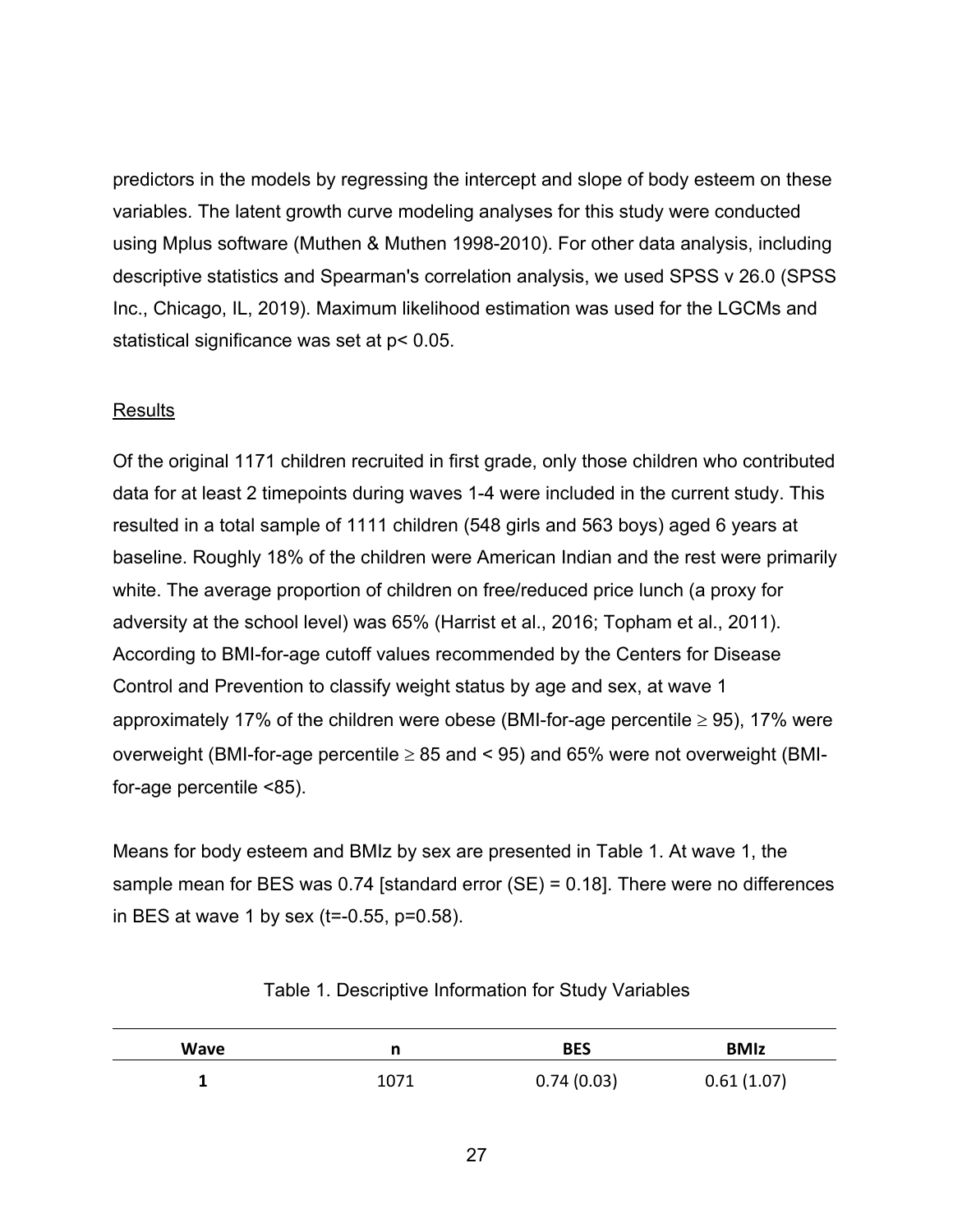| 1060 | 0.78(0.04) | 0.60(1.03) |
|------|------------|------------|
| 884  | 0.82(0.04) | 0.68(1.05) |
| 746  | 0.83(0.04) | 0.69(1.06) |

Model fit information for the unconditional growth models is presented in Table 2. The linear, quadratic and latent basis models showed good fit based on the fit indices (CFI >0.9, SRMR <.06). However, the model fit indices for the quadratic and latent basis models suggest these models fit the data slightly better (CFI 0.99, RMSEA 0.05). Given the flexibility of the latent basis growth model for estimating nonlinearity in the rate of change, model three was selected for interpretation in the analyses with predictors.

| <b>Model</b>        | $\sim$ <sup>2</sup> | df | CFI  | <b>RMSEA</b> | <b>SRMR</b> |
|---------------------|---------------------|----|------|--------------|-------------|
| Linear              | 56.05*              |    | 0.94 | 0.1          | 0.03        |
| Quadratic           | 4.115               |    | 0.99 | 0.05         | 0.01        |
| <b>Latent Basis</b> | 11.93               | っ  | 0.99 | 0.05         | 0.04        |

Table 2. Model Fit of Unconditional Models

\*p<0.001

The intercept (estimated baseline value for sample while correcting for measurement error) for body esteem was 0.75 (p< 0.0001). The slope was estimated at an average rate of change as positive 0.06 units (p<0.0001) representing an 8% increase in body esteem scores over the 3-year period (0.06/0.75 \* 100). Visual inspection of the estimated means at each measurement wave (Figure 1) shows a leveling out in growth between waves 3 and 4, indicating that overall body esteem scores aren't changing as much after second grade as they did after first grade. Results from the latent basis model support this observation. The freely estimated parameter for the slope loading at wave 2 was estimated at  $\lambda$ = 0.80 while the freely estimated parameter for the slope loading at wave 3 was estimated at  $\lambda$  = 1.75. This suggests that most of the change in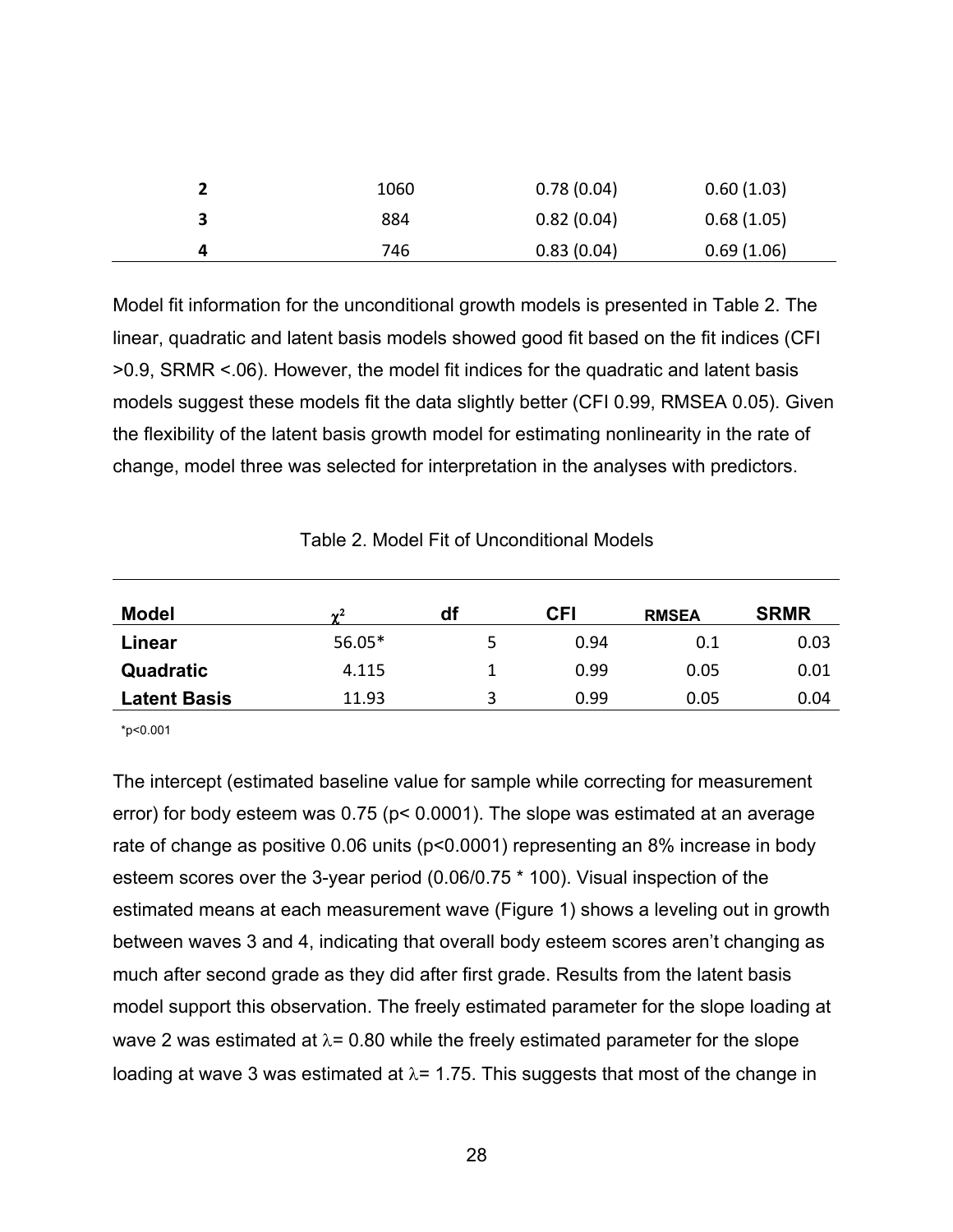body esteem occurred by wave 3 (the end of  $2<sup>nd</sup>$  grade) compared with a small proportion of change occurring between waves 3 and 4.



Figure 1. Estimated Means of BES across Measurement Waves

While in general, scores for body esteem increased for the sample, 21% of individuals had lower body esteem scores at wave 4 than they did in wave 1. There was small but significant variance of the intercept (*b*=0.02, p<0.0001) and slope (*b*=.003, p<0.0001), warranting the inclusion of predictors of the slope and intercept to the model. In the model with added predictors, the slope and intercept were not significantly related (r=- 0.001, p=0.16). Child's sex did not significantly predict intercept (*b*=0.004, p=0.672) or slope (*b*=-0.006, p=0.34). Weight status, however, significantly predicted intercept (*b*=- 0.020, p<0.0001) and slope (*b*=-0.009, p=0.002). These results suggest boys and girls do not differ in their body esteem scores during middle childhood, but children with higher weight status had lower scores for body esteem at baseline and reported less steep increases in body esteem over time.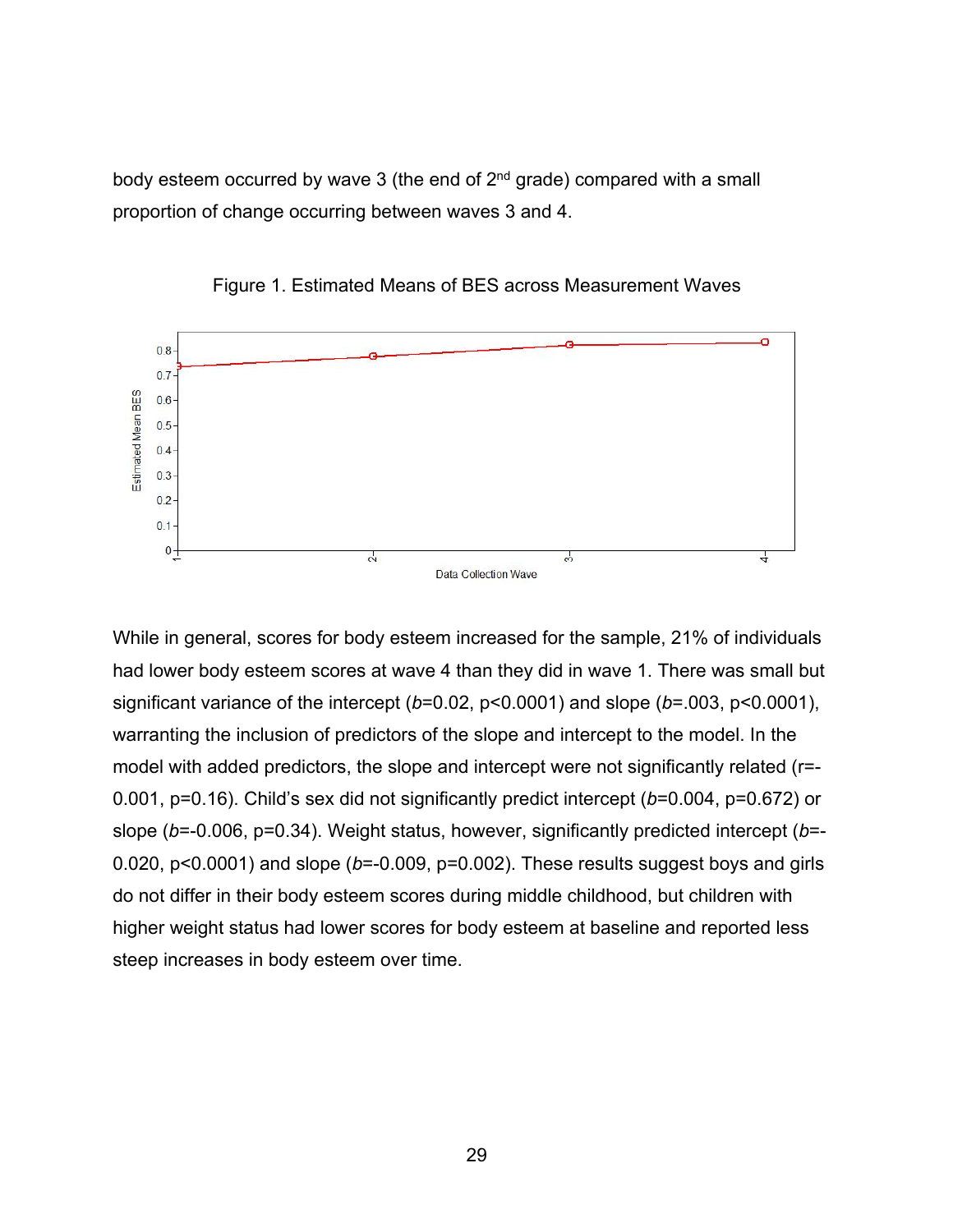### **Discussion**

The purpose of this longitudinal study was to examine the developmental change in children's body esteem over time, specifically between grades 1 and 4, and to investigate the potential influence of child's sex and weight status on these trajectories. Findings indicated that on average, body esteem scores increased from ages 6-9 even after accounting for the effects of child's sex on developmental patterns. While previous research indicates that major changes in body esteem occur during adolescence, our findings suggest that interesting changes in body esteem occur much earlier, during early elementary school years, with variability in body esteem development that might be explained by weight status, but not child's sex.

Though several previous studies of body image in children note that there is an increase in body dissatisfaction from the ages of 9-10 through adolescence (Bully & Elosua, 2011; Dion et al., 2016; Tiggemann, 2005), the variability in the instruments used to assess body image among this age group makes drawing comparisons difficult. Even so, initial levels of body esteem in our sample were comparable with those observed in previous studies that used the Body Esteem Scale with elementary-aged children (K. K. Davison et al., 2000). One earlier study of weight concern in 5-year-old girls used the 24-item version of the Body Esteem Scale and defined cut-off scores based on what "clearly' indicated body dissatisfaction according to average responses (S. C. Nelson et al., 2018; Neumark-Sztainer et al., 2006; Susan J. Paxton, Eisenberg, et al., 2006). In their study, Davison et al. used a mean score of 0.67 (score of 48 out of possible 72) to define body dissatisfaction, with only 9% of girls meeting this criterion (Kirsten Krahnstoever Davison et al., 2003). In the current study, 35% of children had mean scores below 0.67 in the first grade which increased to 44% in third grade, a similar prevalence to that of other studies with pre-adolescents (Marita P. McCabe & Ricciardelli, 2004; Ricciardelli & McCabe, 2001). However, future research should focus on developing and using consistent measures of body esteem and defined cutoffs for body dissatisfaction so results can be compared across studies.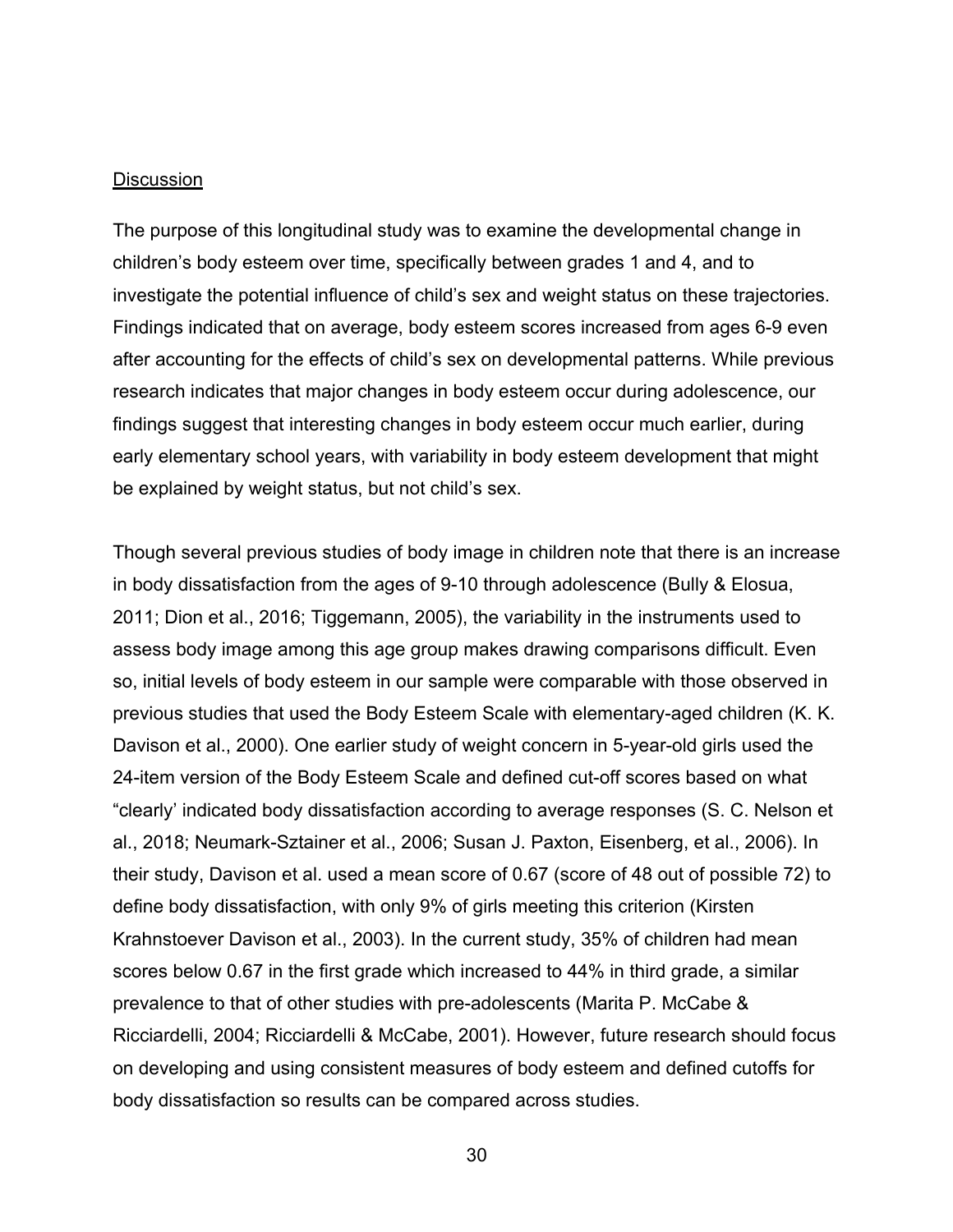The results demonstrated a general positive change in children's body esteem over time, although there was significant variance in both the rate of change and the degree of change between individuals. These results partially support research among adolescent and adult samples which also show large inter-individual variability in body esteem trajectories (Duncan et al., 2013; Lacroix et al., 2020). However, unlike previous studies which noted declines or no change in body esteem across time (Lacroix et al., 2020; S. C. Nelson et al., 2018), the change in BES over time in our sample was positive, indicating an increase in body esteem through middle childhood. The inconsistency in our results compared with what is observed in older samples could be due to the developmental changes that occur during adolescence, or from differences in the measures used to assess body image between studies. Several studies assess body dissatisfaction using a single item (e.g. "are you satisfied with your weight/body) or using figure preferences (Rick M. Gardner et al., 2009; Ricciardelli & McCabe, 2001; Smolak, 2004). It may be beneficial for future research to use a combination of measures when studying body image in order to determine how these constructs relate to each other in the same samples.

Increases in body esteem seemed to stabilize by grade 2 which was supported by findings from the latent basis model showing most of the change in body esteem happens before second grade. There are several possible explanations for these findings. Middle childhood has been identified as the time when self-concept becomes more complex, and when children are better able to make comparisons between themselves and others (Smolak, 2004). However older children might be more susceptible to peer influence and vulnerable to messaging from media related to ideal body image, which in turn influences their overall body esteem. Additionally, there is good evidence for a decline in body esteem during adolescence (Fiona Johnson & Wardle, 2005; Rodgers et al., n.d.) which is thought to be associated with pubertal maturation and normative changes in body weight. Children at later stages of middle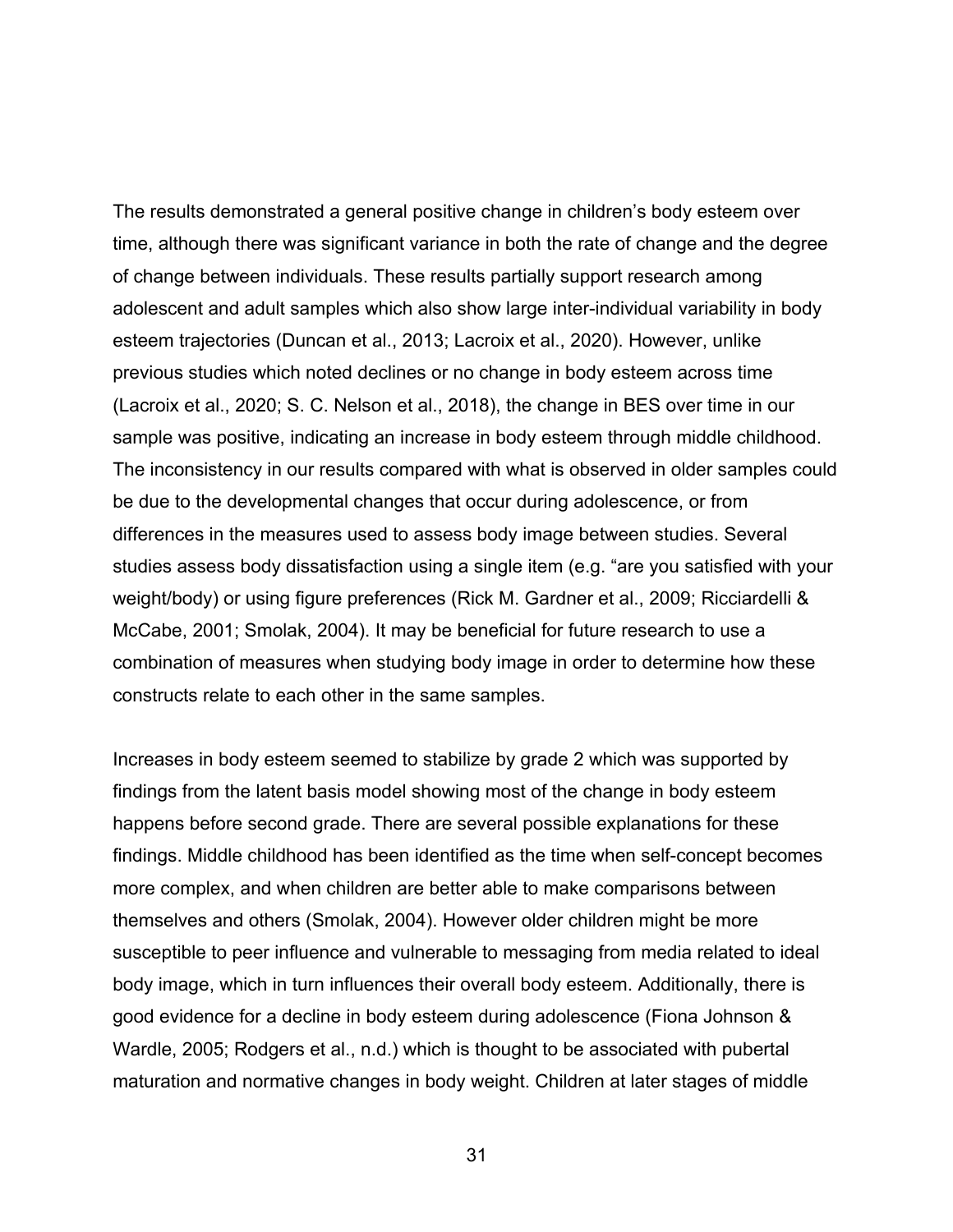childhood might be beginning to experience some of those declines in body esteem associated with these factors in adolescence. Additional research into the relation between pubertal timing and body esteem development is needed.

It is recognized that certain biological factors predict the development of body image. In the current study, patterns in BES did not differ between girls and boys. These findings are in line with some prior research among elementary school-aged children where levels of body esteem were similar between young boys and girls (S. C. Nelson et al., 2018; Susan J. Paxton, Eisenberg, et al., 2006; Rodgers et al., 2019b). Studies that have observed supposed sex differences in body dissatisfaction focus on the period of adolescence when differences in pubertal maturation are significant (Lawler & Nixon, 2011; Mäkinen et al., 2012). In these studies, girls show higher levels of body dissatisfaction than boys (Bornioli et al., 2019; Dion et al., 2016), though girls who were underweight expressed the greatest satisfaction with their bodies (Aparicio-Martinez et al., 2019; Fitzsimmons-Craft et al., 2012). Cultural beauty standards emphasize a thinideal which surely influences how children perceive their weight and appearance, particularly girls. The lack of difference in BES trajectories between girls and boys in the current study may be explained by the young age of children in the sample or the use of a body esteem measure that does not examine sex-specific domains of body satisfaction (B. K. Mendelson et al., 1995; B. K. Mendelson & White, 1982).

Consistent with the literature providing evidence of an association between body size and body esteem, our model indicated that weight status was not only negatively associated with body esteem at baseline, but it also negatively influenced change in body esteem across childhood. Specifically, a higher weight status at age 6 was associated with smaller increases in body esteem by age 9. This suggests that by middle childhood, body weight is already an important determinant in how individuals perceive their body and appearance. These results support previous evidence that weight bias is already present by the time children reach elementary-school age (S. J.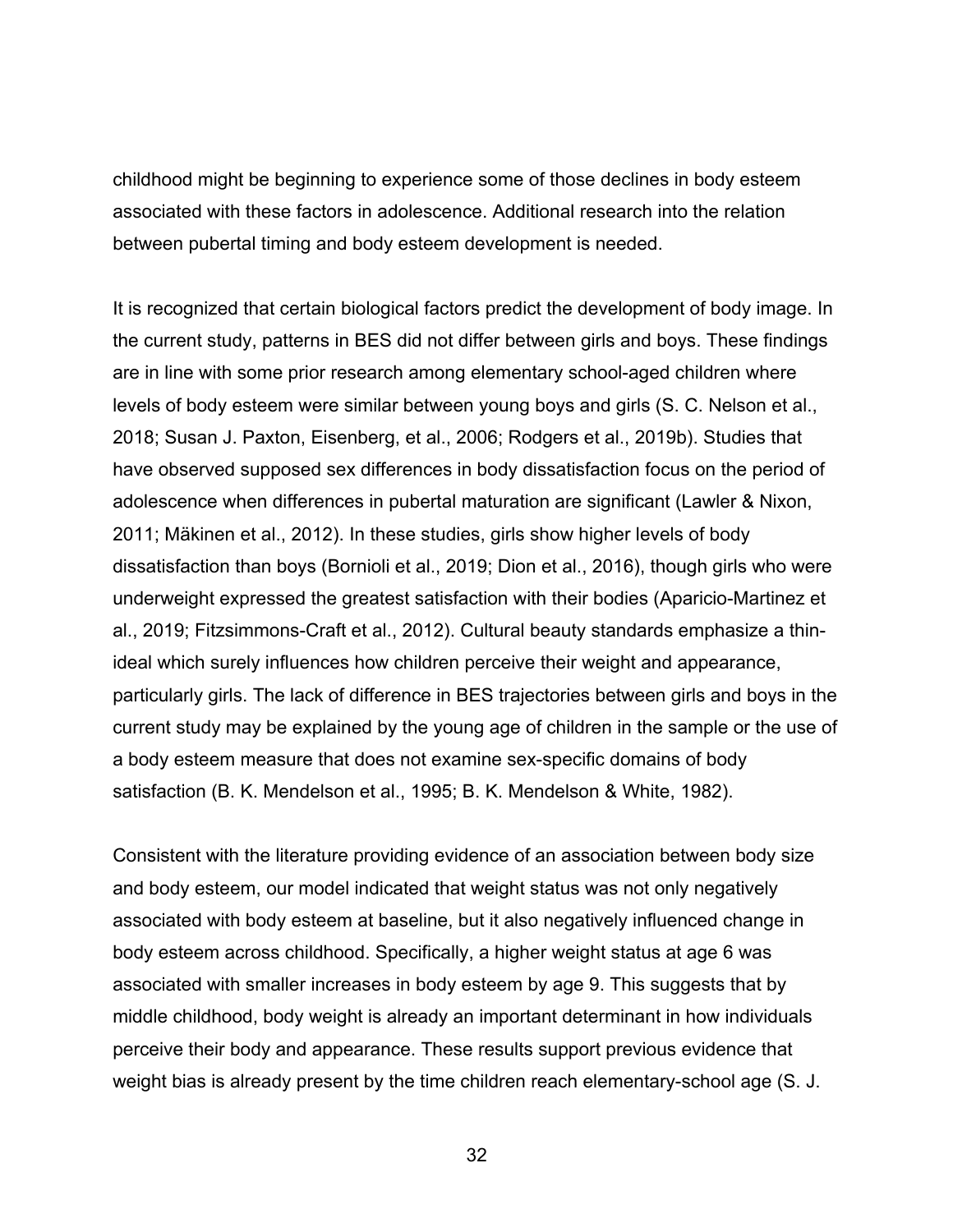Paxton & Damiano, 2017; Spiel et al., 2016) and is especially concerning because body dissatisfaction has been shown to predict eating disorder symptomology, including the use of unhealthy weight control practices among adolescents (Loth et al., 2014; Rohde et al., 2015). In light of these findings, there is clearly a need for early interventions focused on improving body image among children, with greater emphasis on reducing weight stigma at earlier ages.

Notable strengths of this study were that it examined body esteem in a large, community-sample of children that included both boys and girls, a rarity in the body esteem research. Furthermore, body esteem was assessed using a well-established 20 item measure that covers multiple domains of children's affective evaluations of their bodies (Cragun et al., n.d.). The longitudinal design and the use of LGCA were also major strengths of the current study as the use of this statistical approach allows for the estimation of inter-individual variability in intra-individual trajectories over time (K. J. Grimm et al., 2011).

This study also has several limitations. First, though the body esteem scale has been used in previous research with children, and has shown reasonable test-retest reliability, this measure has not been subjected to psychometric evaluation among children younger than 8. It is possible that a change in scores on the BES reflects differences in interpretation of the items being used to assess body esteem rather than changes in body esteem itself (Amaya-Hernández et al., 2019; Putnick & Bornstein, 2016). However, the reliability of the BES measure was good at each wave in the current study. Future research should explore measurement invariance of the body esteem scale to determine if this is a valid tool for assessing body esteem across middle childhood. Second, children's BMI was used as the sole indicator of weight status and change in this measure over the course of the study was not considered in the analysis. Though BMI is commonly used as an indirect indicator of adiposity in research, other anthropometric measures can more accurately estimate fat percentage, and this might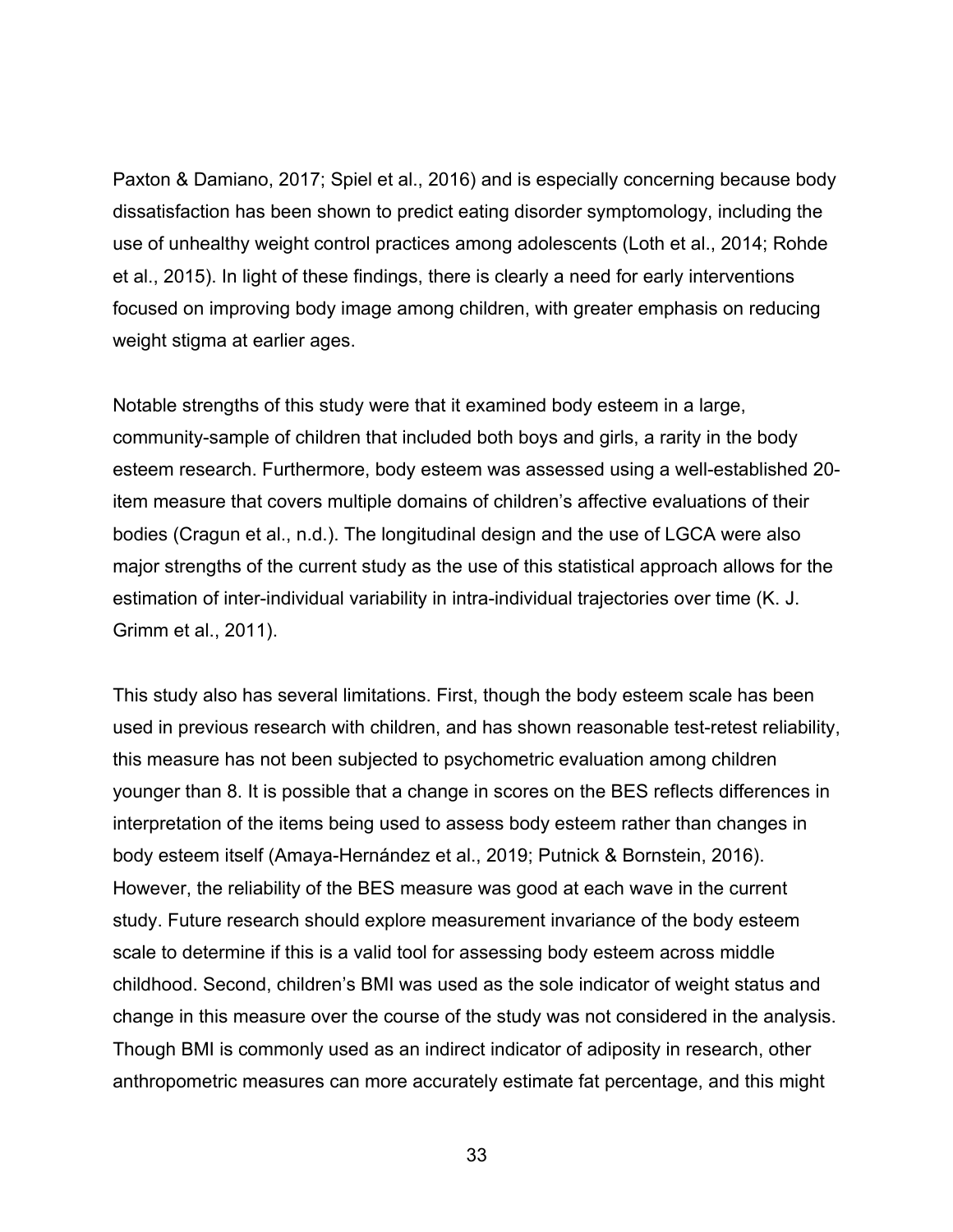be useful for exploring differences in body esteem by gender (Inokuchi et al., 2011). Thirdly, this study did not consider other factors that might contribute to differences in body esteem development in childhood, like parental concern related to weight or peer weight-related teasing (Amaya-Hernández et al., 2019; Lowes & Tiggemann, 2003; Spiel et al., 2016). Future longitudinal studies are recommended to further explore the potential role of such additional correlates to gain more insight into the mechanisms underlying children's individual trajectories of body esteem over time.

### **Conclusion**

The current study contributes significantly to the current literature by examining body esteem changes over time in young elementary school age children. The results provide valuable information about these trajectories across the entire BMI continuum. While previous research has noted the negative consequences of childhood adiposity on a variety of child health outcomes, our study highlights the negative psychological consequences related to child weight status as early as 1st grade. Our findings thus highlight the importance of exploring individual change in body esteem across middle childhood to develop more effective targeted interventions that promote a healthy body esteem and prevent unhealthy weight control behaviors related to body image disturbances. Interventions to improve body image in children and adolescents should focus on the years prior to grade 3, when body esteem levels are still increasing, and maximize positive feelings related to the physical self. Additional research should focus on factors that predict declines in body esteem at or after grade 3 and subsequent risks for eating disorders.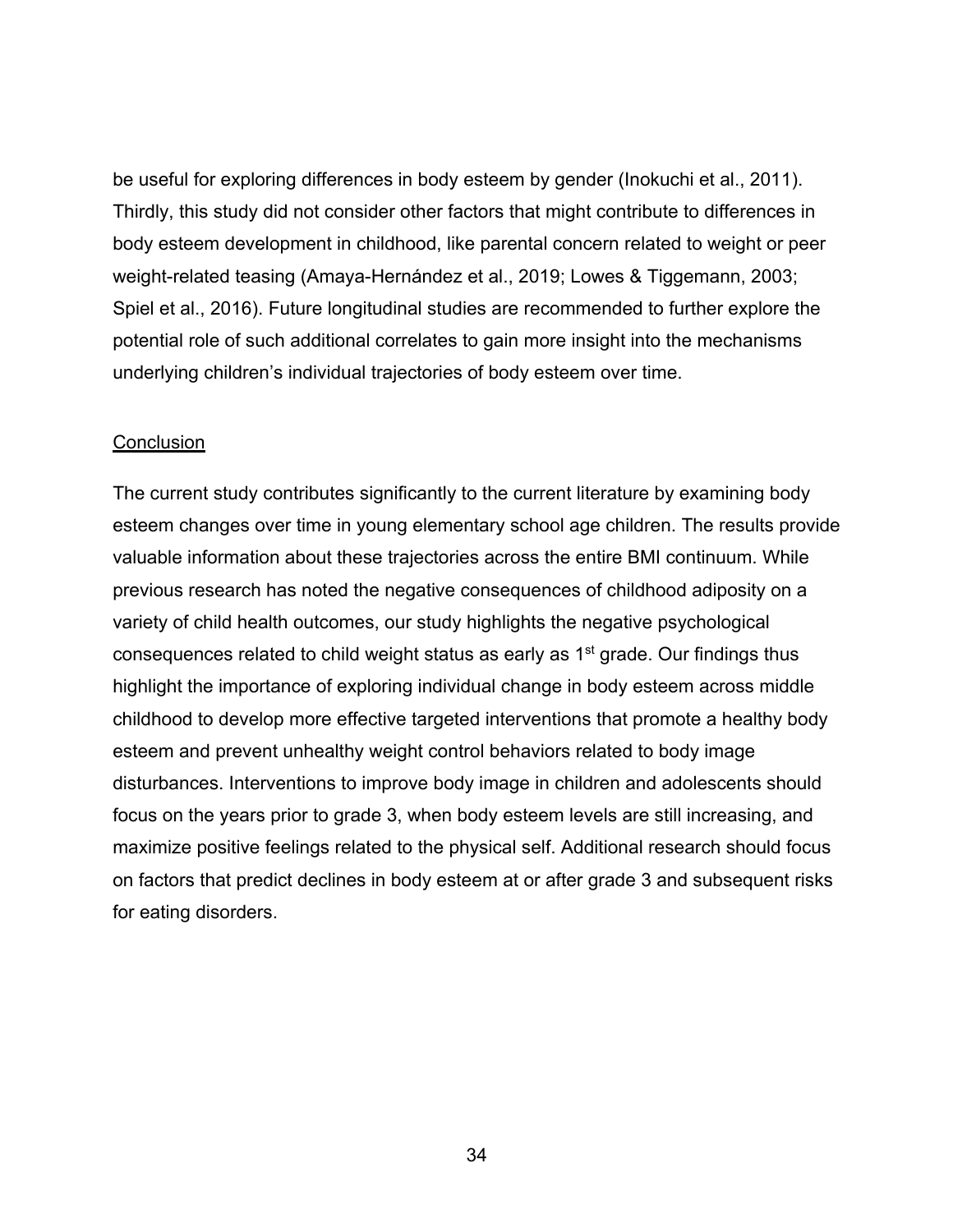# CHAPTER IV: BIDIRECTIONAL ASSOCIATIONS BETWEEN RESTRAINED EATING AND BMI IN MIDDLE CHILDHOOD

# **Abstract**

# **BACKGROUND**

In the current obesogenic environment, increased access to unhealthy, energy-dense food along with reductions in overall energy expenditure through activity and exercise lead to increased risk for weight gain over time. Identification of effective childhood weight management strategies are needed to improve obesity prevention efforts. Though cross-sectional studies have observed emerging dietary restraint among young children, it is still unclear whether weight gain drives increased restraint or whether restrained eating contributes to weight gain in this age group. The current study builds on previous prospective research by examining the transactional associations among restrained eating behavior and weight among boys and girls in middle childhood.

# **METHODS**

Data for this study came from 263 children participating in the Families and Schools for Health Project, a longitudinal study of the correlates of childhood obesity. Participants were interviewed in their third- and fourth-grade year by trained researchers where they completed questionnaires and anthropometric assessments. Dietary restraint was assessed using the restrained eating subscale of the Dutch Eating Behavior Questionnaire, and weight was assessed using body mass index z-scores (BMIZ). Bidirectional associations between variables were examined using cross-lagged models controlling for children's sex, ethnicity, and weight status in first grade.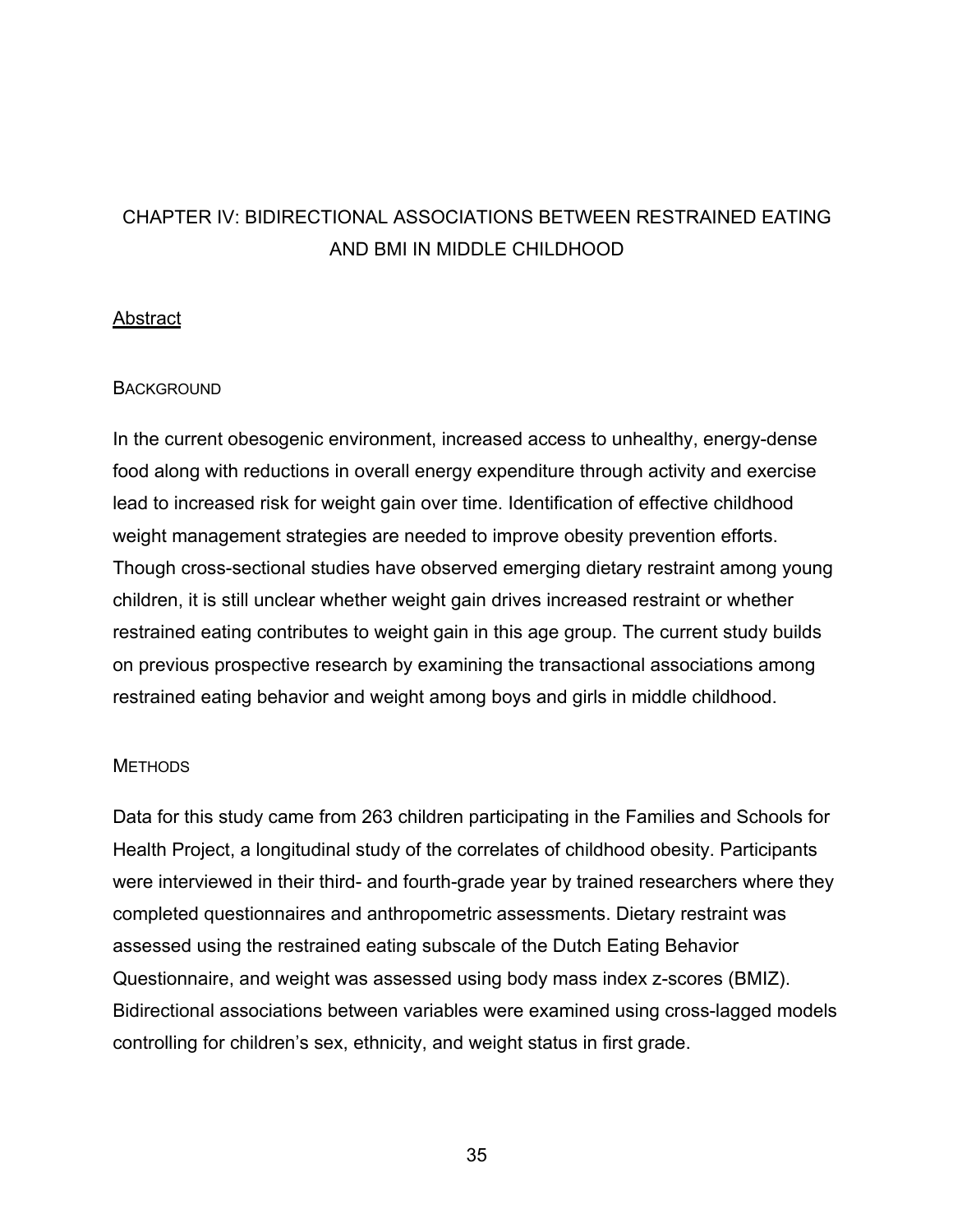### **RESULTS**

The cross-lagged model demonstrated good model fit  $\chi^2(6)$ = 12.33, p=0.74, CFI= 1.00, RMSEA= 0.00, SRMR=0.01. Weight status in grade 3 was related to greater dietary restraint in grade 4 (B=0.20, p=0.001) but dietary restraint in grade 3 was not associated with weight status in grade 4 (B=0.01, p=0.64). Neither child sex nor race/ethnicity were associated with BMIz or dietary restraint at either time point.

### **CONCLUSION**

The current study contributes to the growing body of literature on the development of eating behaviors in childhood and supports the role of children's weight status in the development of dietary restraint.

### **Introduction**

Projections estimate that by 2030, over 50% of adults will be obese, a staggering number considering the health and financial burden associated with excess adiposity (Kochanek et al., 2019; Ward et al., 2019). It has been well established that children who are overweight and obese are more likely to remain overweight as adults (Li et al., 2007). Strategies for reversing obesity and associated comorbidities in adulthood have, so far, been limited in their long-term success (Bray et al., 2017; Churuangsuk et al., 2018; Gloy et al., 2013). Thus, prevention of overweight and obesity is integral to current public health efforts to reduce the burden of weight-related diseases on society (May et al., 2013). Identification of effective childhood weight management strategies is needed to improve obesity prevention efforts.

Dietary restraint, or the conscious control of food intake for the purpose of weight management, has been a controversial topic in the literature with regard to its association with weight gain and other negative eating outcomes (Boyce et al., 2015;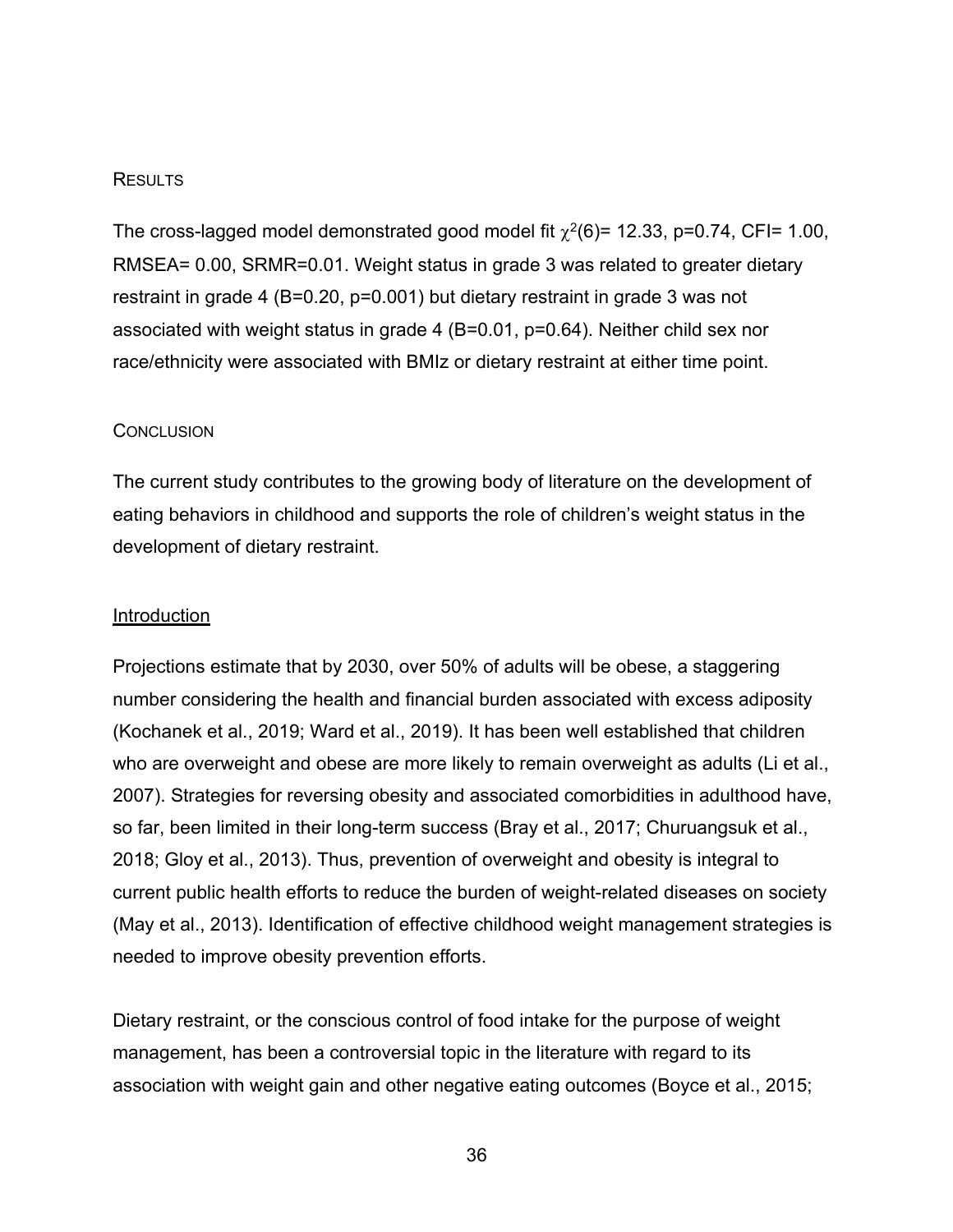Hagan et al., 2017; C Peter Herman & Mack, 1975; F. Johnson et al., 2012). On one hand, there is evidence that excessive dietary restriction may alter metabolic functioning, making it difficult for individuals to maintain long-term weight loss (Greenway, 2015). This notion is supported by findings from some longitudinal studies which indicate that adolescents and adults who reported dieting and weight loss efforts at baseline showed greater weight gain at follow-up and an elevated risk of obesity (Neumark-Sztainer et al., 2007, 2012). The potential mechanism for these findings has been attributed to the fact that individuals who report dieting and weight loss attempts engage in excessive restraint, which is unsustainable and leads to binge eating episodes and weight gain over time (C. P. Herman & Polivy, 1984). Experimental investigations, however, have consistently shown that dietary restrainers are not in negative energy balance (Stice et al., 2010), which suggests that cognitive dietary restraint is not a good indicator of actual restriction of food intake (F. Johnson et al., 2012).

Another line of research has found that increasing dietary restraint can be effective in successfully preventing weight gain in adults, particularly among individuals prone to overeating (Bray et al., 2017; Hales et al., 2018). This ability might be especially important in the current food environment, which is characterized by ready availability to highly palatable, energy dense foods over healthier, nutrient-dense options (Monteiro et al., 2013). Moreover, there is evidence that difficulties with self-control of energy intake is associated with poor dietary intakes and weight status in children (Bauer & Chuisano, 2018; Ha et al., 2019; Russell & Russell, 2020). Thus, it is possible that some degree of dietary restraint is important as an adaptive measure to limit weight gain (F. Johnson et al., 2012; Schaumberg et al., 2016).

To date, dietary restraint in children has been studied for its association with early maternal feeding practices (Leann L. Birch & Fisher, 2000; Leann Lipps Birch & Davison, 2001; Carper et al., 2000; Savage et al., 2007), child self-esteem (Damiano et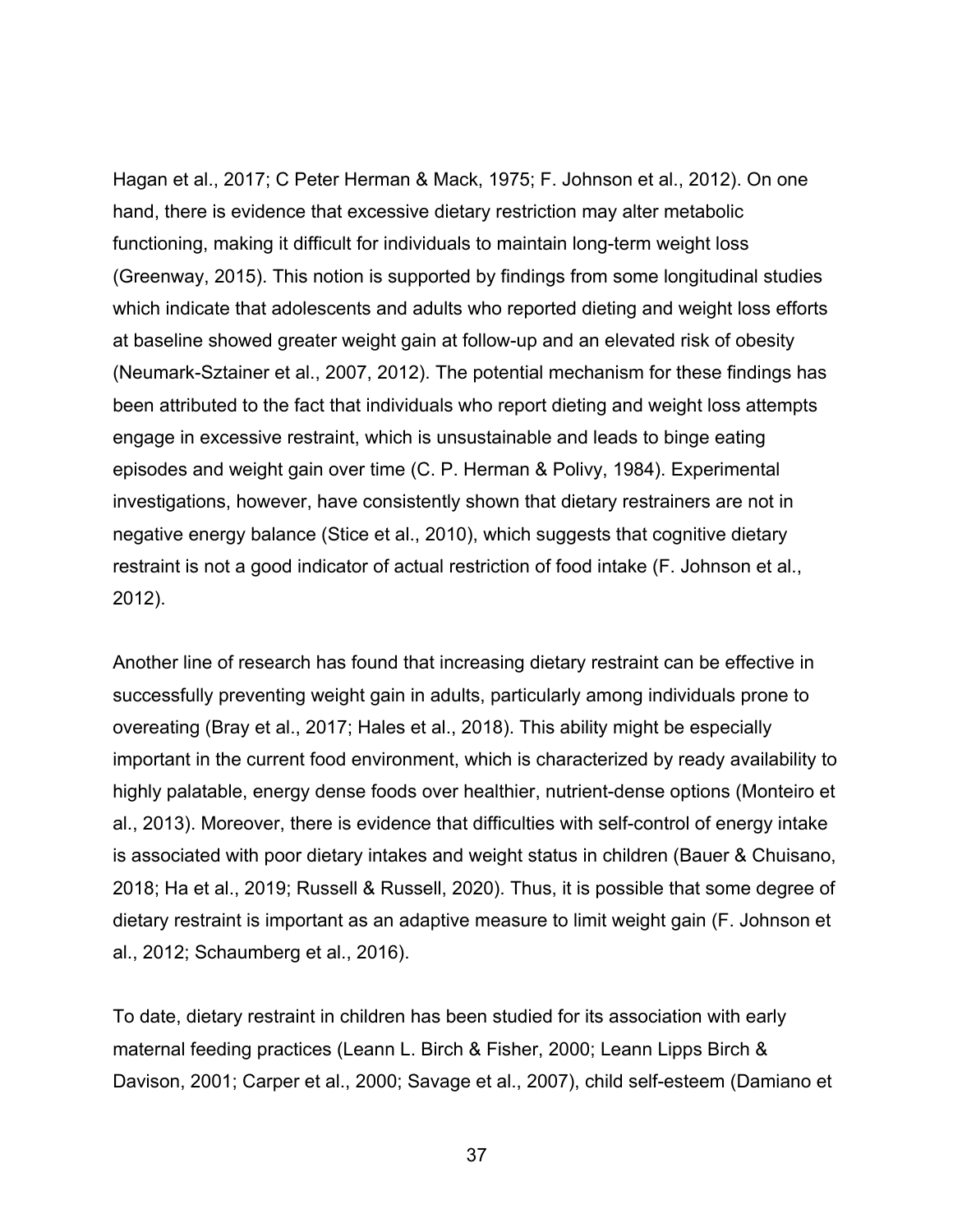al., 2015; Rodgers et al., 2019a), and child body dissatisfaction (Rodgers et al., 2019a; Shunk & Birch, 2004c). Limited research has focused on prospective associations between dietary restraint and weight status in children (Shunk & Birch, 2004c). The most common measure used for assessing dietary restraint in these studies has been the restraint subscale of the Dutch Eating Behavior Questionnaire (van Strien & Oosterveld, 2008). Previous research has indicated its use for children as young as 7 years as this is the age when measures of dietary restraint begin to show acceptable levels of reliability and validity (Shunk & Birch, 2004a). Because weight-related concerns and dieting behaviors have been observed in studies with children as young as 5 years old (Anschutz et al., 2009; Kirsten Krahnstoever Davison et al., 2003), additional evidence for the nature of the relation between dietary restraint and weight in middle childhood is warranted.

Bidirectional influences of weight status and restraint have been conceptualized in the literature on eating behaviors (Snoek et al., 2008), however, empirical research examining these dynamic relations in child and adolescent samples is still very limited (Costa et al., 2020; Hughes et al., 2015; Power et al., 2020). To our knowledge, no study has investigated the direction of the relation between dietary restraint and weight during middle childhood, a time period that has been identified in previous literature as a key developmental period for the onset of eating disorder symptomology and subsequent weight gain (Kirsten Krahnstoever Davison et al., 2003; Haines & Neumark-Sztainer, 2006; Shunk & Birch, 2004c). The current study builds on previous prospective research by examining the transactional associations among restrained eating behavior and weight among boys and girls in middle childhood. Specifically, we consider the longitudinal indirect pathways by which restrained eating behavior and weight influence one another in middle childhood. Given the established link between early weight status and emerging dietary restraint, it is hypothesized that greater weight in grade 3 will predict higher levels of dietary restraint in grade 4, whereas dietary restraint will be unrelated to changing weight within the same time period.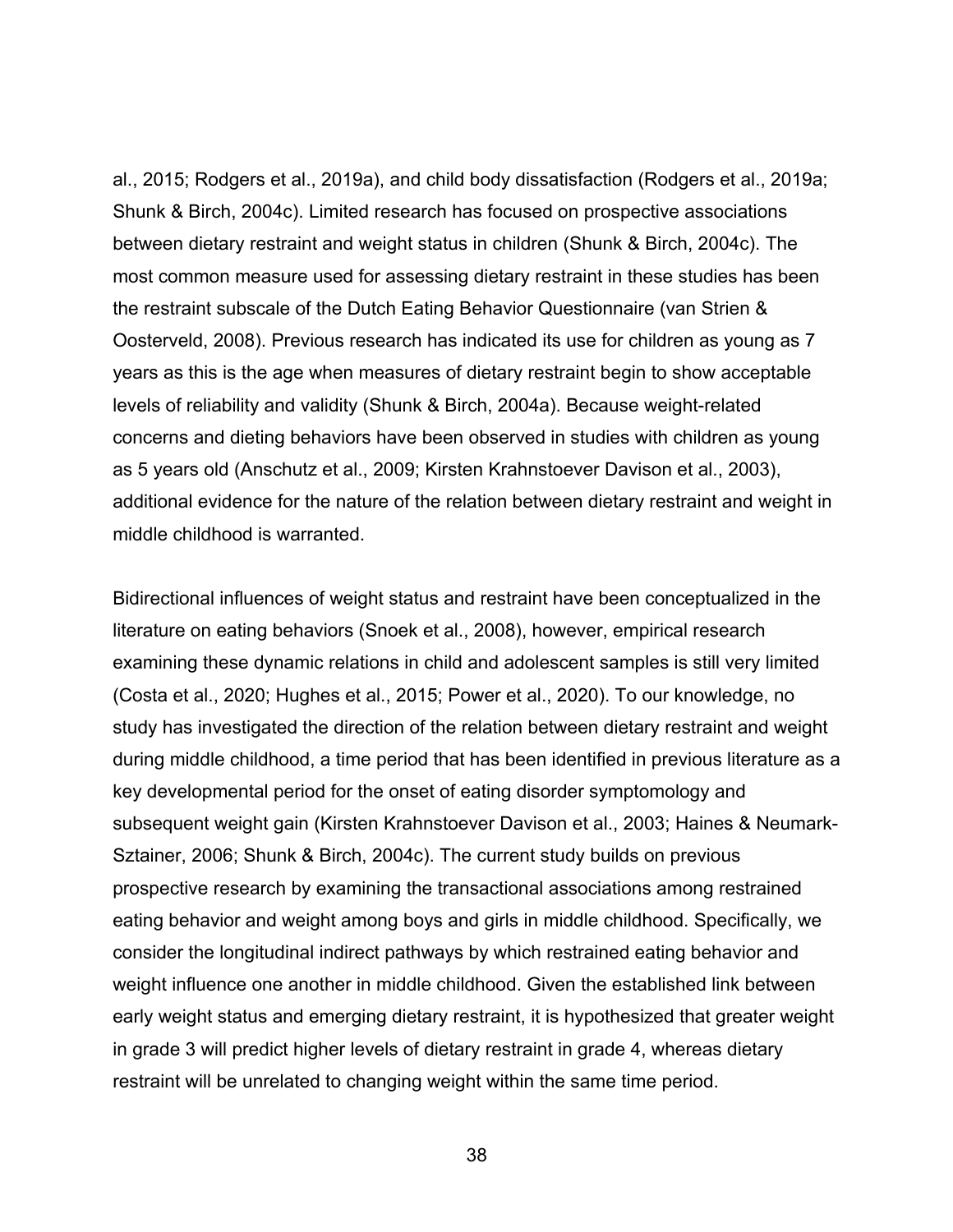### **Methods**

### STUDY DESIGN AND PROCEDURES

Data for this study come from participants enrolled in a large-scale longitudinal study examining the social and emotional correlates of childhood obesity titled the Families and Schools for Health (FiSH) project (Harrist et al., 2016, 2017). A complete description of the study design has been described elsewhere (Bray et al., 2017; Hales et al., 2018)(Harrist et al., 2017; Shriver et al., 2015; Topham et al., 2011). Briefly, a community sample of nearly 1200 children and their parents were recruited from 29 elementary schools in rural Oklahoma when children were entering the first grade and followed through the end of fourth grade (Harrist et al., 2017). Recruitment began in 2005 (Cohort 1) and continued in 2006 (Cohort 2). Initial written consent to participate in the study was obtained from school principals, teachers and parents prior to the start of data collection. Children were asked for assent to participate in data collection. Participation in the FiSH project averaged 55.6% per first-grade class (*SD* = 18.7%) (Harrist et al., 2016; Topham et al., 2011). The average proportion of children on free or reduced-price lunch—a proxy for poverty at the school level—was 65% (Harrist et al., 2016). Additional details of the study design and methodology are described in detail elsewhere (Shriver et al., 2013, 2015; Topham et al., 2011). The study protocol was reviewed and approved by the University Institutional Review Board prior to any data collection.

# **Procedures**

Data from children at the participating schools was collected via individual child interviews and assessments conducted by trained researchers (Topham et al., 2011). The interviews took place during regular school days and regular class times (Topham et al., 2011). Additionally, all participating parents were mailed a survey and were asked to complete and return questionnaires via mail (only socio-demographic data provided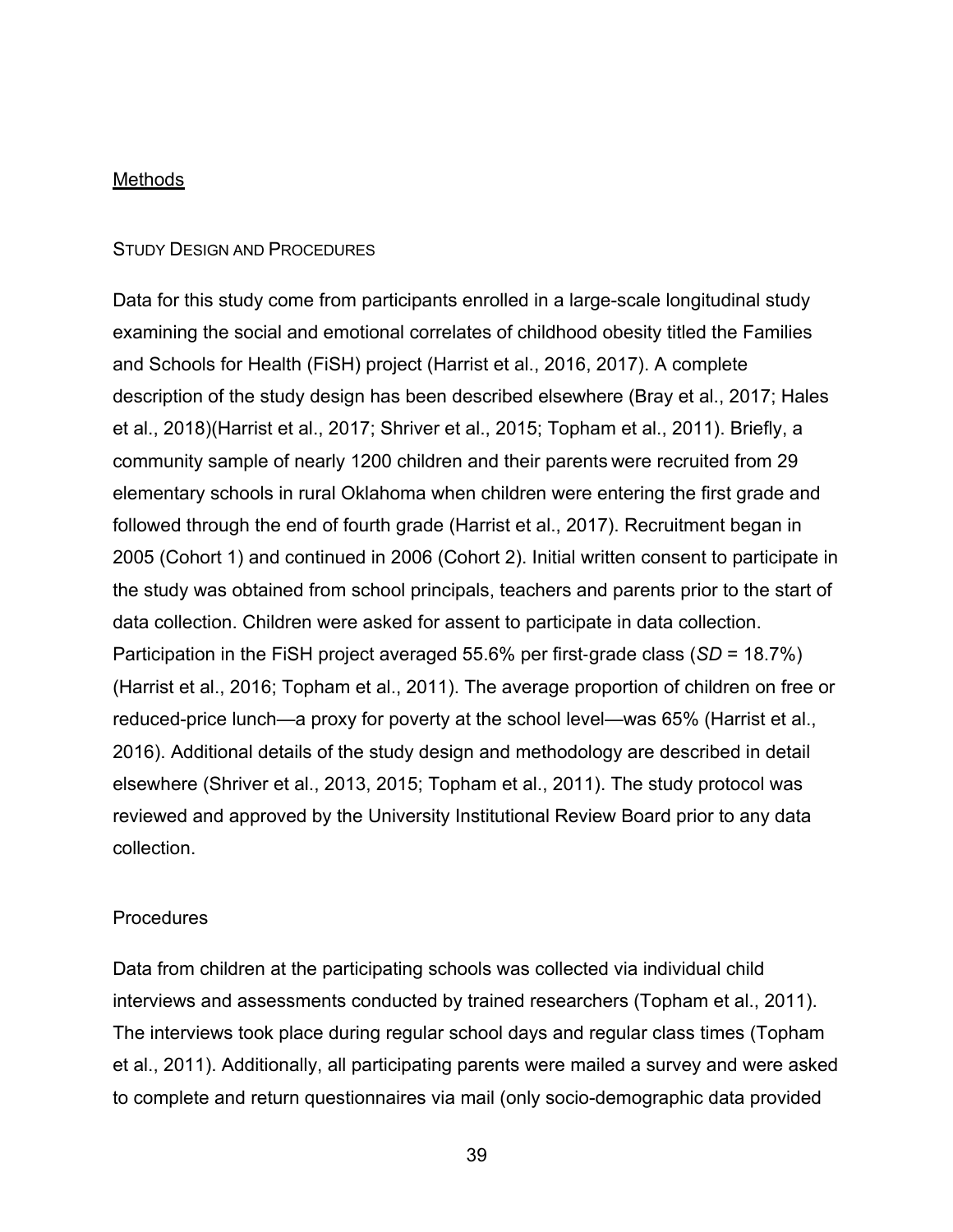by parents are included in the current study) (Harrist et al., 2016). If parents did not respond to the child ethnicity question or did not return questionnaires, a graduate student travelled to each school with a form to obtain the child ethnicity data, bringing information on parent provision of consent for demographic data, and obtained the ethnicity data from the school office. A total of 58% of parents did not complete the parent questionnaire packet in the beginning of the study. For these children, information on child sex was recorded by research assistants during the one-on-one child interviews at school (Topham et al., 2011). The current study utilizes the following data that were collected during the FiSH study: 1) Socio-demographic data (collection method: parent surveys administered at the beginning of 1<sup>st</sup> grade for all participating children); 2) child BMI (collection method: anthropometric assessment of height and weight in grades 1, 3 and 4) and 3) dietary restraint (collection method: self-report measure administered to children by trained researchers during individual interviews in grades 3 and 4).

### STUDY MEASURES

### Dietary Restraint

Dietary restraint in the current study was assessed using the Dutch Eating Behavior Questionnaire (DEBQ; English version) (Strien, Frijters, Bergers, et al., 1986). This measure contains 33 items, with three factors: restrained, emotional and external eating. The restrained eating subscale contains 10 items and measures behavioral strategies to control energy intake. Dietary restraint was assessed in a subsample of participants beginning when children were in grade 3 (approximate age 8). Some modifications were made to the original measure to make it more suitable for younger children as demonstrated by previous research in elementary school children (Shunk & Birch, 2004a). For example, the response set was reduced from a 5-point scale (ranging from seldom to very often) to a 3-point scale (yes, sometimes, no) and the language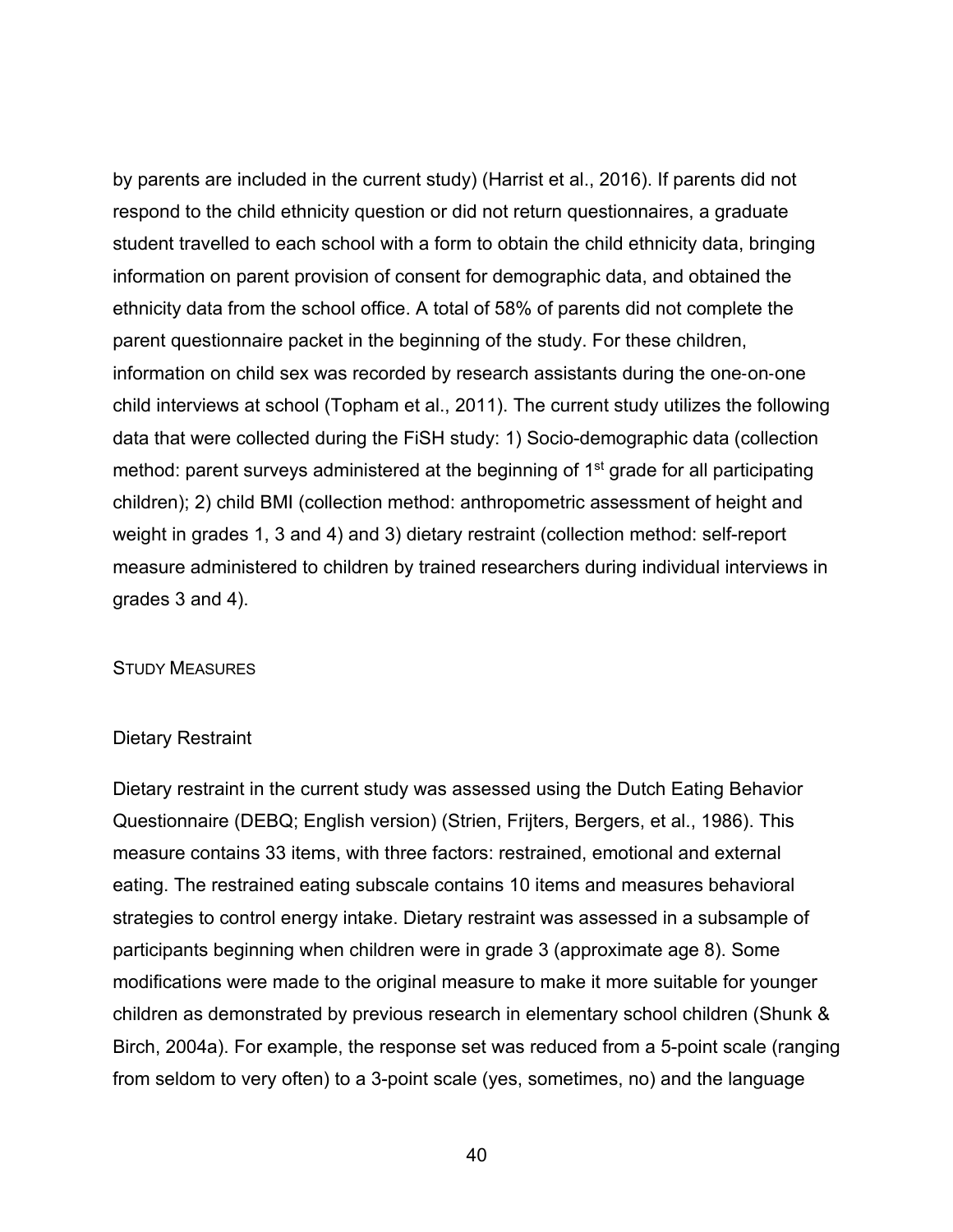was simplified (ex. 'Do you deliberately eat less in order not to become heavier?' was changed to read 'Do you try to only eat a little bit on purpose so that you won't get fat?') (Shunk & Birch, 2004a). The Cronbach's alphas were 0.82, 0.85 in grades 3 and 4, respectively. Only participants with complete data in grades 3 and 4 were included in this study (pooled data from cohort 1 and 2).

### Weight and Weight Status

Children's weight and height was assessed during the interview visits at the participating schools. Trained researchers completed the assessments using standard anthropometric measurement procedures (Barlow, 2007). Weight was measured using a portable digital scale (Tanita Electronic Scale, BWB-800) to the nearest 0.2 pounds. Height measurements were taken twice using a portable height board and recorded to the nearest 0.2 centimeters; if values were not within  $\pm$  0.3 centimeters, a third measure was taken. The average of the recorded values was used to calculate final height and weight for each child. Weight was converted into kilograms and divided by the height in meters squared to calculate body mass index (BMI). BMI-for-age percentiles (BMIp) and z-scores (BMIz) were calculated by expressing a child's BMI relative to children of the same sex and age in the CDC growth charts (Flegal et al., 2002; Krebs et al., 2007). The CDC growth references have been designed to reflect growth of children in the U.S. and are recommended for use in children aged 2-20 years of age. Children's weight status was classified utilizing the BMIp and established cut offs as follows: obese (BMIfor-age percentile  $\geq$  95), overweight (BMI-for-age percentile  $\geq$  85 and < 95) and not overweight or obese (BMI-for-age percentile <85) (Flegal et al., 2002; Krebs et al., 2007). BMIz were used to assess child's weight change over time in the bidirectional models. The advantages of utilizing BMI z-scores as a continuous variable of child growth for population-based assessment have been described elsewhere (Anderson et al., 2017; Inokuchi et al., 2011; Youfa Wang & Chen, 2012).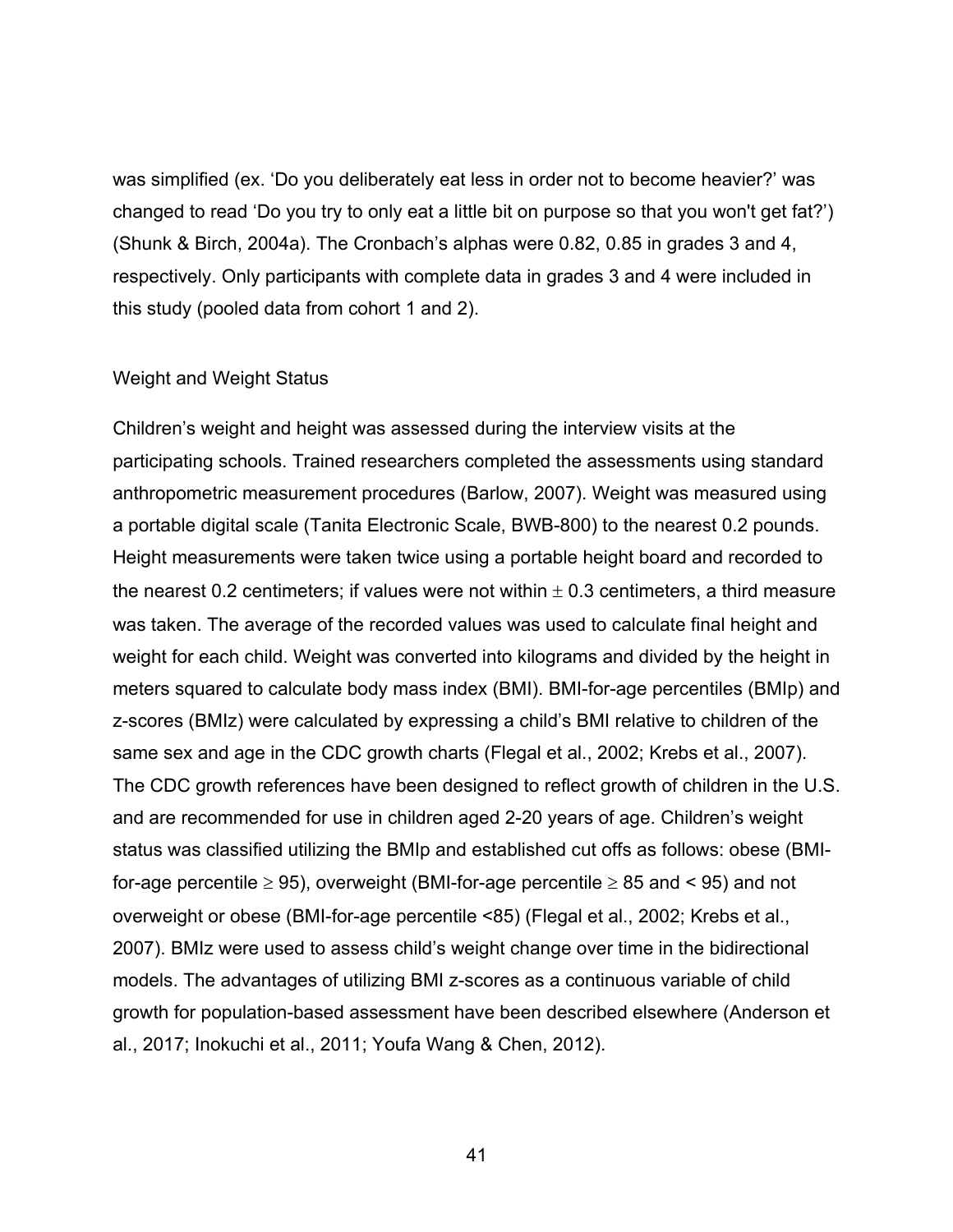### STATISTICAL ANALYSIS

Preliminary analyses were conducted to examine descriptive variables and correlations among the study variables using IBM SPSS Statistics for Windows (Version 26.0) (see Table 3). Associations between dietary restraint and BMIz were estimated using Mplus (version 8.4 | *Mplus User's Guide*, n.d.). The Mplus software drops cases for which there are no data for all variables at all time points. Thus, full information maximum likelihood (FIML) estimation was used to handle incomplete data (see Table 3 for sample sizes for each variable). FIML estimation uses all available information to account for missing data. Given the well-established associations between dietary restraint and weight with race, sex and early weight status (e.g. (Bohrer et al., 2015; Carper et al., 2000; Meule, 2016; Rodgers et al., 2014)), children's race/ethnicity, sex and weight in grade 1 were examined as covariates in all models.

Following procedures developed by De Jonge et al. (2001), a stability model was compared to the more complex, cross- lagged model (de Jonge et al., 2001). Thus, the following models were estimated: a stability model for dietary restraint and weight with no cross-lag paths, and a full reciprocal model for dietary restraint and weight. Across models, concurrent associations among constructs were estimated. The model fits were evaluated using several fit indices. A Root Mean Square Error of Approximation (RMSEA) of 0.06 or smaller, a comparative Fit Index (CFI) of 0.95 or larger, a Standardized Root Mean Square Residual (SRMR) of 0.08 or smaller indicate adequate model fit (L. T. Hu & Bentler, 1999).

### **Results**

A total of 266 children provided data at both time points (grade 3 and 4). Three outliers with potential measurement errors for height and/or weight were removed prior to the final analyses. In the final dataset with complete data from grade 3 and 4 (n=263), 56.7% were male, and 18.1% were Native American with the rest primarily of European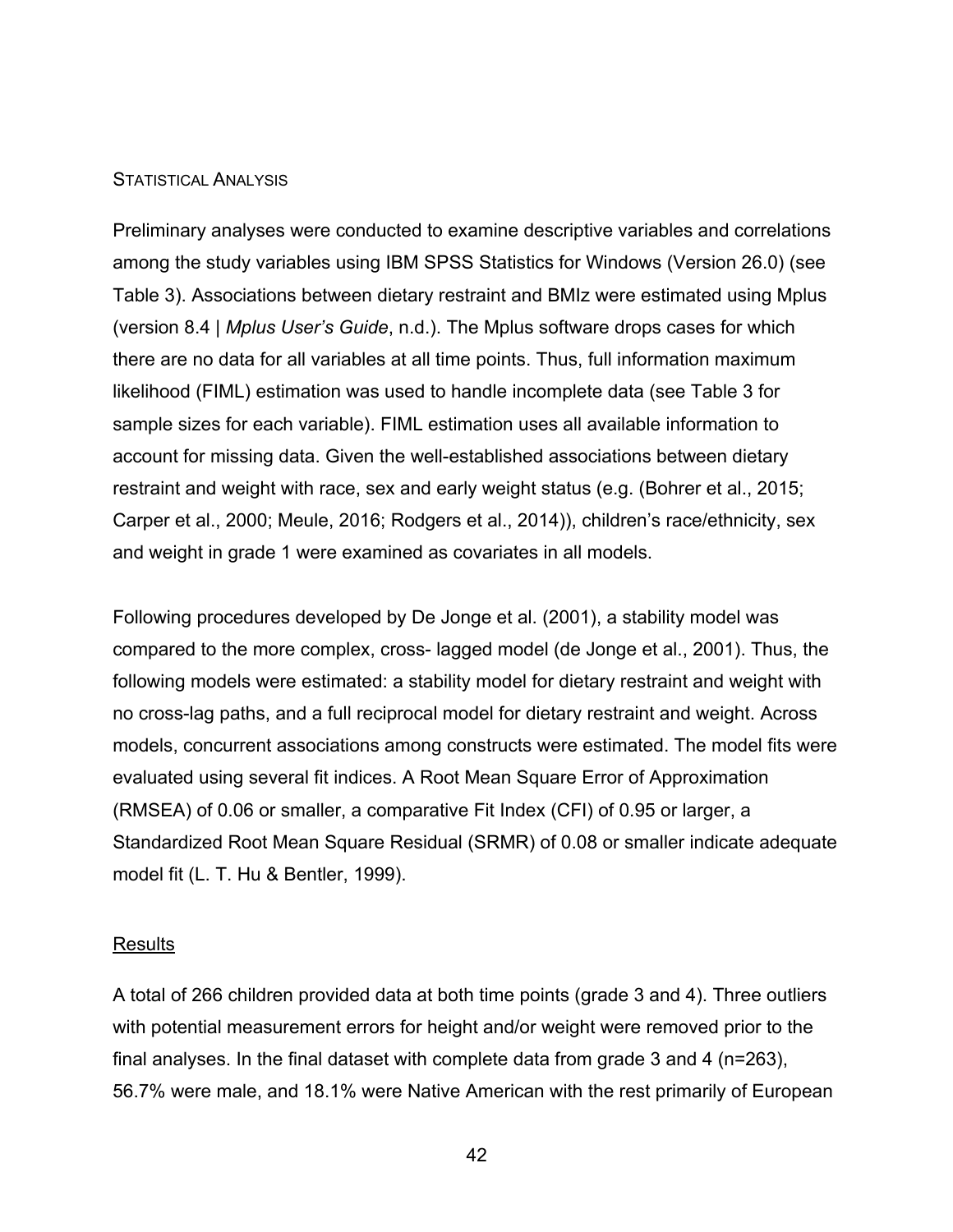American descent. When children were in the third grade, around 62% were normal weight, 17% were overweight, and 21% were in the obese weigh status category.

The means and standard deviations for children's dietary restraint and BMIz at the two time points are presented in Table 1. Sample means for BMIz and dietary restraint showed stability from the  $3<sup>rd</sup>$  grade to  $4<sup>th</sup>$  grade. Significant positive associations were found between BMIz and dietary restraint at both time points (Table 4). Neither child sex nor race/ethnicity were associated with BMIz or dietary restraint at either time point.

| Variable                  | N   | M    | <b>SD</b> | Range         | <b>Skewness</b> |
|---------------------------|-----|------|-----------|---------------|-----------------|
| Grade 3 BMIz <sup>a</sup> | 263 | 0.65 | 1.13      | $-2.22 - 2.7$ | $-0.23$         |
| Grade 4 BMIz              | 263 | 0.66 | 1.23      | $-2.6 - 2.72$ | $-0.28$         |
| <b>Grade 3 Restraint</b>  | 263 | 1.52 | 0.24      | 0.88-2.80     | 0.71            |
| <b>Grade 4 Restraint</b>  | 263 | 1.45 | 0.22      | $0.89 - 3.00$ | 0.96            |

Table 3. Descriptive Information for Study Variables

<sup>a</sup>BMIz= Body Mass Index z score

# Table 4. Correlations for Study Variables

| Variable                     |           | $\mathbf 2$ | 3         | 4         | 5       | 6       |  |
|------------------------------|-----------|-------------|-----------|-----------|---------|---------|--|
| 1. Grade 3 BMIz <sup>a</sup> | ---       |             |           |           |         |         |  |
| 2. Grade 4 BMIz              | $0.95***$ | ---         |           |           |         |         |  |
| 3. Grade 3 Restraint         | $0.26***$ | $0.25***$   | ---       |           |         |         |  |
| 4. Grade 4 Restraint         | $0.29***$ | $0.34***$   | $0.43***$ |           |         |         |  |
| 5. Sex                       | $-0.01$   | 0.01        | $-0.08$   | 0.02      | ---     |         |  |
| 6. Race/ Ethnicity           | $-0.04$   | $-0.03$     | 0         | 0         | $-0.02$ | ---     |  |
| 7. Grade 1 BMIz              | $0.88***$ | $0.85***$   | $0.23***$ | $0.29***$ | 0       | $-0.03$ |  |

a BMIZ=Body Mass Index z score

\*p<0.05

\*\*p<0.01

\*\*\*p<0.001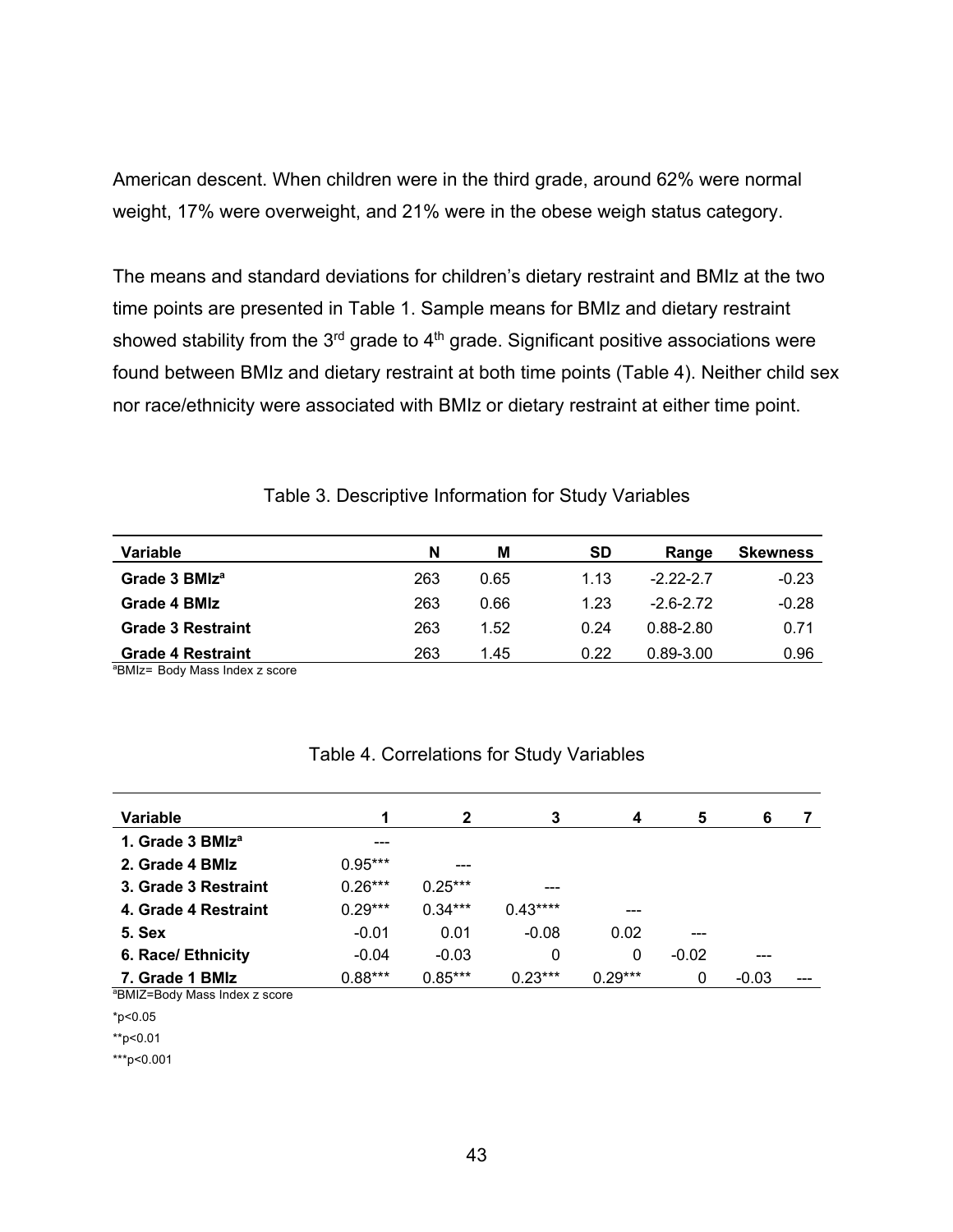# STRUCTURAL MODEL COMPARISONS

# Stability Model

The stability model had adequate fit to the data,  $\chi^2(8)$ = 15.84, P=0.04, comparative fit index (CFI) =0.99, root mean square error of approximation (RMSEA)= 0.06, and a standardized root mean square residual= 0.06 (see Table 4). Autoregressive coefficients were constant over time for the stability model estimating dietary restraint and weight (see Figure 2). The standardized path coefficients for dietary restraint demonstrated moderate stability and were significant (B= 0.40 p<0.001). For weight, the autoregressive paths were significant and demonstrated high stability over time (B=0.98, p<0.001). Within-time correlations revealed that dietary restraint was positively associated with concurrent weight at grade 4 and was trending toward significance at grade 3 (grade 3: B= 0.03, p=.05 grade 4: B=0.03, p=.002). In sum, weight status was highly stable from grade 3 to grade 4 and dietary restraint was moderately stable across this timespan; weight status was concurrently associated with dietary restraint in grade 4 but not grade 3.



Figure 2. Stability Model with BMIz and Dietary Restraint

\*\*p<0.01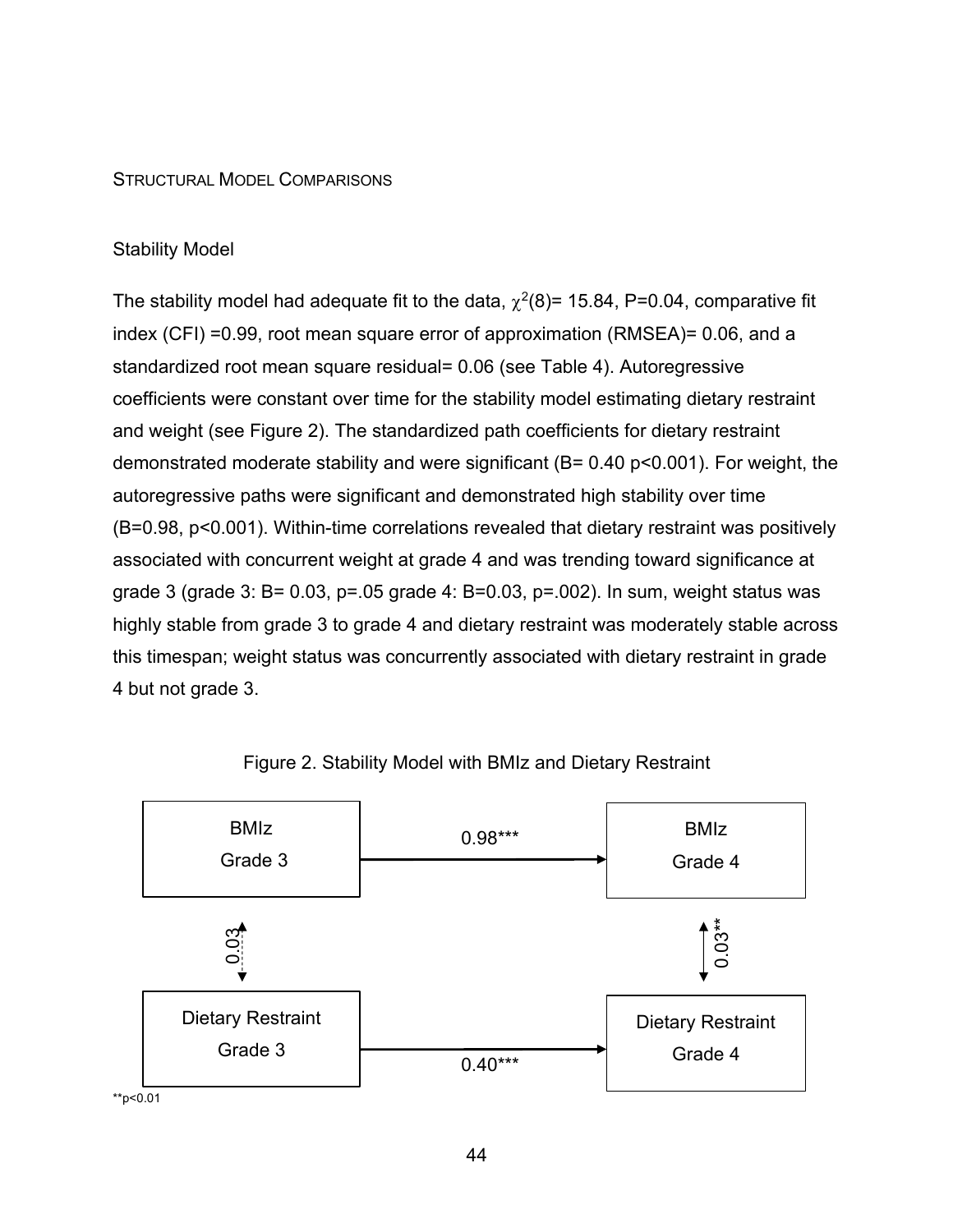# Cross-lagged Model

The cross-lagged model demonstrated good model fit and better explained the development of dietary restraint and weight status from 3<sup>rd</sup> grade to 4<sup>th</sup> grade. Thus, this model was interpreted. Within the dietary restraint cross-lagged model, all autoregressive paths were positive and significantly different from zero, indicating that both dietary restraint and weight status were stable over time (Figure 3). The crosslagged paths revealed that dietary restraint in grade 3 was not associated with weight status in grade 4 (B=0.01, p=0.64) but that weight status in grade 3 was related to greater dietary restraint in grade 4 (B=0.20, p=0.001). Therefore, the cross-lagged model supported our hypothesis and revealed a transactional relation between weight status and dietary restraint such that greater BMI in the 3<sup>rd</sup> grade was associated with greater dietary restraint by 4<sup>th</sup> grade.

| Model               | $\sim$ <sup>2</sup> | df | $\Delta \chi$ 2/ $\Delta$ df | CFI  | <b>RMSEA</b> | <b>SRMR</b>    |
|---------------------|---------------------|----|------------------------------|------|--------------|----------------|
| <b>Stability</b>    | 15.84*              |    |                              | 0.99 | 0.06         | 0.06           |
| <b>Cross-lagged</b> | 3.51                |    | 12.33(2)                     |      |              | $0.0^{\prime}$ |

| Table 5. Model Fit and Model Comparisons |  |
|------------------------------------------|--|
|------------------------------------------|--|

\* p<0.05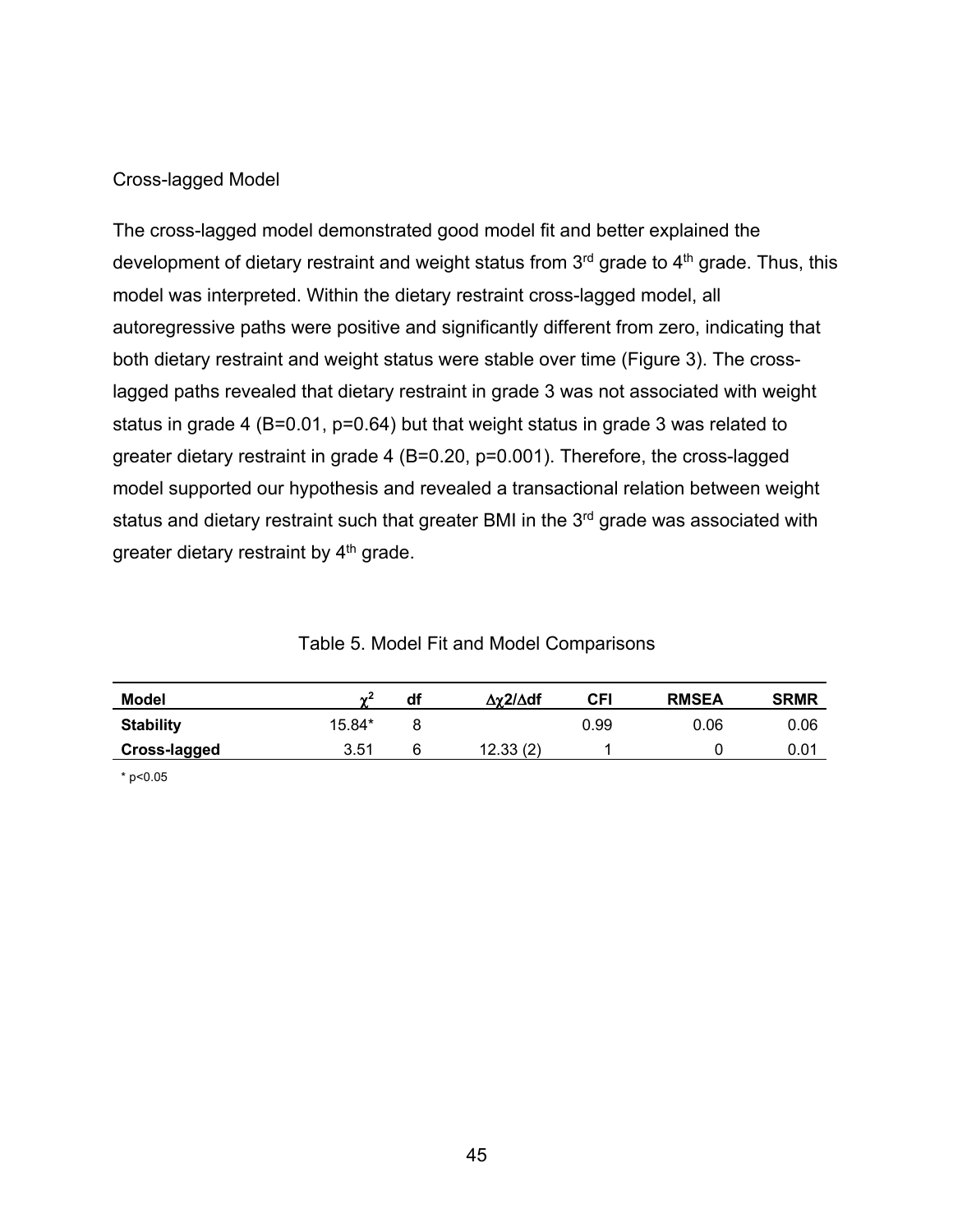

# Figure 3. Cross-Lagged Model with BMIz and Dietary Restraint

\*\*p<0.01

# **Discussion**

In the current study, a transactional design was used to examine the longitudinal associations between dietary restraint and weight between the  $3<sup>rd</sup>$  and  $4<sup>th</sup>$  grade in a sample of elementary school aged children. This design was advantageous in that it allowed for the examination of the direction and nature of the relation between objectively measured weight and self-reported dietary restraint across two time points during middle childhood, a developmental period that has been largely understudied in terms of the emergence of weight control behaviors. Significant longitudinal associations between weight status and dietary restraint emerged in the path model presented in the current study, suggesting an underlying developmental process and highlighting the need for future research to continue to examine these relations longitudinally and move beyond focusing on single time points.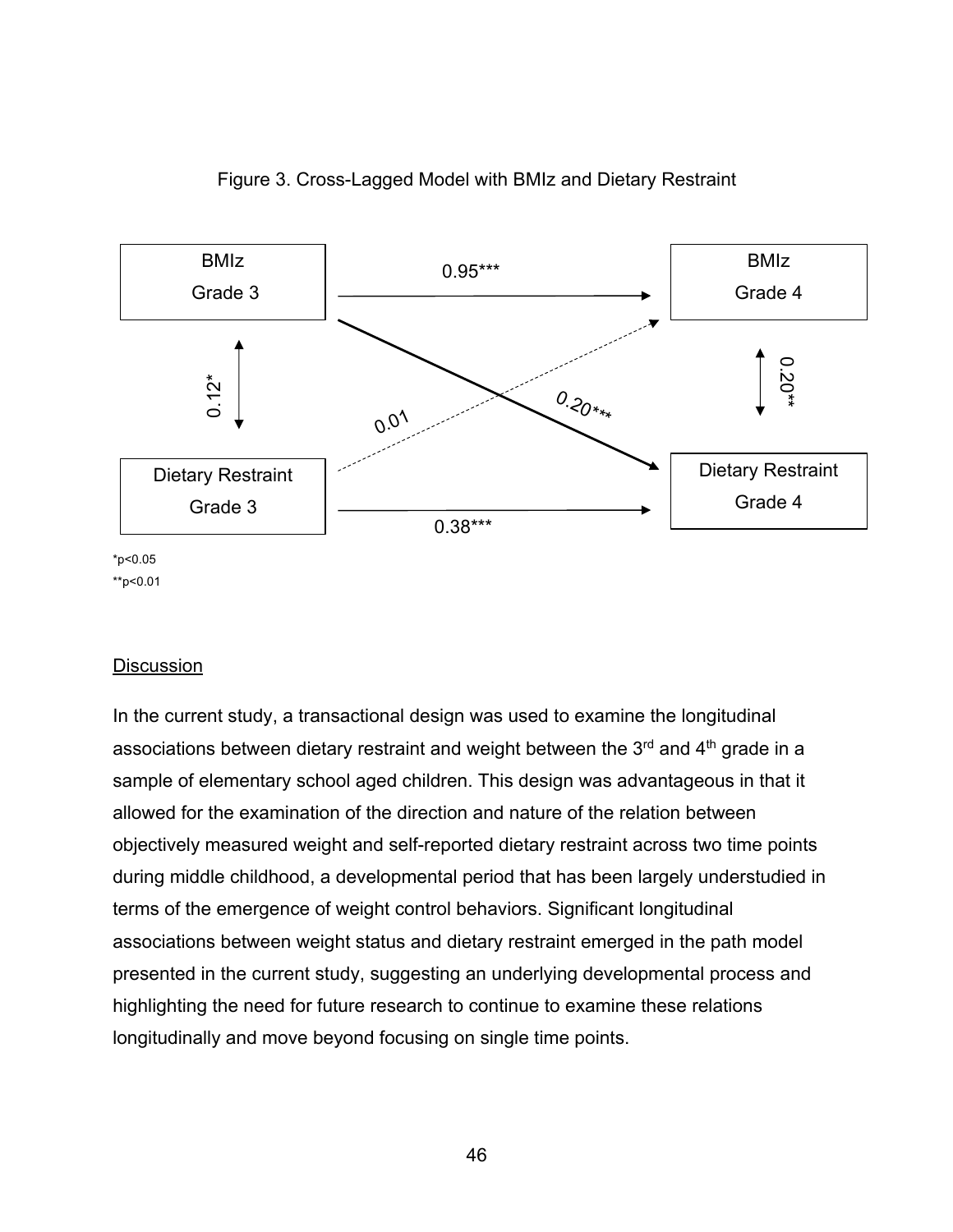Our findings showed that both BMI and dietary restraint scores were stable between the  $3<sup>rd</sup>$  and  $4<sup>th</sup>$  grade. These patterns are consistent with previous longitudinal research with this age group (Jackson & Cunningham, 2017; Shunk & Birch, 2004a). For example, Shunk and Birch (2004) explored the validity of dietary restraint as measured among girls between the ages of 5 and 9 and observed a significant correlation in scores for dietary restraint measured using the DEBQ at ages 7 and 9 (Shunk & Birch, 2004a). It was hypothesized that girls younger than 7 did not yet possess the self-regulatory skills necessary to inhibit the cognitive impulse to obtain immediate gratification in favor of more delayed reward, making it difficult to successfully employ dietary restraint. However, by age 7, children have mostly developed the use of cognitive strategies to resist temptations allowing them the ability to practice dietary restraint (Shunk & Birch, 2004a). In early research of eating behaviors, dietary restraint was believed to emerge during adolescence and represent a consequence of the normative weight gain associated with growth and pubertal development (Striegel-Moore, 2001; Tremblay & Lariviere, 2009). Increased weight and/or weight status among adolescents has been strongly associated with negative body image and body dissatisfaction among adolescents (Mäkinen et al., 2012; van den Berg et al., 2010). In turn, adolescents who are dissatisfied with their weight or appearance are more likely to engage in unhealthy weight loss behaviors, such as fasting, bingeing and purging, which may increase their future risk of eating disorders (Haines & Neumark-Sztainer, 2006; Loth et al., 2014; Susan J. Paxton, Eisenberg, et al., 2006).

As hypothesized, we demonstrated that higher weight in 3<sup>rd</sup> grade was associated with greater dietary restraint by  $4<sup>th</sup>$  grade. In contrast, the opposite relation (higher restraint in  $3<sup>rd</sup>$  grade predicting higher weight in  $4<sup>th</sup>$  grade) was not supported. This finding remained unchanged even after controlling for child's sex, race/ethnicity, and weight in grade 1, suggesting that child's current weight is likely to trigger the engagement in higher levels of restrained eating and not vice versa. Our findings align with previous longitudinal research among children which suggest that dietary restraint is a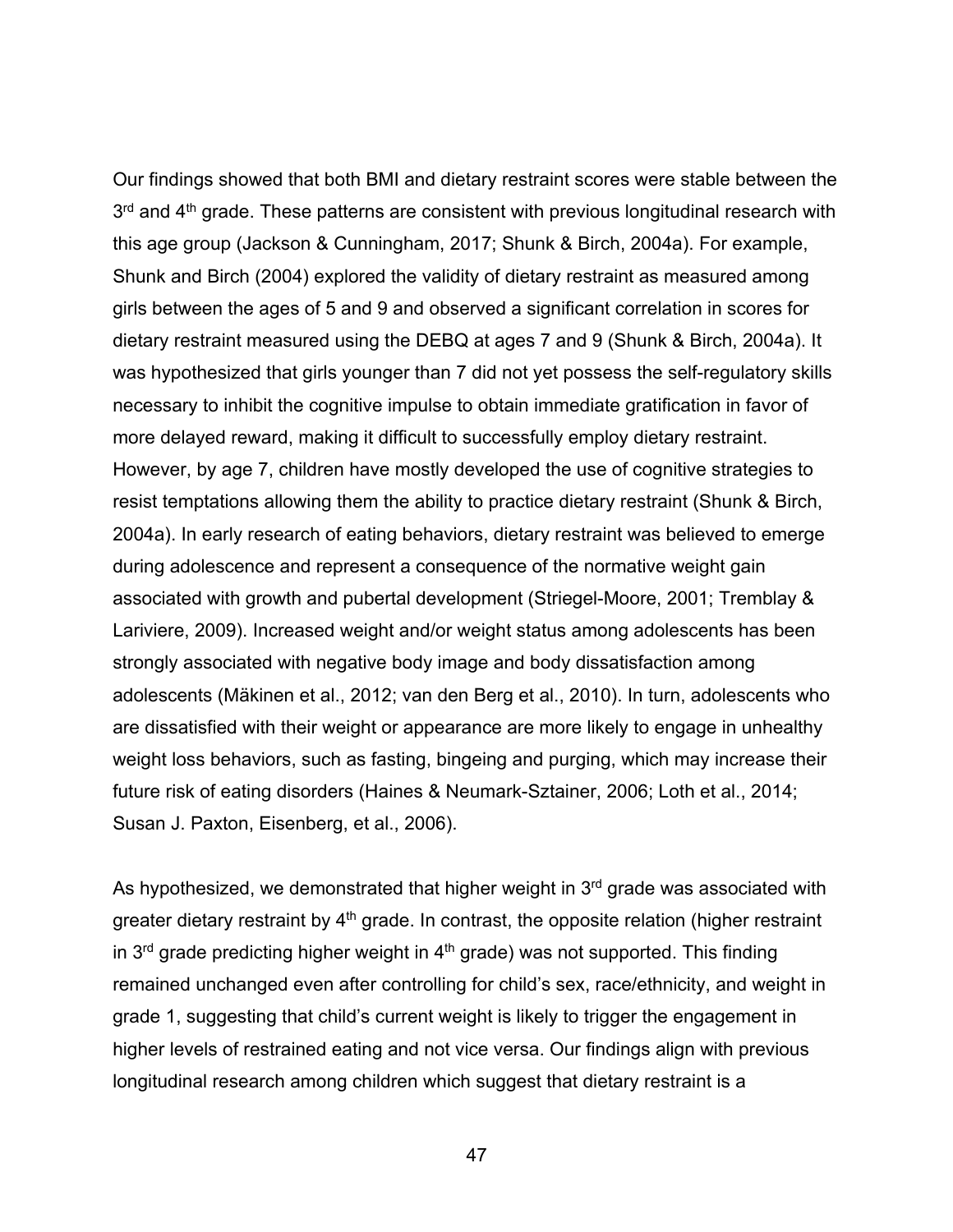consequence of higher weight or weight status and that the directionality of this relation can be observed as early as elementary school-aged children (Shunk & Birch, 2004c).

In recent years, longitudinal research with adults has shown that increases in restraint over time may be associated with greater weight loss, but this relation has not been reproduced in studies among children or adolescents (F. Johnson et al., 2012; Urbanek et al., 2015). In our study, levels of dietary restraint in grade 3 were not associated with weight in grade 4. Thus, higher levels of restraint did not contribute to subsequent increases or decreases in weight. There are several possible explanations for this finding. Since the restraint scale of the DEBQ is a measure of the intention to control food intake, it is possible that children in this study did not actually reduce energy intake enough to effectively regulate weight. It is also possible that individuals who report higher levels of dietary restraint are more prone to overeating, and thus are at a higher risk for weight gain. Further research is needed to examine different levels of dietary restraint and to better understand the mechanisms behind dietary restraint as a method for regulating for food intake and successful healthy weight management.

#### STRENGTHS AND LIMITATIONS

There were several strengths to the present study including the large sample of boys and girls from elementary schools, with high proportions of children with lower socioeconomic backgrounds. The longitudinal design also allowed for examining changes and nature of the relation between restraint and weight over 2 time points during middle childhood. Furthermore, since we used a transactional model, we were able to test for stability in these measures over time and determine the cross-construct relations that emerge over and above the contributions of the stability of these constructs over time. Thus, we can conclude that our result of weight predicting dietary restraint over time was not just attributable to overweight or obese children having higher restraint scores at each time point.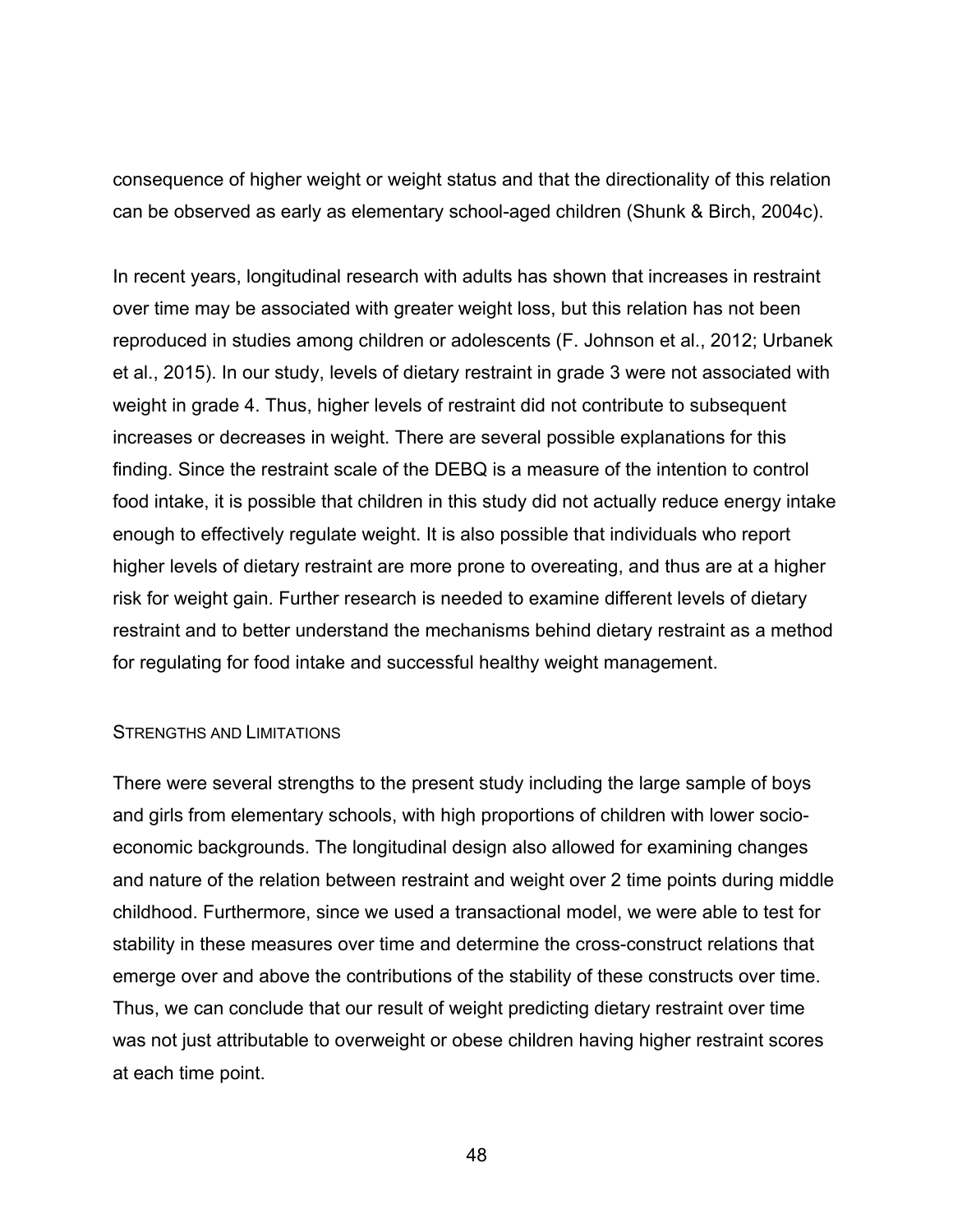Despite the many strengths of this study, it is not without limitations. First, although dietary restraint was assessed using a measure previously established in research with children of similar age, the measure still relies on self-report and thus may be subject to reporting bias. Furthermore, dietary restraint was not considered in conjunction with actual dietary intake, so interpretation of this measure is limited to perceived restraint and not actual caloric reductions via food intake. Secondly, our sample consisted of children from rural communities in Oklahoma, thus generalizability of the results is limited. Thirdly, the present study assessed restraint and BMI on two occasions during middle childhood, and the time points were relatively close together. Additional time points that span across middle childhood and adolescence should be used in future research because they may better capture changes in eating behaviors and associations with normative weight gain, including later changes that are associated with puberty. Future research should examine these associations across developmental time periods to get a more accurate assessment of the relation between weight status and restraint over time.

### **CONCLUSIONS**

The current study contributes to the growing body of literature on the development of eating behaviors in childhood and supports the role of children's weight status in the development of dietary restraint. In our model, there was a dominant cross-lagged effect of weight status on future restraint, even after controlling for sex, race and weight status from grade 1. Rather than driving BMI trajectories upward (or downward), dietary restraint was not significantly related to future weight status in children. This has important implications for childhood obesity interventions. Weight-control behaviors, like dietary restraint, may have little impact on weight status by the time children reach middle childhood. Alternatively, dietary restraint may not be a good indicator of weightcontrol eating in this age group.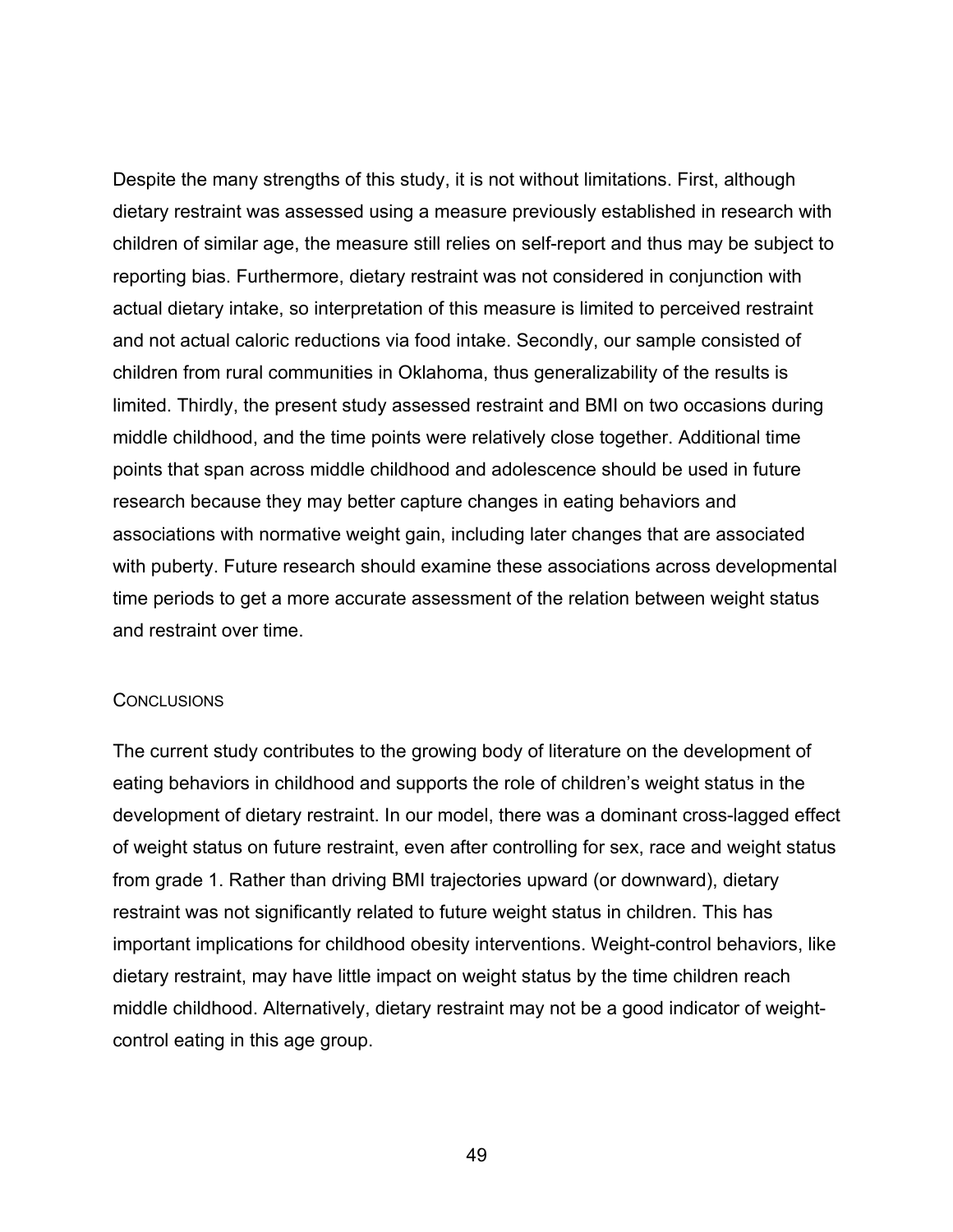# CHAPTER V: DIETARY RESTRAINT IN YOUNG ADULTS: ASSOCIATIONS WITH DIET QUALITY AND DIETARY BEHAVIORS

# **Abstract**

# **BACKGROUND**

Establishing a diet that follows the Dietary Guidelines for Americans has been associated with lower risk of mortality from cardiovascular disease and cancer. Young adults, in particular, are vulnerable to food-related behavior associated with poor diet quality, such as meal-skipping and frequent snacking. Some research has shown that individuals' desire for weight control is an important factor in determining daily food choices. The aims of this study were to 1) examine dietary restraint in young adulthood as a predictor of overall diet quality in young adulthood and 2) examine potential differences in sociodemographic characteristics and selected dietary behaviors by levels of restraint.

### **METHODS**

Data for this study were collected from 215 young adults (mean age 19.2 years) participating in the RIGHT Track Health Study (RTH). Dietary restraint was assessed using the 21-item subscale of the Three Factor Eating Questionnaire. Three 24-hour dietary recalls were collected to estimate dietary intake and Healthy Eating Index 2015 (HEI-2015) scores were calculated to determine diet quality. Self-report questionnaires were used to collect information on participants' sociodemographic information and select dietary behaviors. Multiple linear regression models were utilized to examine the associations between dietary restraint and HEI-2015 total and subcomponent scores. Chi-Square Analysis and one-way ANOVA were used to test for differences in sociodemographic characteristics and selected dietary behaviors between high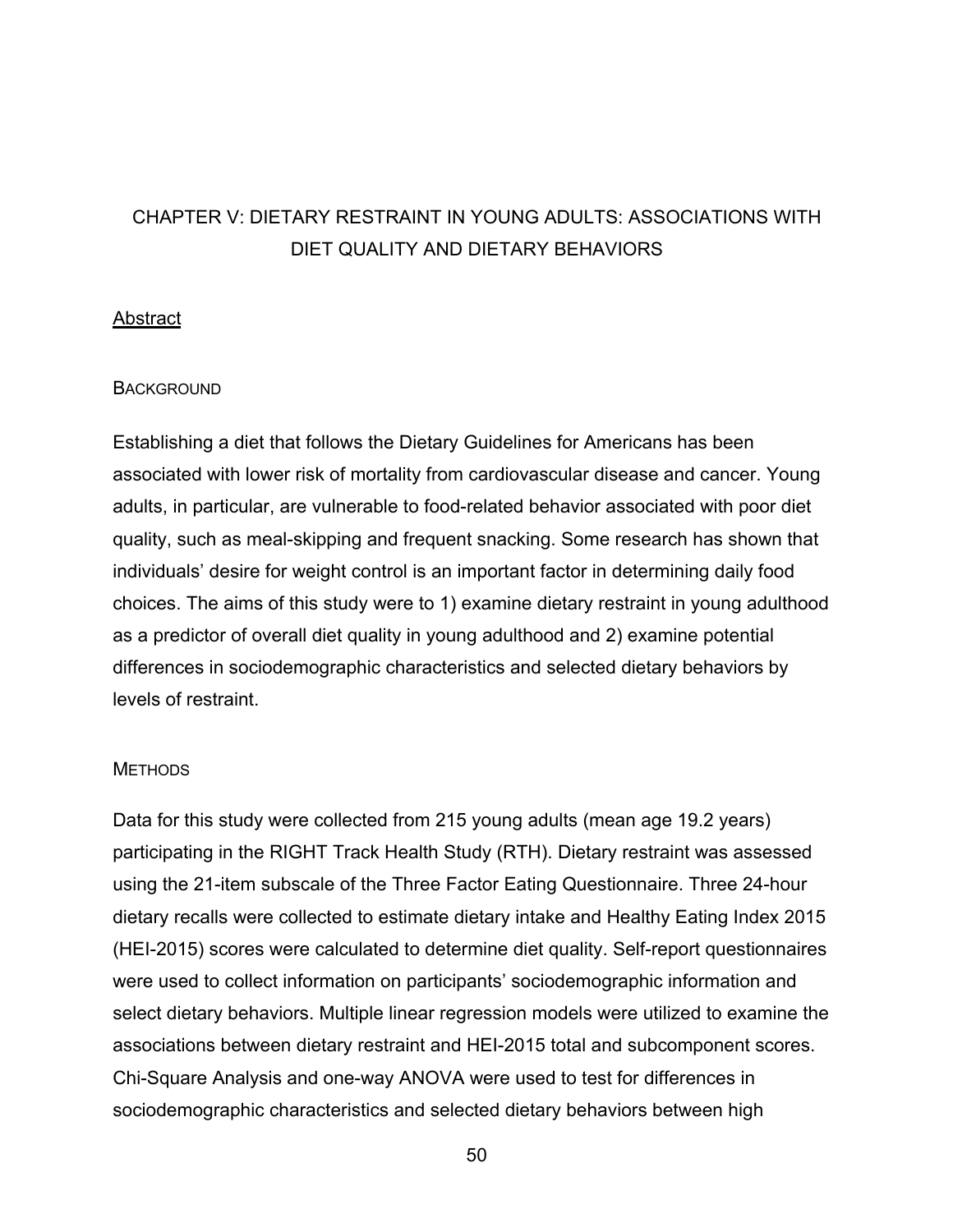(restraint scores >12), medium (restraint scores 5-11), and low restrainers (restraint scores <5). Level of significance was set at p<0.05.

# **RESULTS**

Overall, participants consumed a poor-quality diet (HEI-2015 score = 48.3 ± 13.4). Higher restraint was associated with higher total HEI-2015 score (F (9, 194) = 5.45, p < 0.001,  $R^2$ =0.20) as well as higher scores for the HEI-2015 components total vegetables, greens and beans, total fruit, whole fruit, seafood and plant protein and lower scores for added sugars. Total energy intake was significantly lower among high restrainers compared with low restrainers, but groups did not differ in the frequency of their consumption of meals or snacks.

### **CONCLUSIONS**

Higher cognitive restraint predicted better overall diet quality in young adulthood. Nevertheless, young adults in our sample failed to meet the federal dietary guidelines. Interventions aimed at improving diet quality should consider an individuals' level of dietary restraint to better tailor nutrition advice.

### **Introduction**

Estimates from simulated trajectories suggest that over 50% of today's children will be obese by the time they reach adulthood (Hales et al., 2018; Ward et al., 2017b). Young adults, typically referring to individuals between the ages of 18 and 35, experience higher rates of weight gain than any other age group making this a critical period for weight control (Wane et al., 2010). Not only is the presence of obesity and unhealthy lifestyle characteristics at this life stage associated with adverse changes in markers for chronic disease like increases in blood pressure and decreases in fasting insulin (Norman et al., 2003; Truesdale et al., 2006), but this is also a critical time for the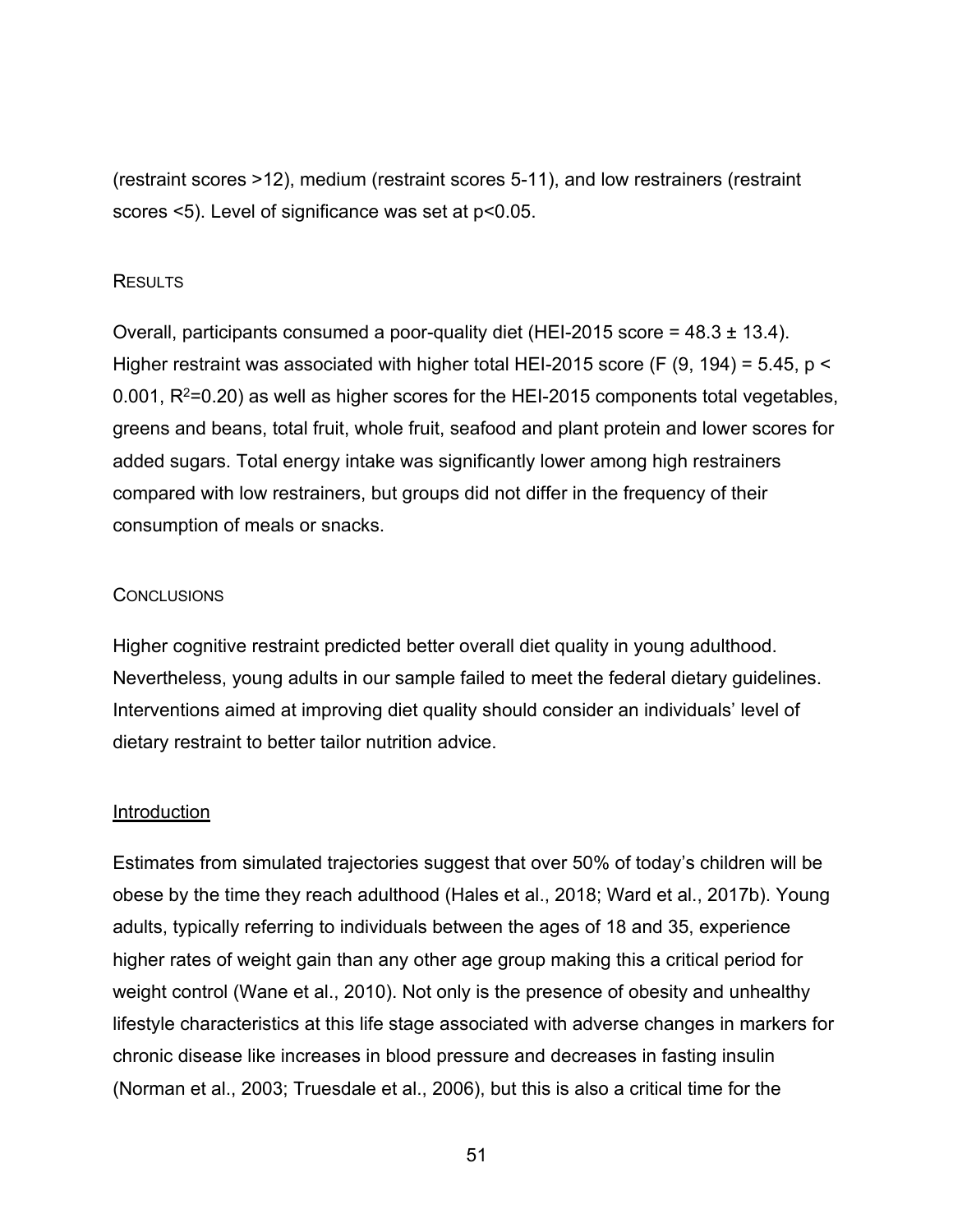adoption of lasting health behaviors due to increasing autonomy and adult responsibilities (M. C. Nelson et al., 2008).

Moreover, evidence from nationally representative data suggests young adults have the poorest diet quality of any age group (Hiza et al., 2013). Few young adults meet the current recommendations for fruit or vegetable consumption (Christoph et al., 2019; N. I. Larson et al., 2009). Given that poor diet contributes toward increased risk for weight gain (Asghari et al., 2017; E. A. Hu et al., 2020), and that dietary intake is influenced by a variety of personal and behavioral factors (N. Larson et al., 2011, 2012; Laska et al., 2012; Nelson Laska et al., 2010), a better understanding of how weight-related behaviors influence the quality of the diet in young adulthood is warranted.

Dietary restraint, or the conscious control of food intake for the purpose of weight management, has been a controversial topic in the literature in regards to weight and other eating outcomes (Hagan et al., 2017; F. Johnson et al., 2012; Laessle et al., 1989; Michael R. Lowe et al., 2013). For example, some research indicates that dietary restriction among youth may lead to unhealthy dietary habits and elevated risk for eating disorders, which may negatively influence future health status (Field et al., 2003; Hill, 2004; Michael R. Lowe et al., 2013). Longitudinal studies have shown that adolescents and young adults who report dieting and other unhealthy weight control behaviors have poorer dietary intakes (N. I. Larson et al., 2009). However, another line of research suggests that a wide range of cognitive and behavioral strategies that rely on selfregulation skills to control food intake can be employed to maintain or achieve healthy eating- or weight-related goals (F. Johnson et al., 2012; Kliemann et al., 2018; Olea López & Johnson, 2016). With respect to dietary restraint, research among university students has shown that high levels of dietary restraint predicted both weight loss and weight gain in the first year of school (Provencher et al., 2009). There is also evidence that higher eating self-regulatory skills may help students maintain a healthy diet (Kliemann et al., 2018). Thus, it is possible that a degree of deliberate self-imposed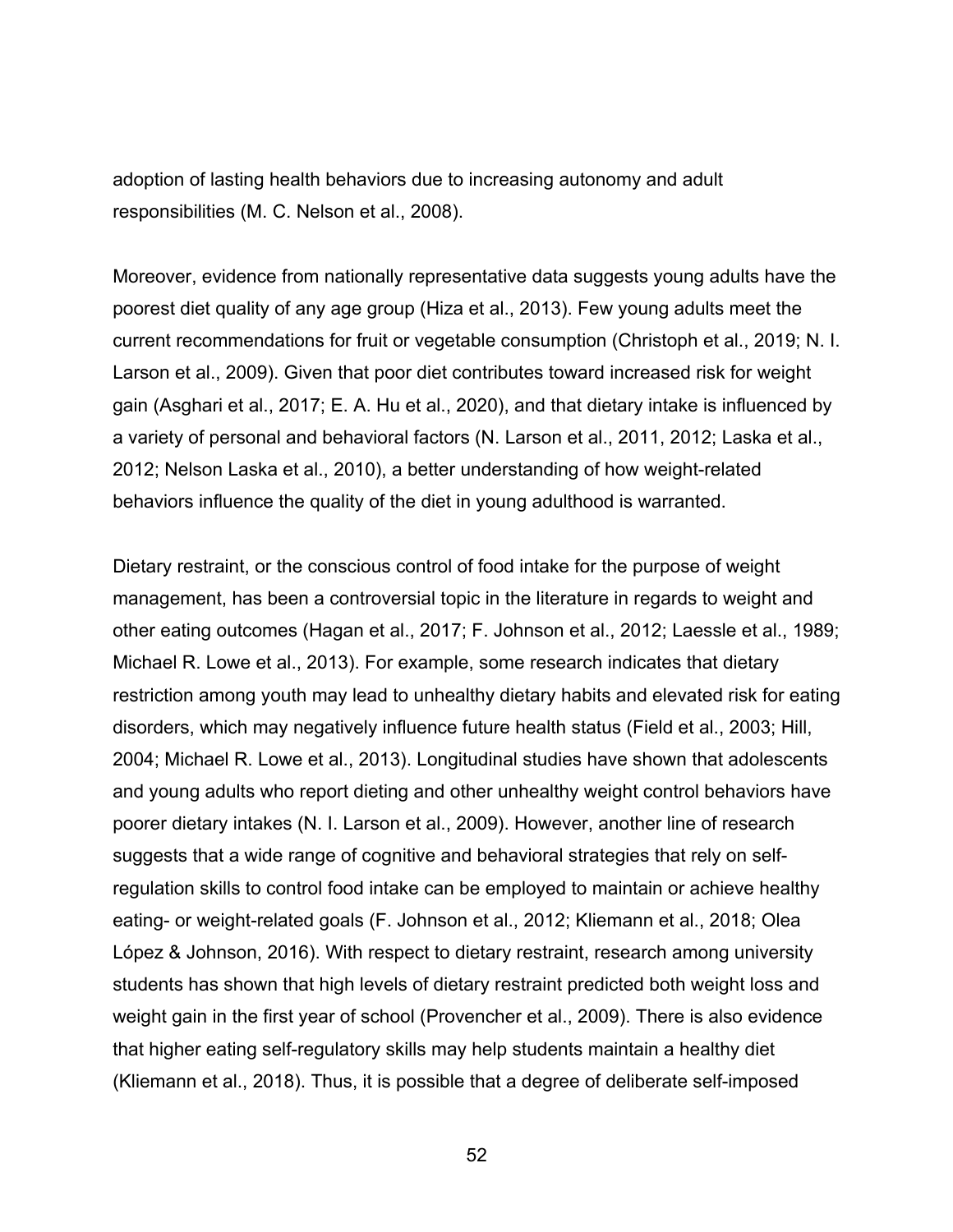restriction may be necessary as an adaptive measure to limit weight gain and improve dietary intake patterns (Hagan et al., 2017; Moreira et al., 2005; Schaumberg et al., 2016).

Strategies for weight loss that involve dietary modification have traditionally relied on modification to a single nutrient (ex. low-fat) or reduction in overall energy intake (Churuangsuk et al., 2018; Cioffi et al., 2018). However, in the current obesogenic food environment with disproportionate access to palatable foods that are high in energy and low in nutrients, tracking individual nutrients and daily energy intake may be insufficient for understanding how dietary choices influence health-related outcomes (Asghari et al., 2017). Since foods are rarely eaten in isolation, it may be more important to look at the overall diet to identify dietary patterns that predict health status (Asghari et al., 2017; Cunha et al., 2018; Wu et al., 2019). The Dietary Guidelines for Americans (DGA), updated every five years, uses recent evidence to establish recommendations for eating patterns that promote health while reducing risk of chronic disease (*Chapter 1 Introduction - 2015-2020 Dietary Guidelines | Health.Gov*, n.d.)). Compliance with these guidelines can be measured and used as a marker of overall diet quality. The Healthy Eating Index 2015 (HEI-2015) specifically measures alignment with the DGA 2015- 2020, the most recent iteration of the guidelines (Kirkpatrick et al., 2018; Krebs-Smith et al., 2018). Higher HEI-2015 scores are associated with lower all-cause mortality risk, cardiovascular disease death and cancer death among populations of older adults (George et al., 2014; Hiza et al., 2013; Panizza et al., 2018; Reedy et al., 2014).

To successfully incorporate the positive aspects of dietary restraint into interventions targeting healthy weight maintenance in young adulthood, a nuanced examination of the relation between dietary restraint and resulting eating patterns is necessary. By identifying and better understanding associations between dietary restraint, dietary intake and food-related behaviors motivated by weight control efforts in this population, we can identify specific foci for future programs that will aim to improve diet quality and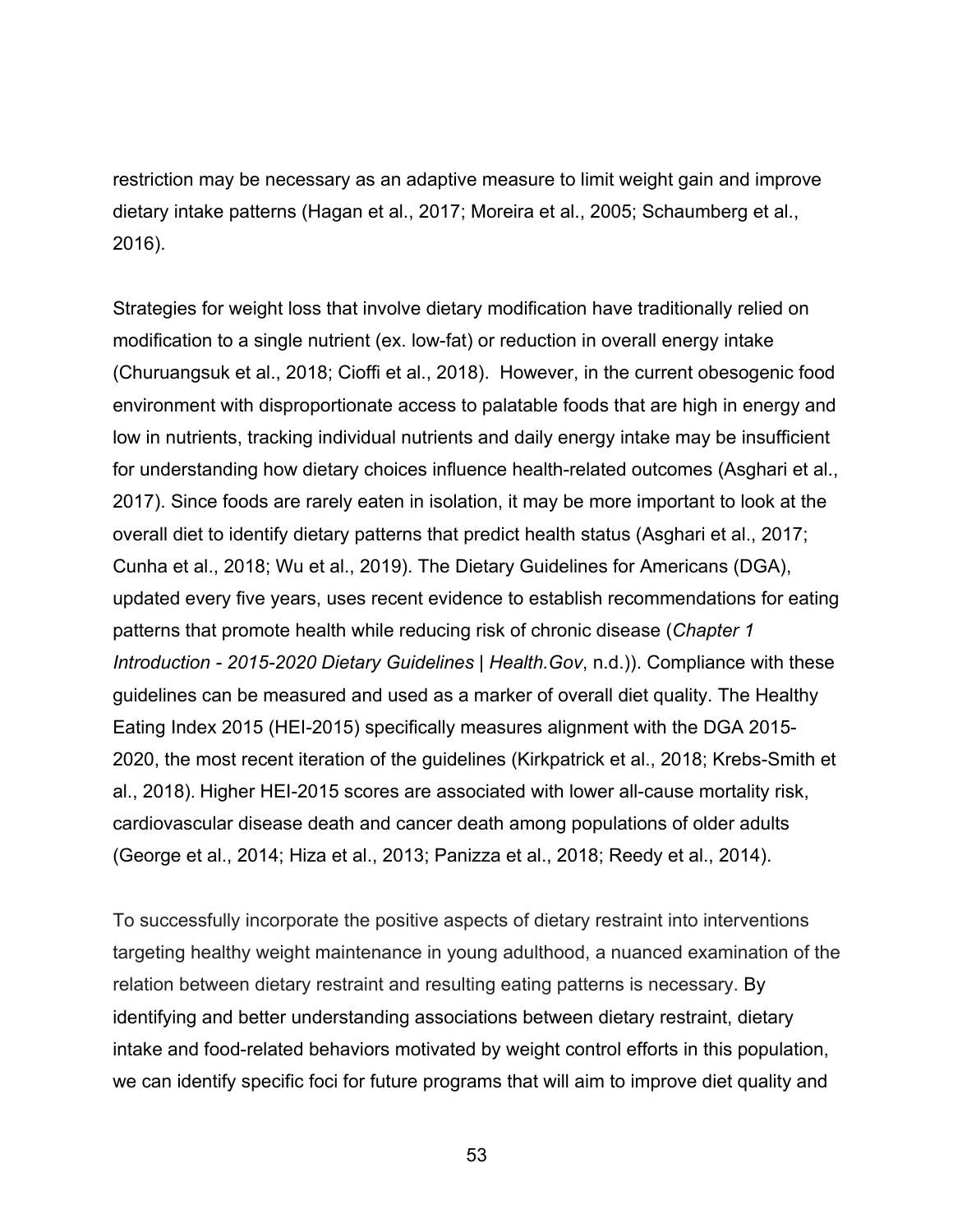promote healthy eating behaviors. Thus, the primary aim of this study was to determine whether self-reported dietary restraint predicts the overall diet quality in a community sample of young adults. The secondary aim of the study was to describe dietary behaviors among young adults and examine whether these behaviors differ by the degree of self-reported dietary restraint.

### **Methods**

### PARTICIPANTS AND PROCEDURES

Data for this study were collected from young adults participating in the RIGHT Track Health Study (RTH), an ongoing, longitudinal study out of Greensboro, North Carolina. Detailed description of the study, screening criteria and data collection procedures are described elsewhere (Wideman et al., 2016). Briefly, beginning in 1994, children (aged 2 years) were recruited in central North Carolina from local child day care centers, the County Health Department, and the Women, Infants, and Children (WIC) program and invited to participate in a study examining social and emotional development. The original study (RT Parent; n=447) over-sampled for children at risk for future externalizing behaviors (Wideman et al., 2016). Approximately half (51.3%) of the original sample were female, and a majority were white (66.4%). The remaining sample identified as African American (27.7%) or other (5.9%), and at the time, were representative of the surrounding area in terms of race and socio-economic status (Wideman et al., 2016). In adolescence, these individuals were re-contacted and asked to participate in RTH, which was designed to examine how factors from early childhood affect cardiometabolic risk later in development, specifically during adolescence and young adulthood. Data presented in this study were collected during the young adult health visit that took place when participants were approximately 19 years old (age range 18-21). Written consent was obtained from all participants prior to beginning data collection. Participants completed online questionnaires on self-reported health measures (e.g. weight- control behaviors and eating behaviors) as well as in-person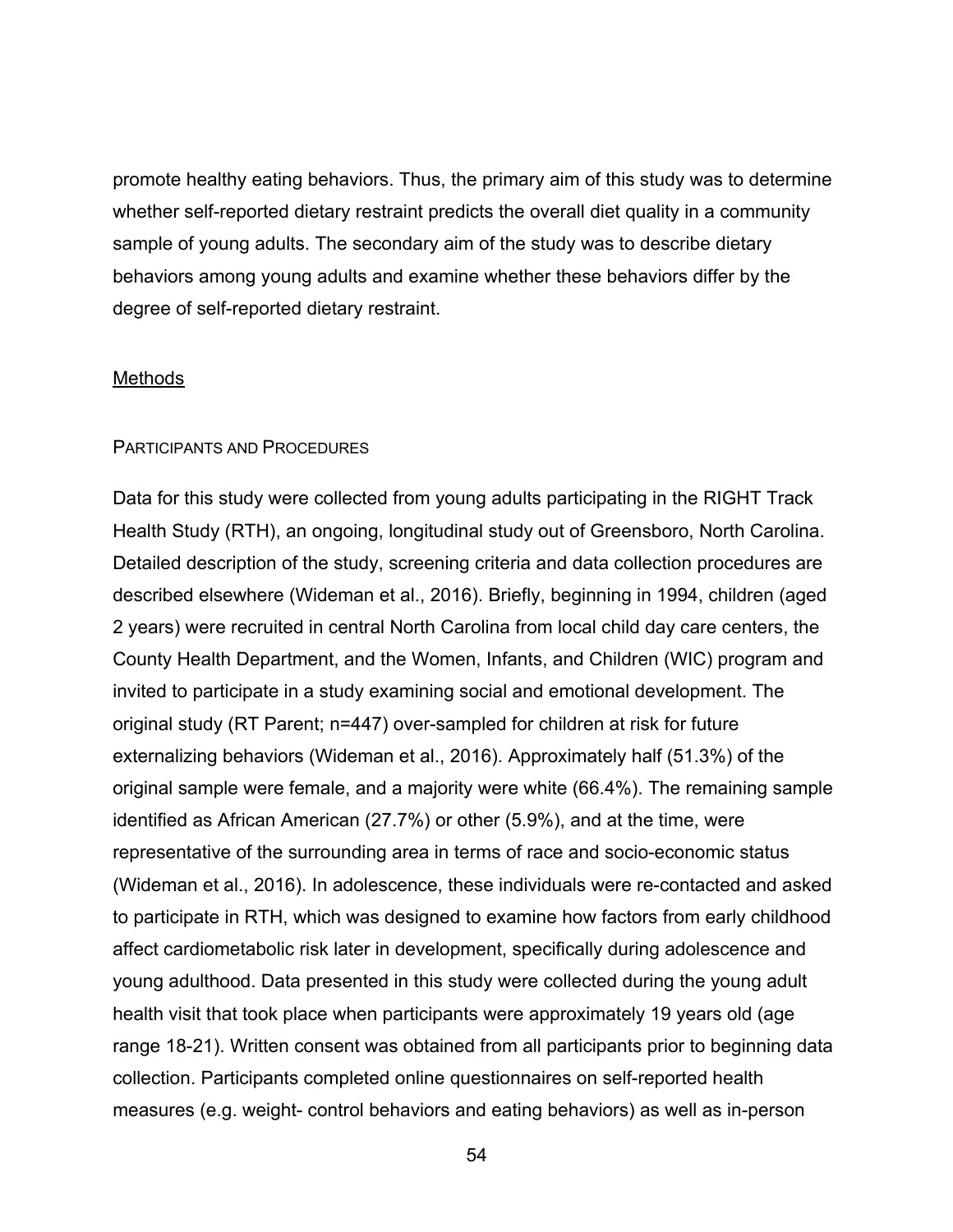assessments to assess various cardiovascular risk factors. All in-person assessments were conducted in the exercise physiology lab at the University of North Carolina Greensboro by trained research assistants. In addition, participants were asked to complete three 24-hour dietary recalls within fourteen days of their young adult health lab visit. Recalls were conducted by trained researchers from the Nutrition Obesity Research Center (NORC) at the University of North Carolina Chapel Hill using Nutrition Data Systems for Research (NDSR; University of Minnesota Nutrition Coordinating Center, Minneapolis, MN). To reflect the marketplace throughout the study, dietary intake data was analyzed using multiple versions of the NDSR software (Schakel, 2001; Schakel et al., 1997). The NDSR time-related database updates only analytic information while maintaining nutrient profiles true to the version used for data collection.

All study procedures were approved by the Institutional Review Boards at the University of North Carolina Greensboro and the University of North Carolina Chapel Hill (Wideman et al., 2016).

### STUDY MEASURES

### Socio-demographic Characteristics

Demographic details were collected from each participant, including details on age, sex, race, home environment (e.g. where the individual lived for most of the year), highest level of education attained to date, employment history, and income level. Additional information on socioeconomic status (SES) was determined using the Hollingshead Index which measures social status of a child or adolescent based on the marital status, employment status, educational attainment, and occupational prestige of the parent (*Hollingshead Four-Factor Index of Socioeconomic Status (SES-Child) — Nathan Kline Institute - Rockland Sample Documentation*, n.d.)). The Hollingshead Index was completed when participants were 10, 15 and 17 years of age, and data were pooled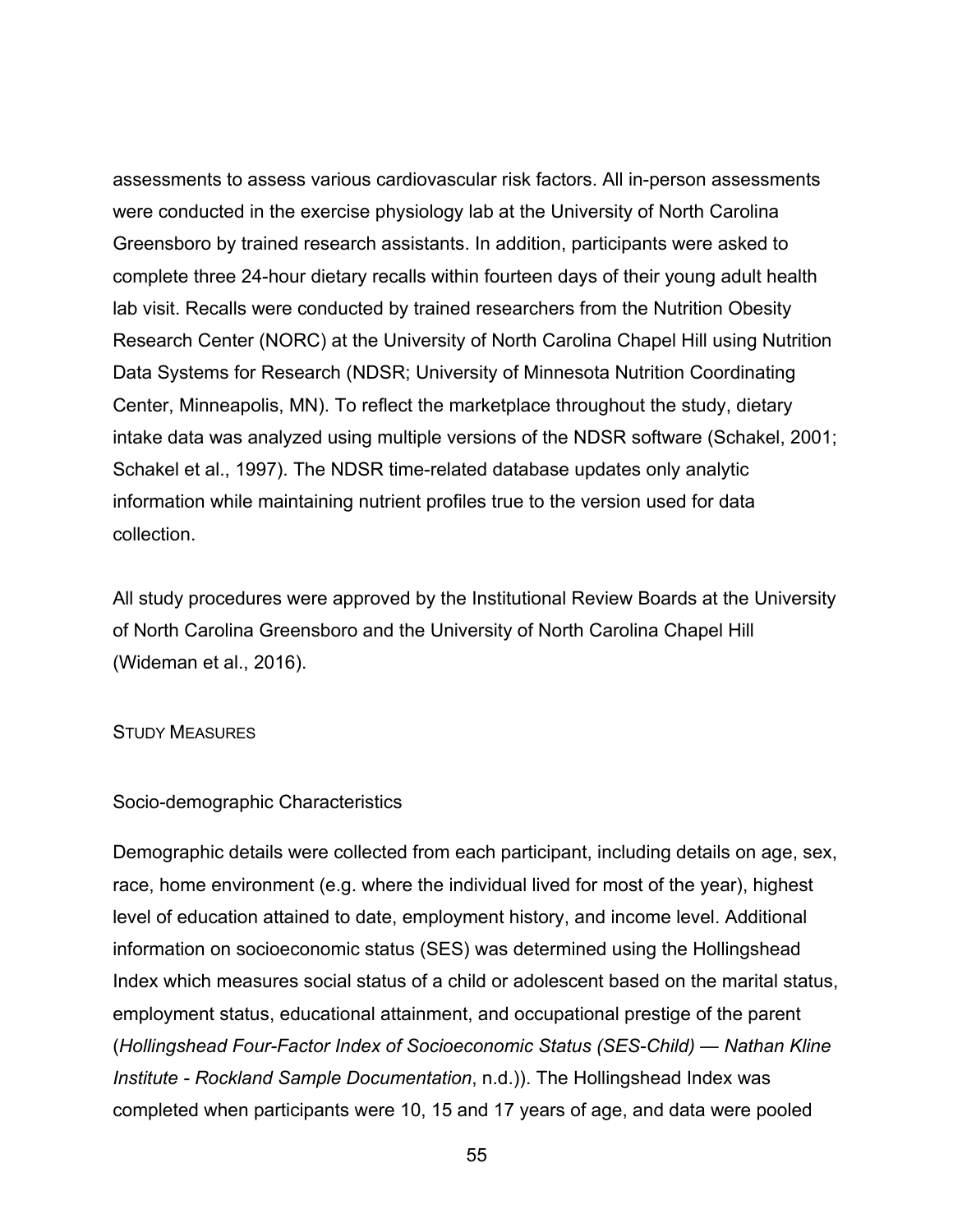from the RT Parent and RTH data to create an estimate value for SES at young adulthood.

# Dietary Restraint

Dietary restraint was assessed using the restraint subscale of the Three Factor Eating Questionnaire (TFEQ) (Stunkard & Messick, 1985). This measure consists of 21 items that are associated with the intent to control energy intake for weight management (e. g., "I deliberately take small helpings as a means of controlling my weight"). The subscale was modified slightly for the RTH study by omitting one item from the original measure (e.g. "on a scale of 0 to 5, where 0 means no restraint in eating and 5 means total restraint, which number would you give yourself"). Responses to each of the 20 items were scored as 0 or 1 point. Total score for the restraint subscale were calculated by summing the responses, with higher scores indicating a greater level of dietary restraint. Construct validity has been established for the TFEQ restraint subscale among various populations including adults and individuals with obesity (Bohrer et al., 2015; Laessle et al., 1989). The Cronbach's alpha coefficient of the restraint subscale in our sample was 0.82, indicating good internal consistency.

# Overall Diet Quality

Participants were asked to complete three 24-hour recalls dietary recalls by telephone within two weeks of their young adult laboratory visit. Data from the recalls were averaged to create an estimate of usual intake. As suggested by Poslusna et al. (2009), recalls with an energy value of less than 800 kcal or more than 3,500 kcal went through a consistency analysis, with a review of all content (Poslusna et al., 2009). Food serving counts for select food categories were created in NDSR and used to identify daily servings.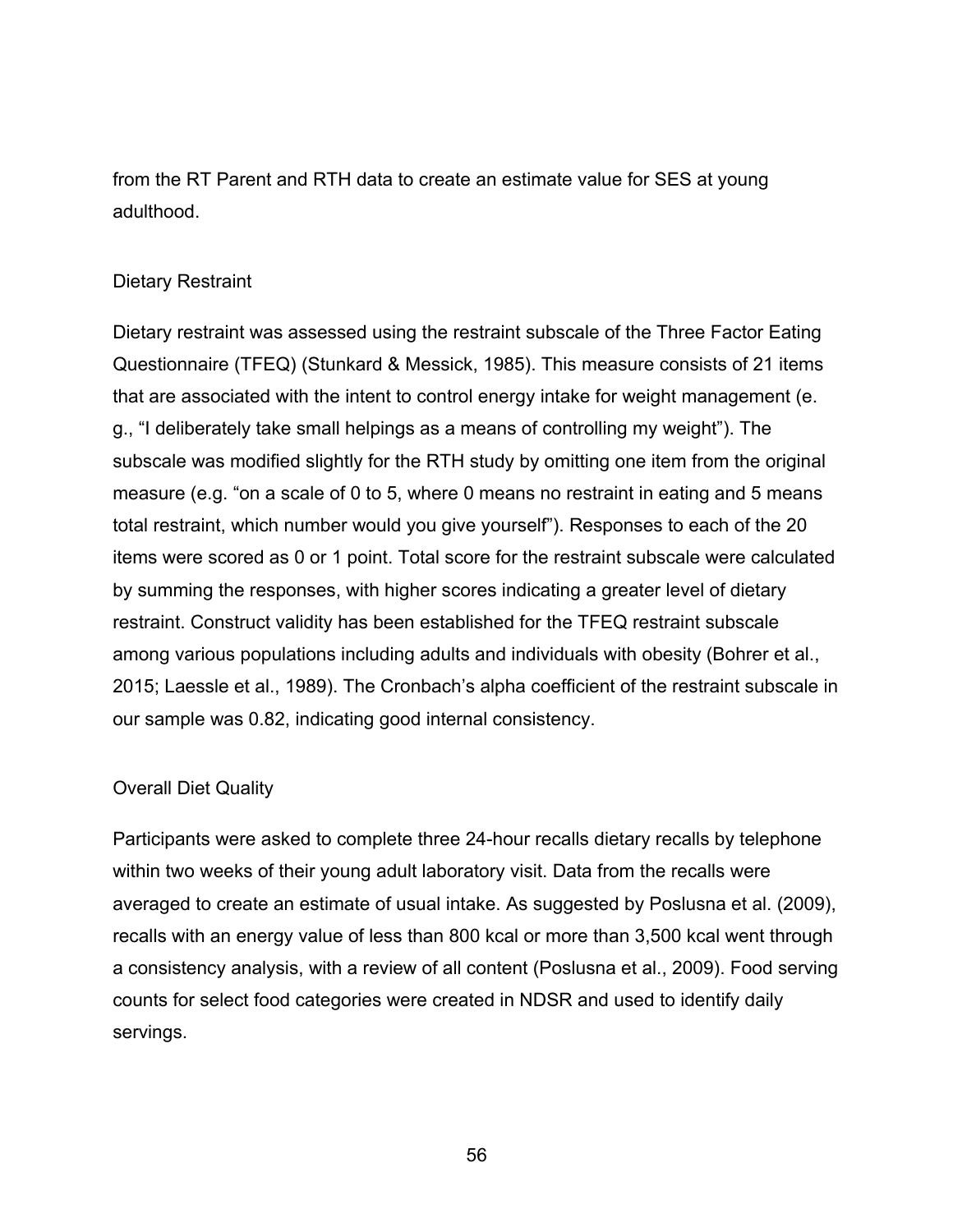HEI-2015 scores were calculated to assess overall diet quality at the individual level using data from the dietary recalls (Kliemann et al., 2018). The HEI-2015 is a measure of diet quality developed by the Department of Agriculture that assesses conformance to the 2015-2020 Dietary Guidelines for Americans (Krebs-Smith et al., 2018). The index is made up of 13 components (ie. Total Fruit, Whole Fruit, Whole Grains, Total Vegetables, Greens and Beans, Dairy, Total Protein Foods, Seafood and Plant Proteins, Fatty Acids, Refined Grains, Added Sugars, Sodium, and Saturated Fats) scored on either a 0-5 or a 0-10 scale with a maximum score of 100 (Krebs-Smith et al., 2018). 10 adequacy components represent food groups and nutrients that individuals are encouraged to consume so higher scores reflect higher intakes. Three moderation components were calculated for which consumption in moderation is desirable, so higher scores reflect lower intakes. The HEI uses a density approach to scoring which means scores reflect intakes of food groups per 1,000 Calories, with the exception of the Fatty Acids component which is scored based on the ratio of unsaturated fatty acids to saturated fatty acids. A complete description of the scoring method for the HEI-2015 is described elsewhere (Krebs-Smith et al., 2018). The sum of the component scores is used to create a total score, which is a validated indicator of overall diet quality (George et al., 2014; Krebs-Smith et al., 2018). The average HEI-2015 score of American adults is 59 with diet quality generally improving from young adulthood into adulthood (Hiza et al., 2013; Kirkpatrick et al., 2018; Reedy et al., 2018).

### Selected Diet-related Behaviors

Additional diet-related behaviors were assessed using individual items from the Youth Risk Behavior Survey (YRBS) and from 24-hour dietary recalls (Kann et al., 2018). The YRBS measures 6 categories of health-related behaviors including unhealthy dietary behaviors and inadequate physical activity (Kann et al., 2016, 2018). Select items were chosen for consideration based on previously established relations with dietary intake patterns (N. Larson et al., 2011, 2012; Nelson Laska et al., 2010). Dieting to lose weight was assessed using the item "Which of the following are you trying to do about your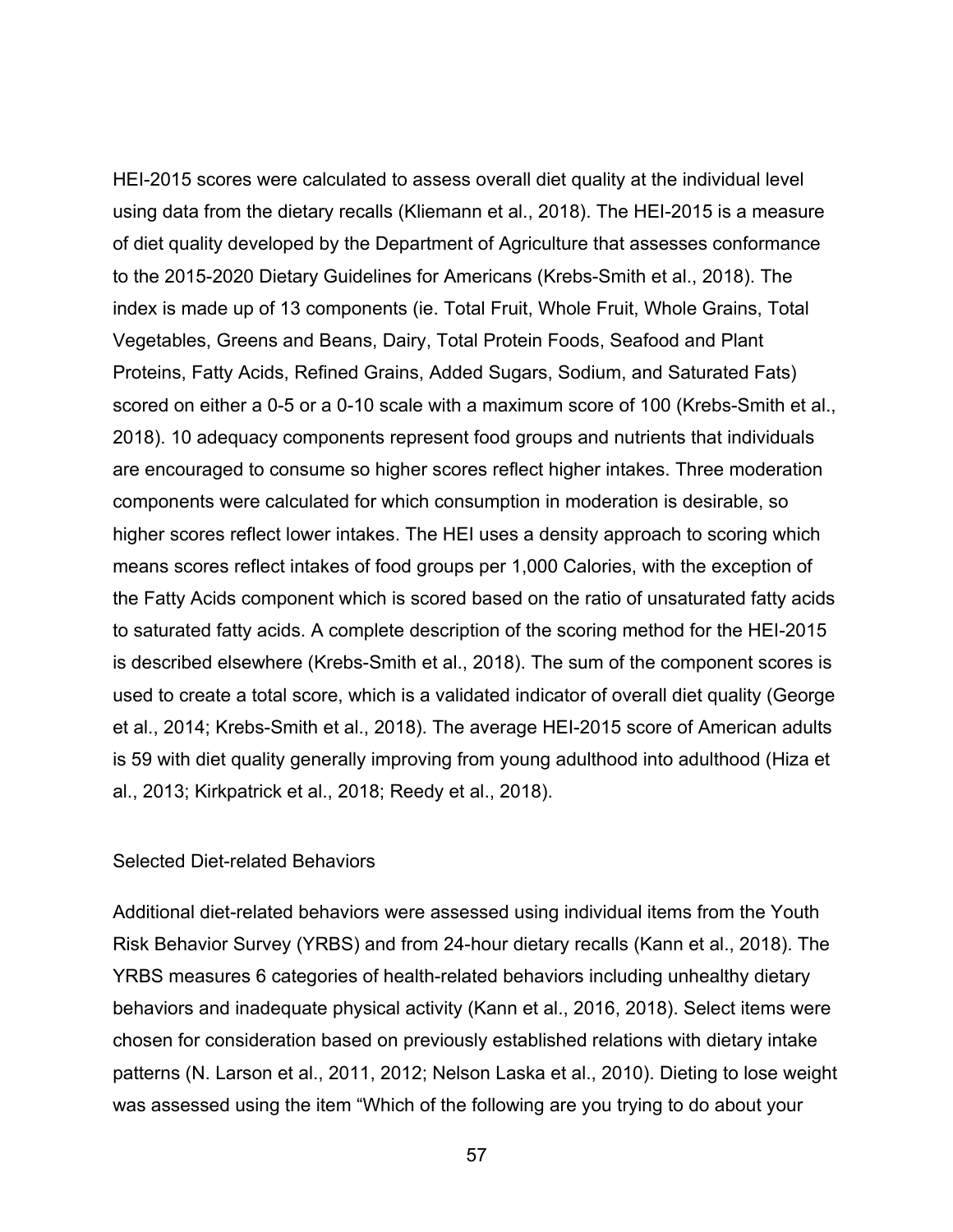weight?" Participants chose one of the following options: 1) gain weight; 2) lose weight; 3) stay the same weight; or 4) I am not trying to do anything about my weight. For the purposes of the current study, the responses were dichotomized into two categories: 1) trying to lose weight was coded as "yes; and 2) all other responses were coded as "no." Participants' efforts to exercise in order to lose weight or keep from gaining weight was assessed using the following item: "In the past 30 days, did you exercise to lose weight or keep from gaining weight?" Possible responses included 1) yes; or 2) no. Ate less food to lose weight or keep from gaining weight was assessed using the item "In the past 30 days, did you eat less food, fewer calories, or foods low in fat to lose weight or keep from gaining weight".

Breakfast consumption and eating frequency were also assessed in the study. Breakfast skipping was assessed using the following item: "In the past 7 days, on how many days did you consume breakfast?" Answers ranged from 0 to 7 days. Participants who reported consuming breakfast on 0 of the past 7 days were considered breakfast skippers. The frequency of meals and snacks was determined from the dietary data collected via the 24-hour dietary recalls. "Eating occasion" was defined as consumption of any food/beverage with a minimum energy content of at least 50 kcal (Leech et al., 2015).

# Weight Status

Height and weight were collected as part of the in-person young adult health laboratory assessments. Height was measured using a wall mounted, calibrated stadiometer (SECA, Chino CA) to the nearest 0.1 cm and weight was measured using a balancebeam scale (Detecto-medic, Brooklyn NY) to the nearest 0.1 kg. Participants were instructed to wear light clothing to their appointment, and to remove any objects from their pockets, as well as shoes, before measurements were taken. Body mass index (BMI) was then calculated using the standard formula [weight(kg)/height (m²)]. Several participants with otherwise complete data had missing height and weight at the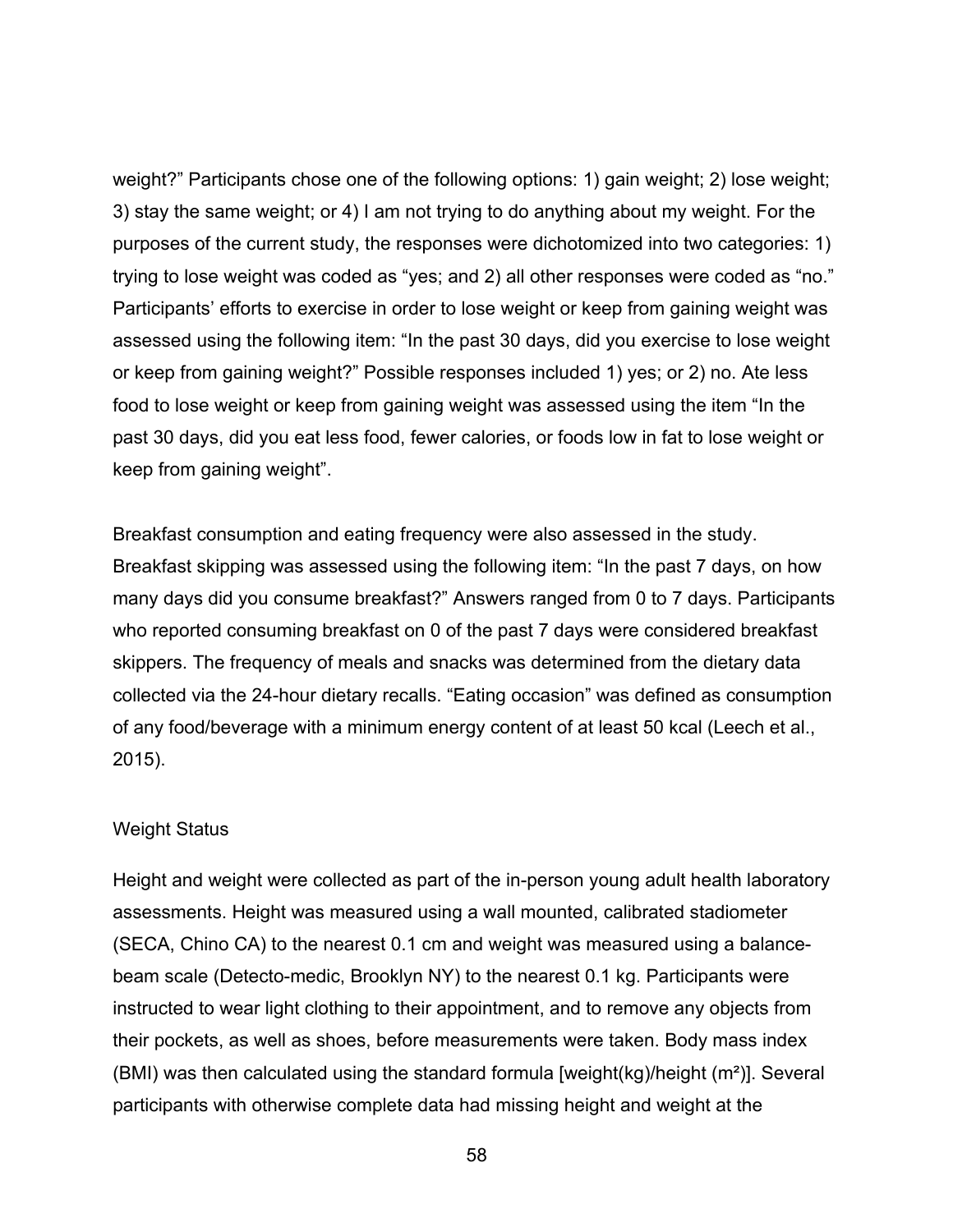laboratory visit (n=48); thus, missing BMI were imputed using the expectation/maximization likelihood treatment of missing data described by Schafer (Schafer, 1999). The imputation procedure consisted of modeling the available measurements from anthropometric data collected during the participant's laboratory visits at ages 4, 5, 7, 10, 15 and 17. The model's parameters were then used to define the data distribution from which to impute the missing BMI values (Schafer, 1999). To fully account for the data variability, and assuming that data were missing at random, ten sets were created in which all observed data were represented and missing data estimated, and the mean values from the datasets were used in the analyses. For descriptive purposes, participants were classified into weight status categories based on their BMI as 1) not-overweight (BMI < 25.0); 2) overweight (BMI  $\geq$ 25.0 and <30.0); and 3) obese (BMI $\geq$  30.0) (*Defining Adult Overweight and Obesity* | Overweight & *Obesity | CDC*, n.d.).

### STATISTICAL ANALYSIS

Multiple linear regression models were utilized to examine the primary aim of the study. The models included the dietary restraint score as the main predictor, adjusting for sex, race, SES, college-enrollment status, BMI and trying to lose weight, to predict the total HEI-2015 score (overall diet quality) and the 13 HEI-2015 component scores in order to examine specific food/nutrient groups (e.g. added sugars). Covariates for the models were determined based on their hypothesized relation to both independent and dependent variables from previously published research (Bailey et al., 2020; N. Larson et al., 2012; Thorpe et al., n.d.; Tripicchio et al., 2019). The total energy intake (kcal) was not entered in the model as an adjustment variable because the HEI-2015 scores were produced at a density of 1,000 kcal.

To examine the secondary aim of the study, participants were classified into three groups based on their self-reported dietary restraint using cut-off scores from previous research on eating behaviors in young adults (Alexander & Tepper, 1995). The three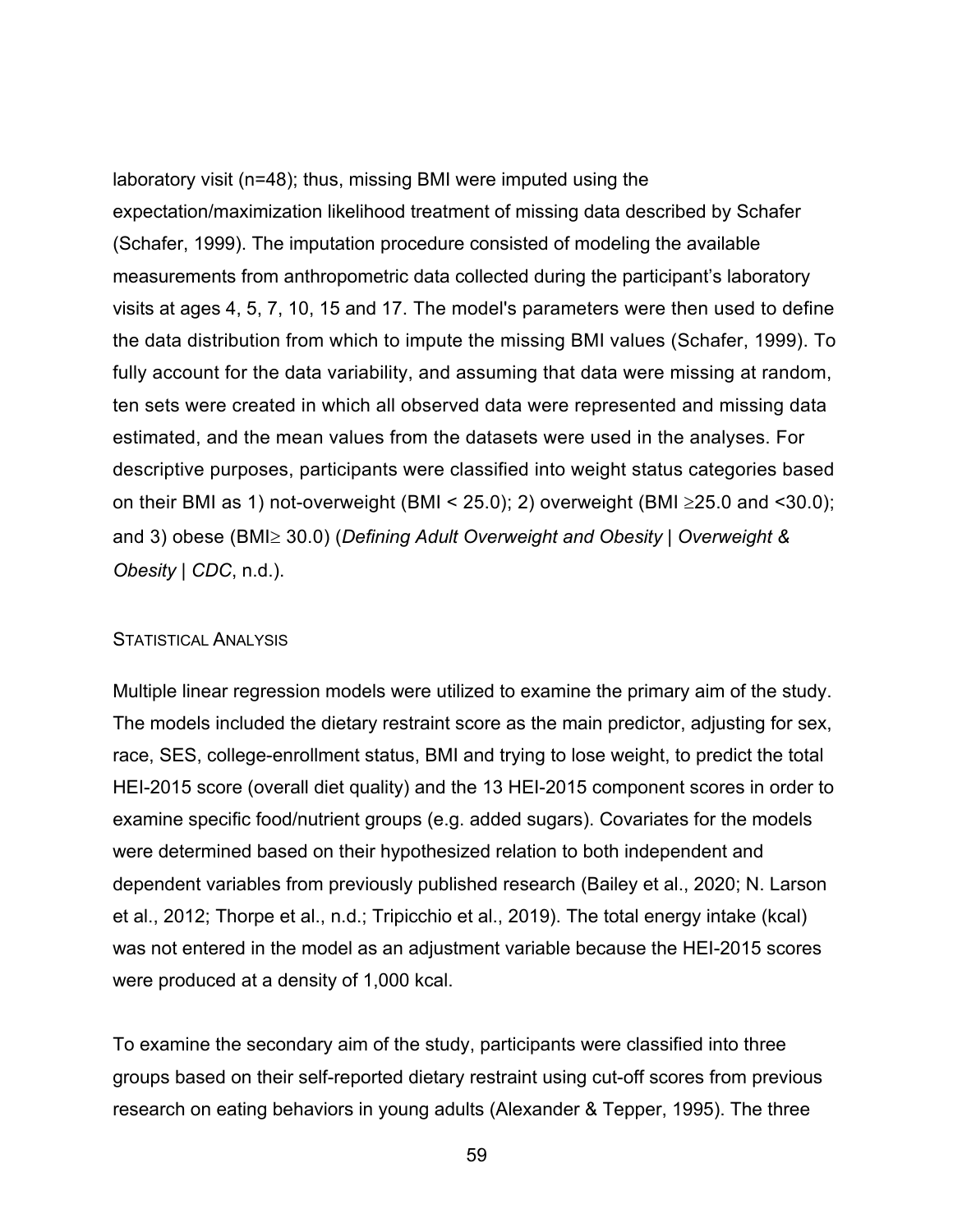groups were defined using the total restraint subscale scores as follows: low restrainers (dietary restraint scores between 0-4), moderate restrainers (dietary restraint scores between 5-11) and high restrainers (dietary restraint scores >12). Chi-Square Analysis and one-way ANOVA were used to test associations between sociodemographic variables and the selected weight control and eating behaviors between the three groups. All statistical analyses were performed in SPSS v 26.0 (SPSS Inc., Chicago, IL, 2019).

# Results

A total of 281 participants (of the 447 individuals who were recruited for the original study at age 2), completed the young adult health visit. Of those, data from 24-hour dietary recalls were available from 215 participants: 191 completed 3 recalls, 14 completed 2 recalls and 14 completed 1 recall. There were no significant differences in the HEI-2015 scores (F  $(2, 214)$  =0.12, p= 0.89) or scores for dietary restraint (F  $(2, 14)$ ) 214) =1.67, p= 0.19) between participants who completed 3 versus 2 versus 1 dietary recall; thus, data from all young adults who provided 1-3 recalls were included in the final analyses. Demographic characteristics of the sample are presented in Table 6. The mean age of the participants was 19.2 years. Over half (56.3%) of the total sample were females, 63.3% were white and 30.7% were black. Most reported that they were currently enrolled in school (80%) and 52.3% reported living at home for a majority of the previous year. The mean BMI of the sample was 26.1, with 48.4% of the participants being in the overweight and obese category. The mean HEI-2015 score was 48.2 (range 0-100) and the mean score for the dietary restraint subscale was 6.9 (range 0-19).

Table 6. Demographic Characteristics for the Sample

| <b>Young Adult Characteristics</b> | $(n=215)$   |
|------------------------------------|-------------|
| Age                                | 19.2 (10.0) |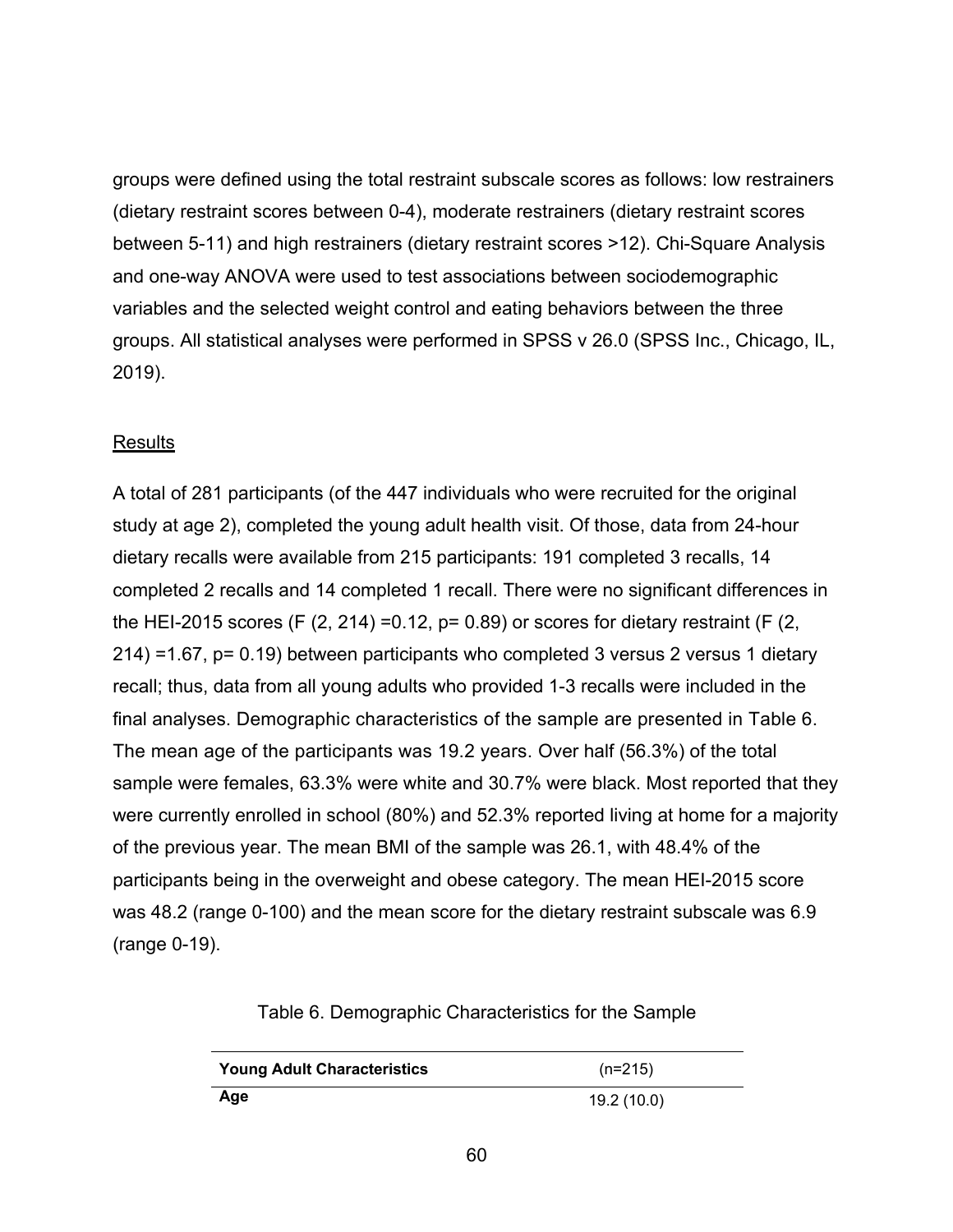| Sex                                     |             |
|-----------------------------------------|-------------|
| Male                                    | 94 (43.7)   |
| Female                                  | 121 (56.3)  |
| <b>Race/Ethnicity</b>                   |             |
| Non-Hispanic white                      | 136 (63.3)  |
| Non-Hispanic black                      | 66 (30.7)   |
| <b>Biracial/Other</b>                   | 12(6.0)     |
| SES*                                    | 45.0(12.2)  |
| <b>Currently in school</b>              |             |
| Yes                                     | 172 (80)    |
| No.                                     | 43 (20)     |
| <b>Living at Home</b>                   |             |
| Yes                                     | 112 (52.3)  |
| No.                                     | 102 (47.6)  |
| BMI**                                   | 26.1(5.9)   |
| Not-overwight                           | 108 (51.7)  |
| Overweight                              | 62 (29.7)   |
| Obese                                   | 39 (18.7)   |
| <b>HEI-2015 Total Score</b>             | 48.3 (13.4) |
| <b>Dietary Restraint Total Score</b>    | 6.9(4.0)    |
| Expressed as Mean $(SD)$ or Count $(S)$ |             |

Expressed as Mean (SD) or Count (%) \*missing data on SES from n=4 \*\*missing height/weight data from n=6

Results of the models predicting HEI-2015 total and component scores are shown in Table 7. Only participant's sex, SES and scores for dietary restraint predicted significant (p < .05) partial effects in the full model predicting HEI-2015 total scores. The model was able to account for 20% of the variance in HEI-2015 scores [F (9, 194) = 5.45,  $p <$ 0.001,  $R^2$ =0.20]. Of the models predicting each of the 13 component scores, dietary restraint had significant partial effect for predicting higher scores for total vegetables, greens and beans, total fruit, whole fruit, seafood and plant protein, and added sugars.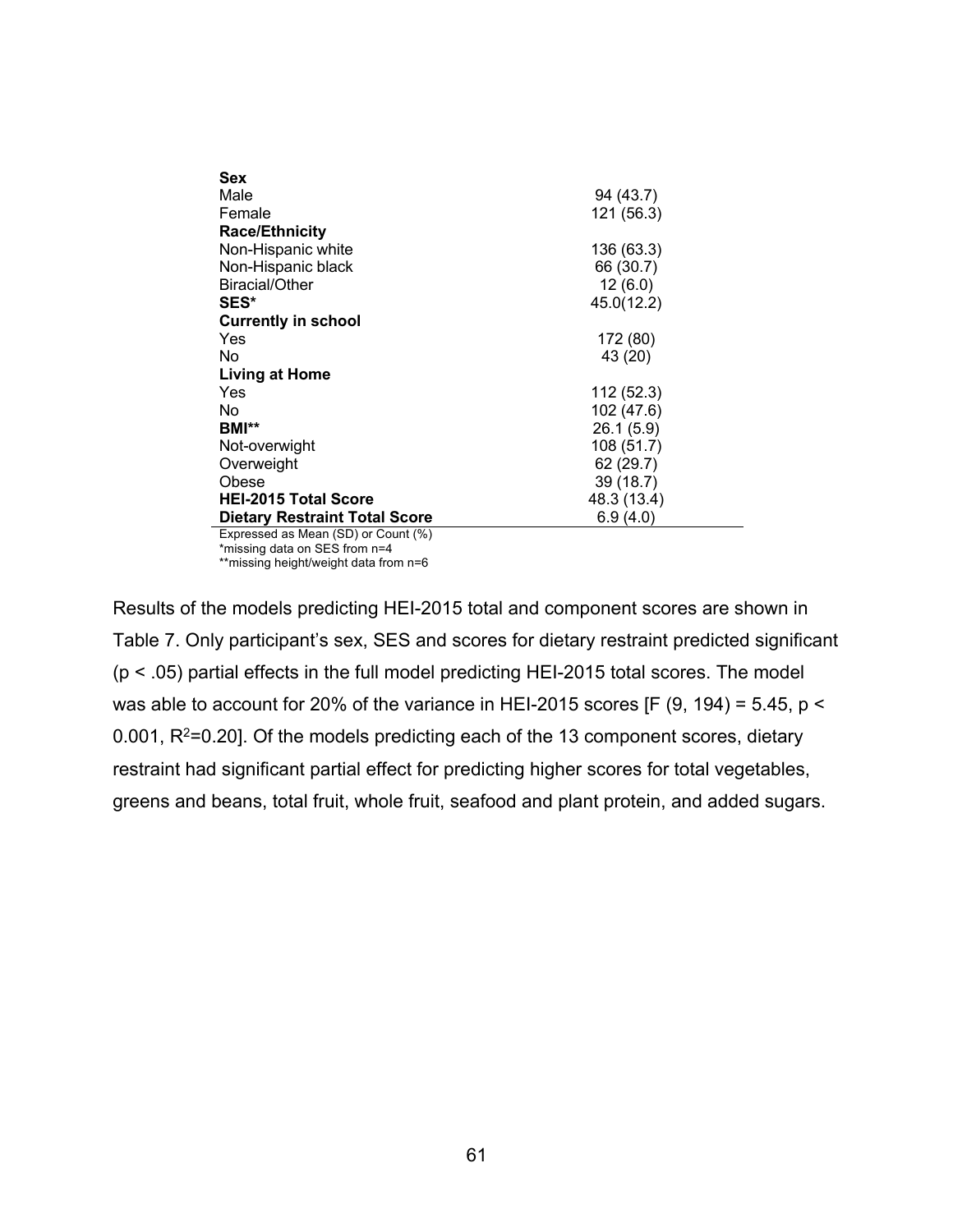|                                |                  | <b>Total HEI-2015 Scores</b> |             |                  | HEI-2015 Total<br><b>Vegetables</b> |                |                  | HEI-2015 Greens and<br><b>Beans</b> |           |         |                | <b>HEI-2015 Total Fruit</b> |
|--------------------------------|------------------|------------------------------|-------------|------------------|-------------------------------------|----------------|------------------|-------------------------------------|-----------|---------|----------------|-----------------------------|
|                                |                  |                              |             |                  |                                     |                |                  |                                     |           |         | <b>SE</b>      |                             |
| Variable                       | B                | SE <sub>B</sub>              | β           | $\boldsymbol{B}$ | SE <sub>B</sub>                     | β              | $\boldsymbol{B}$ | SE <sub>B</sub>                     | β         | B       | B              | β                           |
| Sex                            | 5.27             | 1.86                         | $0.20**$    | 0.8              | 0.2                                 | $0.28**$       | 0.762            | 0.3                                 | $0.18*$   | 0.53    | 0.24           | $0.16*$                     |
| Race (white)                   | 1.84             | 1.83                         | 0.02        | 0.45             | 0.62                                | 0.05           | $-1.34$          | 0.91                                | $-0.1$    | 1.8     | 0.76           | $0.17*$                     |
| Race (black)                   | $-0.71$          | 1.99                         | $-0.02$     | 0.22             | 0.22                                | 0.07           | $-0.22$          | 0.32                                | $-0.05$   | $-0.15$ | 0.26           | $-0.04$                     |
| Race (biracial/other)          | 1.65             | 4.88                         | 0.02        | $-0.19$          | 0.53                                | $-0.02$        | 1.86             | 0.78                                | $0.16*$   | $-0.17$ | 0.64           | $-0.02$                     |
| <b>SES</b>                     | 0.23             | 0.08                         | $0.21**$    | 0.03             | 0.01                                | $0.24**$       | 0.03             | 0.01                                | $0.15*$   | 0.02    | 0.01           | 0.13                        |
| Currently in school            | 0.33             | 2.33                         | 0.01        | $-0.03$          | 0.25                                | $-0.01$        | $-0.29$          | 0.37                                | $-0.06$   | 0.21    | 0.31           | 0.05                        |
| <b>BMI</b>                     | $-0.31$          | 1.67                         | $-0.14$     | $-0.01$          | 0.02                                | $-0.02$        | $-0.06$          | 0.03                                | $-0.17*$  | 0.01    | 0.02           | 0.03                        |
| Currently trying to lose       |                  |                              |             |                  |                                     |                |                  |                                     |           |         |                |                             |
| weight                         | 0.6              | 2.22                         | $\mathbf 0$ | 0.15             | 0.24                                | 0.05           | 0.29             | 0.36                                | 0.07      | $-0.3$  | 0.3            | $-0.09$                     |
| <b>Dietary Restraint Total</b> |                  |                              |             |                  |                                     |                |                  |                                     |           |         |                |                             |
| Score                          | 0.99             | 0.25                         | $0.3**$     | 0.05             | 0.03                                | $0.15*$        | 0.14             | 0.04                                | $0.27**$  | 0.07    | 0.03           | 0.15                        |
| Constant                       | 4.3              | 5.86                         |             | 1.11             | 0.64                                |                | 1.89             | 0.94                                |           | 0.14    | 0.78           |                             |
| $R^2$                          | 0.2              |                              |             | 0.18             |                                     |                | 0.19             |                                     |           | 0.11    |                |                             |
|                                |                  |                              |             |                  |                                     |                |                  |                                     |           | $2.70*$ |                |                             |
| F                              | $5.45***$        |                              |             | 4.65**           |                                     |                | $5.20**$         |                                     |           | $\star$ |                |                             |
| <b>SEE</b>                     | 12.3             |                              |             | 1.34             |                                     |                | 1.97             |                                     |           | 1.63    |                |                             |
|                                |                  |                              |             |                  | HEI-2015 Whole                      |                |                  |                                     |           |         | HEI-2015 Total |                             |
|                                |                  | HEI-2015 Whole Fruit         |             | <b>Grains</b>    |                                     | HEI-2015 Dairy |                  |                                     | Protein   |         |                |                             |
|                                |                  |                              |             |                  |                                     |                |                  |                                     |           |         | <b>SE</b>      |                             |
| <b>Variable</b>                | $\boldsymbol{B}$ | SE <sub>B</sub>              | β           | $\boldsymbol{B}$ | SE <sub>B</sub>                     | β              | $\boldsymbol{B}$ | SE <sub>B</sub>                     | $\beta$   | B       | B              | β                           |
| Sex                            | 0.74             | 0.27                         | $0.19**$    | 0.35             | 0.47                                | 0.05           | 0.5              | 0.42                                | 0.08      | $-0.19$ | 0.14           | $-0.1$                      |
| Race (white)                   | 0.54             | 0.84                         | 0.04        | 2.29             | 1.43                                | 0.11           | $-0.85$          | 1.3                                 | $-0.05$   | $-0.21$ | 0.44           | $-0.03$                     |
| Race (black)                   | $-0.15$          | 0.29                         | $-0.04$     | $-0.85$          | 0.5                                 | $-0.12$        | $-1.7$           | 0.45                                | $-0.26**$ | 0.3     | 0.15           | 0.15                        |
| Race (biracial/other)          | $-0.13$          | 0.72                         | $-0.01$     | 1.12             | 1.22                                | 0.07           | 0.91             | 1.11                                | 0.06      | $-0.35$ | 0.37           | $-0.07$                     |
| <b>SES</b>                     | 0.03             | 0.01                         | $0.12*$     | 0.04             | 0.02                                | $0.16*$        | 0.02             | 0.02                                | 0.1       | $-0.01$ | 0.01           | $-0.08$                     |
| Currently in school            | 0.17             | 0.34                         | 0.04        | 0.39             | 0.58                                | 0.05           | $-1.05$          | 0.53                                | $-0.15*$  | 0.05    | 0.18           | 0.02                        |
| <b>BMI</b>                     | $-0.01$          | 0.02                         | $-0.03$     | $-0.07$          | 0.04                                | $-0.12$        | 0.01             | 0.04                                | 0.03      | $-0.02$ | 0.01           | $-0.15$                     |
| Currently trying to lose       |                  |                              |             |                  |                                     |                |                  |                                     |           |         |                |                             |
| weight                         | $-0.3$           | 0.33                         | $-0.08$     | 0.67             | 0.56                                | 0.1            | 0.22             | 0.51                                | 0.04      | 0.13    | 0.17           | 0.07                        |
| <b>Dietary Restraint Total</b> |                  |                              |             |                  |                                     |                |                  |                                     |           |         |                |                             |
| Score                          | 0.12             | 0.04                         | $0.24**$    | 0.07             | 0.06                                | 0.09           | $-0.03$          | 0.06                                | $-0.04$   | 0.01    | 0.02           | 0.05                        |

| Table 7. Summary of Multiple Regression Analysis for Variables Predicting Young Adults HEI-2015 Total and |  |
|-----------------------------------------------------------------------------------------------------------|--|
| Component Scores (N=204)                                                                                  |  |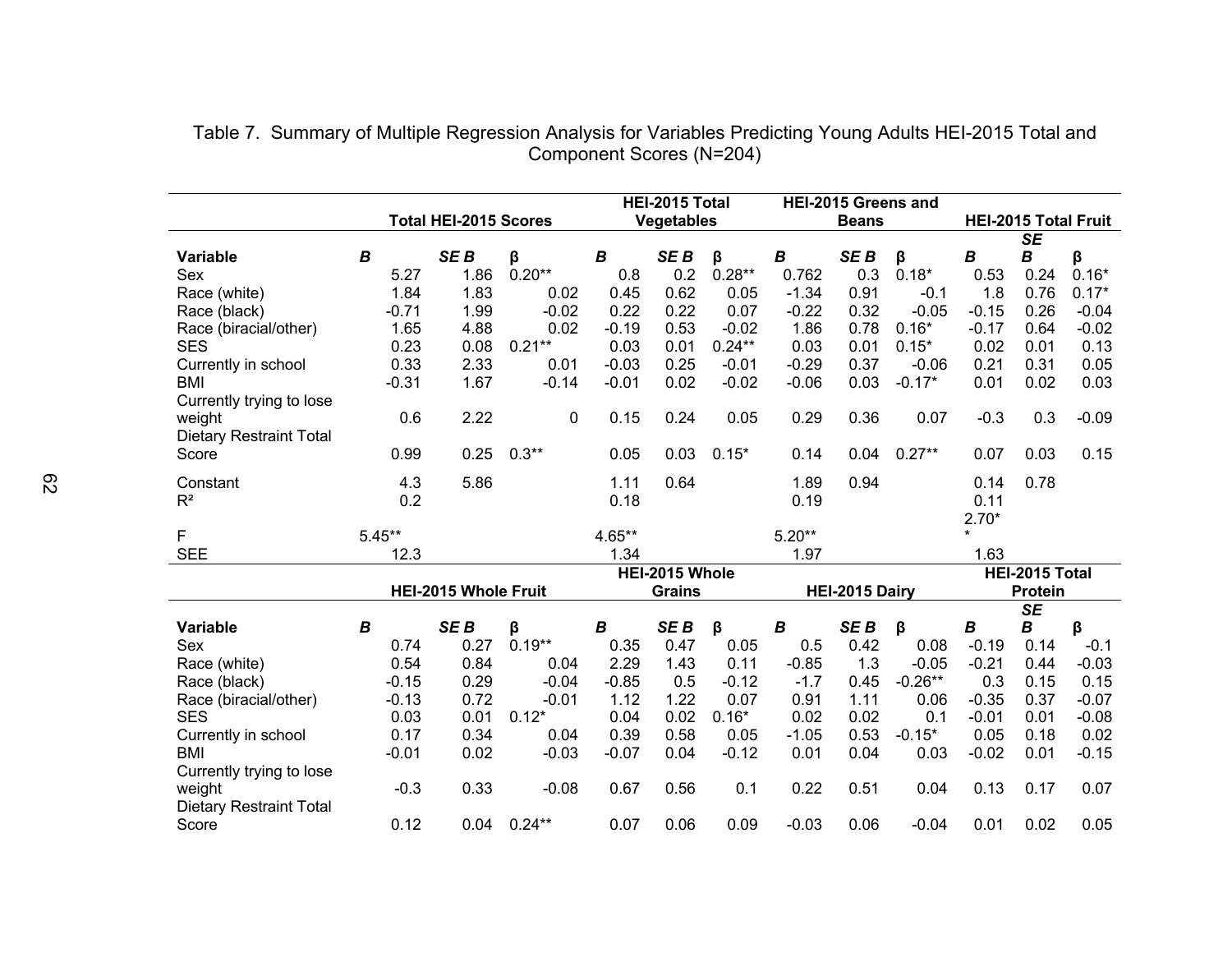| Constant                       | 0.13                           | 0.86                              |           | 2.82                                          | 1.47             |          | 5.09             | 1.33            |          | 5.32             | 0.45                     |         |
|--------------------------------|--------------------------------|-----------------------------------|-----------|-----------------------------------------------|------------------|----------|------------------|-----------------|----------|------------------|--------------------------|---------|
| $R^2$                          | 0.15                           |                                   |           | 0.12                                          |                  |          | 0.11             |                 |          | 0.06             |                          |         |
| F                              | $3.66**$                       |                                   |           | $2.86**$                                      |                  |          | $2.77**$         |                 |          | 1.28             |                          |         |
| <b>SEE</b>                     | 1.81                           |                                   |           | 3.09                                          |                  |          | 2.8              |                 |          | 0.94             |                          |         |
|                                |                                | <b>HEI-2015 Seafood and Plant</b> |           |                                               | HEI-2015 Added   |          |                  |                 |          |                  |                          |         |
|                                | Protein                        |                                   |           | HEI-2015 Sodium<br><b>HEI-2105 Fatty Acid</b> |                  |          | <b>Sugars</b>    |                 |          |                  |                          |         |
|                                |                                |                                   |           |                                               |                  |          |                  |                 |          |                  | $\overline{\mathsf{SE}}$ |         |
| <b>Variable</b>                | $\boldsymbol{B}$               | SE <sub>B</sub>                   | β         | $\boldsymbol{B}$                              | SE <sub>B</sub>  | β        | $\boldsymbol{B}$ | SE <sub>B</sub> | β        | $\boldsymbol{B}$ | $\boldsymbol{B}$         | β       |
| Rex                            | 0.44                           | 0.31                              | 0.1       | $-0.52$                                       | 0.49             | $-0.08$  | 1.11             | 0.45            | $.18*$   | $-0.24$          | 0.42                     | $-0.04$ |
| Race (white)                   | $-0.44$                        | 0.95                              | $-0.03$   | $-0.62$                                       | 1.49             | $-0.03$  | $-1.2$           | 1.38            | $-0.06$  | 1.19             | 1.3                      | 0.06    |
| Race (black)                   | $-0.3$                         | 0.33                              | $-0.08$   | 1.72                                          | 0.52             | $0.24**$ | $-0.8$           | 0.48            | $-0.12$  | $-0.04$          | 0.45                     | $-0.01$ |
| Race (biracial/other)          | $-0.15$                        | 0.81                              | $-0.01$   | $-1.02$                                       | 1.28             | $-0.06$  | $-0.02$          | 1.18            | $-0.001$ | 0.15             | 1.11                     | 0.02    |
|                                |                                |                                   |           |                                               |                  |          |                  |                 |          |                  |                          | $0.18*$ |
| <b>SES</b>                     | 0.01                           | 0.01                              | 0.07      | 0.004                                         | 0.02             | 1        | $-0.003$         | 0.02            | 0.01     | 0.04             | 0.02                     | $\star$ |
| Currently in school            | $-0.17$                        | 0.39                              | $-0.03$   | 0.56                                          | 0.61             | 0.07     | 0.02             | 0.56            | 0.003    | $-0.28$          | 0.53                     | $-0.04$ |
| <b>BMI</b>                     | $-0.08$                        | 0.03                              | $-0.26**$ | $-0.05$                                       | 0.04             | $-0.09$  | 0.02             | 0.04            | 0.05     | $-0.02$          | 0.04                     | $-0.04$ |
| Currently trying to lose       |                                |                                   |           |                                               |                  |          |                  |                 |          |                  |                          |         |
| weight                         | $-0.05$                        | 0.37                              | $-0.01$   | 0.74                                          | 0.58             | 0.11     | $-1.06$          | 0.54            | $-0.17$  | $-0.17$          | 0.51                     | $-0.03$ |
| <b>Dietary Restraint Total</b> |                                |                                   |           |                                               |                  |          |                  |                 |          |                  |                          | $0.15*$ |
| Score                          | 0.11                           | 0.04                              | $0.21***$ | 0.05                                          | 0.07             | 0.06     | 0.03             | 0.06            | 0.04     | 0.18             | 0.06                     | $\star$ |
| Constant                       | 3.65                           | 0.98                              |           | 5.38                                          | 1.53             |          | 2.86             | 1.42            |          | 5.68             | 1.33                     |         |
| $\mathsf{R}^2$                 | 0.12                           |                                   |           | 0.09                                          |                  |          | 0.06             |                 |          | 0.1              |                          |         |
| F                              | $2.91**$                       |                                   |           | $2.02*$                                       |                  |          | 1.22             |                 |          | $2.48*$          |                          |         |
| <b>SEE</b>                     | 0.205                          |                                   |           | 3.22                                          |                  |          | 2.98             |                 |          | 2.8              |                          |         |
|                                |                                |                                   |           |                                               | HEI-2015 Refined |          |                  |                 |          |                  |                          |         |
|                                | <b>HEI-2015 Saturated Fats</b> |                                   |           | <b>Grains</b>                                 |                  |          |                  |                 |          |                  |                          |         |
| Variable                       | $\overline{B}$                 | SE <sub>B</sub>                   | β         | $\overline{B}$                                | SE <sub>B</sub>  | β        |                  |                 |          |                  |                          |         |
| Sex                            | 0.001                          | 0.44                              | 0         | $\mathbf 1$                                   | 0.49             | $0.15*$  |                  |                 |          |                  |                          |         |
| Race (white)                   | $-0.05$                        | 1.35                              | $-0.002$  | 0.28                                          | 1.5              | 0.01     |                  |                 |          |                  |                          |         |
| Race (black)                   | 0.91                           | 0.47                              | 0.15      | 0.41                                          | 0.52             | 0.06     |                  |                 |          |                  |                          |         |
| Race (biracial/other)          | $-0.02$                        | 1.15                              | $-0.002$  | $-0.38$                                       | 1.28             | $-0.02$  |                  |                 |          |                  |                          |         |
| <b>SES</b>                     | 0.01                           | 0.02                              | 0.04      | 0.002                                         | 0.02             | 0.01     |                  |                 |          |                  |                          |         |
| Currently in school            | 0.2                            | 0.55                              | 0.03      | 0.55                                          | 0.61             | 0.07     |                  |                 |          |                  |                          |         |
| <b>BMI</b>                     | $-0.03$                        | 0.04                              | $-0.05$   | $-0.01$                                       | 0.04             | $-0.01$  |                  |                 |          |                  |                          |         |
| Currently trying to lose       |                                |                                   |           |                                               |                  |          |                  |                 |          |                  |                          |         |
| weight                         | 0.59                           | 0.52                              | 0.1       | $-0.86$                                       | 0.58             | $-0.13$  |                  |                 |          |                  |                          |         |
| <b>Dietary Restraint Total</b> |                                |                                   |           |                                               |                  |          |                  |                 |          |                  |                          |         |
| Score                          | 0.04                           | 0.06                              | 0.06      | 0.14                                          | 0.07             | $0.17*$  |                  |                 |          |                  |                          |         |
|                                |                                |                                   |           |                                               |                  |          |                  |                 |          |                  |                          |         |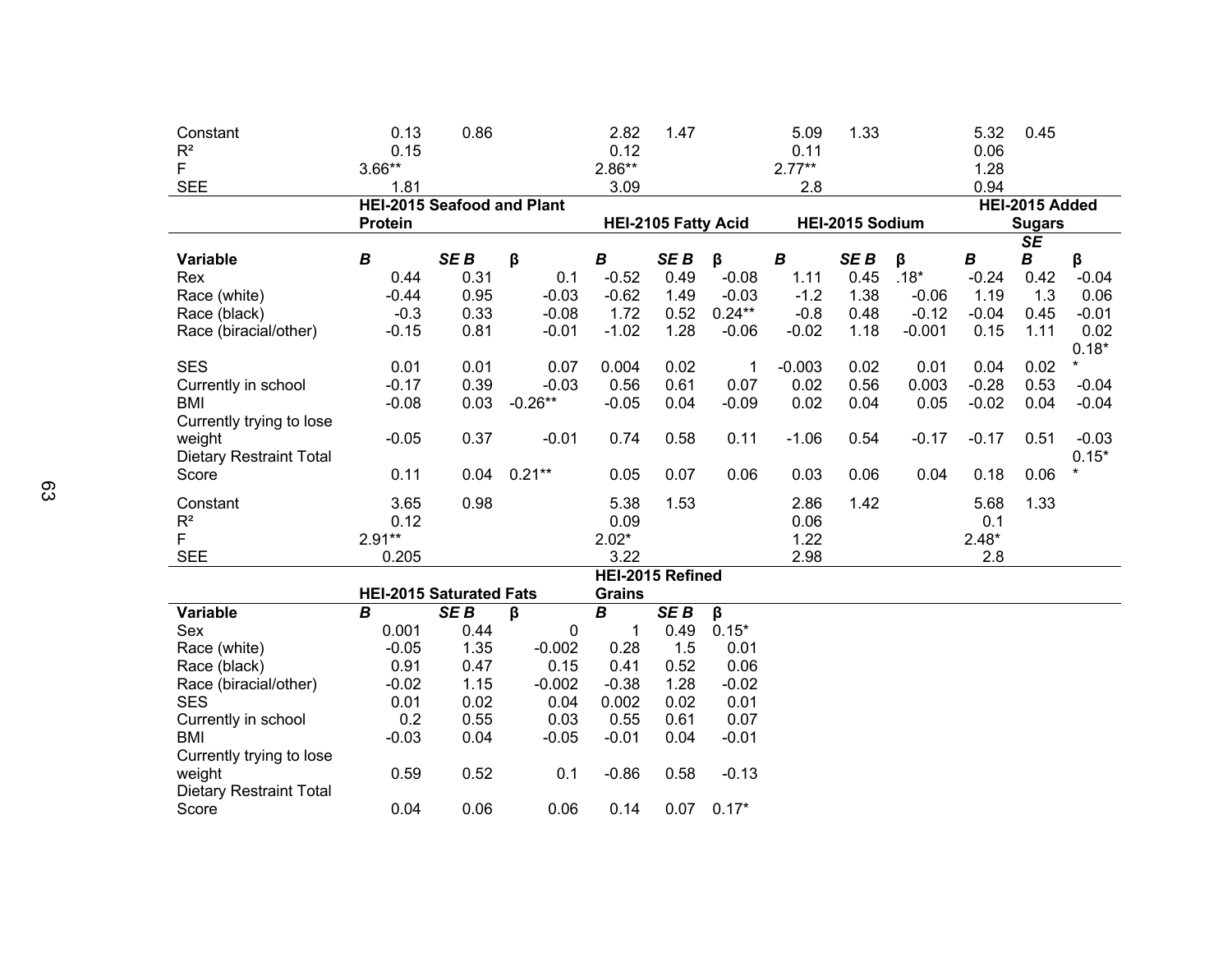| Constant       | 5.3       | 1.4 | ن ب          | . .54 |  |  |  |
|----------------|-----------|-----|--------------|-------|--|--|--|
| $R^2$          | 0.04      |     | 0.06         |       |  |  |  |
| $\blacksquare$ | 0.79      |     | 1.38         |       |  |  |  |
| <b>SEE</b>     | 2Q<br>∠.ರ |     | מח מ<br>ن∠.د |       |  |  |  |
| $+$ $  -$      |           |     |              |       |  |  |  |

\* p<0.05 \*\* p<0.01

\*\*\* p<0.001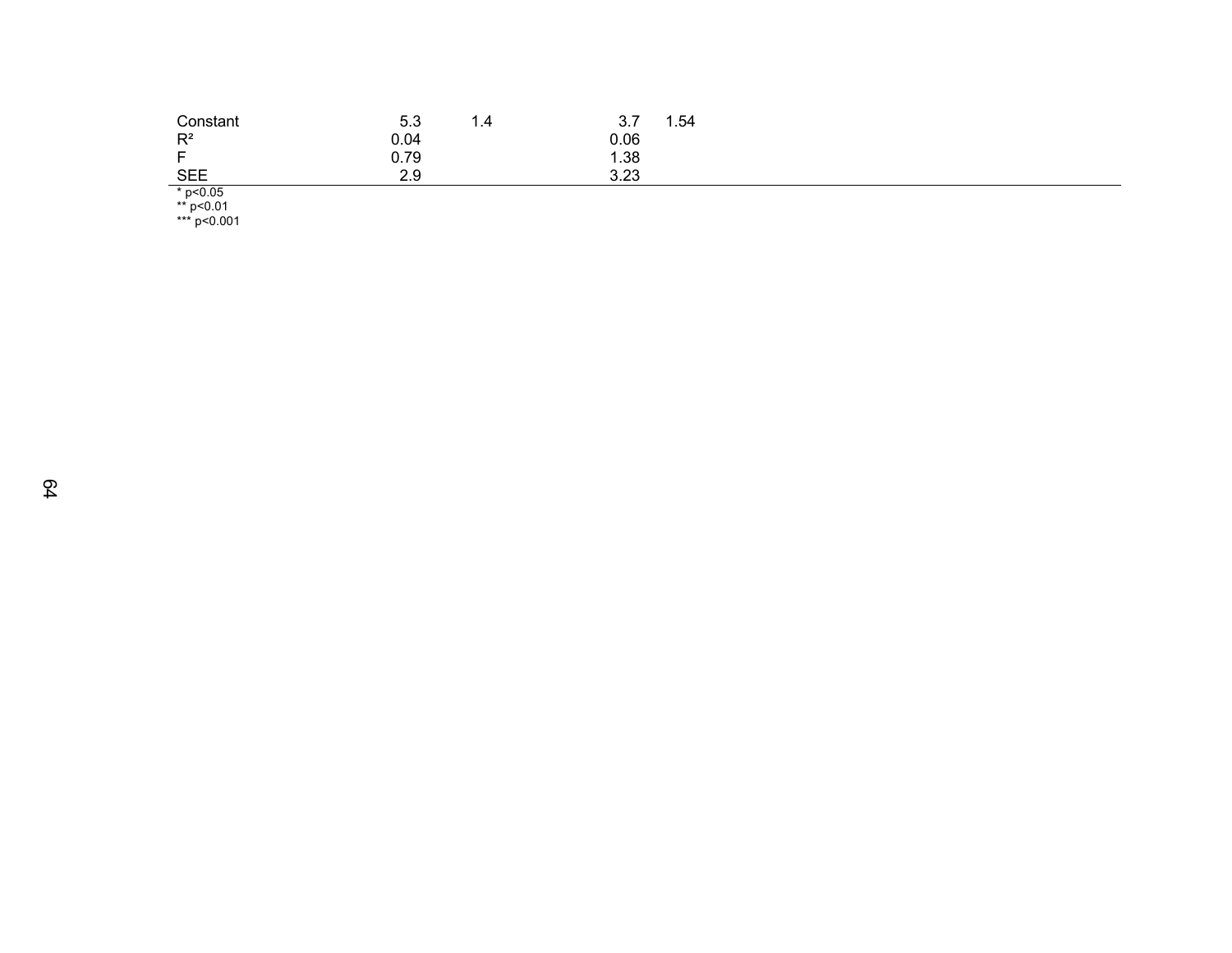The diet-related characteristics of the participants by levels of self-reported restraint are displayed in Table 8. Approximately 15% of young adults were classified in the high restraint category and 32% were classified as low restrainers. There were significant group differences for several key sociodemographic factors and dietary behaviors. High restrainers were more likely to be females who reported they were trying to lose weight. They also had higher overall diet quality, and consumed fewer calories, and fewer servings of sugar sweetened beverages per day than both low and moderate restrainers. No significant differences were found in the frequency of total eating occasions, frequency of snacking occasions, or tendency to skip breakfast between the high, moderate and low restrainers.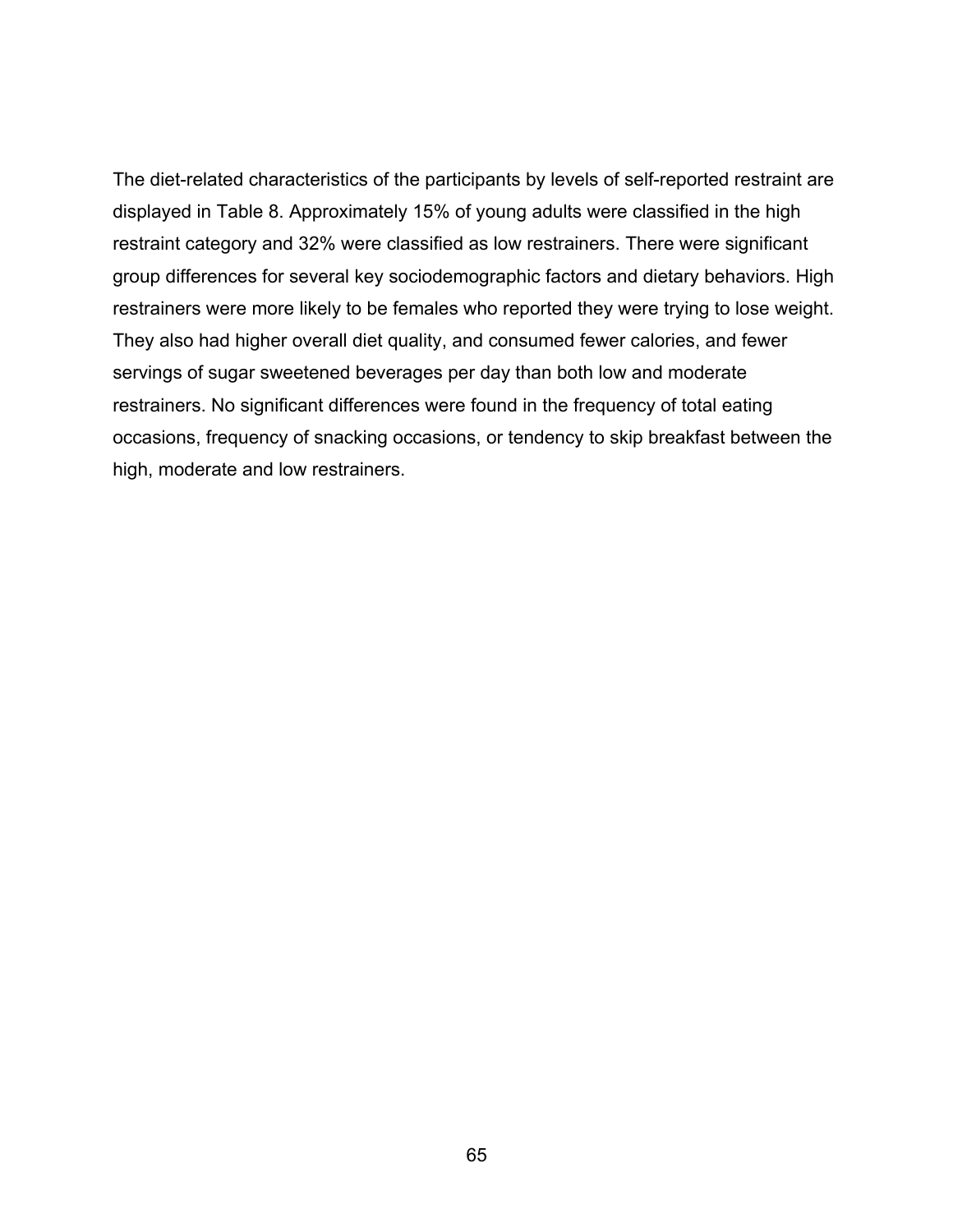|                                                         | <b>Overall</b><br>$(n=215)$ | <b>Low Restraint</b><br>$(n=69)$ | <b>Moderate</b><br><b>Restraint</b><br>$(n=114)$ | <b>High Restraint</b><br>$(n=32)$ | <b>ANOVA or</b><br><b>Chi Square</b> |
|---------------------------------------------------------|-----------------------------|----------------------------------|--------------------------------------------------|-----------------------------------|--------------------------------------|
| <b>Sex</b>                                              |                             |                                  |                                                  |                                   | $(2, 215)$ 7.75*                     |
| Male                                                    | 94 (43.7%)                  | 35 (50.7%)                       | 52 (45.6%)                                       | 7(21.9%)                          |                                      |
| Female                                                  | 121 (56.3%)                 | 34 (49.3%)                       | 62 (54.4%)                                       | 24 (78.1%)                        |                                      |
| <b>Race/ Ethnicity</b>                                  |                             |                                  |                                                  |                                   | $(6,215)$ 12.34                      |
| non-Hispanic white                                      | 136 (63.3%)                 | 41 (59.4%)                       | 72 (63.2%)                                       | 23 (71.9%)                        |                                      |
| non-Hispanic black                                      | 66 (30.7%)                  | 25 (36.2%)                       | 36 (31.6%)                                       | 5(15.6%)                          |                                      |
| <b>Biracial/ Other</b>                                  | $13(6.0\%)$                 | $3(4.3\%)$                       | $6(5.3\%)$                                       | 4 (12.5%)                         |                                      |
| <b>Currently in enrolled in school?</b>                 |                             |                                  |                                                  |                                   | $(2,215)$ 1.57                       |
| yes                                                     | 172 (80%)                   | 53 (76.8%)                       | 91 (79.8%)                                       | 28 (87.5%)                        |                                      |
| no                                                      | 43 (20%)                    | 16 (23.2%)                       | 23 (20.2%)                                       | 4 (12.5%)                         |                                      |
| <b>Currently employed?</b>                              |                             |                                  |                                                  |                                   |                                      |
| yes                                                     | 112 (52.1%)                 | 34 (49.3%)                       | 59 (51.8%)                                       | 19 (59.4%)                        | $(2,215)$ 0.91                       |
| no                                                      | 103 (47.9%)                 | 35 (50.7%)                       | 55 (48.2%)                                       | 13 (40.6%)                        |                                      |
| <b>SES</b>                                              |                             |                                  |                                                  |                                   |                                      |
|                                                         | 45.01 ±12.18                | 43.56± 14.13                     | 45.49± 11.73                                     | 46.48±8.60                        | $(2,210)$ 0.80                       |
| <b>BMI</b>                                              |                             |                                  |                                                  |                                   |                                      |
| Underweight/normal weight (BMI <25.0                    |                             |                                  |                                                  |                                   |                                      |
| $kg/m2$ )                                               | 108 (51.7%)                 | 47 (70.1%)                       | 49 (44.1%)                                       | 12 (38.7%)                        | $(4,209)$ 18.7**                     |
| Overweight (BMI $\geq$ 25.0 kg/m <sup>2</sup> to < 30.0 |                             |                                  |                                                  |                                   |                                      |
| $kg/m2$ )                                               | 62 (29.7%)                  | 17 (25.4%)                       | 33 (29.7%)                                       | 12 (38.7%)                        |                                      |
| Obese (BMI $>$ 30.0 kg/m <sup>2</sup> )                 | 39 (18.7%)                  | 3(4.5%)                          | 29 (26.1%)                                       | 7(22.6%)                          |                                      |
| <b>Diet Quality</b>                                     |                             |                                  |                                                  |                                   |                                      |
| HEI-2015 Total Score                                    | $48.25 \pm 13.4$            | $44.17 \pm 10.53$                | $48.76 \pm 14.23$                                | $55.22 \pm 13.09$                 | $(2,212)$ 8.12***                    |
| <b>Total Daily Energy Intake</b>                        | 1802.84 ±                   | 1993.60 ±                        | 1787.71 $\pm$                                    | 1445.49 $\pm$                     |                                      |
|                                                         | 711.78                      | 816.18                           | 621.26                                           | 644.62                            | $(2,212)$ 6.90**                     |
| <b>Total Daily Eating Occasions</b>                     | $3.41 \pm .93$              | $3.36 \pm .857$                  | $3.47 \pm 1.016$                                 | $3.30 \pm .773$                   | $(2,212)$ 0.57                       |
| <b>Total Daily Snack Occasions</b>                      | $0.88 \pm .78$              | $0.86 \pm 0.66$                  | $0.91 \pm 0.85$                                  | $0.83 \pm 0.74$                   | $(2,212)$ 0.18                       |
| Daily Energy From Breakfast****                         | 340.4± 196.51               | $369.22 \pm 212.89$              | 343.55 ± 179.28                                  | $272.91 \pm 210.26$               | $(2, 189)$ 2.45                      |
| Daily Energy from Lunch                                 | $533.38 \pm 331.$           |                                  |                                                  |                                   |                                      |
|                                                         | 81                          | 587.95 ± 420.11                  | $535.39 \pm 288.93$                              | $411.99 \pm 221.46$               | $(2,201)$ 3.01                       |
| Daily Energy from Dinner                                | $684.19 \pm 339.56$         | 776.44 ± 362.37                  | 666.96 ± 324.57                                  | 545.86 ± 289.49                   | $(2,211)$ 5.58**                     |
| Daily Energy from Beverages                             | $60.64 \pm 122.79$          | $84.59 \pm 192.94$               | $52.36 \pm 71.7$                                 | $45.24 \pm 89.01$                 | $(2, 136)$ 1.14                      |
| <b>Total Daily Energy from Snacks</b>                   | 321.96 ± 267.97             | 341.89 ± 263.94                  | $326.48 \pm 271.36$                              | $259.26 \pm 265.59$               | $(2, 179)$ 0.89                      |
| <b>Diet-Related Behaviors</b>                           |                             |                                  |                                                  |                                   |                                      |

Table 8. Characteristics of Low, Moderate and High Dietary Restrainers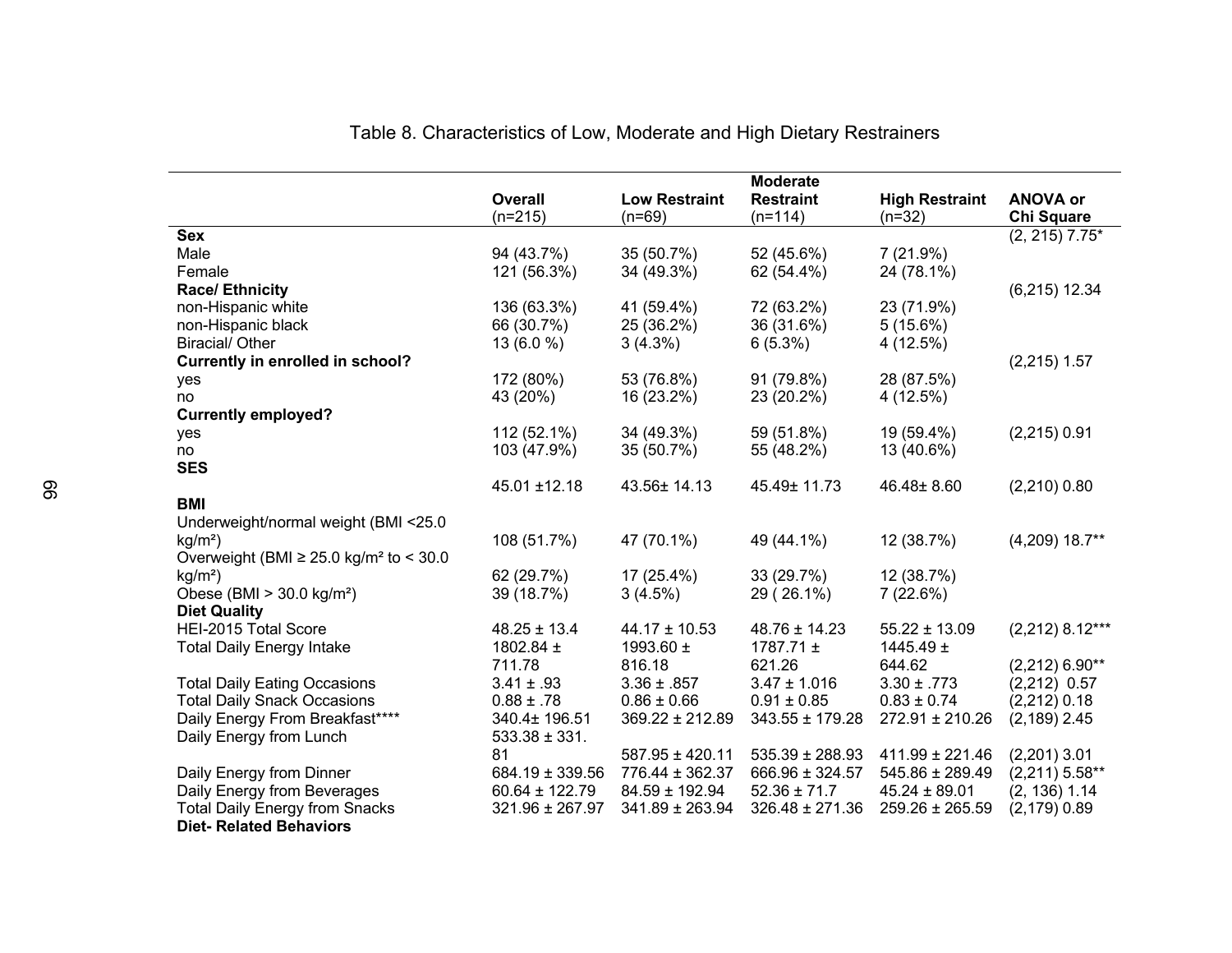| Skipped breakfast for the past 7 days                                        | 34 (16%)    | 15 (21.7%)  | 16 (14.2%) | $3(9.7\%)$ | $(2, 215)$ 2.90<br>(2,215) |
|------------------------------------------------------------------------------|-------------|-------------|------------|------------|----------------------------|
| Trying to lose weight<br>Exercised in the past 30 days to lose               | 88 (41.1%)  | 6(8.7%)     | 56 (49.6%) | 26 (81.3%) | 54.57***<br>(2,215)        |
| weight/keep from gaining weight<br>Ate less food in the past 30 days to lose | 101 (47.2%) | $7(10.1\%)$ | 66 (58.4%) | 28 (87.5%) | 64.57***<br>(2,215)        |
| weight/ keep from gaining weight                                             | 74 (34.6%)  | $2(2.9\%)$  | 43 (38.1%) | 29 (90.6%) | 75.65***                   |

Reported as mean ± SD or Count (%)

 $a$  Low Restrainers= score range (0-4); Moderate Restrainers = (5-11); High Restrainers (12-19)

\* p<0.05

\*\* p<0.01

\*\*\* p<0.001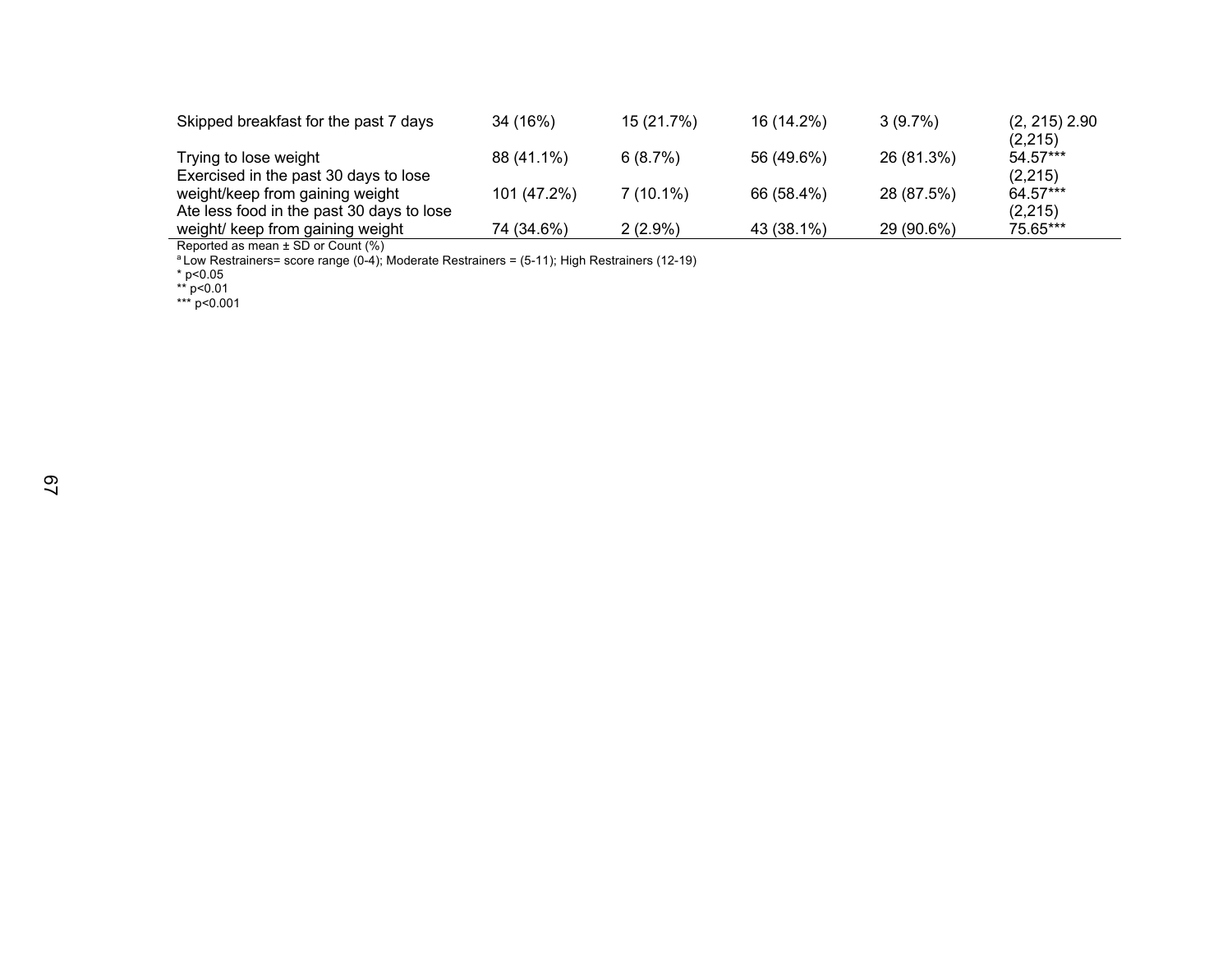#### **Discussion**

The results of this study expose differences in diet quality and other dietary behaviors between young adults with varying levels of dietary restraint. Dietary restraint was associated with higher scores for total overall diet quality, as well as higher scores for the HEI-2015 components total vegetables, greens and beans, total fruit, whole fruit, seafood and plant protein and lower scores for added sugars. These results are consistent with findings from some earlier studies that found dietary restraint scores to be positively associated with intakes of whole grains and vegetables, and negatively associated with intakes of added sugars (Alexander & Tepper, 1995; Moreira et al., 2005; Rideout & Barr, 2009).

Previous cross-sectional studies have reported that adolescents and young adults who engage in unhealthy weight control behaviors are more likely to have lower intakes of fruits and vegetables and higher intakes of high-fat foods (N. I. Larson et al., 2009). On the other hand, higher self-regulation in eating along with healthful weight control behaviors have been associated with higher intakes of fruits and vegetables and lower intakes of sweet or salty snacks (Kliemann et al., 2018). This is in line with findings from the present study that high restrainers had higher overall diet quality than the rest of the sample, and suggests that for young adults, dietary restraint may serve an adaptive function for promoting healthful eating habits.

Although young adults with higher scores for dietary restraint had higher intakes of several key healthful dietary components, the average HEI-2015 total score was classified as "needs improvement" in terms of adherence to the current dietary guidelines (Kirkpatrick et al., 2018; Reedy et al., 2018). It is worthwhile to note that the HEI-2015 uses a density approach to determine the overall quality of the diet, and this does not factor in overall energy intake. Interpretation of scores must consider the suitability of the energy level (Krebs-Smith et al., 2018). In our sample, energy intakes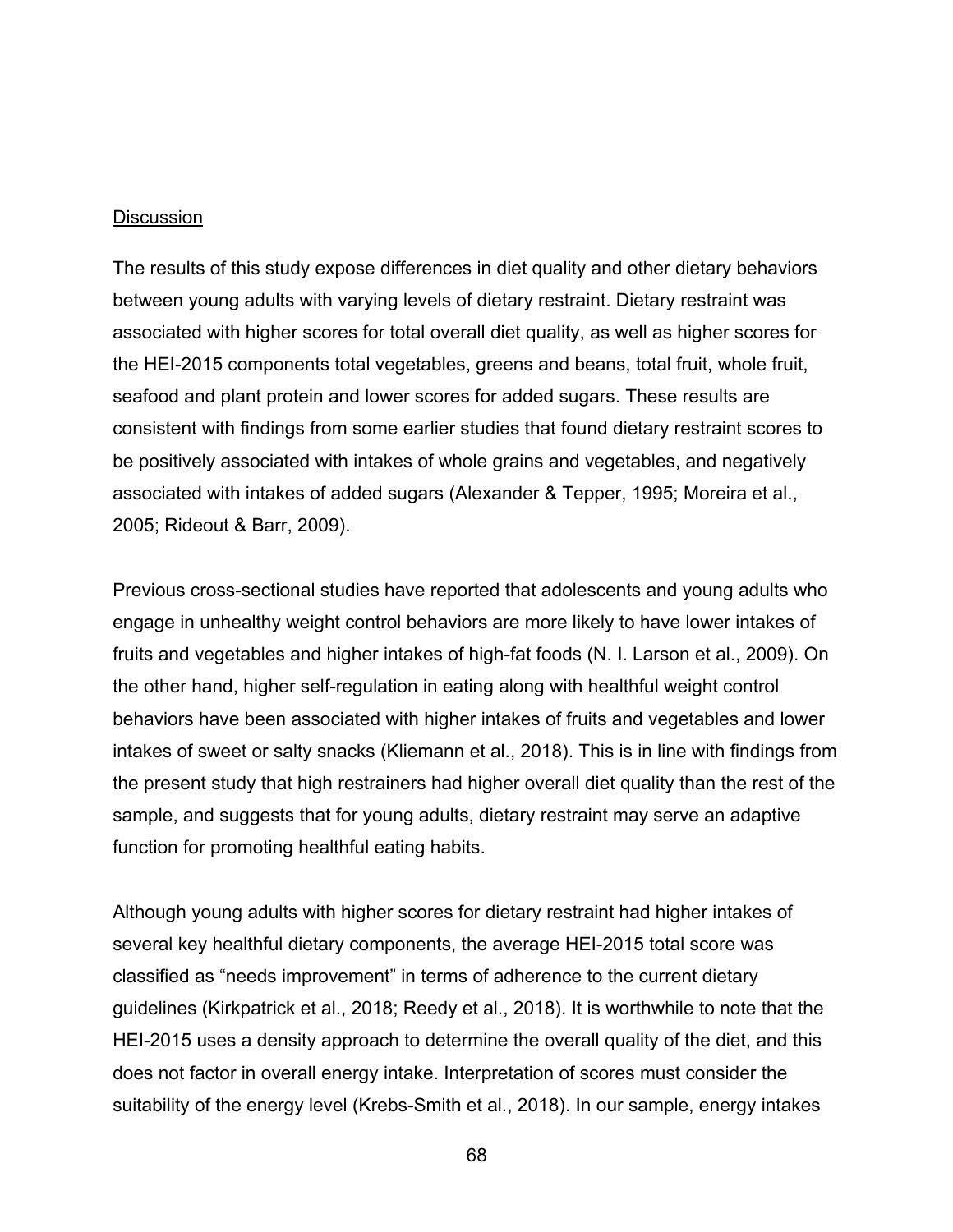for the high restraint group were significantly lower than the low restrainers. When energy levels are low, scores can be improved by increasing consumption of foods from the adequacy components since higher consumption of those foods will lead to higher overall scores. For low restrainers with low HEI scores who were already in energy balance, scores would be improved by simultaneously increasing intakes of foods in the adequacy components while decreasing consumption of foods in the moderation components, like refined grains and added sugars.

Previously published studies have highlighted the barriers to consuming a healthy diet among young adults, and ease of access of unhealthy foods coupled with low selfefficacy for preparing healthy meals were both identified as factors preventing healthy eating (Greaney et al., 2009; Munt et al., 2017). Thus, it is possible that the most accessible foods in the current obesogenic environment prohibit individuals from adequately meeting recommendations of nutritional intakes for health, regardless of their desire to control food intake and monitor body weight. Since a poor diet quality is known to contribute to an increased risk for certain chronic diseases, it would be worthwhile to further explore environmental factors that influence eating self-regulatory skills.

We also saw sex and socioeconomic differences in the overall diet quality score, confirming findings from other research on diet quality that females and those from higher socioeconomic status tend to have higher diet quality scores than males and those from lower socioeconomic status (Hiza et al., 2013). While mechanisms for the inequalities in dietary behavior between individuals with differing socioeconomic status have been proposed, including lack of material and psychosocial resources, the reasons for sex differences in healthy eating are not well understood. In focus-group discussions with adolescents, Neumark-Sztainer et al. (1999) found that males report lack of motivation as a barrier to healthy eating (Neumark-Sztainer et al., 1999). However, the adolescents in this focus group were younger than the males and females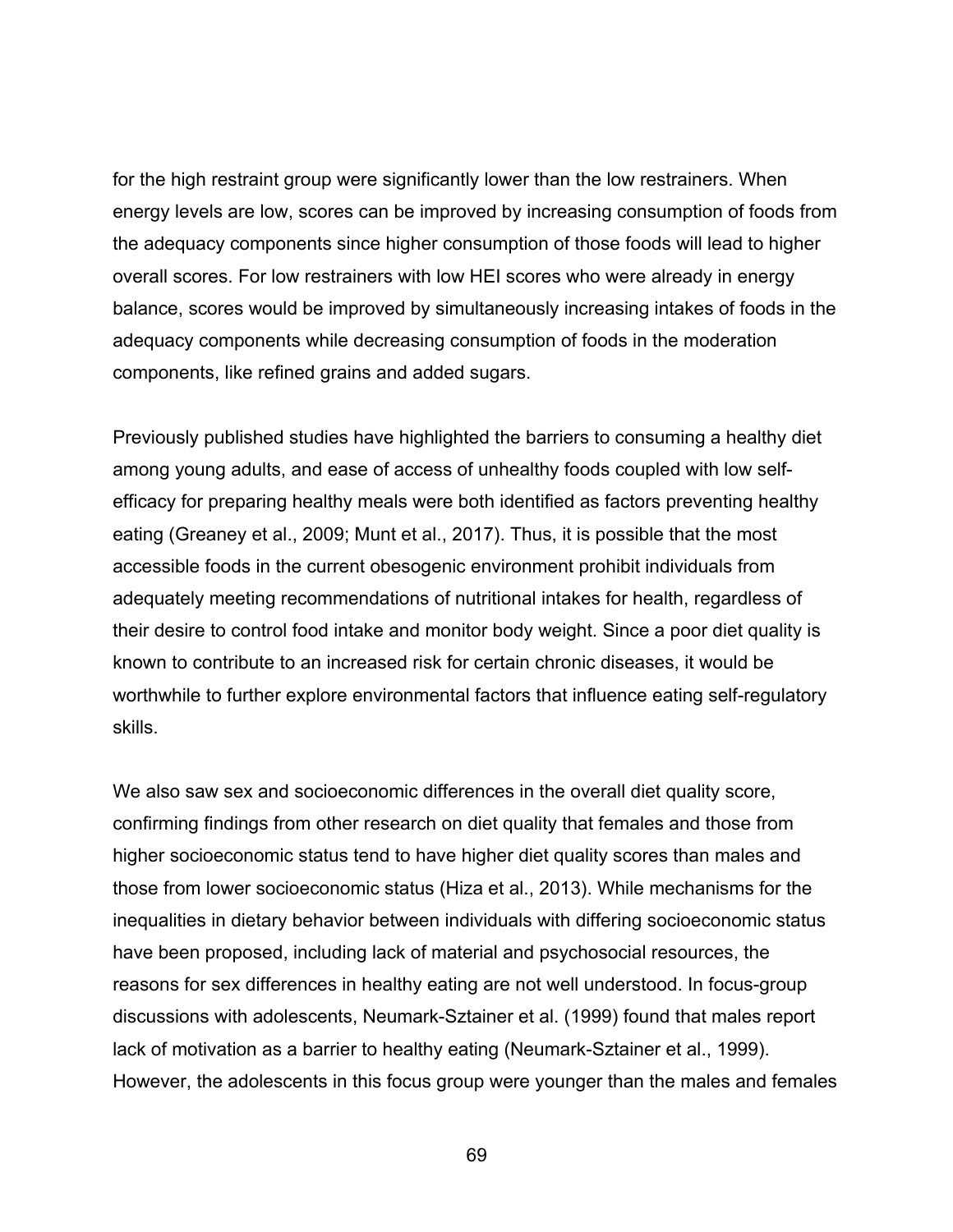in our sample, so factors viewed as most important to influencing food choice may be different. Further exploration of the observed sex differences in diet quality among this population is needed.

Previous research has shown that restrained eaters report overeating more frequently than do unrestrained eaters (van Strien et al., 2007). In the current study, total energy intake was significantly lower among high restrainers compared with low restrainers. However, the level of restraint was not associated with frequency of eating occasions or snacking, or with energy consumed from beverages or at meals besides the dinner occasion. Stice et al. has argued the reason for this discrepancy is due to the inability of dietary restraint scales to accurately assess energy restriction (Stice et al., 2010). These authors argue that dietary restraint scales truly measure a person's desire to eat less than they what they feel they need and possibly identifying individuals with a tendency to overeat (Stice et al., 2010). Since a majority of participants in the high restraint group were also trying to lose weight and reported trying to eat less food, it is possible that these individuals conceptualize appropriate food intake as overeating (Long et al., 2020).

A strength of this study is that dietary behaviors and diet quality were assessed among individuals in young adulthood, which is a group often overlooked in research. This developmental life stage has been identified in previous literature as a key population for targeting interventions due to changes in lifestyle-related behaviors and the associations with future health risks (Ma et al., 2009; Poslusna et al., 2009). Further, dietary intake was assessed using three multi-pass, 24-hour food recalls which has been shown to increase reliability of the data. In addition, these results were based on a diverse sample of young adults that included both males and females and was not limited to students in a university setting which adds to the generalizability of the findings.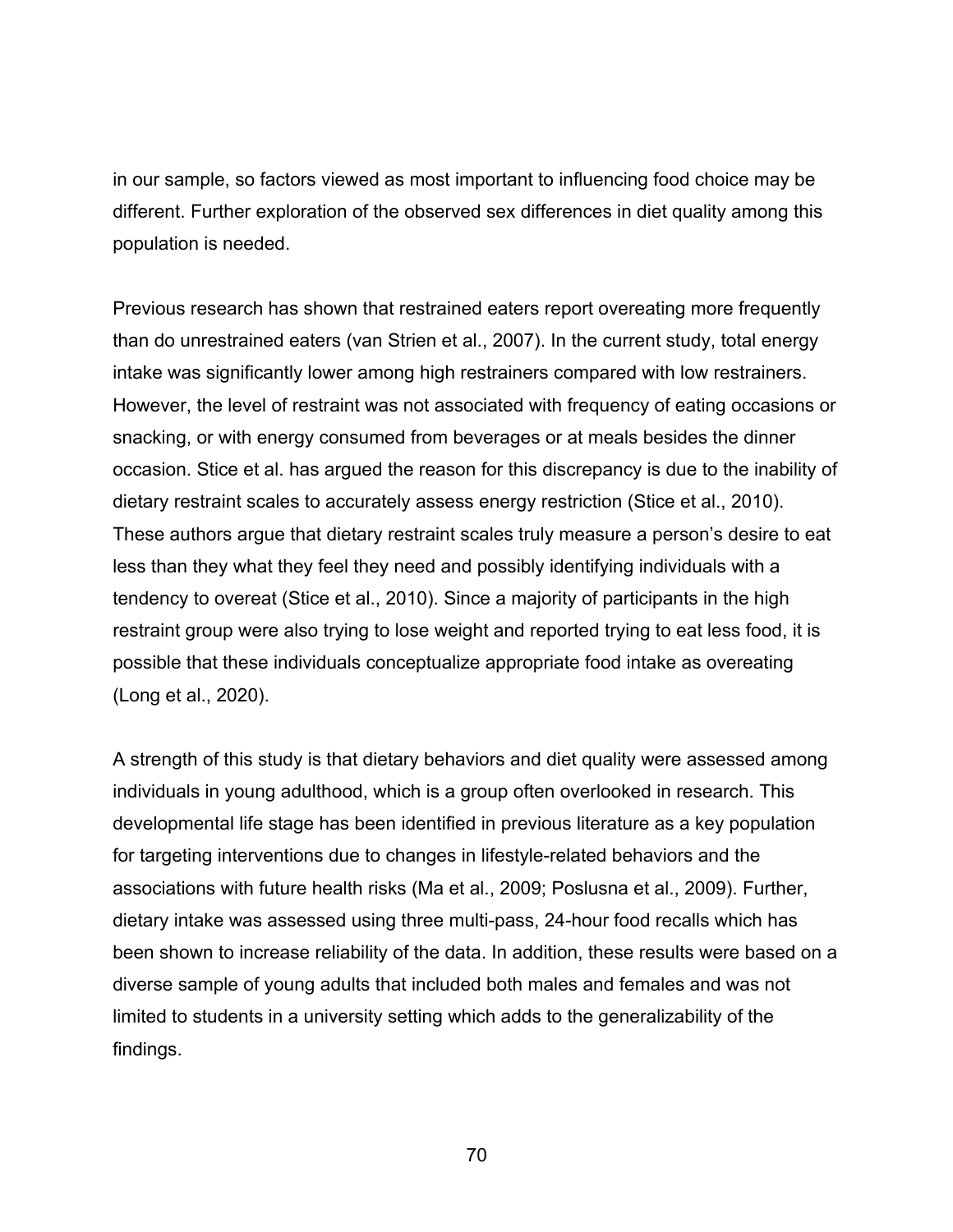This study does have some limitations. The cross-sectional nature of our study prevents the interpretation of associations between variables as resulting from cause and effect. Though dietary data were collected via multi-day 24-hour recalls using a multiple-pass method, under- and over-reporting is still a potential issue (E. A. Hu et al., 2020). This may affect interpretation of the results related to dietary behaviors reported in the study. To assess how restraint predicts specific indices of diet quality, we relied on HEI-2015 total and component scores which uses a density approach to adjust for misreporting in energy intake. These scores have been used in previous research to test associations between dietary patterns and future cardiovascular risk (Hagan et al., 2017; Timko & Perone, 2006; Westenhoefer et al., 2013). Additionally, the scale used to measure dietary restraint was modified in the original study and an item from the original TFEQrestraint subscale was left out. Thus, responses to the dietary restraint subscale were out of a maximum of 20 rather than 21 items. This may affect the reproducibility of results among other samples of young adults.

Further, though the restraint subscale of the TFEQ was designed to assess the intent to control energy intake for the purpose of controlling weight, it is possible that the current scale does not distinguish between unique factors related to weight regulation, such as those associated with positive dietary behaviors and those associated with dysregulated weight control behaviors. Previous work has differentiated between rigid restraint, characterized by an "all or nothing" approach to dieting, and a more flexible-style restraint (Bond et al., 2001). Other findings on the construct validity of the TFEQ suggest the restraint scale may better represent multiple dimensions of this eating behavior (Bond et al., 2001).The findings from the current study highlight the need for developing a refined measurement tool which can be used to monitor self-regulation of energy intake among individuals for healthy weight maintenance.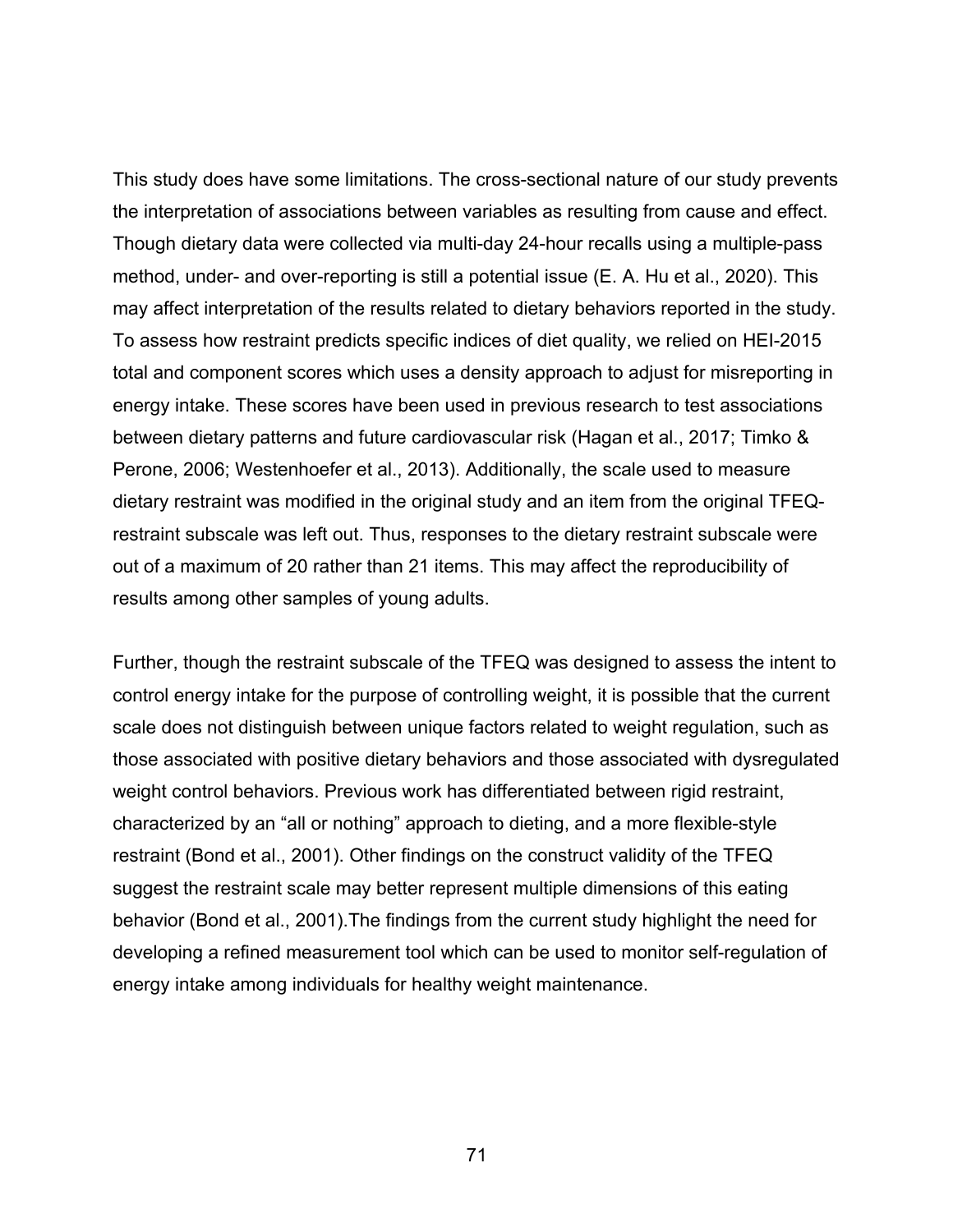# **CONCLUSIONS**

Overall, our findings provide evidence that higher levels of dietary restraint are associated with higher diet quality among young adults. This may be due to the adoption of specific strategies to control weight, such as consuming more nutrientdense foods like fruits and vegetables in favor of energy-dense foods like sugarsweetened beverages. Given the high rates of weight gain among this age group, future research should further investigate the exact mechanism of how dietary restraint may be influencing daily food choices and diet quality of individuals in young adulthood.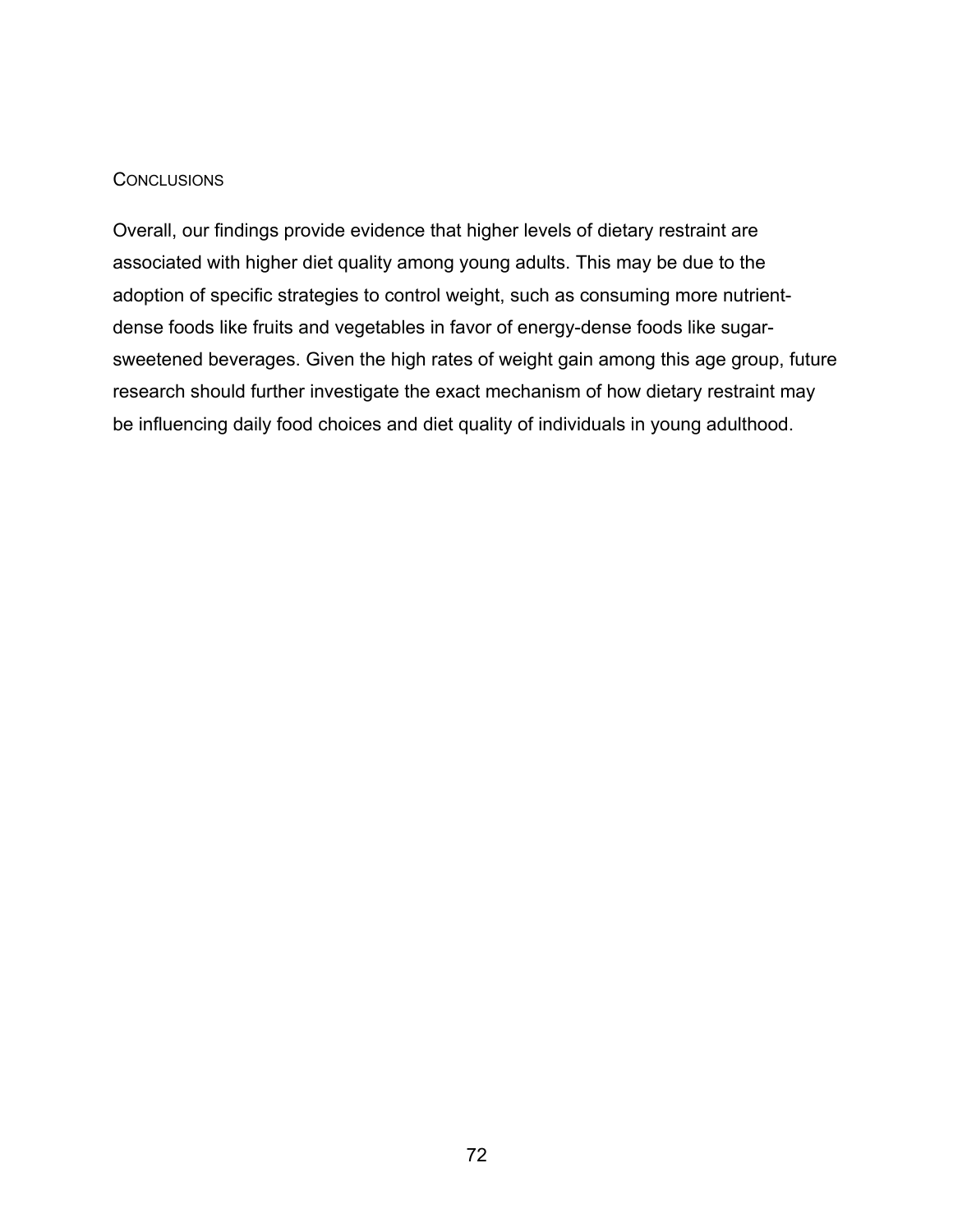# CHAPTER VI: EPILOGUE

Early in the research process, I struggled to narrow my focus. I had an established interest in the construct of dietary restraint that first piqued while completing my Master's thesis, but other research experiences have since broadened my focus to encompass other areas of human development and diet. With access to such large datasets, I became overwhelmed trying to make connections between all the data that were available and the research questions that still needed to be explored. To that end, I have certainly learned more about study design and following the literature in secondary analyses. The specific direction for my dissertation came from an idea I had while completing coursework for my graduate requirements. I realized that what I was really interested in was change in behaviors over time and how different processes can be related in new and unique ways. From there, my project grew into three aims that represent my varied interests in nutrition and behavior.

## Summary of Findings and Implications

This research examined two psychological correlates of obesity, body esteem and dietary restraint, and their associations with other health outcomes during childhood and young adulthood. Together, the results from these studies support the complex nature of the relations between overweight/obesity and key psychological correlates. In study one, I explored trajectories of body esteem development during middle childhood, an overlooked age group in the body esteem literature. In this research, we saw distinct patterns of body esteem change within and between individuals and detected an association with early weight status. Our results were somewhat surprising because previous research with older samples emphasize declines in body esteem as individuals age. So, we would have expected body esteem scores to drop in subsequent waves of the study. One possible explanation is that the rise in body esteem during middle childhood is the result of increases in social support groups that emerge as students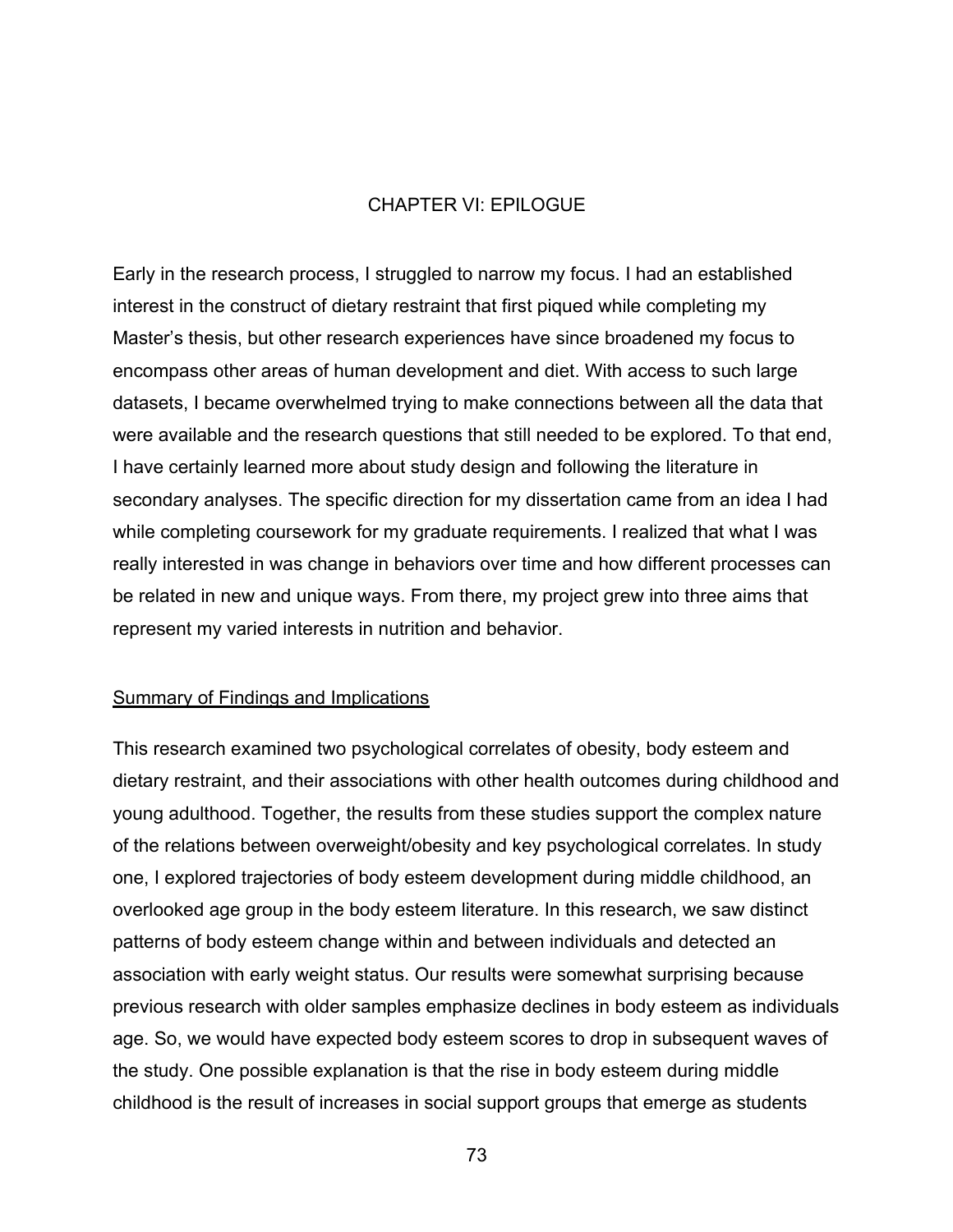enter elementary school, but additional research is needed to examine those relations. As predicted, we saw that increased early weight status had a negative effect on trajectories of body esteem in middle childhood. Specifically, individuals who were higher weight status at the beginning of first grade showed smaller increases in body esteem over 3 years than their lower weight peers. This is in line with earlier studies with older age groups and highlights the negative psychological consequences of increased weight status.

In study two, I tested the hypothesis that weight status better predicts restrained eating compared with the reverse relation, that restrained eating promoting higher weight status. In support of this hypothesis, we found weight status significantly predicted scores for dietary restraint in middle childhood, whereas the inverse relationship (restraint scores predicting weight status) was not significant in this study. This finding supports growing evidence in the field of nutrition that dietary restraint might emerge as an adaptive response to the current obesogenic food environment among individuals prone to overeating. It would be worthwhile to investigate how increasing dietary restraint may help manage excess weight gain among children, particularly those who are prone to overeating. It is possible that restrained eating can be taught as a skill for self-control of eating in a food environment that seemingly encourages eating in excess, but future studies are needed that 1) determine if/how one can increase positive forms of dietary restraint, and 2) examine the long-term effects of increased dietary restraint in childhood.

In study three, I looked at the dietary profiles of young adults characterized by their level of dietary restraint. In this cross-sectional study, we found higher levels of diet quality among restrained eaters compared with unrestrained eaters which suggests dietary restraint might impact nutritional status among individuals in this life stage. Since young adults are reported to have the poorest diet quality of any age group, this finding is promising. Additional work is needed to understand other factors that contribute to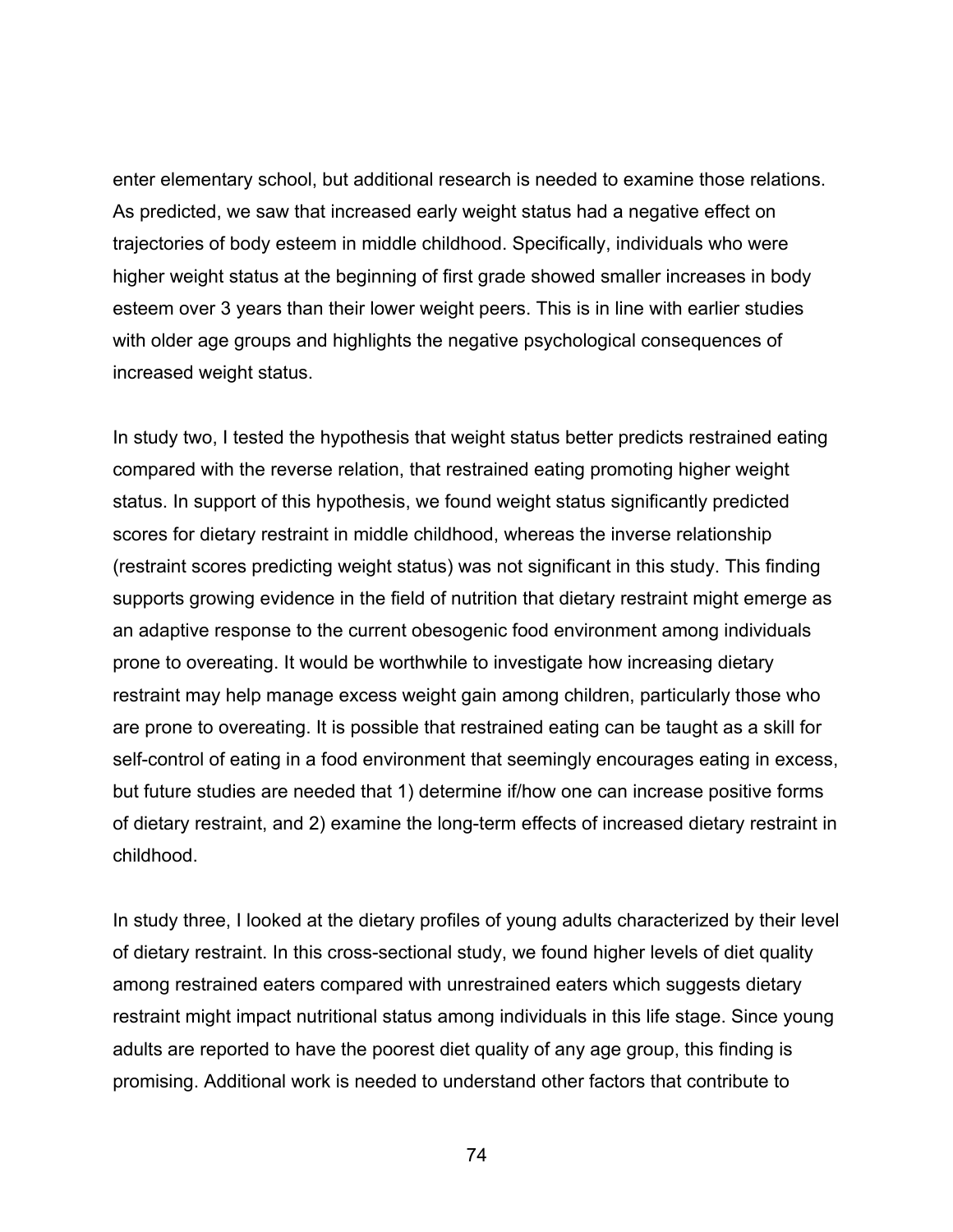improved dietary intakes among this age group, and to determine if dietary restraint, in conjunction with these factors, could act as a potential target for intervention studies that seek to increase diet quality in this population.

This research contributes to the literature in several key areas. It is well established that body dissatisfaction and unhealthy weight control behaviors are both key psychological correlates of overweight and obesity among youth. The research presented in this dissertation considers how two related constructs, body esteem and dietary restraint, develop with age and how these associate with weight and nutrition across different life stages. Thus far, research on these factors in middle childhood and young adulthood have lacked critical investigation. There was a lack of longitudinal examinations of body esteem prior to adolescence. Further, in the existing literature, eating has typically been evaluated based on its associations with negative health consequences, and relatively little attention has been paid to the normative development and potential positive associations of restraint with diet outcomes at various stages.

There were some limitations to this research. Data for study aim 1 and 2 came from a community sample of children in rural Oklahoma who were predominantly white and so results may not be generalizable to the greater population. Further, as commonly occurs in longitudinal research, the sample size at later waves was affected by participant attrition which may result in some bias in the results. Future research might also consider the measures used to assess body image and dietary restraint in these age groups. Because body image is a multidimensional construct, some researchers suggest using multiple tools to assess body image, such as figure rating scales and questionnaires, to better contextualize how body dissatisfaction manifests in individuals. It would also be worthwhile to test the measurement invariance of the Body Esteem Scale across time in middle childhood, and between sexes. As for dietary restraint, it is important to note this is a measure of intention to restrict food intake. Though we were able to assess energy intake in our study, we were not able to fully assess individual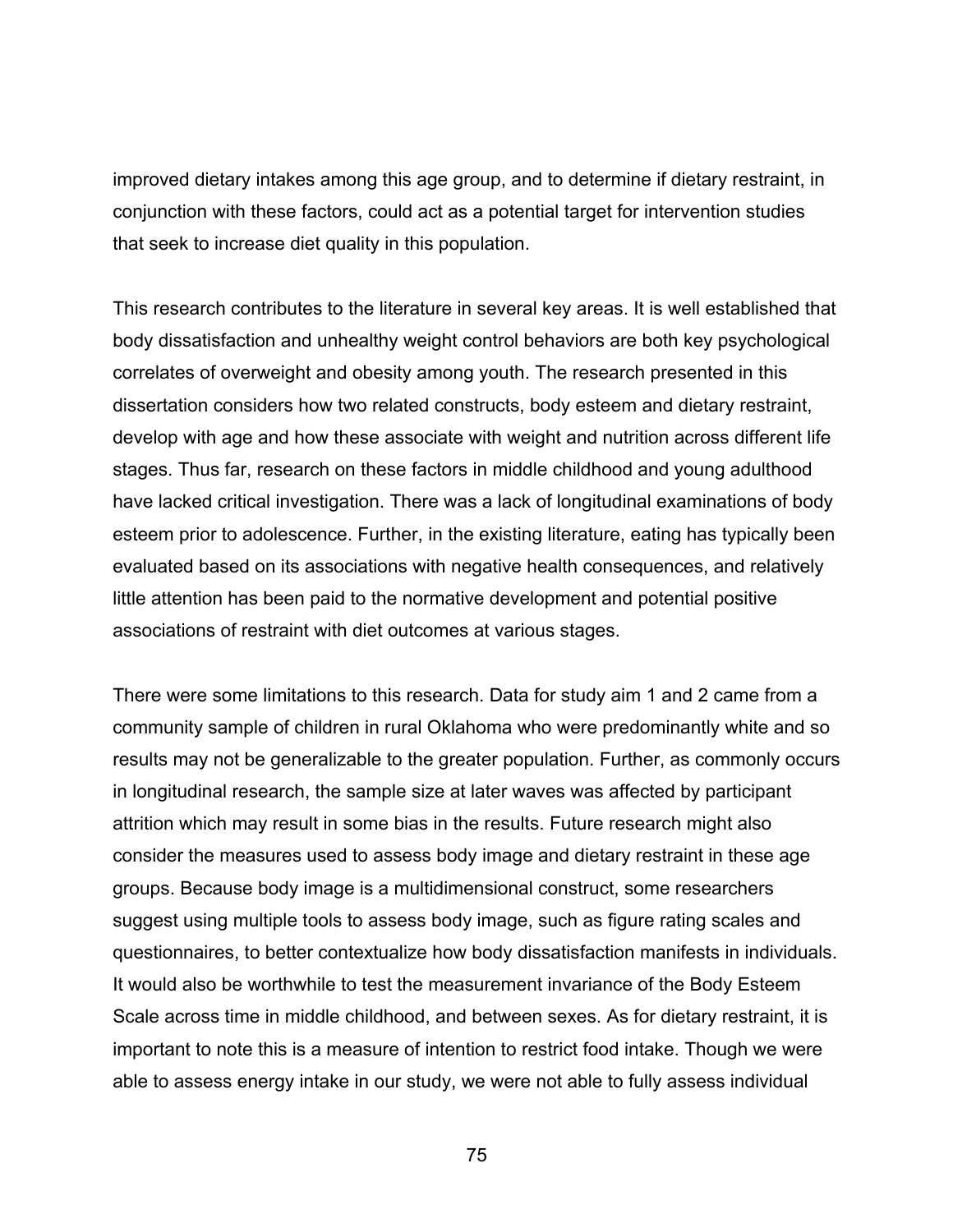energy needs; it is possible that individuals who were highly restrained still consumed energy in excess of their physiological energy needs. Future studies might consider novel ways to conceptualize self-control in eating that incorporate both energy intake and output to identify individuals who are successful restrainers.

## Problems Encountered and Lessons Learned

"Ignorance more frequently begets confidence than does knowledge"

Charles Darwin

This research was not without its challenges. Though I was fortunate to have access to complete datasets for my secondary analyses, there were some limits to using data that were collected for different studies with their own unique designs. Some of my initial plans had to be modified as I ran up against issues with specific measures or instruments, and several times I had to pause to reflect and reassess what I was doing. This taught me about the importance of flexibility and my ability to shift gears. I also came away with a better understanding of research methodology and my limits as a methodologist. While I learned of some strategies for analyzing data related to my specific research questions, my biggest struggle with this dissertation was choosing the methodology and interpreting my study findings. I now better recognize the scope of what I still need to learn related to study design and data analysis. I see development of these skills taking on a bigger focus in my future career as a research scientist.

It was also difficult to deal with the quantity of literature that has already been published in this research area. My research included elements from multiple disciplines, each with their own framework and theories to consider. As such, I struggled to fine-tune my topic based on what were still major gaps in the literature. Ultimately, I developed my project based on the crux of what I wanted to explore. The result is that my dissertation has added to my body of knowledge on development of eating behaviors. Going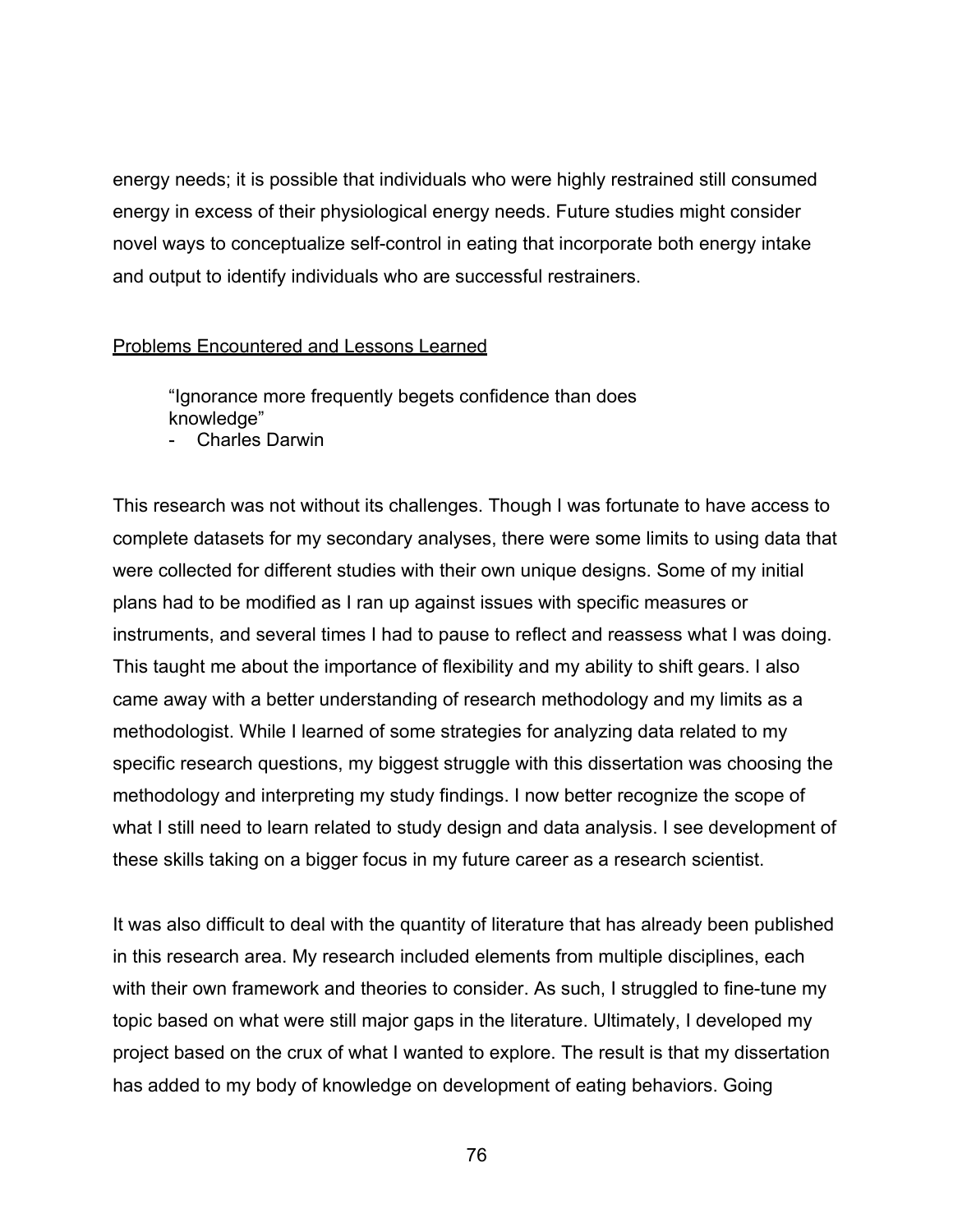forward, I would try to do a better job prioritizing the data related to the research question and understand that it is not possible to analyze all the available data relevant to the topic of interest.

I would also be remiss not to mention the COVID-19 pandemic and its impact on almost every facet of daily life in 2020 and 2021. Beginning in March 2020, the global situation quickly devolved as the coronavirus spread and people were forced to quarantine at home. While academic life quickly transitioned to accommodate online/virtual learning, the ability to conduct research and carry out in-person work was entirely put on hold. Luckily for me and with the help of my advisor and committee members, I was able to shift my proposal format and dissertation meetings to a virtual platform and continue my timeline uninterrupted. Still, this pandemic has had ripple effects that are still making themselves known. I have had family members test positive for the virus, I have had scares with potential exposures, and I have run dangerously low on toilet paper. I no longer can plan gatherings with friends or unwind in public settings without fear that we might be spreading a contagion on to a vulnerable member of society. The stress and uncertainty of this experience compounded an already demanding time, and I expect it will change my outlook on work-life balance and the necessity for self-care for the rest of my career.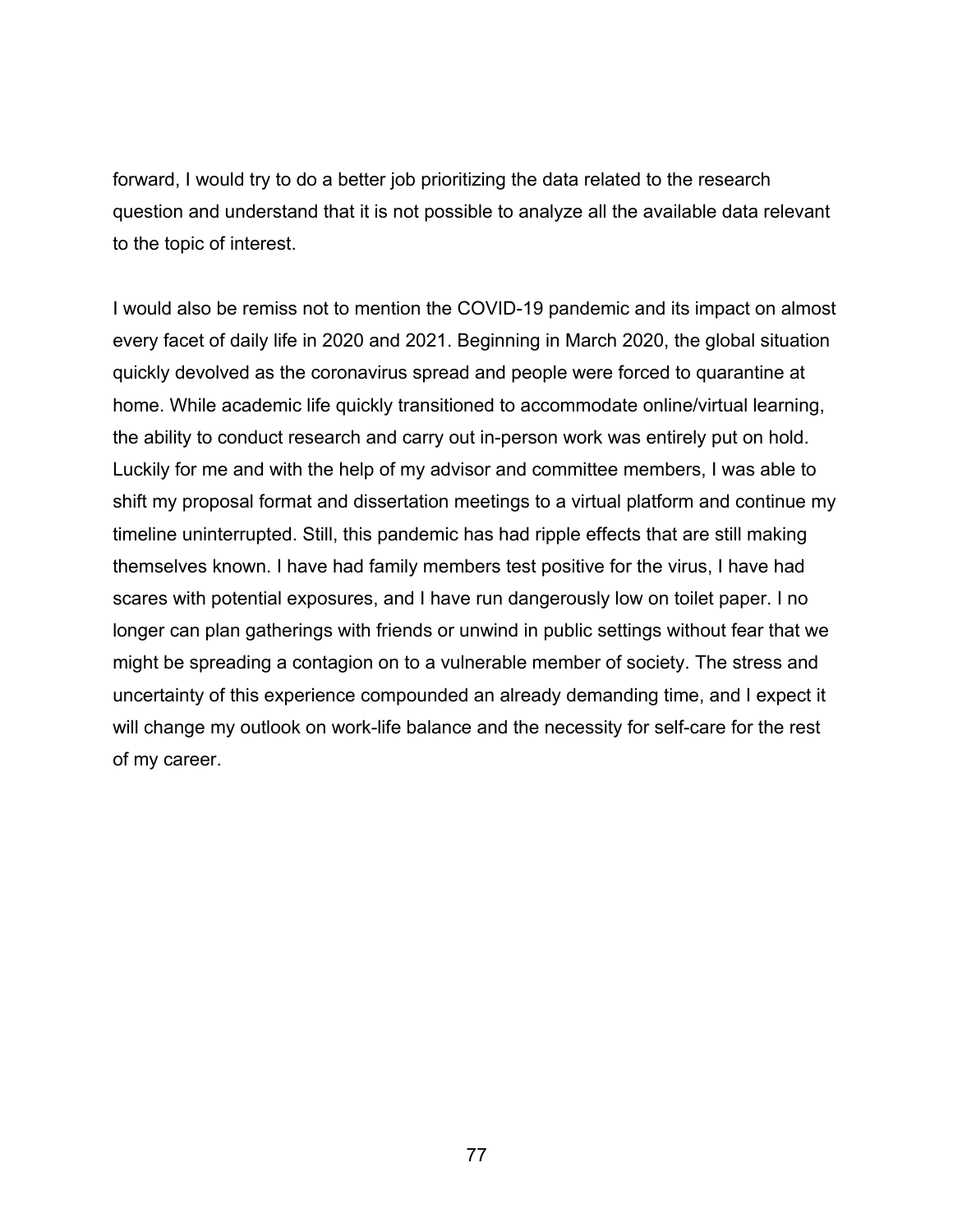#### REFERENCES

Abell, S. C., & Richards, M. H. (1996). The relationship between body shape satisfaction and self-esteem: An investigation of gender and class differences. *Journal of Youth and Adolescence*, *25*(5), 691–703. https://doi.org/10.1007/bf01537361

*About Adult BMI | Healthy Weight, Nutrition, and Physical Activity | CDC*. (n.d.). Retrieved January 29, 2021, from

https://www.cdc.gov/healthyweight/assessing/bmi/adult\_bmi/index.html

- Adam, S., Westenhöfer, J., Rudolphi, B., & Kraaibeek, H. K. (2009). Effects of a combined inpatient-outpatient treatment of obese children and adolescents. *Obesity Facts*, *2*(5), 286–293. https://doi.org/10.1159/000234415
- Alexander, J. M., & Tepper, B. J. (1995). Use of reduced-calorie/reduced-fat foods by young adults: Influence of gender and restraint. *Appetite*, *25*(3), 217–230. https://doi.org/10.1006/appe.1995.0057
- Amaya-Hernández, A., Ortega-Luyando, M., María, ·, Bautista-Díaz, L., Alvarez-Rayón, G. L., Juan, ·, & Mancilla-Díaz, M. (2019). *Children with obesity: peer influence as a predictor of body dissatisfaction*. *24*, 121–127. https://doi.org/10.1007/s40519-017-0374-0
- Anderson, L. N., Carsley, S., Lebovic, G., Borkhoff, C. M., Maguire, J. L., Parkin, P. C., & Birken, C. S. (2017). Misclassification of child body mass index from cutpoints defined by rounded percentiles instead of Z-scores NCT01869530 NCT. *BMC Research Notes*, *10*(1), 639. https://doi.org/10.1186/s13104-017-2983-0
- Anschutz, D. J., Kanters, L. J. A., van Strien, T., Vermulst, A. A., & Engels, R. C. M. E. (2009). Maternal behaviors and restrained eating and body dissatisfaction in young children. *International Journal of Eating Disorders*, *42*(1), 54–61. https://doi.org/10.1002/eat.20569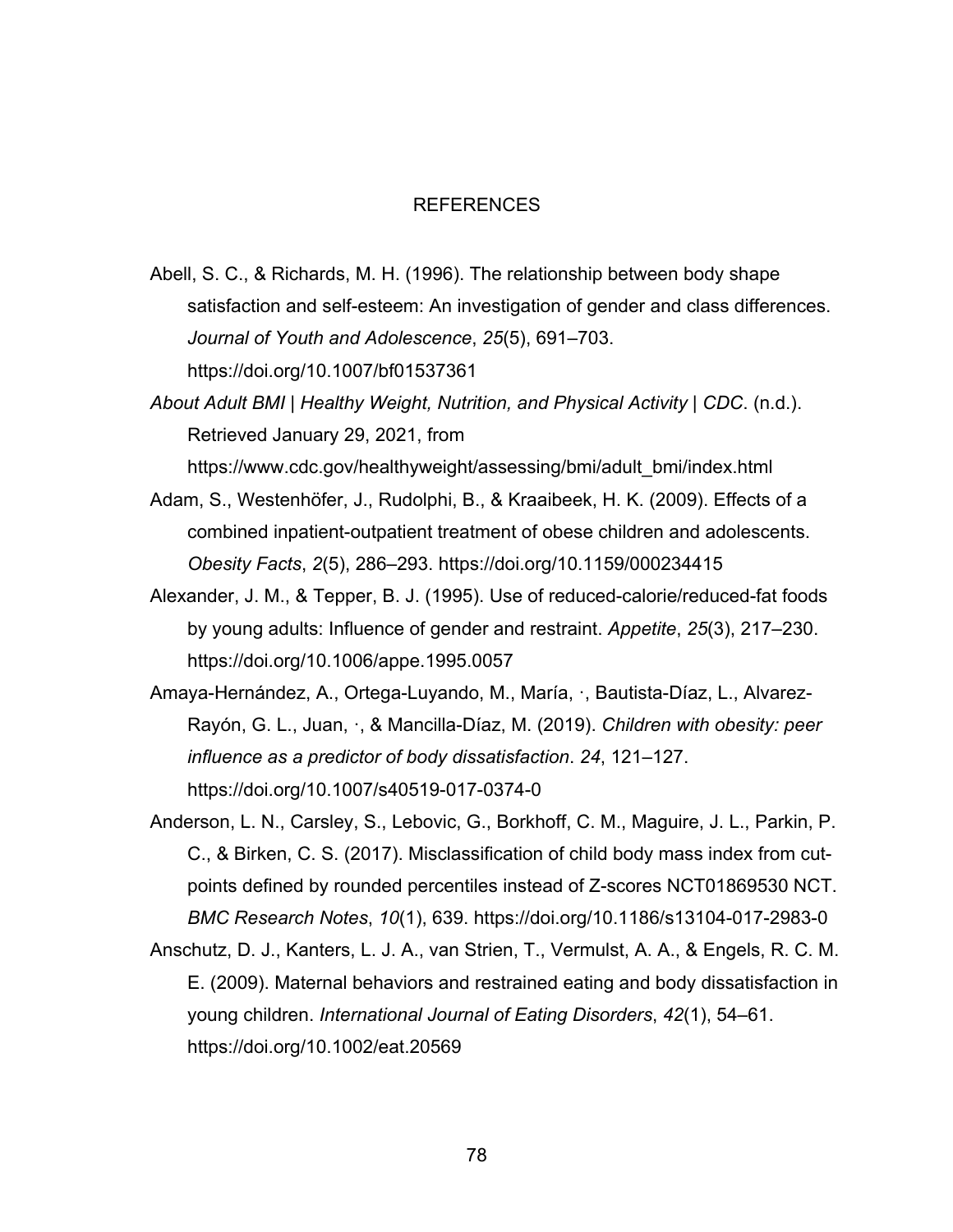- Aparicio-Martinez, P., Perea-Moreno, A. J., Martinez-Jimenez, M. P., Redel-Macías, M. D., Pagliari, C., & Vaquero-Abellan, M. (2019). Social media, thinideal, body dissatisfaction and disordered eating attitudes: An exploratory analysis. *International Journal of Environmental Research and Public Health*, *16*(21). https://doi.org/10.3390/ijerph16214177
- Asghari, G., Mirmiran, P., Yuzbashian, E., & Azizi, F. (2017). A systematic review of diet quality indices in relation to obesity. In *British Journal of Nutrition* (Vol. 117, Issue 8, pp. 1055–1065). Cambridge University Press. https://doi.org/10.1017/S0007114517000915
- Askew, A. J., Peterson, C. B., Crow, S. J., Mitchell, J. E., Halmi, K. A., Agras, W. S., & Haynos, A. F. (2020). Not all body image constructs are created equal: Predicting eating disorder outcomes from preoccupation, dissatisfaction, and overvaluation. *International Journal of Eating Disorders*, *53*(6), 954–963. https://doi.org/10.1002/eat.23277
- Bailey, C. P., Sharma, S., Economos, C. D., Hennessy, E., Simon, C., & Hatfield, D. P. (2020). College campuses' influence on student weight and related behaviours: A review of observational and intervention research. In *Obesity Science and Practice* (Vol. 6, Issue 6, pp. 694–707). Wiley-Blackwell. https://doi.org/10.1002/osp4.445
- Barlow, S. E. (2007). Expert committee recommendations regarding the prevention, assessment, and treatment of child and adolescent overweight and obesity: summary report. *Pediatrics*, *120 Suppl 4*. https://doi.org/10.1542/peds.2007- 2329C
- Bauer, K. W., & Chuisano, S. (2018). Intentional Self-Regulation of Eating Among Children and Adolescents. In *Pediatric Food Preferences and Eating Behaviors* (pp. 255–270). Elsevier. https://doi.org/10.1016/B978-0-12-811716-3.00013-0
- Bellisle, F., Clement, K., le Barzic, M., le Gall, A., Guy-Grand, B., & Basdevant, A. (2004). The eating inventory and body adiposity from leanness to massive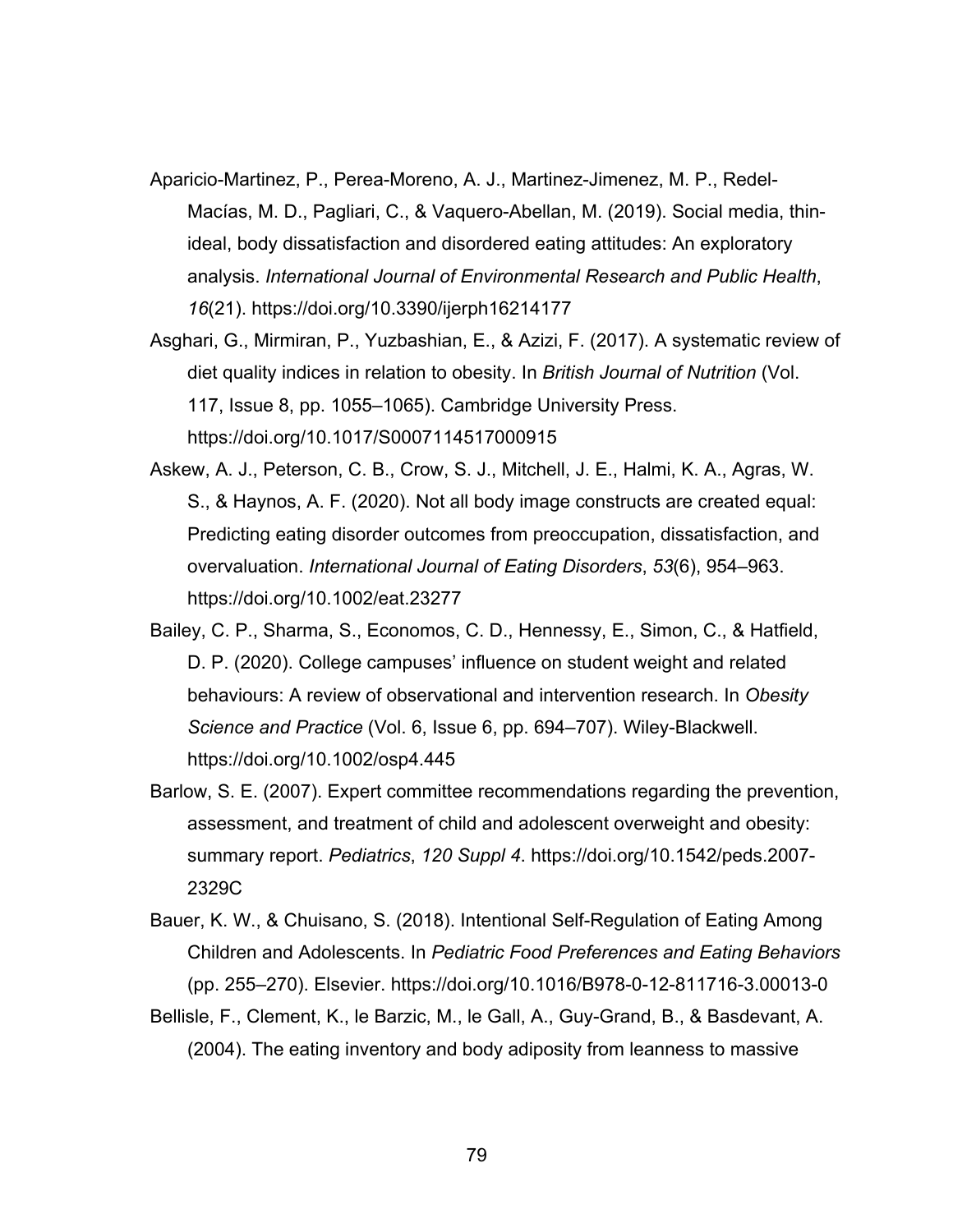obesity: A study of 2509 adults. *Obesity Research*, *12*(12), 2023–2030. https://doi.org/10.1038/oby.2004.253

Bentler, P. M. (1990). Comparative fit indexes in structural models. *Psychological Bulletin*, *107*(2), 238–246. https://doi.org/10.1037/0033-2909.107.2.238

Bernier, C. D., Kozyrskyj, A. L., Benoit, C., Becker, A. B., & Marchessault, G. (2010). Body Image and Dieting Attitudes: Among Preadolescents. *Canadian Journal of Dietetic Practice and Research*, *71*(3), e34–e40. https://doi.org/10.3148/71.3.2010.122

- Berryman, C. E., Lieberman, H. R., Fulgoni, V. L., & Pasiakos, S. M. (2018). Protein intake trends and conformity with the Dietary Reference Intakes in the United States: Analysis of the National Health and Nutrition Examination Survey, 2001-2014. *American Journal of Clinical Nutrition*, *108*(2), 405–413. https://doi.org/10.1093/ajcn/nqy088
- Birch, Leann L., & Fisher, J. O. (1998). Development of eating behaviors among children and adolescents. In *Pediatrics* (Vol. 101, Issue 3 II SUPPL., pp. 539– 549). Pediatrics. https://pubmed.ncbi.nlm.nih.gov/12224660/
- Birch, Leann L., & Fisher, J. O. (2000). Mothers' child-feeding practices influence daughters' eating and weight. *American Journal of Clinical Nutrition*, *71*(5), 1054–1061. https://doi.org/10.1093/ajcn/71.5.1054
- Birch, Leann Lipps, & Davison, K. K. (2001). Family environmental factors influencing the developing behavioral controls of food intake and childhood overweight. *Pediatric Clinics of North America*, *48*(4), 893–907. https://doi.org/10.1016/S0031-3955(05)70347-3
- Bohrer, B. K., Forbush, K. T., & Hunt, T. K. (2015). Are common measures of dietary restraint and disinhibited eating reliable and valid in obese persons? *Appetite*, *87*, 344–351. https://doi.org/10.1016/j.appet.2014.12.226
- Bornioli, A., Lewis-Smith, H., Smith, A., Slater, A., & Bray, I. (2019). Adolescent body dissatisfaction and disordered eating: Predictors of later risky health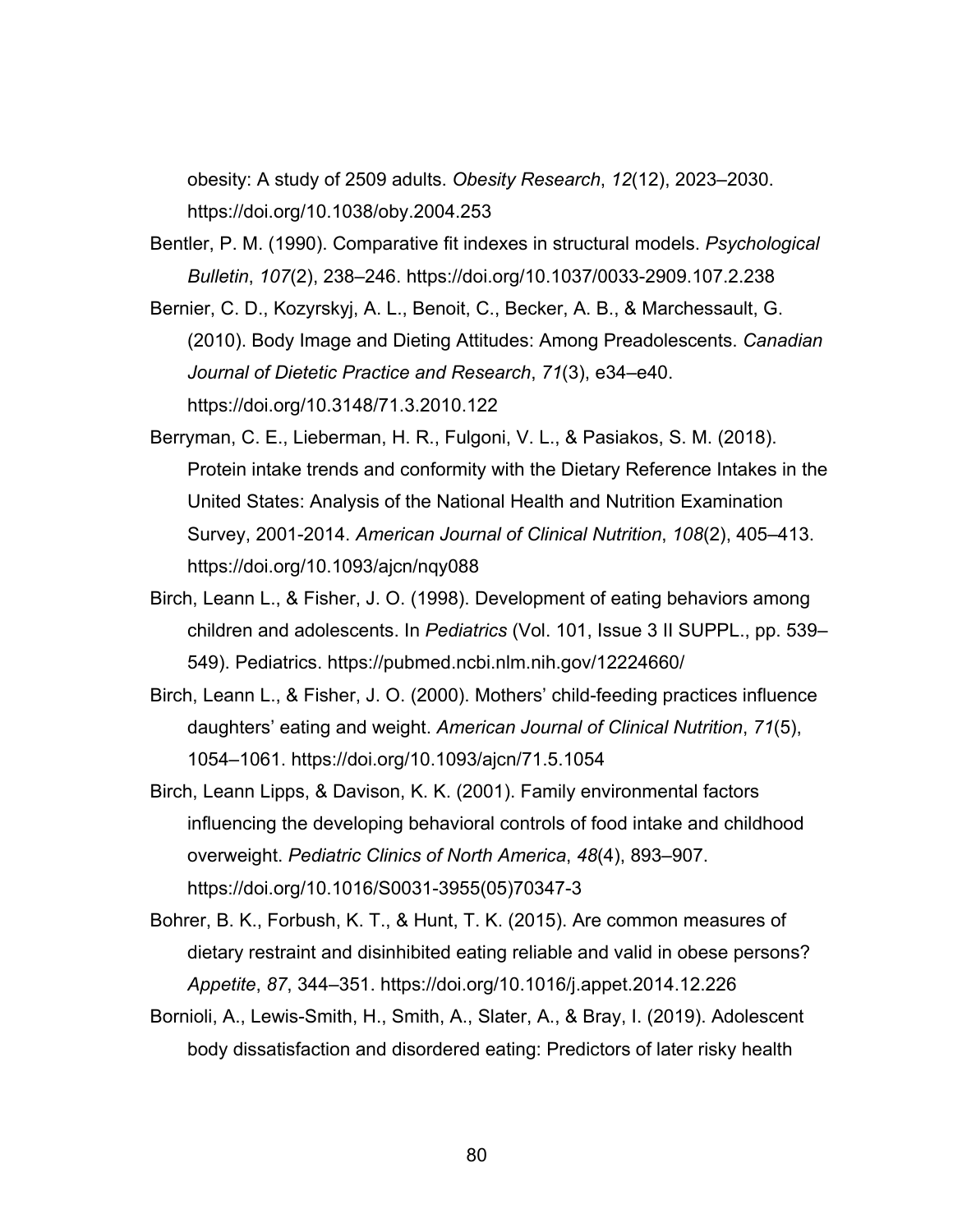behaviours. *Social Science and Medicine*, *238*, 112458. https://doi.org/10.1016/j.socscimed.2019.112458

- Boyce, J. A., Gleaves, D. H., & Kuijer, R. G. (2015). Measuring Dietary Restraint Status: Comparisons between the Dietary Intent Scale and the Restraint Scale. *Frontiers in Nutrition*, *2*, 8. https://doi.org/10.3389/fnut.2015.00008
- Bray, G. A., Kim, K. K., & Wilding, J. P. H. (2017). Obesity: a chronic relapsing progressive disease process. A position statement of the World Obesity Federation. *Obesity Reviews*, *18*(7), 715–723. https://doi.org/10.1111/obr.12551
- Browne, M. W., MacCallum, R. C., Kim, C.-T., Andersen, B. L., & Glaser, R. (2002). When fit indices and residuals are incompatible. *Psychological Methods*, *7*(4), 403–421. https://doi.org/10.1037//1082-989x.7.4.403
- Bucchianeri, M. M., Fernandes, N., Loth, K., Hannan, P. J., Eisenberg, M. E., & Neumark-Sztainer, D. (2016). Body dissatisfaction: Do associations with disordered eating and psychological well-being differ across race/ethnicity in adolescent girls and boys? *Cultural Diversity and Ethnic Minority Psychology*, *22*(1), 137–146. https://doi.org/10.1037/cdp0000036
- Bully, P., & Elosua, P. (2011). Changes in Body Dissatisfaction Relative to Gender and Age: The Modulating Character of BMI. *The Spanish Journal of Psychology*, *14*(1), 313–322. https://doi.org/10.5209/rev\_sjop.2011.v14.n1.28
- Bun, C. J. E., Schwiebbe, L., Schutz, F. N., Bijlsma-Schlosser, J. F. M., & Hirasing, R. A. (2012). Negative body image and weight loss behaviour in Dutch school children. *The European Journal of Public Health*, *22*(1), 130–133. https://doi.org/10.1093/eurpub/ckr027
- Burant, C. J. (2016). Latent growth curve models: Tracking changes over time. *International Journal of Aging and Human Development*, *82*(4), 336–350. https://doi.org/10.1177/0091415016641692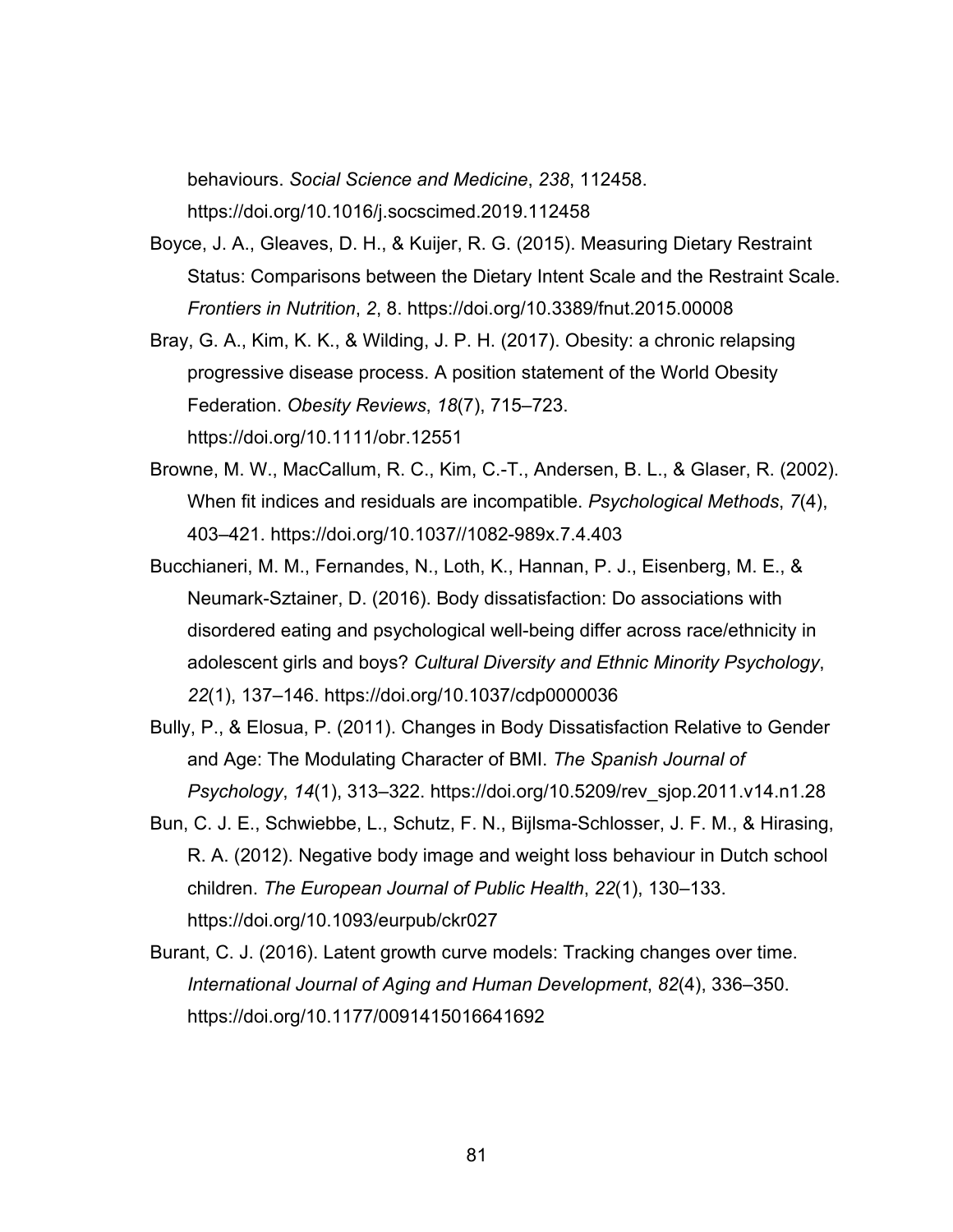- Carper, J. L., Orlet Fisher, J., & Birch, L. L. (2000). Young girls' emerging dietary restraint and disinhibition are related to parental control in child feeding. *Appetite*, *35*(2), 121–129. https://doi.org/10.1006/appe.2000.0343
- Cash, T. F. (2017). Body Image: A joyous journey. In *Body Image* (Vol. 23, pp. A1– A2). Elsevier Ltd. https://doi.org/10.1016/j.bodyim.2017.11.001
- *Chapter 1 Introduction - 2015-2020 Dietary Guidelines | health.gov*. (n.d.). Retrieved September 29, 2020, from https://health.gov/our-work/foodnutrition/2015-2020-dietary-guidelines/guidelines/chapter-1/
- Chen, T. A., Baranowski, T., Moreno, J. P., O'Connor, T. M., Hughes, S. O., Baranowski, J., Woehler, D., Kimbro, R. T., & Johnston, C. A. (2016). Obesity status trajectory groups among elementary school children. *BMC Public Health*, *16*(1). https://doi.org/10.1186/s12889-016-3159-x
- Christoph, M. J., Larson, N. I., Winkler, M. R., Wall, M. M., & Neumark-Sztainer, D. (2019). Longitudinal trajectories and prevalence of meeting dietary guidelines during the transition from adolescence to young adulthood. *American Journal of Clinical Nutrition*, *109*(3), 656–664. https://doi.org/10.1093/ajcn/nqy333
- Churuangsuk, C., Kherouf, M., Combet, E., & Lean, M. (2018). Low-carbohydrate diets for overweight and obesity: a systematic review of the systematic reviews. In *Obesity Reviews* (Vol. 19, Issue 12, pp. 1700–1718). Blackwell Publishing Ltd. https://doi.org/10.1111/obr.12744
- Cioffi, I., Evangelista, A., Ponzo, V., Ciccone, G., Soldati, L., Santarpia, L., Contaldo, F., Pasanisi, F., Ghigo, E., & Bo, S. (2018). Intermittent versus continuous energy restriction on weight loss and cardiometabolic outcomes: A systematic review and meta-analysis of randomized controlled trials. In *Journal of Translational Medicine* (Vol. 16, Issue 1). BioMed Central. https://doi.org/10.1186/s12967-018-1748-4
- Clark, L., & Tiggemann, M. (2008). Sociocultural and Individual Psychological Predictors of Body Image in Young Girls: A Prospective Study. *Developmental Psychology*, *44*(4), 1124–1134. https://doi.org/10.1037/0012-1649.44.4.1124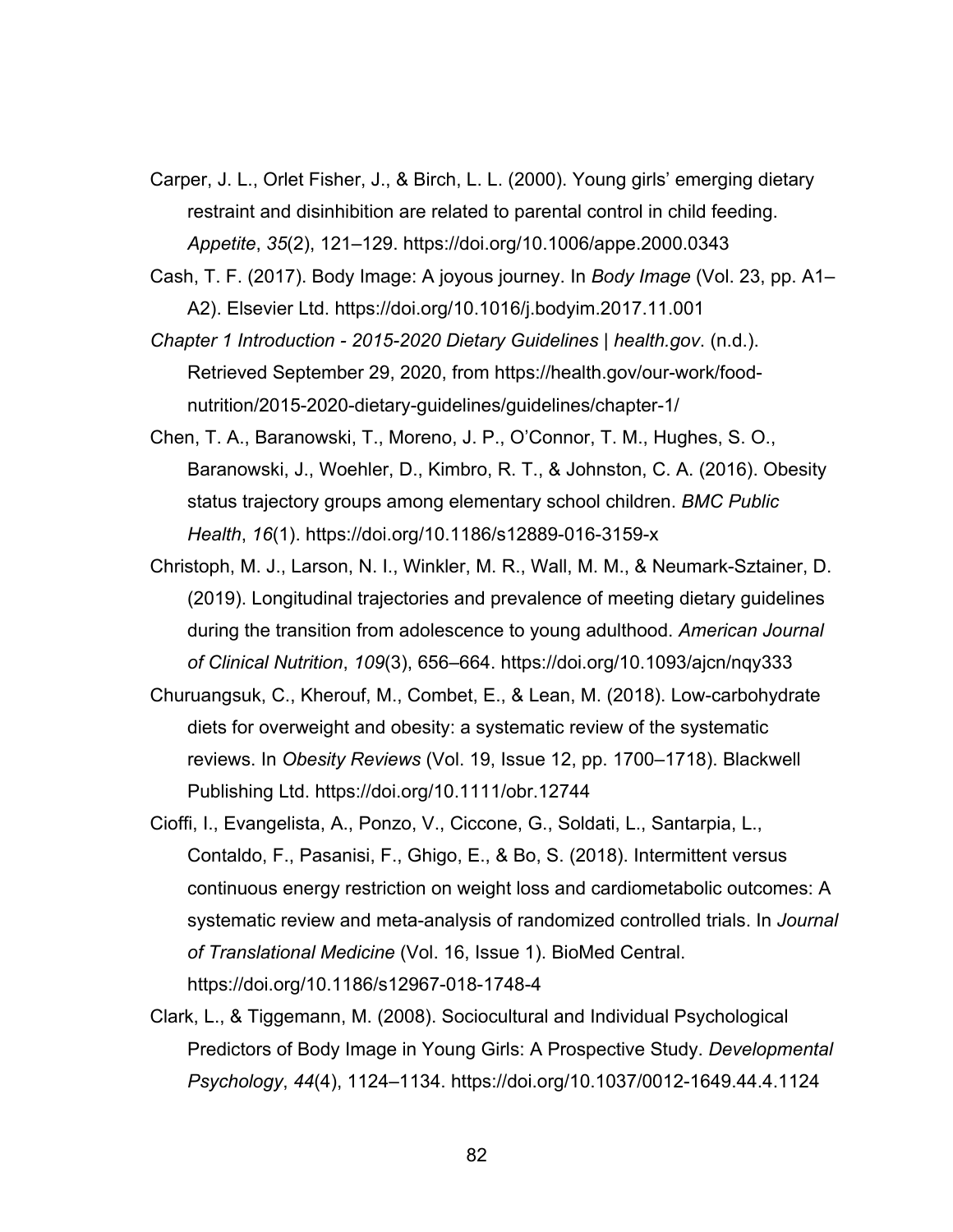- Costa, A., Severo, M., Vilela, S., Fildes, A., & Oliveira, A. (2020). Bidirectional relationships between appetitive behaviours and body mass index in childhood: a cross-lagged analysis in the Generation XXI birth cohort. *European Journal of Nutrition*. https://doi.org/10.1007/s00394-020-02238-9
- Cragun, D., Debate, R. D., Ata, R. N., & Thompson, J Kevin. (n.d.). *Psychometric properties of the Body Esteem Scale for Adolescents and Adults in an early adolescent sample*. https://doi.org/10.1007/s40519-013-0031-1
- Cunha, C. D. M., Costa, P. R. F., de Oliveira, L. P. M., Queiroz, V. A. D. O., Pitangueira, J. C. D., & Oliveira, A. M. (2018). Dietary patterns and cardiometabolic risk factors among adolescents: Systematic review and metaanalysis. In *British Journal of Nutrition* (Vol. 119, Issue 8, pp. 859–879). Cambridge University Press. https://doi.org/10.1017/S0007114518000533
- Damiano, S. R., Paxton, S. J., Wertheim, E. H., McLean, S. A., & Gregg, K. J. (2015). Dietary restraint of 5-year-old girls: Associations with internalization of the thin ideal and maternal, media, and peer influences. *International Journal of Eating Disorders*, *48*(8), 1166–1169. https://doi.org/10.1002/eat.22432
- Davison, K. K., Markey, C. N., & Birch, L. L. (2000). Etiology of body dissatisfaction and weight concerns among 5-year-old girls. *Appetite*, *35*(2), 143–151. https://doi.org/10.1006/appe.2000.0349
- Davison, Kirsten Krahnstoever, Markey, C. N., & Birch, L. L. (2003). A longitudinal examination of patterns in girls' weight concerns and body dissatisfaction from ages 5 to 9 years. *International Journal of Eating Disorders*, *33*(3), 320–332. https://doi.org/10.1002/eat.10142
- de Jonge, J., Dormann, C., Janssen, P. P. M., Dollard, M. F., Landeweerd, J. A., & Nijhuis, F. J. N. (2001). Testing reciprocal relationships between job characteristics and psychological well-being: A cross-lagged structural equation model. *Journal of Occupational and Organizational Psychology*, *74*(1), 29–46. https://doi.org/10.1348/096317901167217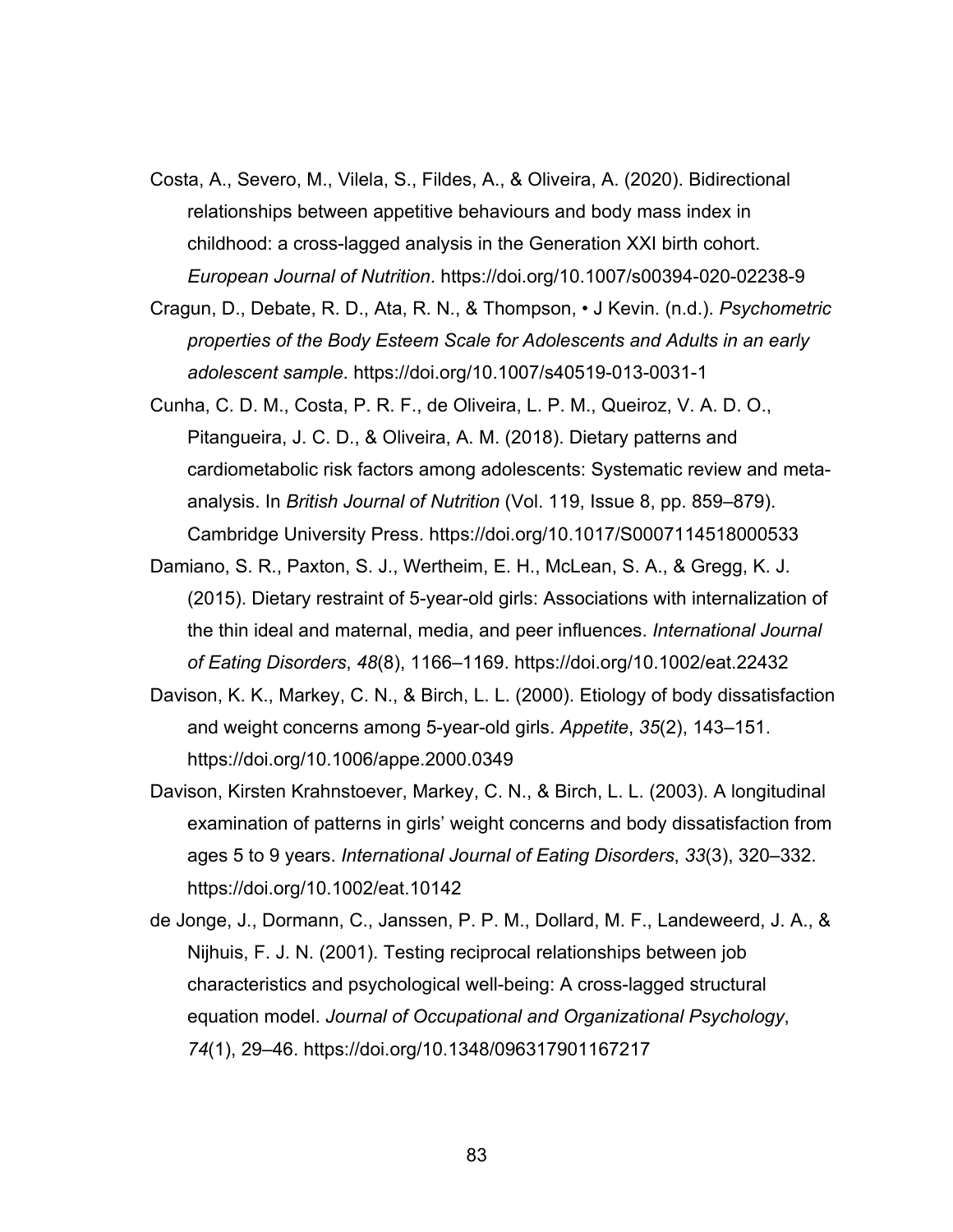- *Defining Adult Overweight and Obesity | Overweight & Obesity | CDC*. (n.d.). Retrieved January 29, 2021, from https://www.cdc.gov/obesity/adult/defining.html
- Dion, J., Hains, J., Vachon, P., Plouffe, J., Laberge, L., Perron, M., McDuff, P., Kalinova, E., & Leone, M. (2016). Correlates of Body Dissatisfaction in Children. *Journal of Pediatrics*, *171*, 202–207. https://doi.org/10.1016/j.jpeds.2015.12.045

Dobashi, K. (n.d.). *Evaluation of Obesity in School-Age Children*.

- Drapeau, V., Provencher, V., Lemieux, S., Després, J. P., Bouchard, C., & Tremblay, A. (2003). Do 6-y changes in eating behaviors predict changes in body weight? Results from the Quebec Family Study. *International Journal of Obesity*, *27*(7), 808–814. https://doi.org/10.1038/sj.ijo.0802303
- Duncan, M. J., Al-Nakeeb, Y., & Nevill, A. M. (2013). Establishing the optimal body mass index - Body esteem relationship in young adolescents. *BMC Public Health*, *13*(1), 662. https://doi.org/10.1186/1471-2458-13-662
- Evans, E. H., Tovée, M. J., Boothroyd, L. G., & Drewett, R. F. (2013). Body dissatisfaction and disordered eating attitudes in 7- to 11-year-old girls: Testing a sociocultural model. *Body Image*, *10*(1), 8–15. https://doi.org/10.1016/j.bodyim.2012.10.001
- Ferreira, C., Trindade, I. A., & Martinho, A. (2016). Explaining rigid dieting in normal-weight women: the key role of body image inflexibility. *Eating and Weight Disorders*, *21*(1), 49–56. https://doi.org/10.1007/s40519-015-0188-x
- Field, A. E., Aneja, P., Austin, S. B., Shrier, L. A., de Moor, C., & Gordon-Larsen, P. (2007). Race and Gender Differences in the Association of Dieting and Gains in BMI among Young Adults\*. *Obesity*, *15*(2), 456–464. https://doi.org/10.1038/oby.2007.560
- Field, A. E., Austin, S. B., Taylor, C. B., Malspeis, S., Rosner, B., Rockett, H. R., Gillman, M. W., & Colditz, G. A. (2003). Relation between dieting and weight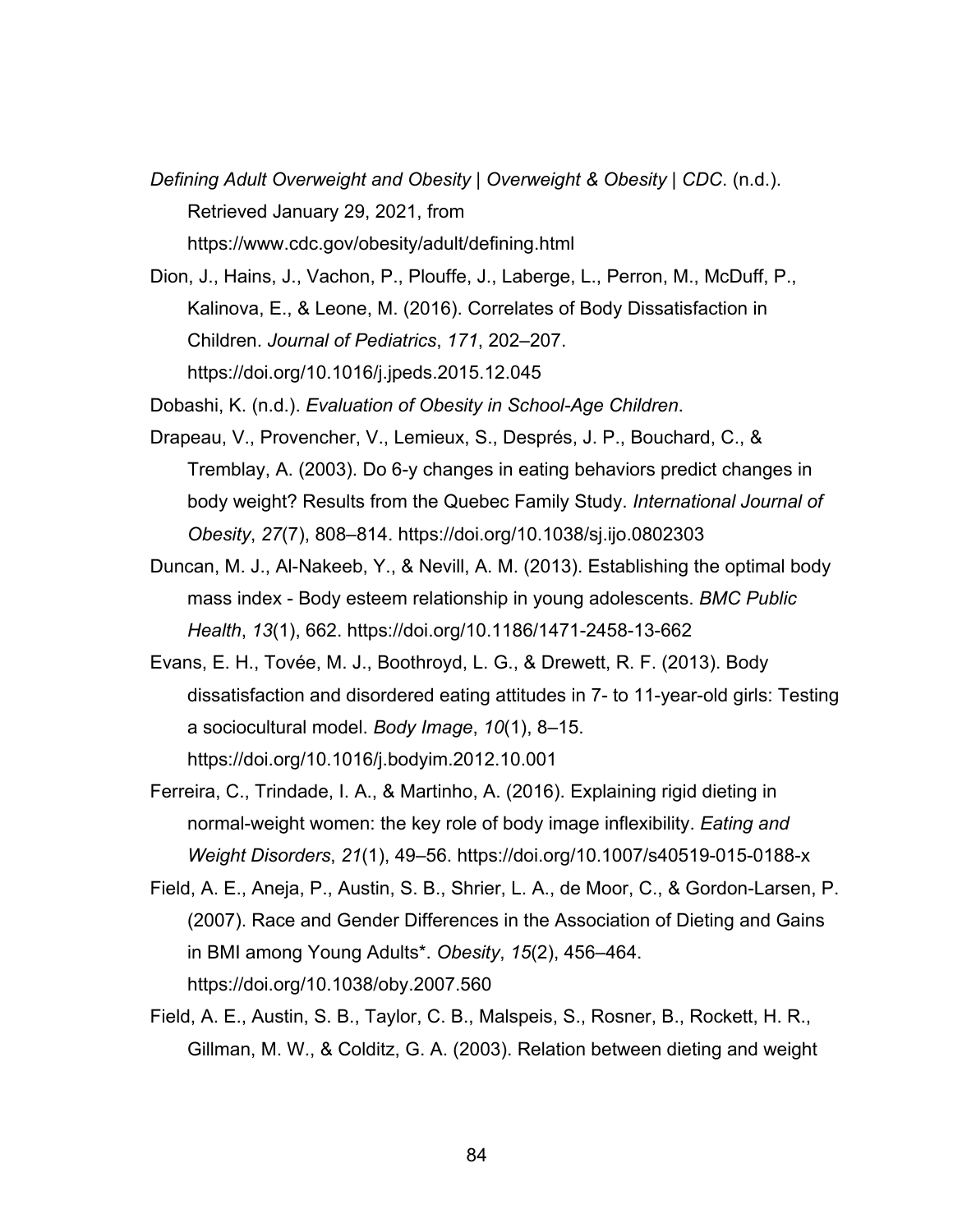change among preadolescents and adolescents. *Pediatrics*, *112*(4), 900–906. https://doi.org/10.1542/peds.112.4.900

- Field, A. E., Camargo, C. A., Taylor, C. B., Berkey, C. S., Roberts, S. B., & Colditz, G. A. (2001). Peer, parent, and media influences on the development of weight concerns and frequent dieting among preadolescent and adolescent girls and boys. *Pediatrics*, *107*(1), 54–60. https://doi.org/10.1542/peds.107.1.54
- Field, A. E., Javaras, K. M., Aneja, P., Kitos, N., Camargo, C. A., Taylor, C. B., & Laird, N. M. (2008). Family, peer, and media predictors of becoming eating disordered. *Archives of Pediatrics and Adolescent Medicine*, *162*(6), 574–579. https://doi.org/10.1001/archpedi.162.6.574
- Fitzsimmons-Craft, E. E., Harney, M. B., Koehler, L. G., Danzi, L. E., Riddell, M. K., & Bardone-Cone, A. M. (2012). Explaining the relation between thin ideal internalization and body dissatisfaction among college women: The roles of social comparison and body surveillance. *Body Image*, *9*(1), 43–49. https://doi.org/10.1016/j.bodyim.2011.09.002
- Flegal, K. M., Wei, R., & Ogden, C. (2002). Weight-for-stature compared with body mass index-for-age growth charts for the United States from the Centers for Disease Control and Prevention. *American Journal of Clinical Nutrition*, *75*(4), 761–766. https://doi.org/10.1093/ajcn/75.4.761
- Fontana, L., Meyer, T. E., Klein, S., & Holloszy, J. O. (2004). Long-term calorie restriction is highly effective in reducing the risk for atherosclerosis in humans. *Proceedings of the National Academy of Sciences of the United States of America*, *101*(17), 6659–6663. https://doi.org/10.1073/pnas.0308291101
- Frisén, A., & Holmqvist, K. (2010). What characterizes early adolescents with a positive body image? A qualitative investigation of Swedish girls and boys. *Body Image*, *7*(3), 205–212. https://doi.org/10.1016/j.bodyim.2010.04.001
- Gardner, R. M., Jones, L. C., & Bokenkamp, E. D. (1995). Comparison of three psychophysical techniques for estimating body-size perception. *Perceptual and*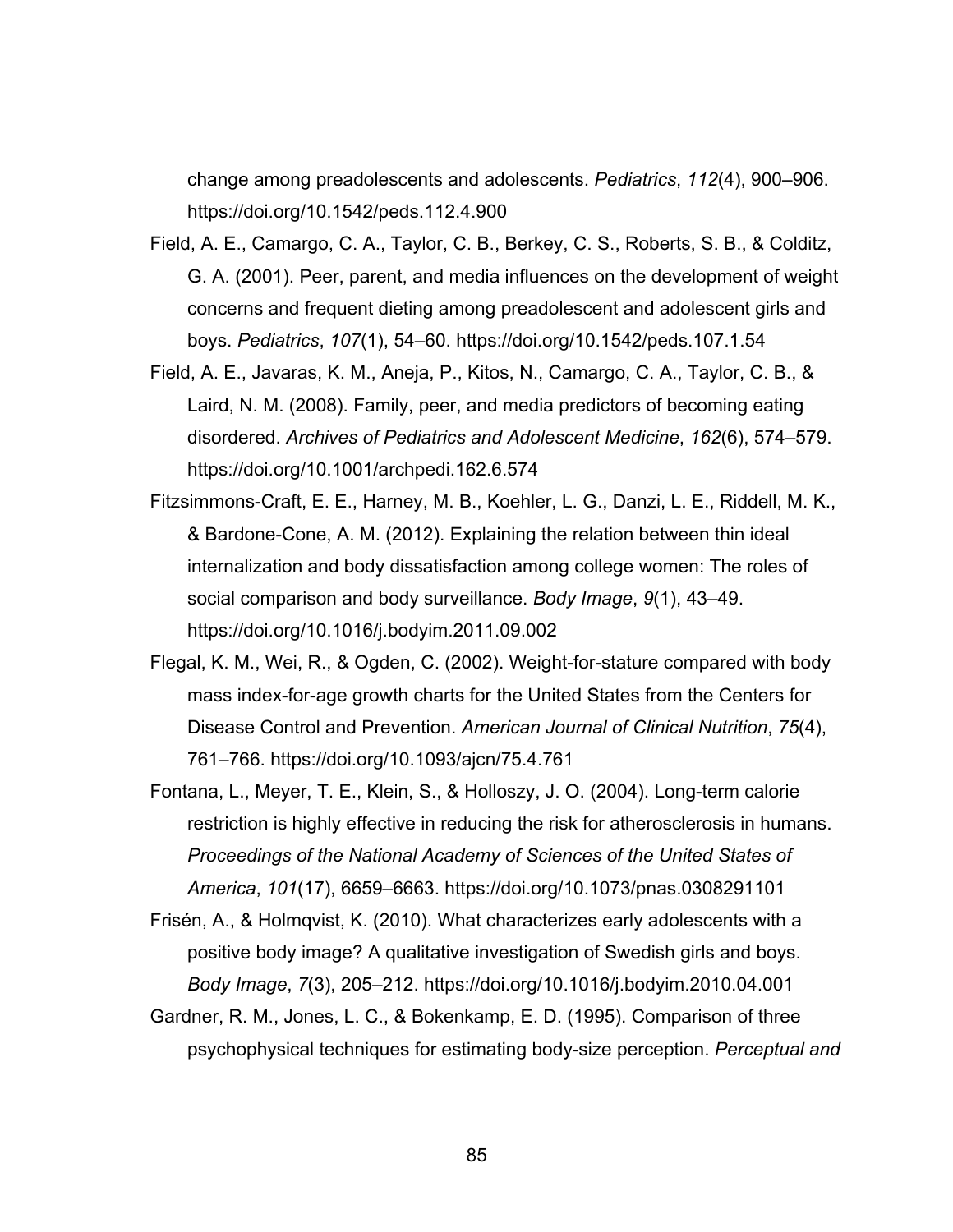*Motor Skills*, *80*(3 Pt 2), 1379–1390.

https://doi.org/10.2466/pms.1995.80.3c.1379

- Gardner, Rick M., Jappe, L. M., & Gardner, L. (2009). Development and validation of a new figural drawing scale for body-image assessment: The BIAS-BD. *Journal of Clinical Psychology*, *65*(1), 113–122. https://doi.org/10.1002/jclp.20526
- Gardner, Rick M., Stark, K., Friedman, B. N., & Jackson, N. A. (2000). Predictors of eating disorder scores in children ages 6 through 14. A longitudinal study. *Journal of Psychosomatic Research*, *49*(3), 199–205. https://doi.org/10.1016/S0022-3999(00)00172-0
- Garner, D. M., Bohr, Y., & Garfinkel, P. E. (1982). The Eating Attitudes Test: Psychometric Features and Clinical Correlates. *Psychological Medicine*, *12*(4), 871–878. https://doi.org/10.1017/S0033291700049163
- George, S. M., Ballard-Barbash, R., Manson, J. A. E., Reedy, J., Shikany, J. M., Subar, A. F., Tinker, L. F., Vitolins, M., & Neuhouser, M. L. (2014). Comparing indices of diet quality with chronic disease mortality risk in postmenopausal women in the women's health initiative observational study: Evidence to inform national dietary guidance. *American Journal of Epidemiology*, *180*(6), 616– 625. https://doi.org/10.1093/aje/kwu173
- Gloy, V. L., Briel, M., Bhatt, D. L., Kashyap, S. R., Schauer, P. R., Mingrone, G., Bucher, H. C., & Nordmann, A. J. (2013). Bariatric surgery versus non-surgical treatment for obesity: a systematic review and meta-analysis of randomised controlled trials. In *BMJ (Clinical research ed.)* (Vol. 347). BMJ. https://doi.org/10.1136/bmj.f5934
- Goldfield, G. S., Moore, C., Henderson, K., Buchholz, A., Obeid, N., & Flament, M. F. (2010). Body dissatisfaction, dietary restraint, depression, and weight status in adolescents. *Journal of School Health*, *80*(4), 186–192. https://doi.org/10.1111/j.1746-1561.2009.00485.x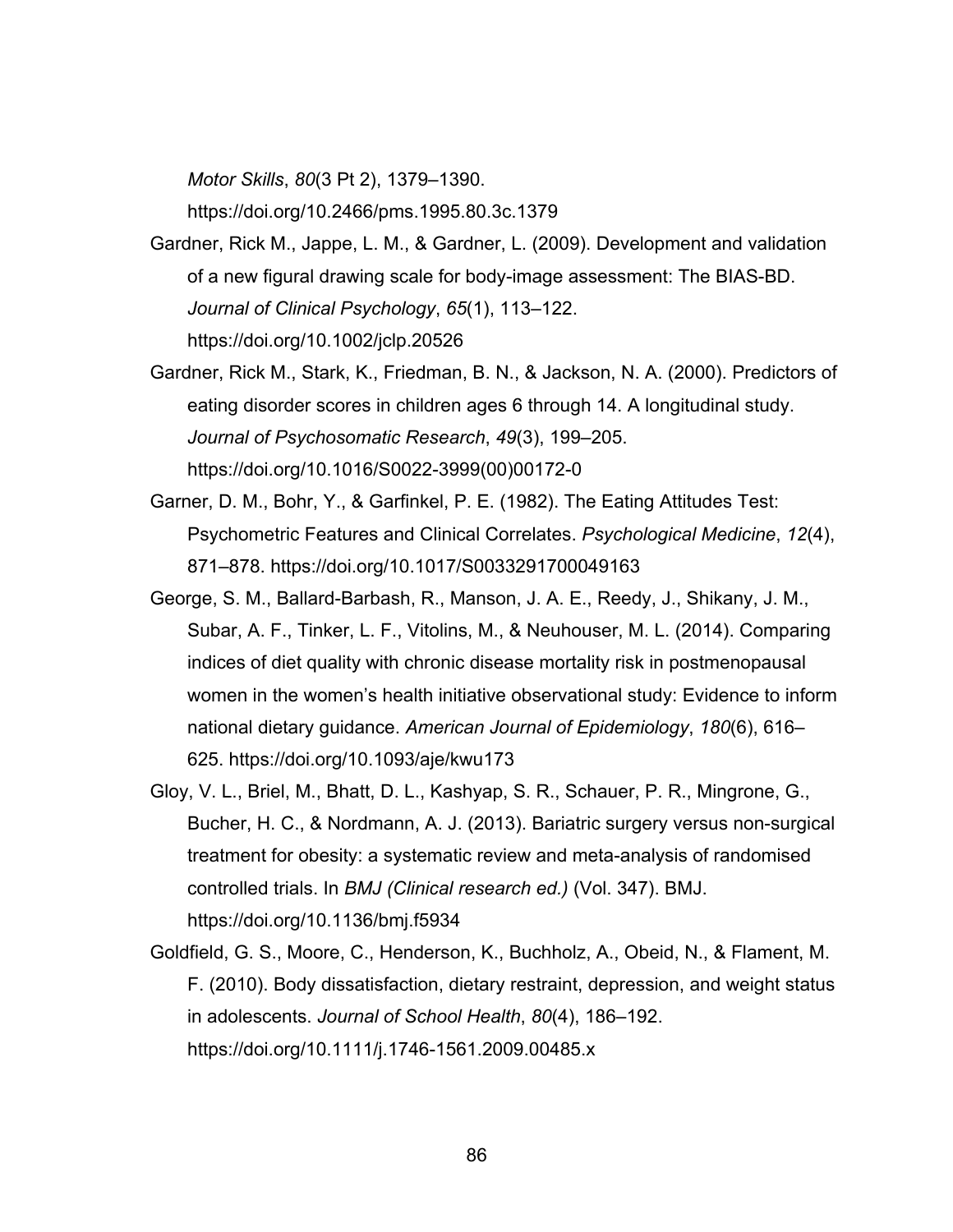- Goldschmidt, A. B., Wall, M. M., Choo, T.-H. J., Evans, E. W., Jelalian, E., Larson, N., & Neumark-Sztainer, D. (2018). Fifteen-year Weight and Disordered Eating Patterns Among Community-based Adolescents. *American Journal of Preventive Medicine*, *54*(1), e21–e29. https://doi.org/10.1016/j.amepre.2017.09.005
- Goldstein, S. P., Katterman, S. N., & Lowe, M. R. (2013). Relationship of dieting and restrained eating to self-reported caloric intake in female college freshmen. *Eating Behaviors*, *14*(2), 237–240. https://doi.org/10.1016/j.eatbeh.2012.12.002
- Gordon-Larsen, P., Nelson, M. C., & Popkin, B. M. (2004). Longitudinal physical activity and sedentary behavior trends: Adolescence to adulthood. *American Journal of Preventive Medicine*, *27*(4), 277–283. https://doi.org/10.1016/j.amepre.2004.07.006
- Goulet, J., Provencher, V., Piché, M.-E., Lapointe, A., John Weisnagel, S., Nadeau, A., Bergeron, J., & Lemieux, S. (2008). Relationship between eating behaviours and food and drink consumption in healthy postmenopausal women in a real-life context. *The British Journal of Nutrition*, *100*(4), 910–917. https://doi.org/10.1017/S0007114508925459
- Greaney, M. L., Less, F. D., White, A. A., Dayton, S. F., Riebe, D., Blissmer, B., Shoff, S., Walsh, J. R., & Greene, G. W. (2009). College Students' Barriers and Enablers for Healthful Weight Management: A Qualitative Study. *Journal of Nutrition Education and Behavior*, *41*(4), 281–286. https://doi.org/10.1016/j.jneb.2008.04.354
- Greenway, F. L. (2015). Physiological adaptations to weight loss and factors favouring weight regain. In *International Journal of Obesity* (Vol. 39, Issue 8, pp. 1188–1196). Nature Publishing Group. https://doi.org/10.1038/ijo.2015.59
- Grimm, E. R., & Steinle, N. I. (2011). Genetics of eating behavior: established and emerging concepts. *Nutrition Reviews*, *69*(1), 52–60. https://doi.org/10.1111/j.1753-4887.2010.00361.x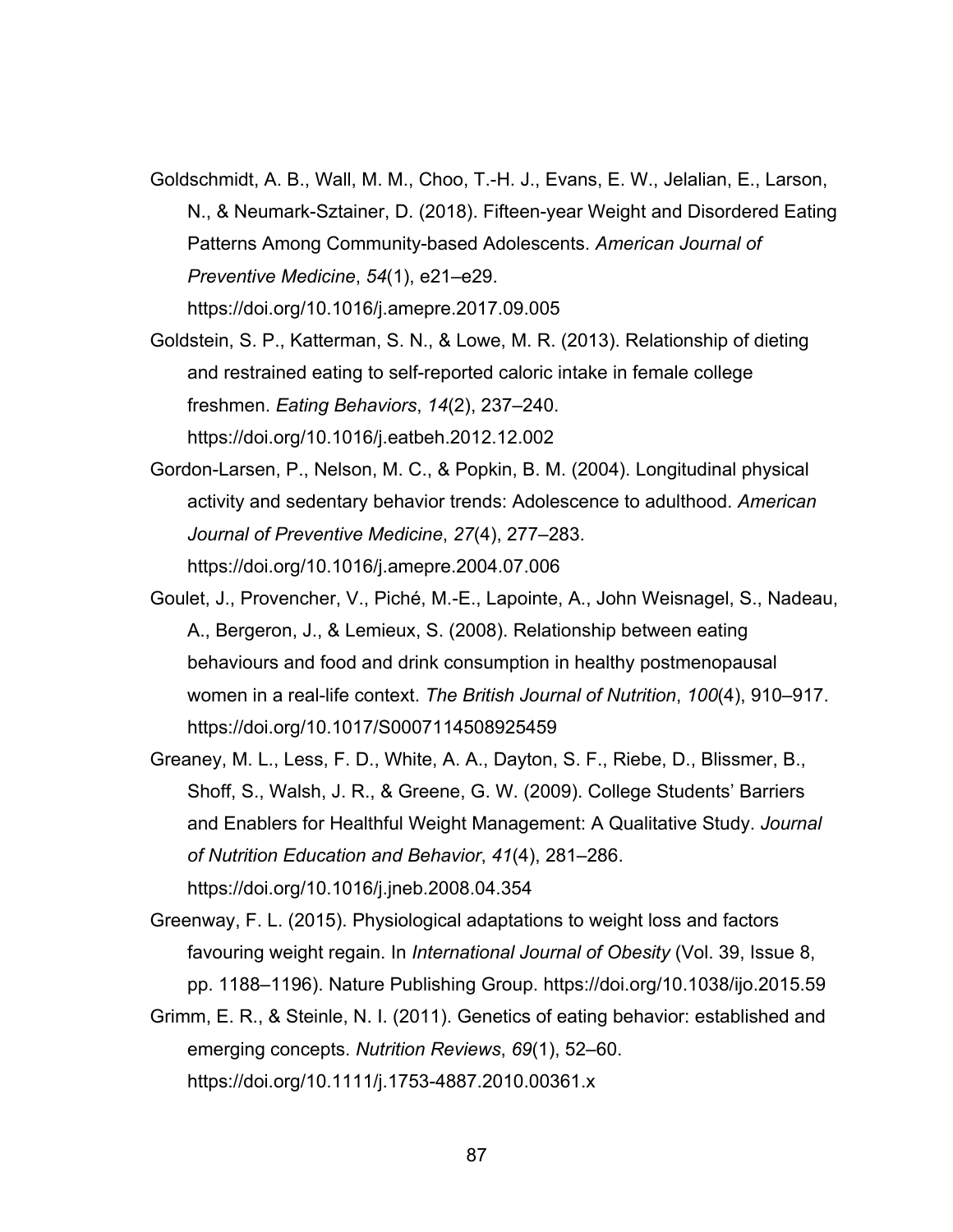- Grimm, K. J., Ram, N., & Estabrook, R. (2010). Nonlinear Structured Growth Mixture Models in Mplus and OpenMx. *Multivariate Behavioral Research*, *45*(6), 887–909. https://doi.org/10.1080/00273171.2010.531230
- Grimm, K. J., Ram, N., & Hamagami, F. (2011). Nonlinear growth curves in developmental research. *Child Development*, *82*(5), 1357–1371. https://doi.org/10.1111/j.1467-8624.2011.01630.x
- Grogan, S. (2006). Body image and health: Contemporary perspectives. In *Journal of Health Psychology* (Vol. 11, Issue 4, pp. 523–530). J Health Psychol. https://doi.org/10.1177/1359105306065013
- Ha, O. R., Lim, S. L., Bruce, J. M., & Bruce, A. S. (2019). Unhealthy foods taste better among children with lower self-control. *Appetite*, *139*, 84–89. https://doi.org/10.1016/j.appet.2019.04.015
- Hagan, K. E., Forbush, K. T., & Chen, P.-Y. (2017). Is dietary restraint a unitary or multi-faceted construct? *Psychological Assessment*, *29*(10), 1249–1260. https://doi.org/10.1037/pas0000429
- Haines, J., & Neumark-Sztainer, D. (2006). Prevention of obesity and eating disorders: a consideration of shared risk factors. *Health Education Research*, *21*(6), 770–782. https://doi.org/10.1093/her/cyl094
- Hales, C. M., Fryar, C. D., Carroll, M. D., Freedman, D. S., & Ogden, C. L. (2018). Trendsinobesity and severe obesity prevalence in usyouth and adultsby sex and age, 2007-2008 to 2015-2016. In *JAMA - Journal of the American Medical Association* (Vol. 319, Issue 16, pp. 1723–1725). American Medical Association. https://doi.org/10.1001/jama.2018.3060
- Han, S., Wu, L., Wang, W., Li, N., & Wu, X. (2019). Trends in dietary nutrients by demographic characteristics and BMI among US adults, 2003–2016. *Nutrients*, *11*(11). https://doi.org/10.3390/nu11112617
- Harmon, B. E., Boushey, C. J., Shvetsov, Y. B., Ettienne, R., Reedy, J., Wilkens, L. R., le Marchand, L., Henderson, B. E., & Kolonel, L. N. (2015). Associations of key diet-quality indexes with mortality in the Multiethnic Cohort: the Dietary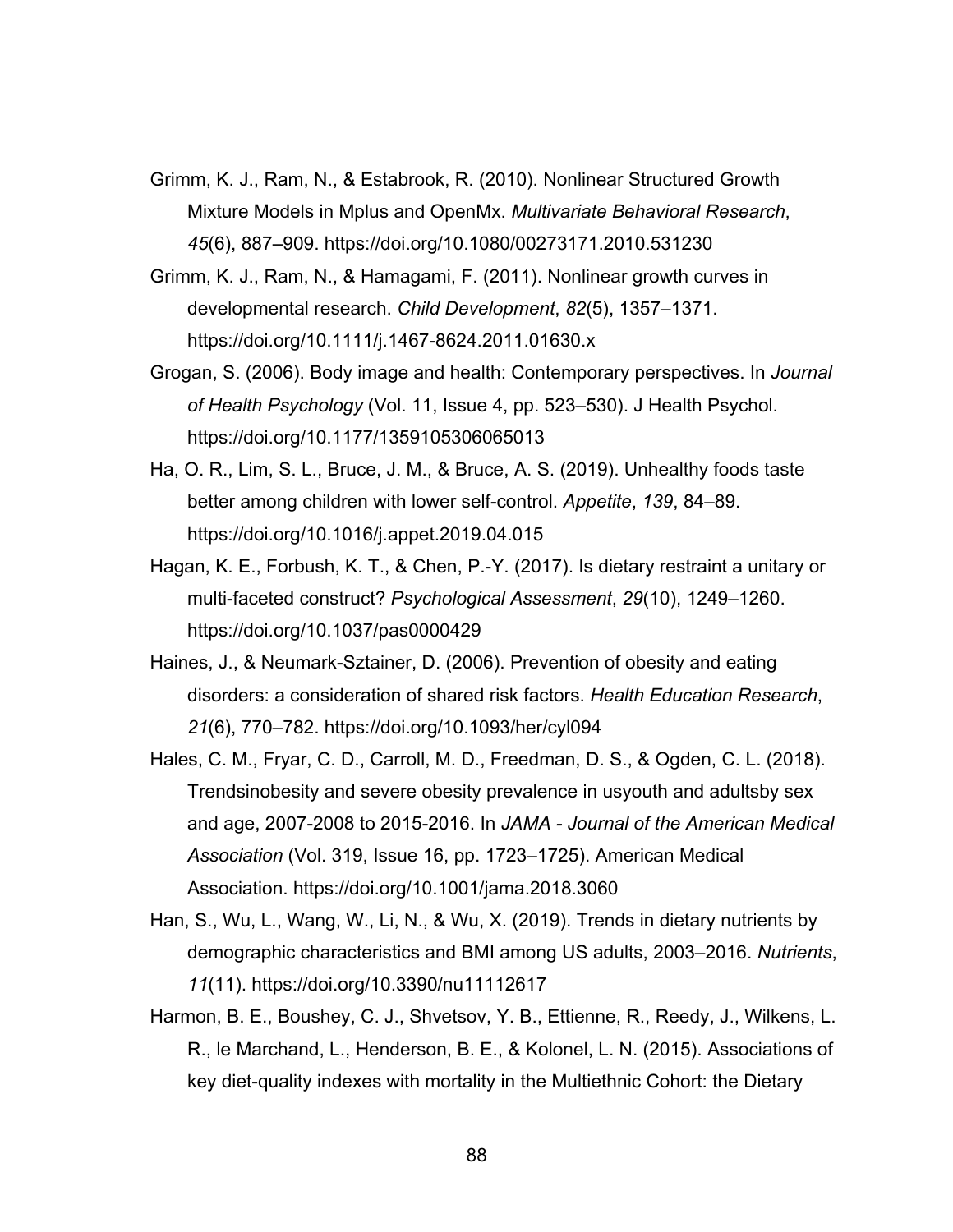Patterns Methods Project. *The American Journal of Clinical Nutrition*, *101*(3), 587–597. https://doi.org/10.3945/ajcn.114.090688

- Harrist, A. W., Swindle, T. M., Hubbs-Tait, L., Topham, G. L., Shriver, L. H., & Page, M. C. (2016). The Social and Emotional Lives of Overweight, Obese, and Severely Obese Children. *Child Development*, *87*(5), 1564–1580. https://doi.org/10.1111/cdev.12548
- Harrist, A. W., Topham, G. L., Hubbs-Tait, L., Shriver, L. H., & Swindle, T. M. (2017). Psychosocial Factors in Children's Obesity: Examples From An Innovative Line of Inquiry. *Child Development Perspectives*, *11*(4), 275–281. https://doi.org/10.1111/cdep.12245
- Herman, C. P., & Polivy, J. (1984). A boundary model for the regulation of eating. *Research Publications - Association for Research in Nervous and Mental Disease*, *62*, 141–156.
- Herman, C Peter, & Mack, D. (1975). Restrained and unrestrained eating1. *Journal of Personality*, *43*(4), 647–660. https://doi.org/10.1111/j.1467- 6494.1975.tb00727.x
- Hill, A. J. (2004). Does dieting make you fat? *British Journal of Nutrition*, *92*(S1), S15–S18. https://doi.org/10.1079/bjn20041135
- Hiza, H. A. B., Casavale, K. O., Guenther, P. M., & Davis, C. A. (2013). Diet Quality of Americans Differs by Age, Sex, Race/Ethnicity, Income, and Education Level. *Journal of the Academy of Nutrition and Dietetics*, *113*(2), 297–306. https://doi.org/10.1016/j.jand.2012.08.011
- *Hollingshead Four-Factor Index of Socioeconomic Status (SES-Child) — Nathan Kline Institute - Rockland Sample documentation*. (n.d.). Retrieved September 30, 2020, from

http://fcon\_1000.projects.nitrc.org/indi/enhanced/assessments/ses-child.html

Hu, E. A., Steffen, L. M., Coresh, J., Appel, L. J., & Rebholz, C. M. (2020). Adherence to the healthy eating index-2015 and other dietary patterns may reduce risk of cardiovascular disease, cardiovascular mortality, and all-cause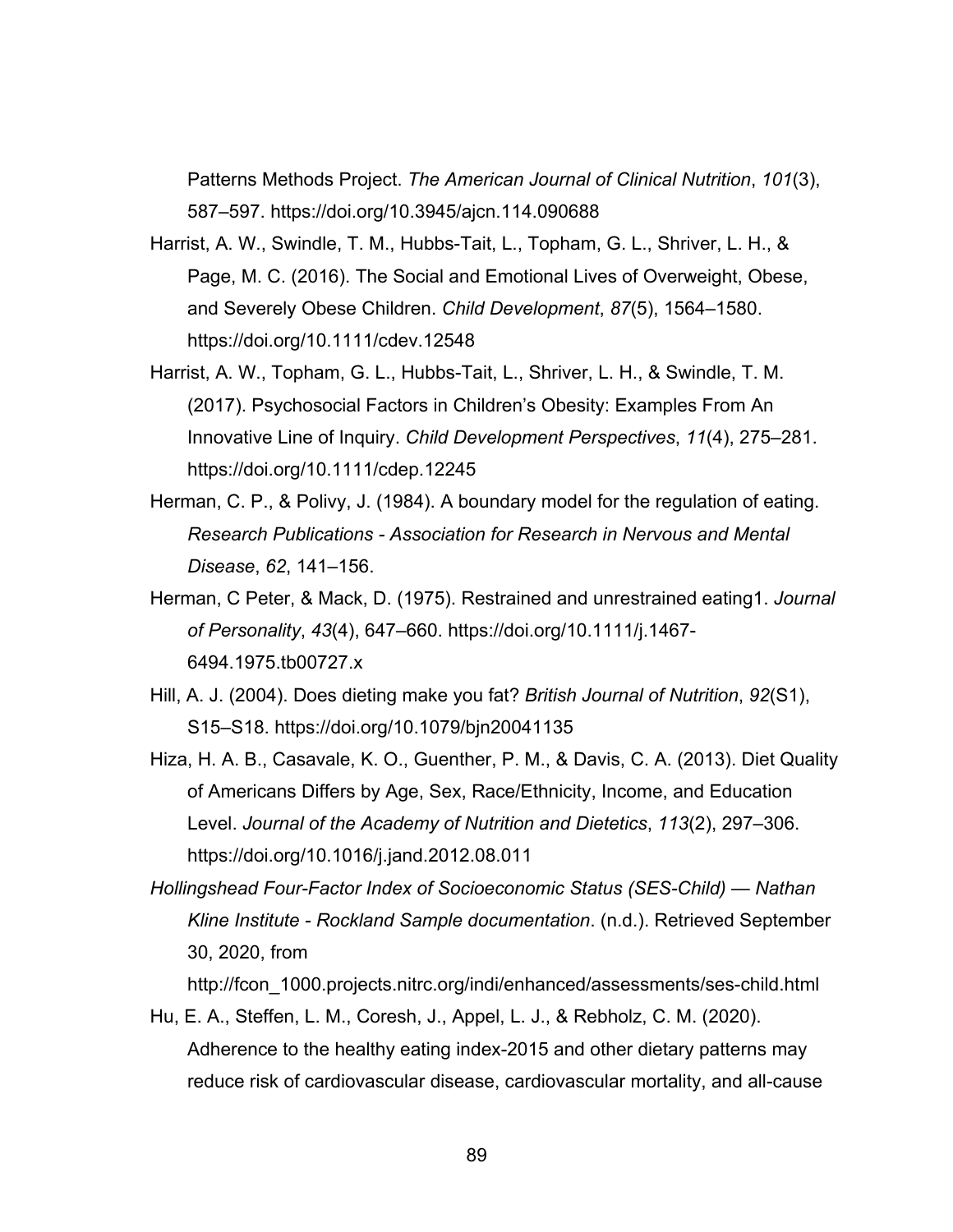mortality. *Journal of Nutrition*, *150*(2), 312–321. https://doi.org/10.1093/jn/nxz218

- Hu, L. T., & Bentler, P. M. (1999). Cutoff criteria for fit indexes in covariance structure analysis: Conventional criteria versus new alternatives. *Structural Equation Modeling*, *6*(1), 1–55. https://doi.org/10.1080/10705519909540118
- Huang, J. S., Norman, G. J., Zabinski, M. F., Calfas, K., & Patrick, K. (2007). Body Image and Self-Esteem among Adolescents Undergoing an Intervention Targeting Dietary and Physical Activity Behaviors. *Journal of Adolescent Health*, *40*(3), 245–251. https://doi.org/10.1016/j.jadohealth.2006.09.026
- Hughes, S. O., Power, T. G., O'Connor, T. M., & Fisher, J. O. (2015). Executive functioning, emotion regulation, eating self-regulation, and weight status in lowincome preschool children: How do they relate? *Appetite*, *89*, 1–9. https://doi.org/10.1016/j.appet.2015.01.009
- Inokuchi, M., Matsuo, N., Takayama, J. I., & Hasegawa, T. (2011). BMI z-score is the optimal measure of annual adiposity change in elementary school children. *Annals of Human Biology*, *38*(6), 747–751. https://doi.org/10.3109/03014460.2011.620625
- Irving, L. M., & Neumark-Sztainer, D. (2002). Integrating the prevention of eating disorders and obesity: Feasible or futile? *Preventive Medicine*, *34*(3), 299–309. https://doi.org/10.1006/pmed.2001.0997
- Jackson, S. L., & Cunningham, S. A. (2017). The stability of children's weight status over time, and the role of television, physical activity, and diet. *Preventive Medicine*, *100*, 229–234. https://doi.org/10.1016/j.ypmed.2017.04.026
- Johnson, F., Pratt, M., & Wardle, J. (2012). Dietary restraint and self-regulation in eating behavior. In *International Journal of Obesity* (Vol. 36, Issue 5, pp. 665– 674). Nature Publishing Group. https://doi.org/10.1038/ijo.2011.156
- Johnson, Fiona, & Wardle, J. (2005). Dietary restraint, body dissatisfaction, and psychological distress: A prospective analysis. *Journal of Abnormal Psychology*, *114*(1), 119–125. https://doi.org/10.1037/0021-843X.114.1.119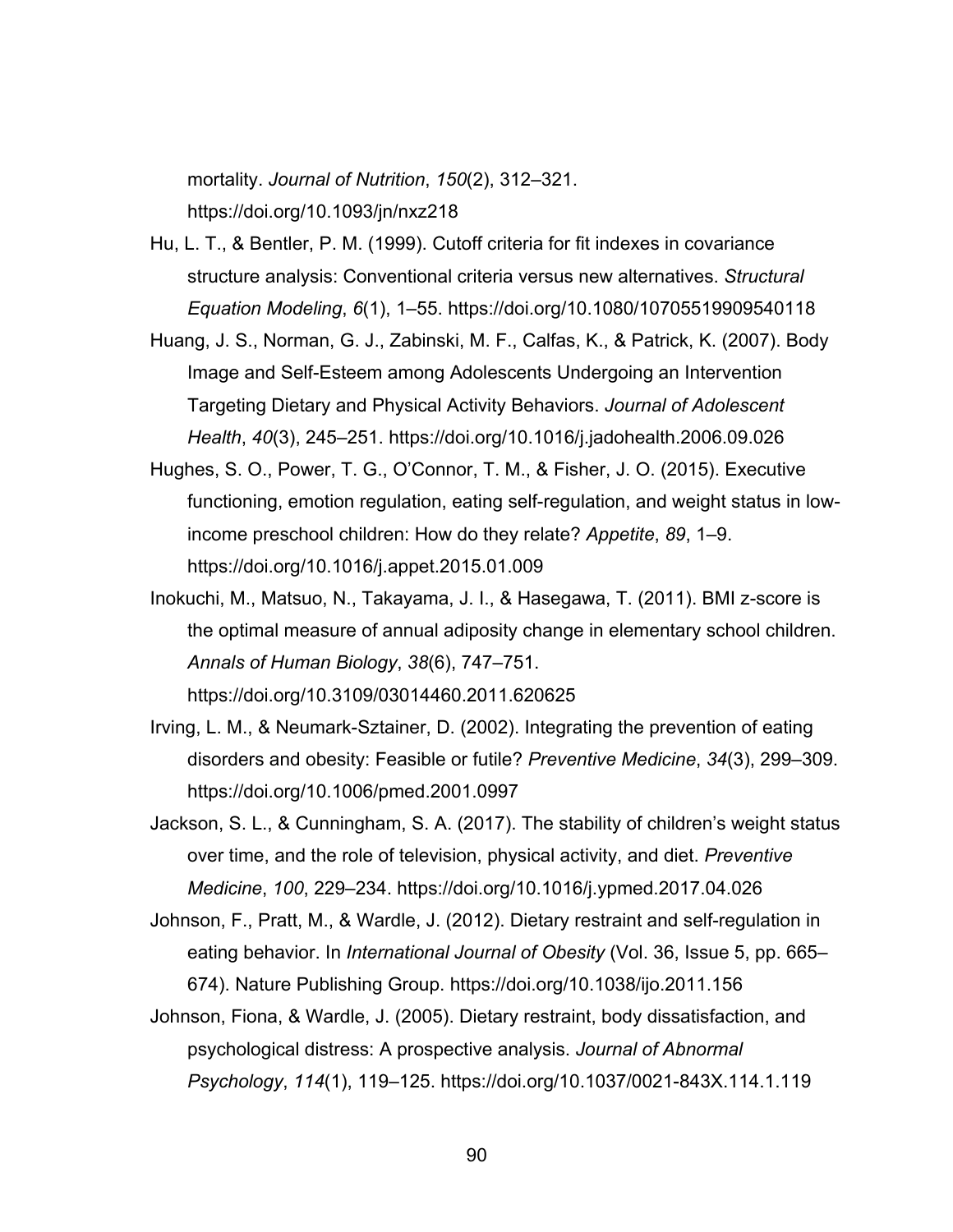- Kann, L., McManus, T., Harris, W. A., Shanklin, S. L., Flint, K. H., Hawkins, J., Queen, B., Lowry, R., Olsen, E. O. M., Chyen, D., Whittle, L., Thornton, J., Lim, C., Yamakawa, Y., Brener, N., & Zaza, S. (2016). Youth Risk Behavior Surveillance - United States, 2015. *MMWR Surveillance Summaries*, *65*(6), 1– 180. https://doi.org/10.15585/mmwr.ss6506a1
- Kann, L., McManus, T., Harris, W. A., Shanklin, S. L., Flint, K. H., Queen, B., Lowry, R., Chyen, D., Whittle, L., Thornton, J., Lim, C., Bradford, D., Yamakawa, Y., Leon, M., Brener, N., & Ethier, K. A. (2018). Youth risk behavior surveillance - United States, 2017. *MMWR Surveillance Summaries*, *67*(8), 1–114. https://doi.org/10.15585/mmwr.ss670
- Karazsia, B. T., Murnen, S. K., & Tylka, T. L. (2017). Is body dissatisfaction changing across time a cross-temporal meta-analysis. *Psychological Bulletin*, *143*(3), 293–320. https://doi.org/10.1037/bul0000081
- Keery, H., Eisenberg, M. E., Boutelle, K., Neumark-Sztainer, D., & Story, M. (2006). Relationships between maternal and adolescent weight-related behaviors and concerns: the role of perception. *Journal of Psychosomatic Research*, *61*(1), 105–111. https://doi.org/10.1016/j.jpsychores.2006.01.011
- Kim, J. E., O'Connor, L. E., Sands, L. P., Slebodnik, M. B., & Campbell, W. W. (2016). Effects of dietary protein intake on body composition changes after weight loss in older adults: A systematic review and meta-analysis. In *Nutrition Reviews* (Vol. 74, Issue 3, pp. 210–224). Oxford University Press. https://doi.org/10.1093/nutrit/nuv065
- Kirkpatrick, S. I., Reedy, J., Krebs-Smith, S. M., Pannucci, T. R. E., Subar, A. F., Wilson, M. M., Lerman, J. L., & Tooze, J. A. (2018). Applications of the Healthy Eating Index for Surveillance, Epidemiology, and Intervention Research: Considerations and Caveats. *Journal of the Academy of Nutrition and Dietetics*, *118*(9), 1603–1621. https://doi.org/10.1016/j.jand.2018.05.020
- Kliemann, N., Croker, H., Johnson, F., & Beeken, R. J. (2018). Starting university with high eating self-regulatory skills protects students against unhealthy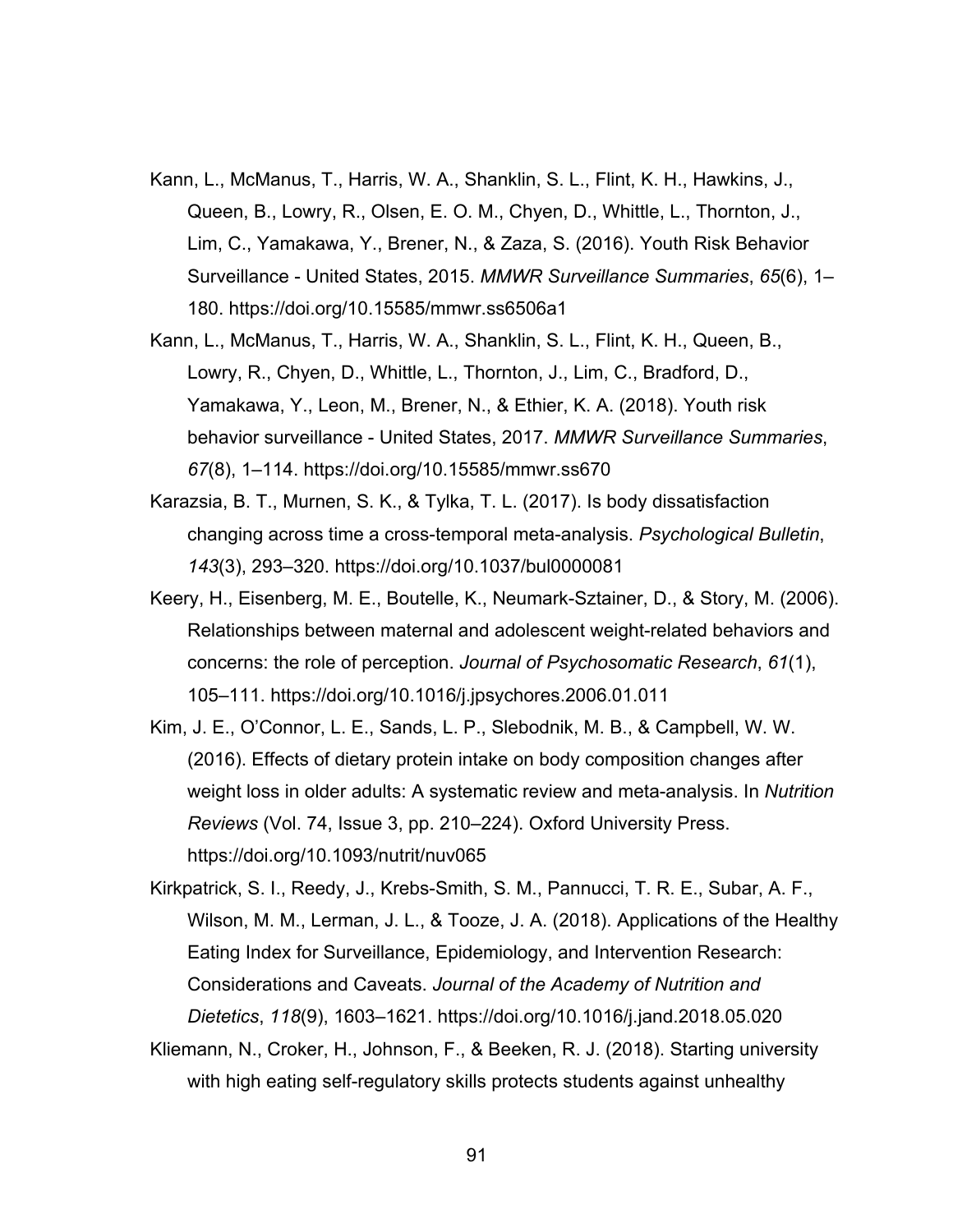dietary intake and substantial weight gain over 6 months. *Eating Behaviors*, *31*, 105–112. https://doi.org/10.1016/j.eatbeh.2018.09.003

- Kochanek, K. D., Murphy, S. L., Xu, J., & Arias, E. (2019). *National Vital Statistics Reports Volume 68, Number 9 June 24, 2019 Deaths: Final Data for 2017*. https://www.cdc.gov/nchs/products/index.htm.
- Krebs, N. F., Himes, J. H., Jacobson, D., Nicklas, T. A., Guilday, P., & Styne, D. (2007). Assessment of child and adolescent overweight and obesity. In *Pediatrics: Vol. 120 Suppl 4*. Pediatrics. https://doi.org/10.1542/peds.2007- 2329D
- Krebs-Smith, S. M., Pannucci, T. R. E., Subar, A. F., Kirkpatrick, S. I., Lerman, J. L., Tooze, J. A., Wilson, M. M., & Reedy, J. (2018). Update of the Healthy Eating Index: HEI-2015. *Journal of the Academy of Nutrition and Dietetics*, *118*(9), 1591–1602. https://doi.org/10.1016/j.jand.2018.05.021
- Kumar, S., & Kelly, A. S. (2017). Review of Childhood Obesity: From Epidemiology, Etiology, and Comorbidities to Clinical Assessment and Treatment. In *Mayo Clinic Proceedings* (Vol. 92, Issue 2, pp. 251–265). Elsevier Ltd. https://doi.org/10.1016/j.mayocp.2016.09.017
- Lacroix, E., Atkinson, M. J., Garbett, K. M., & Diedrichs, P. C. (2020). One size does not fit all: Trajectories of body image development and their predictors in early adolescence. *Development and Psychopathology*. https://doi.org/10.1017/S0954579420000917
- Laessle, R. G., Tuschl, R. J., Kotthaus, B. C., & Pirke, K. M. (1989). A Comparison of the Validity of Three Scales for the Assessment of Dietary Restraint. *Journal of Abnormal Psychology*, *98*(4), 504–507. https://doi.org/10.1037/0021- 843x.98.4.504
- Lam, T. H., Lee, S. W., Fung, S., Ho, S. Y., Lee, P. W. H., & Stewart, S. M. (2009). Sociocultural influences on body dissatisfaction and dieting in Hong Kong girls. *European Eating Disorders Review*, *17*(2), 152–160. https://doi.org/10.1002/erv.900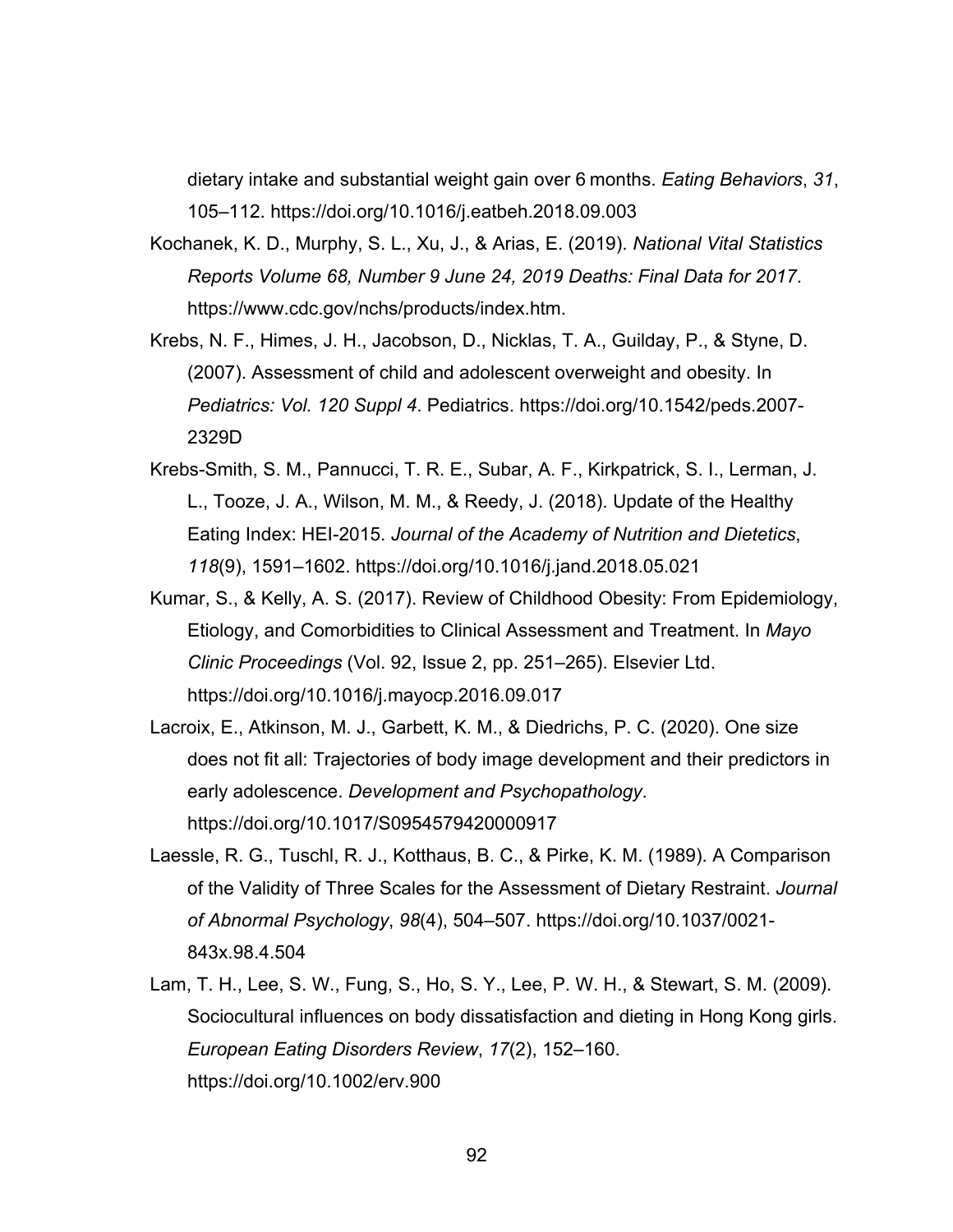- Larson, N., Chen, Y., Wall, M., Winkler, M. R., Goldschmidt, A. B., & Neumark-Sztainer, D. (2018). Personal, behavioral, and environmental predictors of healthy weight maintenance during the transition to adulthood. *Preventive Medicine*, *113*, 80–90. https://doi.org/10.1016/j.ypmed.2018.04.027
- Larson, N., Eisenberg, M. E., Berge, J. M., Arcan, C., & Neumark-Sztainer, D. (2015). Ethnic/racial disparities in adolescents' home food environments and linkages to dietary intake and weight status. *Eating Behaviors*, *16*, 43–46. https://doi.org/10.1016/J.EATBEH.2014.10.010
- Larson, N. I., Neumark-Sztainer, D., & Story, M. (2009). Weight Control Behaviors and Dietary Intake among Adolescents and Young Adults: Longitudinal Findings from Project EAT. *Journal of the American Dietetic Association*, *109*(11), 1869–1877. https://doi.org/10.1016/j.jada.2009.08.016
- Larson, N., Laska, M. N., Story, M., & Neumark-Sztainer, D. (2012). Predictors of Fruit and Vegetable Intake in Young Adulthood. *Journal of the Academy of Nutrition and Dietetics*, *112*(8), 1216–1222.

```
https://doi.org/10.1016/j.jand.2012.03.035
```
- Larson, N., Neumark-Sztainer, D., Laska, M. N., & Story, M. (2011). Young adults and eating away from home: Associations with dietary intake patterns and weight status differ by choice of restaurant. *Journal of the American Dietetic Association*, *111*(11), 1696–1703. https://doi.org/10.1016/j.jada.2011.08.007
- Laska, M. N., Larson, N. I., Neumark-Sztainer, D., & Story, M. (2012). Does involvement in food preparation track from adolescence to young adulthood and is it associated with better dietary quality? Findings from a 10-year longitudinal study. *Public Health Nutrition*, *15*(7), 1150–1158. https://doi.org/10.1017/S1368980011003004
- Lawler, M., & Nixon, E. (2011). Body Dissatisfaction Among Adolescent Boys and Girls: The Effects of Body Mass, Peer Appearance Culture and Internalization of Appearance Ideals. *Journal of Youth and Adolescence*, *40*(1), 59–71. https://doi.org/10.1007/s10964-009-9500-2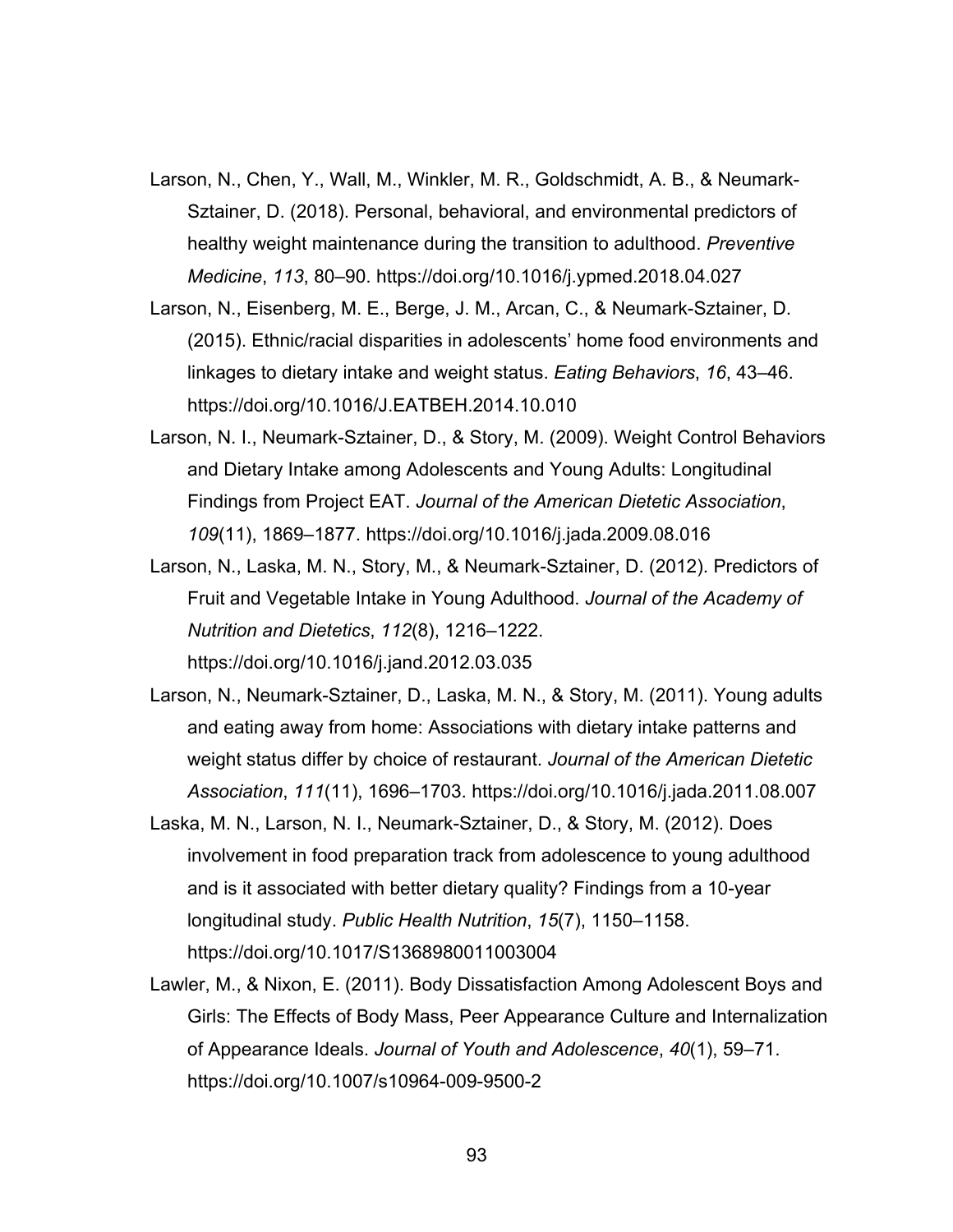- Lee, E. Y., & Yoon, K.-H. (n.d.). *Epidemic obesity in children and adolescents: risk factors and prevention*. https://doi.org/10.1007/s11684-018-0640-1
- Leech, R. M., Worsley, A., Timperio, A., & McNaughton, S. A. (2015). Understanding meal patterns: Definitions, methodology and impact on nutrient intake and diet quality. *Nutrition Research Reviews*, *28*(1), 1–21. https://doi.org/10.1017/S0954422414000262
- Li, C., Goran, M. I., Kaur, H., Nollen, N., & Ahluwalia, J. S. (2007). Developmental trajectories of overweight during childhood: Role of early life factors. *Obesity*, *15*(3), 760–771. https://doi.org/10.1038/oby.2007.585
- Lipsky, L. M., Nansel, T. R., Haynie, D. L., Liu, D., Li, K., Pratt, C. A., Iannotti, R. J., Dempster, K. W., & Simons-Morton, B. (2017). Diet quality of US adolescents during the transition to adulthood: Changes and predictors. *American Journal of Clinical Nutrition*, *105*(6), 1424–1432. https://doi.org/10.3945/ajcn.116.150029
- Littleton, H. L., & Ollendick, T. (2003). Negative body image and disordered eating behavior in children and adolescents: What places youth at risk and how can these problems be prevented? In *Clinical Child and Family Psychology Review* (Vol. 6, Issue 1, pp. 51–66). Clin Child Fam Psychol Rev. https://doi.org/10.1023/A:1022266017046
- Lobstein, T., Jackson-Leach, R., Moodie, M. L., Hall, K. D., Gortmaker, S. L., Swinburn, B. A., James, W. P. T., Wang, Y., & McPherson, K. (2015). Child and adolescent obesity: Part of a bigger picture. In *The Lancet* (Vol. 385, Issue 9986, pp. 2510–2520). Lancet Publishing Group. https://doi.org/10.1016/S0140-6736(14)61746-3
- Long, E. v., Vartanian, L. R., Herman, C. P., & Polivy, J. (2020). What does it mean to overeat? *Eating Behaviors*, *37*. https://doi.org/10.1016/j.eatbeh.2020.101390
- Loth, K. A., MacLehose, R., Bucchianeri, M., Crow, S., & Neumark-Sztainer, D. (2014). Predictors of Dieting and Disordered Eating Behaviors From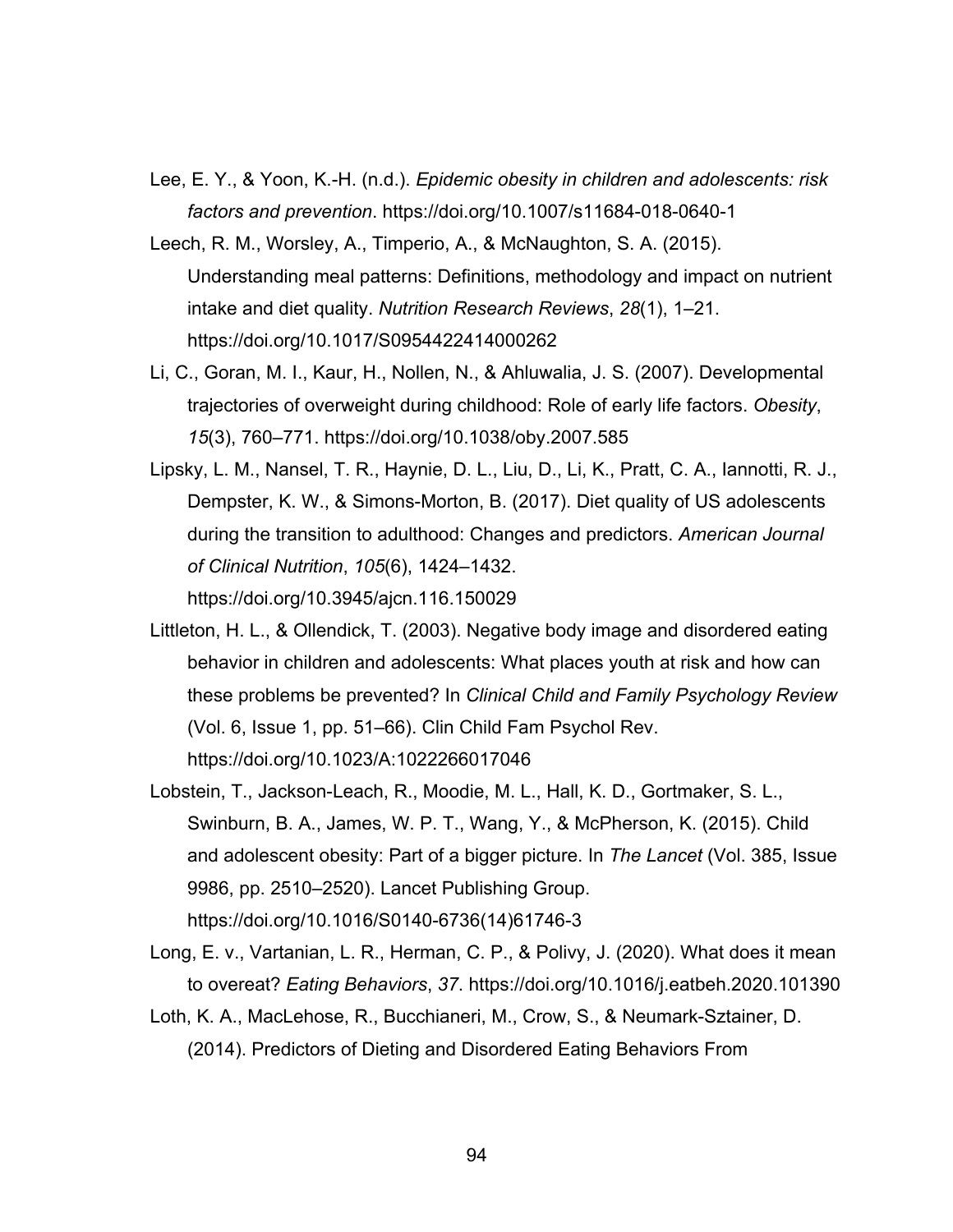Adolescence to Young Adulthood. *Journal of Adolescent Health*, *55*(5), 705– 712. https://doi.org/10.1016/J.JADOHEALTH.2014.04.016

- Loth, K. A., Watts, A. W., van den Berg, P., & Neumark-Sztainer, D. (2015). Does Body Satisfaction Help or Harm Overweight Teens? A 10-Year Longitudinal Study of the Relationship Between Body Satisfaction and Body Mass Index. *Journal of Adolescent Health*, *57*(5), 559–561. https://doi.org/10.1016/j.jadohealth.2015.07.008
- Lowe, M. R. (2015). Dieting: proxy or cause of future weight gain? *Obesity Reviews*, *16*(S1), 19–24. https://doi.org/10.1111/obr.12252
- Lowe, Michael R. (1993). The effects of dieting on eating behavior: A three-factor model. *Psychological Bulletin*, *114*(1), 100–121. https://doi.org/10.1037/0033- 2909.114.1.100
- Lowe, Michael R. (1995). Restrained eating and dieting: Replication of their divergent effects on eating regulation. *Appetite*, *25*(2), 115–118. https://doi.org/10.1006/appe.1995.0047
- Lowe, Michael R., Doshi, S. D., Katterman, S. N., & Feig, E. H. (2013). Dieting and restrained eating as prospective predictors of weight gain. In *Frontiers in Psychology* (Vol. 4, Issue SEP). Frontiers Media SA. https://doi.org/10.3389/fpsyg.2013.00577
- Lowe, Michael R., & Levine, A. S. (2005). Eating motives and the controversy over dieting: Eating less than needed versus less than wanted. *Obesity Research*, *13*(5), 797–806. https://doi.org/10.1038/oby.2005.90
- Lowe, Michael R., & Timko, C. A. (2004). What a difference a diet makes: Towards an understanding of differences between restrained dieters and restrained nondieters. *Eating Behaviors*, *5*(3), 199–208. https://doi.org/10.1016/j.eatbeh.2004.01.006
- Lowes, J., & Tiggemann, M. (2003). Body dissatisfaction, dieting awareness and the impact of parental influence in young children. *British Journal of Health Psychology*, *8*(2), 135–147. https://doi.org/10.1348/135910703321649123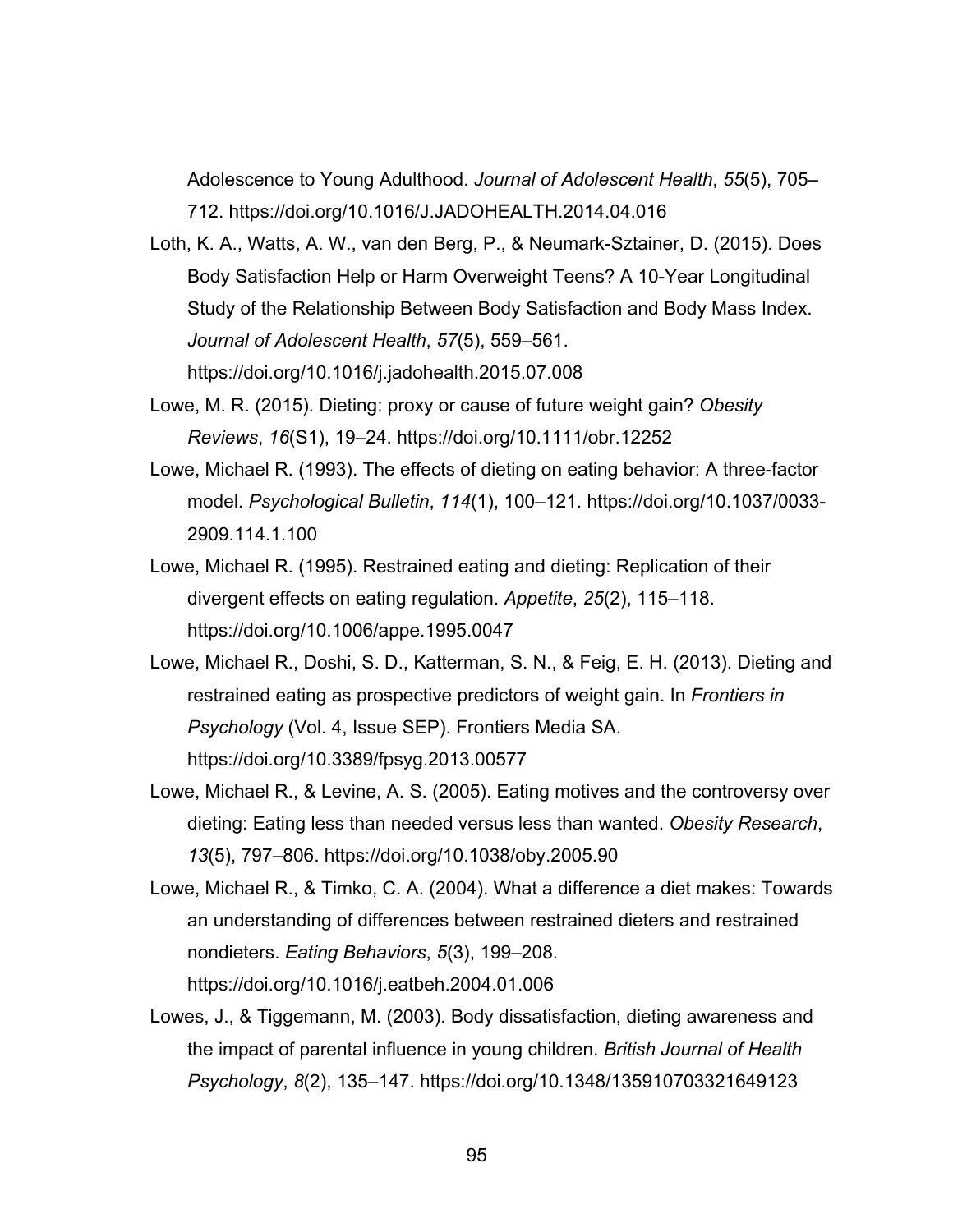- Macneill, L. P., Best, L. A., & Davis, L. L. (n.d.). *The role of personality in body image dissatisfaction and disordered eating: discrepancies between men and women*. https://doi.org/10.1186/s40337-017-0177-8
- Mäkinen, M., Puukko-Viertomies, L. R., Lindberg, N., Siimes, M. A., & Aalberg, V. (2012). Body dissatisfaction and body mass in girls and boys transitioning from early to mid-adolescence: Additional role of self-esteem and eating habits. *BMC Psychiatry*, *12*. https://doi.org/10.1186/1471-244X-12-35
- Mameli, C., Mazzantini, S., & Zuccotti, G. V. (2016). Nutrition in the first 1000 days: The origin of childhood obesity. In *International Journal of Environmental Research and Public Health* (Vol. 13, Issue 9). MDPI AG. https://doi.org/10.3390/ijerph13090838
- May, A. L., Kim, S. A., Sherry, B., & Blanck, H. M. (2013). Childhood obesity task forces established by state legislatures, 2001-2010. *Preventing Chronic Disease*, *10*. https://doi.org/10.5888/pcd10.120153
- McCabe, M. P., Ricciardelli, L. A., & Holt, K. (2005). A longitudinal study to explain strategies to change weight and muscles among normal weight and overweight children. *Appetite*, *45*(3), 225–234. https://doi.org/10.1016/j.appet.2005.07.009
- McCabe, Marita P., & Ricciardelli, L. A. (2004). Body image dissatisfaction among males across the lifespan: a review of past literature. In *Journal of psychosomatic research* (Vol. 56, Issue 6, pp. 675–685). https://doi.org/10.1016/s0022-3999(03)00129-6
- Mendelson, B. K., & White, D. R. (1982). Relation between body-esteem and selfesteem of obese and normal children. *Perceptual and Motor Skills*, *54*(3), 899– 905. https://doi.org/10.2466/pms.1982.54.3.899
- Mendelson, B. K., White, D. R., & Mendleson, M. J. (1995). Children's global selfesteem predicted by body-esteem but not by weight. *Perceptual and Motor Skills*, *80*(1), 97–98. https://doi.org/10.2466/pms.1995.80.1.97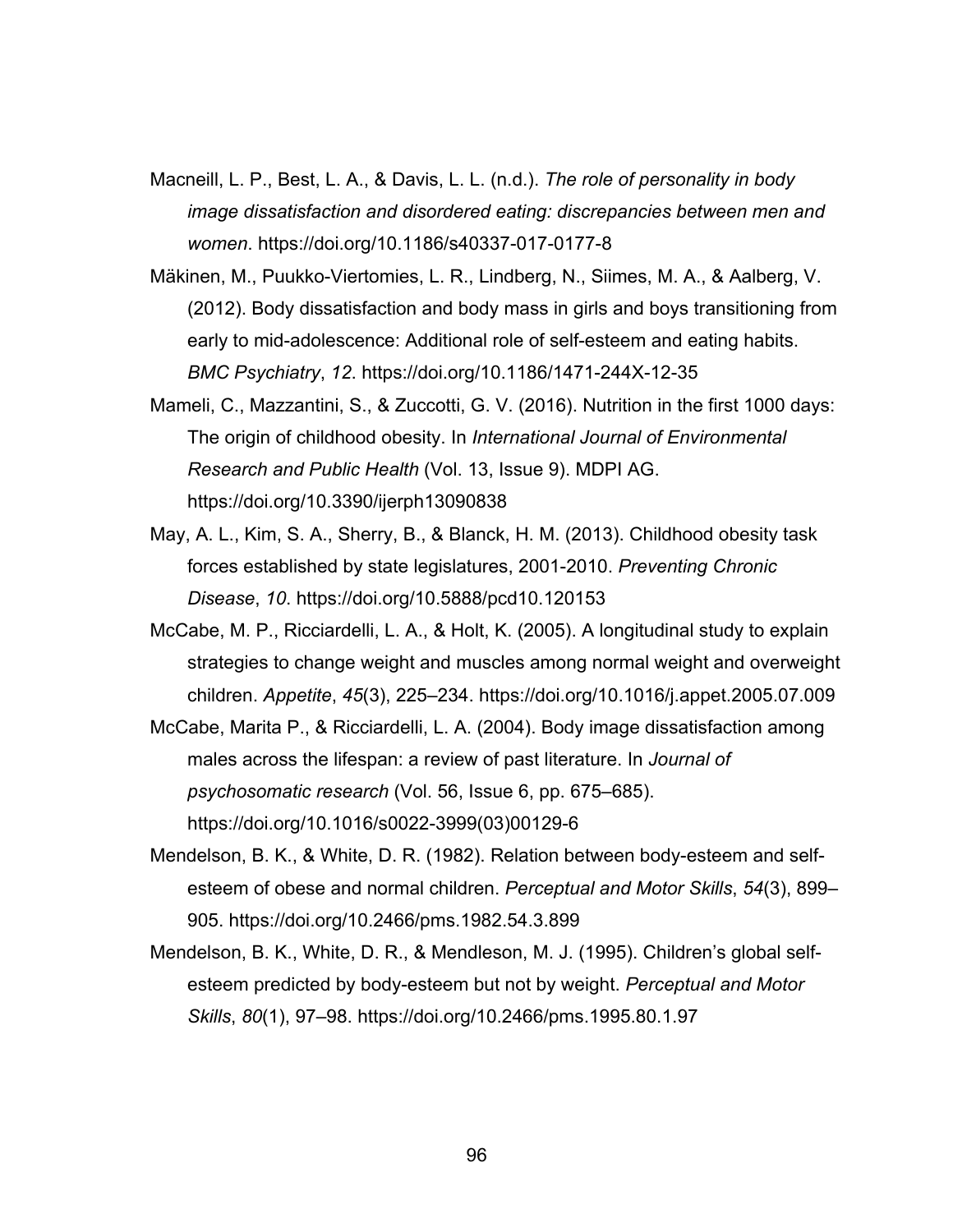- Mendelson, Beverley K, Mendelson, M. J., & White, D. R. (2001). Body-Esteem Scale for Adolescents and Adults. *Journal of Personality Assessment*, *76*(1), 90–106. https://doi.org/10.1207/S15327752JPA7601\_6
- Mesas, A. E., Guallar-Castillón, P., León-Muñoz, L. M., Graciani, A., López-García, E., Gutiérrez-Fisac, J. L., Banegas, J. R., & Rodríguez-Artalejo, F. (2012). Obesity-Related Eating Behaviors Are Associated with Low Physical Activity and Poor Diet Quality in Spain. *The Journal of Nutrition*, *142*(7), 1321–1328. https://doi.org/10.3945/jn.112.158154
- Meule, A. (2016). Cultural Reflections on Restrained Eating. *Frontiers in Psychology*, *7*. https://doi.org/10.3389/fpsyg.2016.00205
- Meyer, T. E., Kovács, S. J., Ehsani, A. A., Klein, S., Holloszy, J. O., & Fontana, L. (2006). Long-term caloric restriction ameliorates the decline in diastolic function in humans. *Journal of the American College of Cardiology*, *47*(2), 398–402. https://doi.org/10.1016/j.jacc.2005.08.069
- Monteiro, C. A., Moubarac, J.-C., Cannon, G., Ng, S. W., & Popkin, B. (2013). Ultra-processed products are becoming dominant in the global food system. *Obesity Reviews*, *14*(S2), 21–28. https://doi.org/10.1111/obr.12107
- Moore, L. v, Roux, A. V. D., Nettleton, J. A., & Jacobs, D. R. (n.d.). *Original Contribution Associations of the Local Food Environment with Diet Quality-A Comparison of Assessments based on Surveys and Geographic Information Systems The Multi-Ethnic Study of Atherosclerosis*. https://doi.org/10.1093/aje/kwm394
- Moreira, P., de Almeida, M. D. V., & Sampaio, D. (2005). Cognitive restraint is associated with higher intake of vegetables in a sample of university students. *Eating Behaviors*, *6*(3), 229–237. https://doi.org/10.1016/j.eatbeh.2005.01.005
- *Mplus User's Guide*. (n.d.). Retrieved January 22, 2021, from https://www.statmodel.com/html\_ug.shtml
- Munt, A. E., Partridge, S. R., & Allman-Farinelli, M. (2017). The barriers and enablers of healthy eating among young adults: a missing piece of the obesity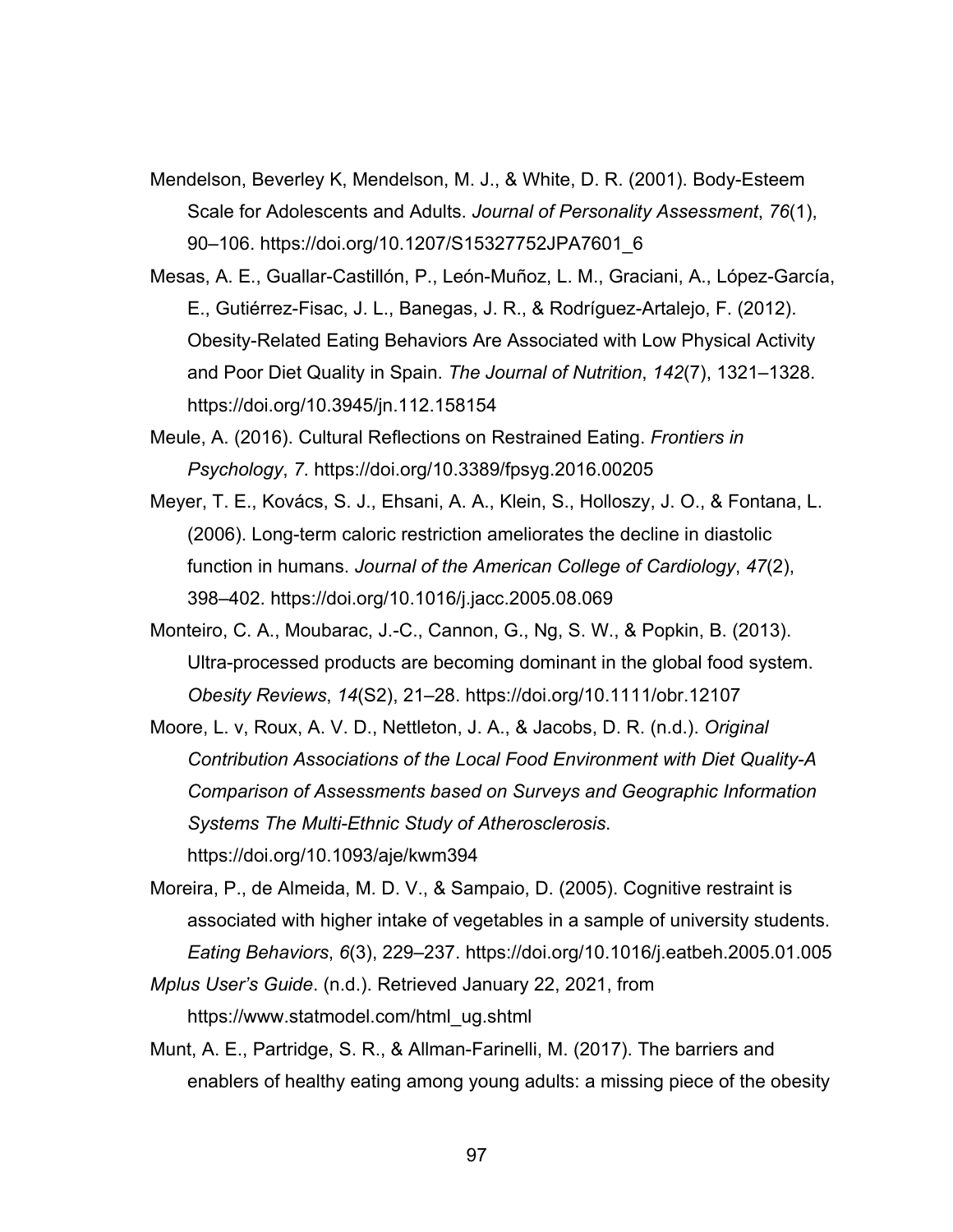puzzle: A scoping review. *Obesity Reviews*, *18*(1), 1–17. https://doi.org/10.1111/obr.12472

- Nelson Laska, M., Larson, N. I., Neumark-Sztainer, D., & Story, M. (2010). Dietary patterns and home food availability during emerging adulthood: Do they differ by living situation? *Public Health Nutrition*, *13*(2), 222–228. https://doi.org/10.1017/S1368980009990760
- Nelson, M. C., Story, M., Larson, N. I., Neumark-Sztainer, D., & Lytle, L. A. (2008). Emerging Adulthood and College-aged Youth: An Overlooked Age for Weightrelated Behavior Change. *Obesity*, *16*(10), 2205–2211. https://doi.org/10.1038/oby.2008.365
- Nelson, S. C., Kling, J., Wängqvist, M., Frisén, A., & Syed, M. (2018). Identity and the body: Trajectories of body esteem from adolescence to emerging adulthood. *Developmental Psychology*, *54*(6), 1159–1171. https://doi.org/10.1037/dev0000435
- Neumark-Sztainer, D., & Hannan, P. J. (2000). Weight-related behaviors among adolescent girls and boys: Results from a national survey. *Archives of Pediatrics and Adolescent Medicine*, *154*(6), 569–577. https://doi.org/10.1001/archpedi.154.6.569
- Neumark-Sztainer, D., Paxton, S. J., Hannan, P. J., Haines, J., & Story, M. (2006). Does Body Satisfaction Matter? Five-year Longitudinal Associations between Body Satisfaction and Health Behaviors in Adolescent Females and Males. *Journal of Adolescent Health*, *39*(2), 244–251. https://doi.org/10.1016/j.jadohealth.2005.12.001
- Neumark-Sztainer, D., Story, M., Perry, C., & Casey, M. A. (1999). Factors Influencing Food Choices of Adolescents: Findings from Focus-Group Discussions with Adolescents. *Journal of the American Dietetic Association*, *99*(8), 929–937. https://doi.org/10.1016/S0002-8223(99)00222-9
- Neumark-Sztainer, D., Wall, M., Haines, J., Story, M., & Eisenberg, M. E. (2007). Why Does Dieting Predict Weight Gain in Adolescents? Findings from Project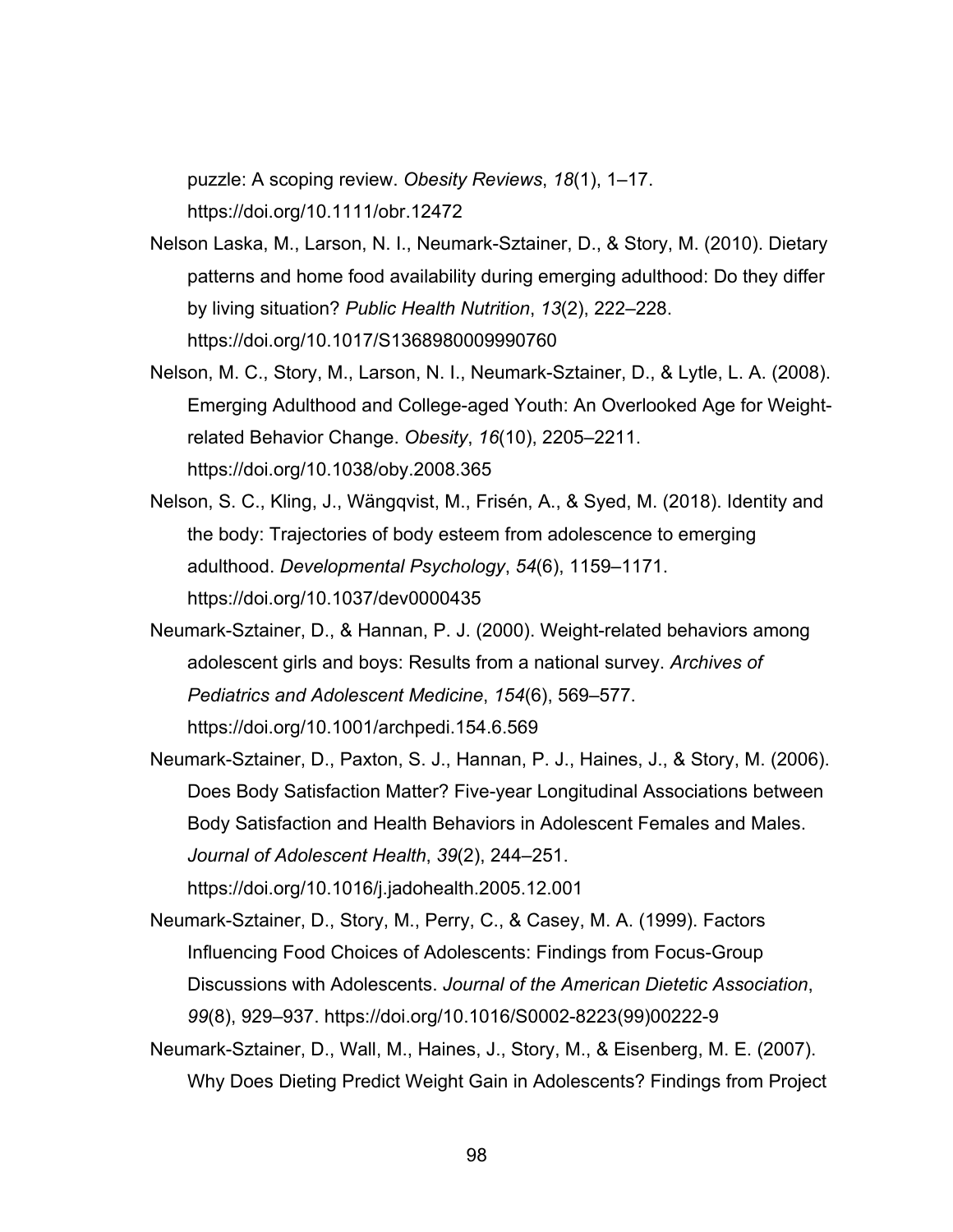EAT-II: A 5-Year Longitudinal Study. *Journal of the American Dietetic Association*, *107*(3), 448–455. https://doi.org/10.1016/j.jada.2006.12.013

- Neumark-Sztainer, D., Wall, M., Story, M., & Standish, A. R. (2012). Dieting and Unhealthy Weight Control Behaviors During Adolescence: Associations With 10-Year Changes in Body Mass Index. *Journal of Adolescent Health*, *50*(1), 80–86. https://doi.org/10.1016/j.jadohealth.2011.05.010
- Nichols, T. E., Damiano, S. R., Gregg, K., Wertheim, E. H., & Paxton, S. J. (2018). Psychological predictors of body image attitudes and concerns in young children. *Body Image*, *27*, 10–20. https://doi.org/10.1016/j.bodyim.2018.08.005
- Nisbett, R. E. (1972). Eating behavior and obesity in men and animals. In *Advances in psychosomatic medicine* (Vol. 7, pp. 173–193). https://doi.org/10.1159/000393300
- Norman, J. E., Bild, D., Lewis, C. E., Liu, K., & West, D. S. (2003). The impact of weight change on cardiovascular disease risk factors in young black and white adults: The CARDIA study. *International Journal of Obesity*, *27*(3), 369–376. https://doi.org/10.1038/sj.ijo.0802243
- Olea López, A. L., & Johnson, L. (2016). Associations between Restrained Eating and the Size and Frequency of Overall Intake, Meal, Snack and Drink Occasions in the UK Adult National Diet and Nutrition Survey. *PLOS ONE*, *11*(5), e0156320. https://doi.org/10.1371/journal.pone.0156320
- Panizza, C. E., Shvetsov, Y. B., Harmon, B. E., Wilkens, L. R., le Marchand, L., Haiman, C., Reedy, J., & Boushey, C. J. (2018). Testing the predictive validity of the healthy eating index-2015 in the multiethnic cohort: Is the score associated with a reduced risk of all-cause and cause-specific mortality? *Nutrients*, *10*(4). https://doi.org/10.3390/nu10040452
- Paxton, S. J., & Damiano, S. R. (2017). The Development of Body Image and Weight Bias in Childhood. In *Advances in Child Development and Behavior* (Vol. 52, pp. 269–298). Academic Press Inc. https://doi.org/10.1016/bs.acdb.2016.10.006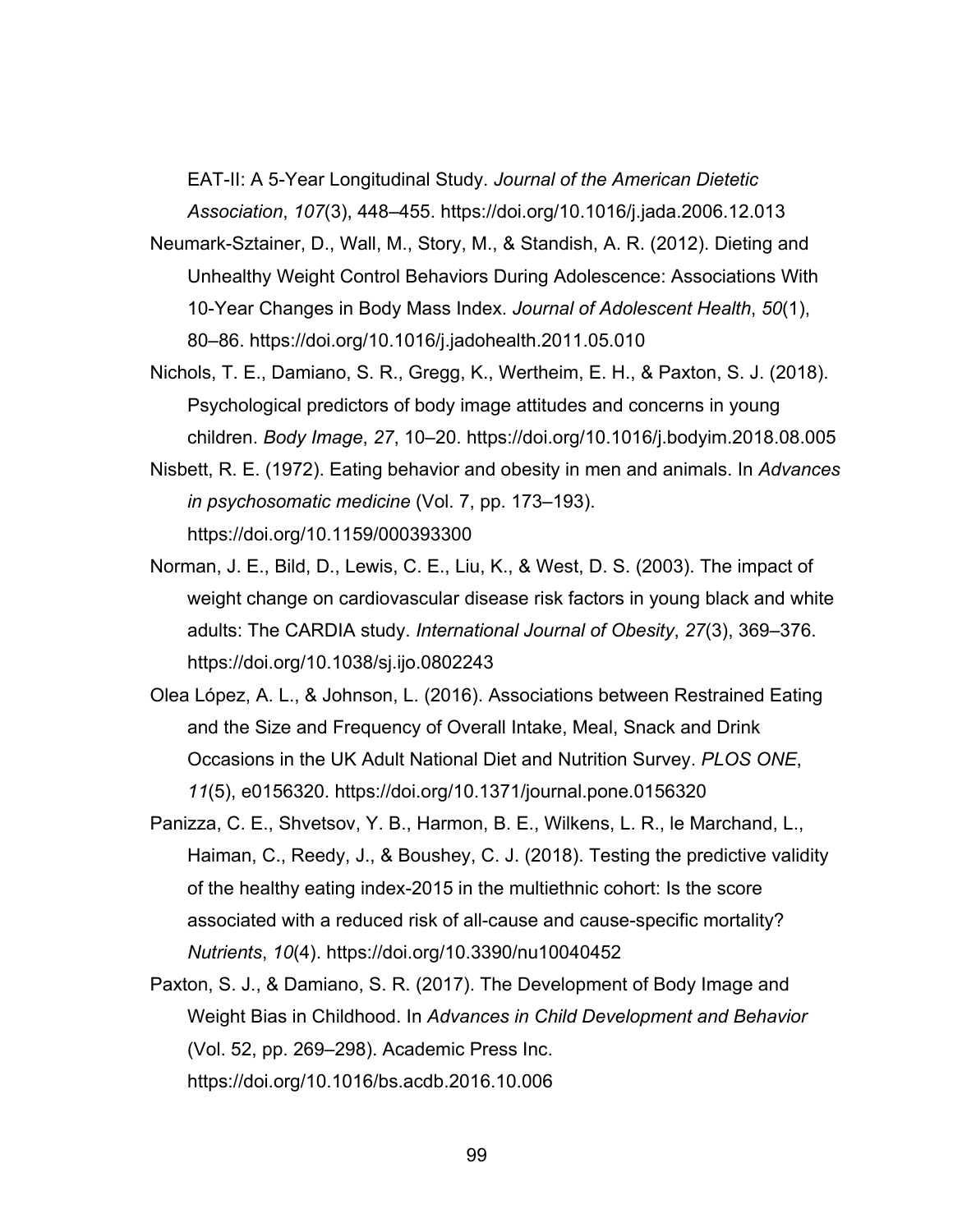- Paxton, Susan J., Eisenberg, M. E., & Neumark-Sztainer, D. (2006). Prospective predictors of body dissatisfaction in adolescent girls and boys: A five-year longitudinal study. In *Developmental Psychology* (Vol. 42, Issue 5, pp. 888– 899). https://doi.org/10.1037/0012-1649.42.5.888
- Paxton, Susan J., Neumark-Sztainer, D., Hannan, P. J., & Eisenberg, M. E. (2006). Body dissatisfaction prospectively predicts depressive mood and low selfesteem in adolescent girls and boys. *Journal of Clinical Child and Adolescent Psychology*, *35*(4), 539–549. https://doi.org/10.1207/s15374424jccp3504\_5
- Pi-Sunyer, F. X., Becker, D. M., Bouchard, C., Carleton, R. A., Colditz, G. A., Dietz, W. H., Foreyt, J. P., Garrison, R. J., Grundy, S. M., Hansen, B. C., Higgins, M., Hill, J. O., Howard, B. v., Kuczmarski, R. J., Kumanyika, S., Legako, R. D., Prewitt, T. E., Rocchini, A. P., Smith, P. L., … Chiquette, E. (1998). Clinical guidelines on the identification, evaluation, and treatment of overweight and obesity in adults: Executive summary. In *American Journal of Clinical Nutrition* (Vol. 68, Issue 4, pp. 899–917). American Society for Nutrition. https://doi.org/10.1093/ajcn/68.4.899
- Polivy, J., Herman, C. P., Younger, J. C., & Erskine, B. (1979). Effects of a model on eating behavior: The induction of a restrained eating style. *Journal of Personality*, *47*(1), 100–117. https://doi.org/10.1111/j.1467- 6494.1979.tb00617.x
- Poslusna, K., Ruprich, J., de Vries, J. H. M., Jakubikova, M., & Van'T Veer, P. (2009). Misreporting of energy and micronutrient intake estimated by food records and 24hour recalls, control and adjustment methods in practice. *British Journal of Nutrition*, *101*(SUPPL. 2).
	- https://doi.org/10.1017/S0007114509990602
- Power, T. G., Hidalgo-Mendez, J., Fisher, J. O., O'Connor, T. M., Micheli, N., & Hughes, S. O. (2020). Obesity risk in Hispanic children: Bidirectional associations between child eating behavior and child weight status over time. *Eating Behaviors*, *36*, 101366. https://doi.org/10.1016/j.eatbeh.2020.101366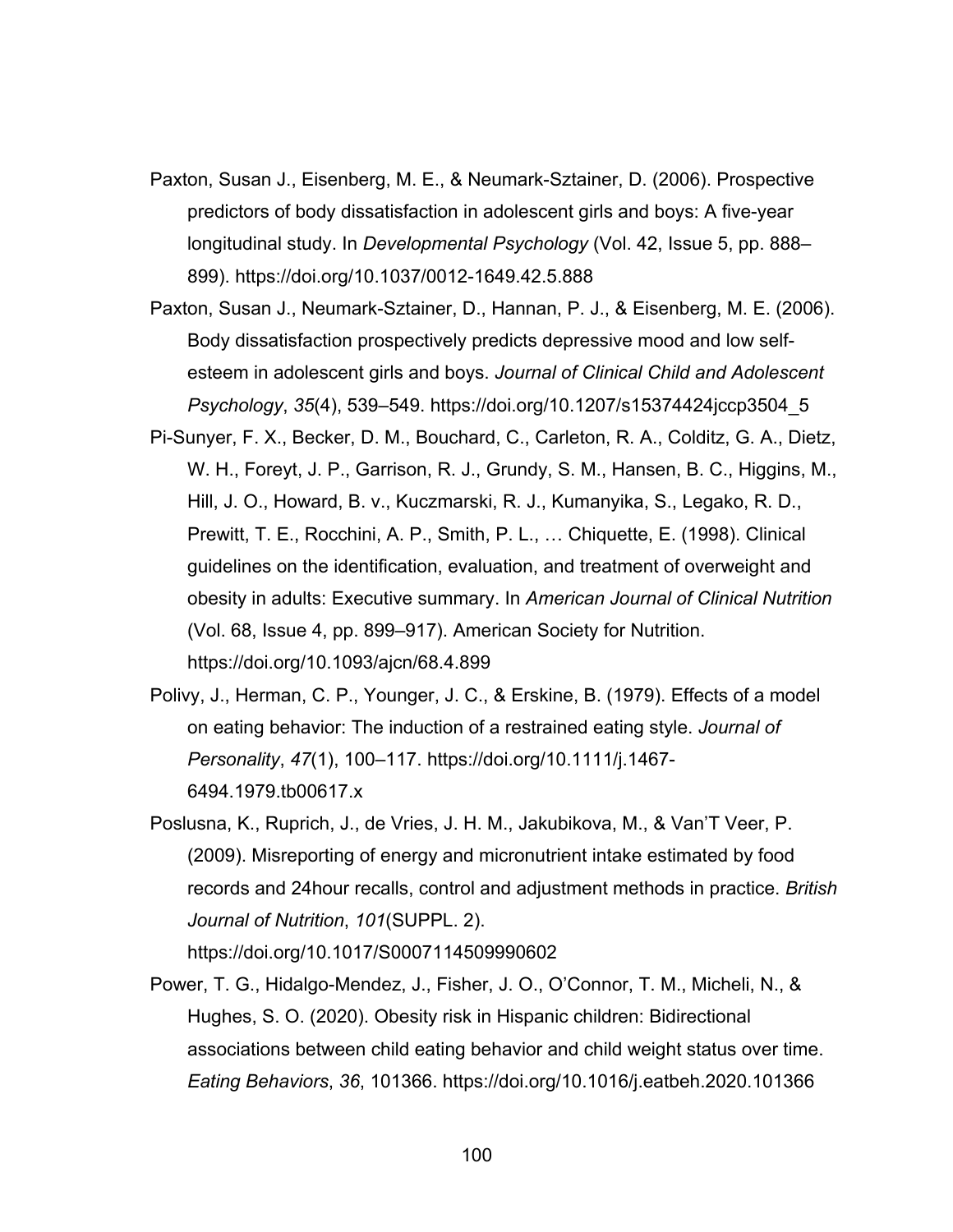Presnell, K., Bearman, S. K., & Stice, E. (2004). Risk factors for body dissatisfaction in adolescent boys and girls: A prospective study. *International Journal of Eating Disorders*, *36*(4), 389–401. https://doi.org/10.1002/eat.20045

- Provencher, V., Drapeau, V., Tremblay, A., Després, J. P., & Lemieux, S. (2003). Eating behaviors and indexes of body composition in men and women from the Québec family study. *Obesity Research*, *11*(6), 783–792. https://doi.org/10.1038/oby.2003.109
- Provencher, V., Polivy, J., Wintre, M. G., Pratt, M. W., Pancer, S. M., Birnie-Lefcovitch, S., & Adams, G. R. (2009). Who gains or who loses weight? Psychosocial factors among first-year university students. *Physiology and Behavior*, *96*(1), 135–141. https://doi.org/10.1016/j.physbeh.2008.09.011
- Puder, J. J., & Munsch, S. (2010). Psychological correlates of childhood obesity. *International Journal of Obesity*, *34*, S37–S43. https://doi.org/10.1038/ijo.2010.238
- Putnick, D. L., & Bornstein, M. H. (2016). Measurement invariance conventions and reporting: The state of the art and future directions for psychological research. In *Developmental Review* (Vol. 41, pp. 71–90). Mosby Inc. https://doi.org/10.1016/j.dr.2016.06.004
- Quek, Y. H., Tam, W. W. S., Zhang, M. W. B., & Ho, R. C. M. (2017). Exploring the association between childhood and adolescent obesity and depression: a meta-analysis. In *Obesity Reviews* (Vol. 18, Issue 7, pp. 742–754). Blackwell Publishing Ltd. https://doi.org/10.1111/obr.12535
- Racine, S. E. (2018). Emotional ratings of high- and low-calorie food are differentially associated with cognitive restraint and dietary restriction. *Appetite*. https://doi.org/10.1016/j.appet.2017.11.104
- Rankin, J., Matthews, L., Cobley, S., Han, A., Sanders, R., Wiltshire, H. D., & Baker, J. S. (2016). Psychological consequences of childhood obesity: psychiatric comorbidity and prevention. *Adolescent Health, Medicine and Therapeutics*, *Volume 7*, 125–146. https://doi.org/10.2147/ahmt.s101631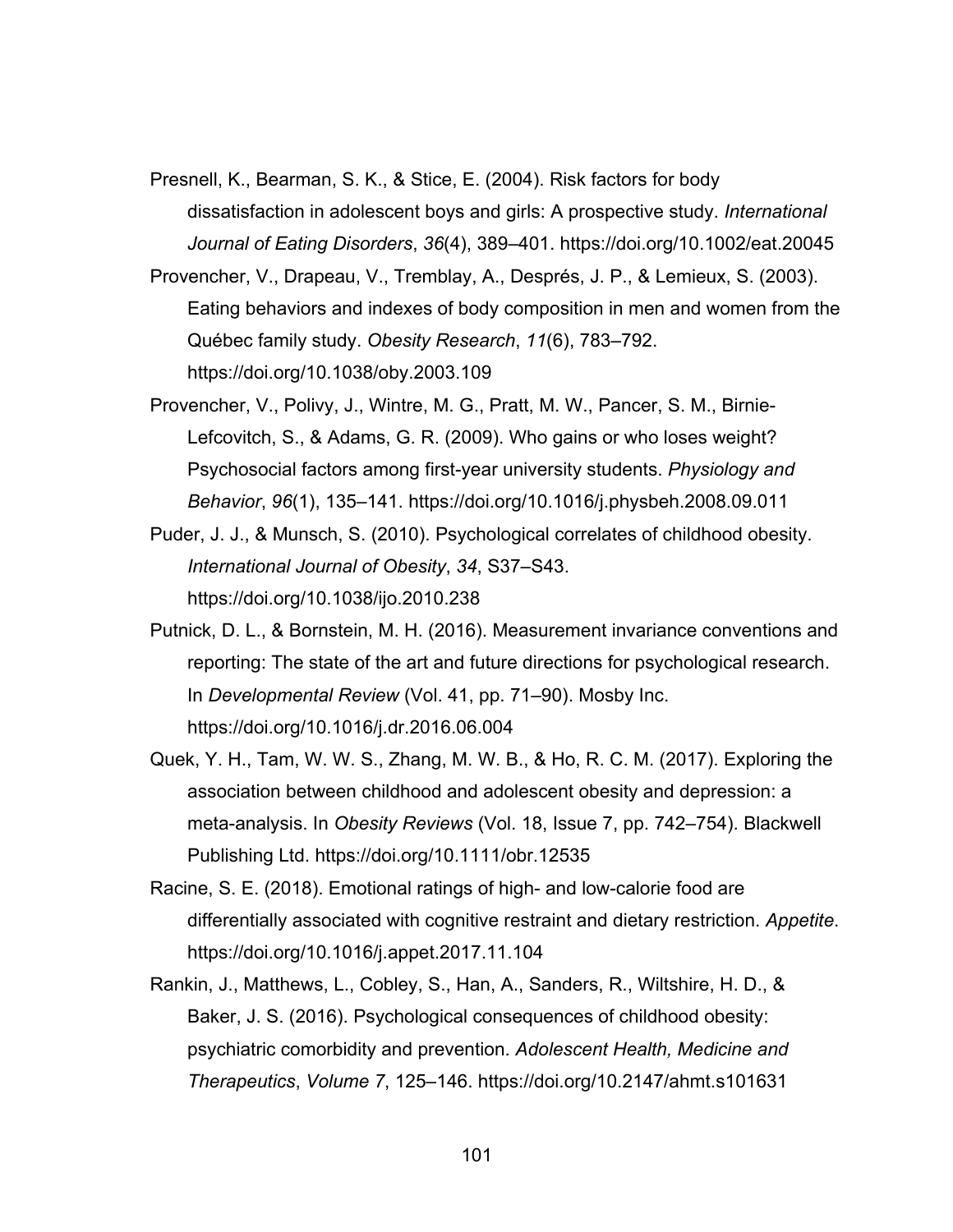- Raynor, H., Maier, D., Dietz, K., & Kieras, M. A. (2006). What Is the Evidence of a Causal Relationship between Dieting, Obesity, and Eating Disorders in Youth? In *Journal of the American Dietetic Association* (Vol. 106, Issue 9, pp. 1359– 1360). https://doi.org/10.1016/j.jada.2006.07.030
- Reed, J. R., Yates, B. C., Houfek, J., Pullen, C. H., Briner, W., & Schmid, K. K. (2016). Eating Self-Regulation in Overweight and Obese Adults: A Concept Analysis. *Nursing Forum*, *51*(2), 105–116. https://doi.org/10.1111/nuf.12125
- Reedy, J., Krebs-Smith, S. M., Miller, P. E., Liese, A. D., Kahle, L. L., Park, Y., & Subar, A. F. (2014). Higher Diet Quality Is Associated with Decreased Risk of All-Cause, Cardiovascular Disease, and Cancer Mortality among Older Adults. *The Journal of Nutrition*, *144*(6), 881–889. https://doi.org/10.3945/jn.113.189407
- Reedy, J., Lerman, J. L., Krebs-Smith, S. M., Kirkpatrick, S. I., Pannucci, T. R. E., Wilson, M. M., Subar, A. F., Kahle, L. L., & Tooze, J. A. (2018). Evaluation of the Healthy Eating Index-2015. *Journal of the Academy of Nutrition and Dietetics*, *118*(9), 1622–1633. https://doi.org/10.1016/j.jand.2018.05.019
- Ricciardelli, L. A., & McCabe, M. P. (2001). Children's body image concerns and eating disturbance: A review of the literature. *Clinical Psychology Review*, *21*(3), 325–344. https://doi.org/10.1016/S0272-7358(99)00051-3
- Rideout, C. A., & Barr, S. I. (2009). "Restrained Eating" vs "Trying to Lose Weight": How Are They Associated with Body Weight and Tendency to Overeat among Postmenopausal Women? *Journal of the American Dietetic Association*, *109*(5), 890–893. https://doi.org/10.1016/j.jada.2009.02.009
- Rideout, C. A., McLean, J. A., & Barr, S. I. (2004). Women with high scores for cognitive dietary restraint choose foods lower in fat and energy. *Journal of the American Dietetic Association*, *104*(7), 1154–1157. https://doi.org/10.1016/j.jada.2004.04.024
- Rodgers, R. F., Mclean, S. A., Marques, Mathew, Dunstan, C. J., & Paxton, S. J. (n.d.). *Trajectories of Body Dissatisfaction and Dietary Restriction in Early*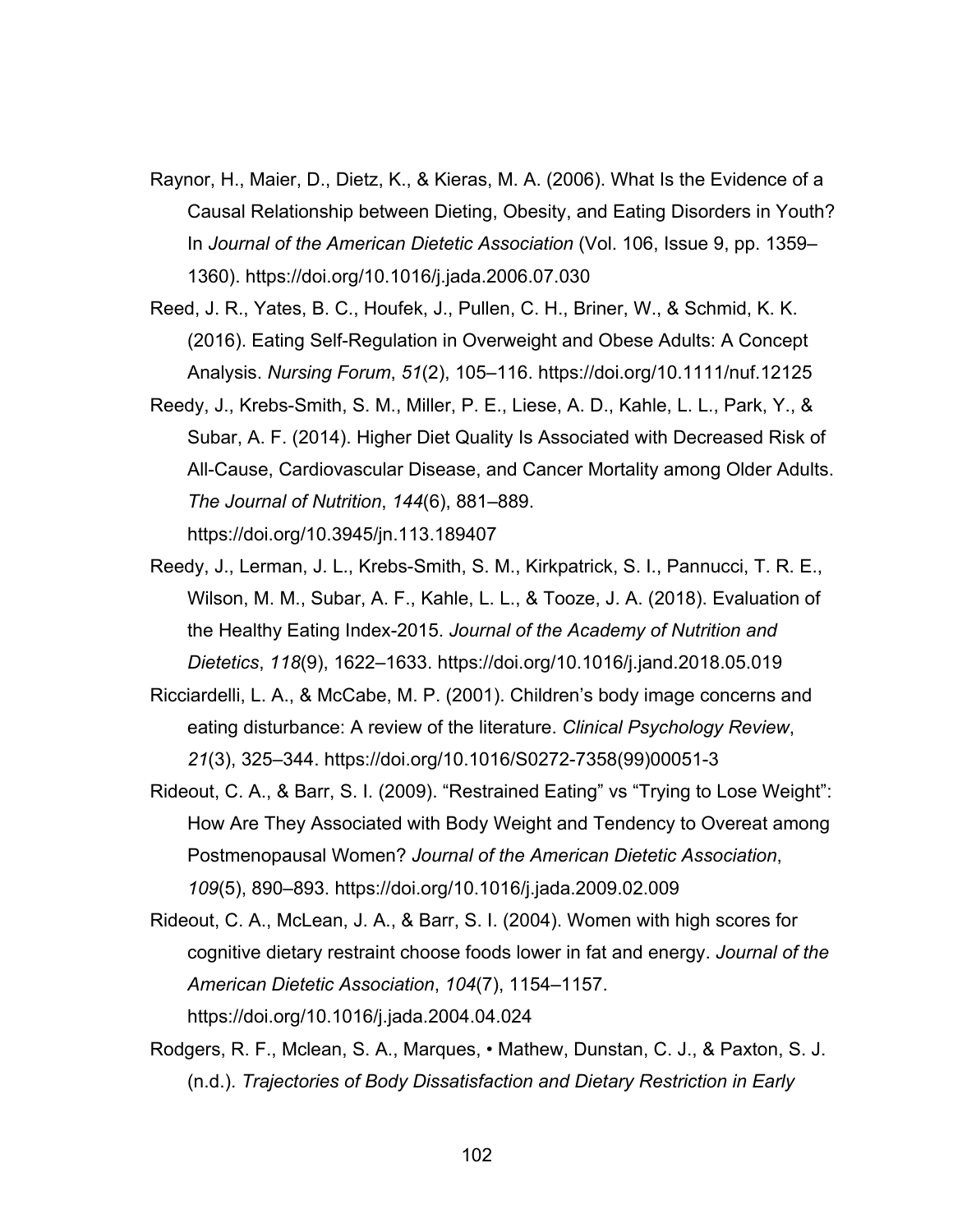*Adolescent Girls: A Latent Class Growth Analysis*. https://doi.org/10.1007/s10964-015-0356-3

- Rodgers, R. F., Nichols, T. E., Damiano, S. R., Wertheim, E. H., & Paxton, S. J. (2019a). Low body esteem and dietary restraint among 7-year old children: The role of perfectionism, low self-esteem, and belief in the rewards of thinness and muscularity. *Eating Behaviors*, *32*, 65–68. https://doi.org/10.1016/j.eatbeh.2018.12.004
- Rodgers, R. F., Nichols, T. E., Damiano, S. R., Wertheim, E. H., & Paxton, S. J. (2019b). Low body esteem and dietary restraint among 7-year old children: The role of perfectionism, low self-esteem, and belief in the rewards of thinness and muscularity. *Eating Behaviors*, *32*, 65–68. https://doi.org/10.1016/j.eatbeh.2018.12.004
- Rodgers, R. F., Paxton, S. J., & McLean, S. A. (2014). A Biopsychosocial Model of Body Image Concerns and Disordered Eating in Early Adolescent Girls. *Journal of Youth and Adolescence*, *43*(5), 814–823. https://doi.org/10.1007/s10964-013-0013-7
- Rohde, P., Stice, E., & Marti, C. N. (2015). Development and predictive effects of eating disorder risk factors during adolescence: Implications for prevention efforts. *International Journal of Eating Disorders*, *48*(2), 187–198. https://doi.org/10.1002/eat.22270
- Rosenblum, G. D., & Lewis, M. (1999). The relations among body image, physical attractiveness, and body mass in adolescence. *Child Development*, *70*(1), 50– 64. https://doi.org/10.1111/1467-8624.00005
- Rovine, M. J., & McDermott, P. A. (2018). Latent Growth Curve and Repeated Measures ANOVA Contrasts: What the Models are Telling You. *Multivariate Behavioral Research*, *53*(1), 90–101. https://doi.org/10.1080/00273171.2017.1387511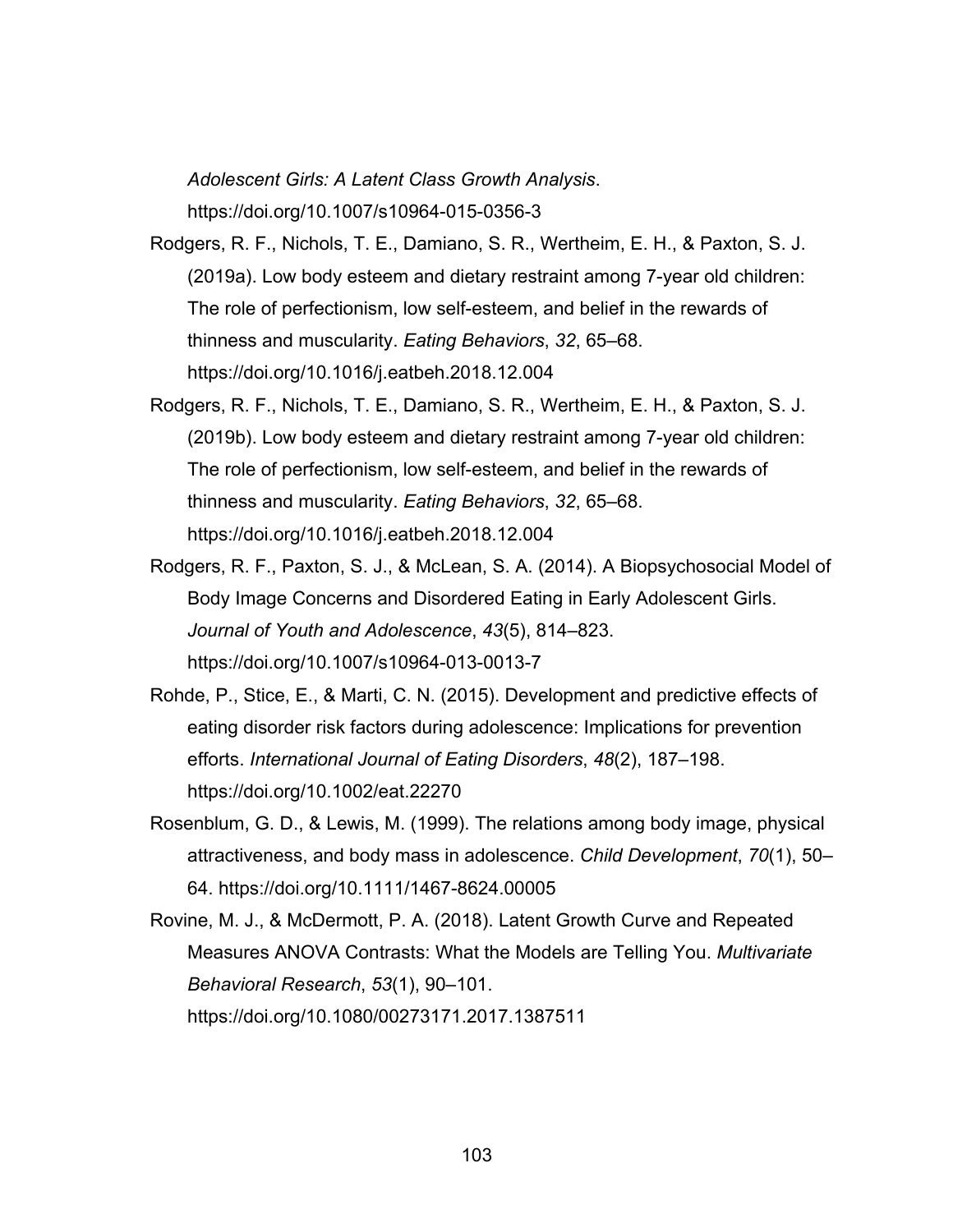- Ruderman, A. J., & Christensen, H. (1983). Restraint theory and its applicability to overweight individuals. *Journal of Abnormal Psychology*, *92*(2), 210–215. https://doi.org/10.1037//0021-843x.92.2.210
- Russell, C. G., & Russell, A. (2020). "food" and "non-food" self-regulation in childhood: A review and reciprocal analysis. In *International Journal of Behavioral Nutrition and Physical Activity* (Vol. 17, Issue 1). BioMed Central Ltd. https://doi.org/10.1186/s12966-020-00928-5
- Savage, J. S., Fisher, J. O., & Birch, L. L. (2007). Parental influence on eating behavior: Conception to adolescence. *Journal of Law, Medicine and Ethics*, *35*(1), 22–34. https://doi.org/10.1111/j.1748-720X.2007.00111.x
- Schachter, S. (1968). Obesity and eating. *Science*, *161*(3843), 751–756. https://doi.org/10.1126/science.161.3843.751
- Schafer, J. L. (1999). Multiple imputation: a primer. *Statistical Methods in Medical Research*, *8*(1), 3–15. https://doi.org/10.1177/096228029900800102
- Schakel, S. F. (2001). Maintaining a Nutrient Database in a Changing Marketplace: Keeping Pace with Changing Food Products - A Research Perspective. In *Journal of Food Composition and Analysis* (Vol. 14, Issue 3, pp. 315–322). Academic Press Inc. https://doi.org/10.1006/jfca.2001.0992
- Schakel, S. F., Buzzard, I. M., & Gebhardt, S. E. (1997). Procedures for estimating nutrient values for food composition databases. *Journal of Food Composition and Analysis*, *10*(2), 102–114. https://doi.org/10.1006/jfca.1997.0527
- Schaumberg, K., Anderson, D. A., Anderson, L. M., Reilly, E. E., & Gorrell, S. (2016). Dietary restraint: what's the harm? A review of the relationship between dietary restraint, weight trajectory and the development of eating pathology. *Clinical Obesity*, *6*(2), 89–100. https://doi.org/10.1111/cob.12134
- Senf, J. H., Shisslak, C. M., & Crago, M. A. (2006). Does dieting lead to weight gain? A four-year longitudinal study of middle school girls. *Obesity*, *14*(12), 2236–2241. https://doi.org/10.1038/oby.2006.262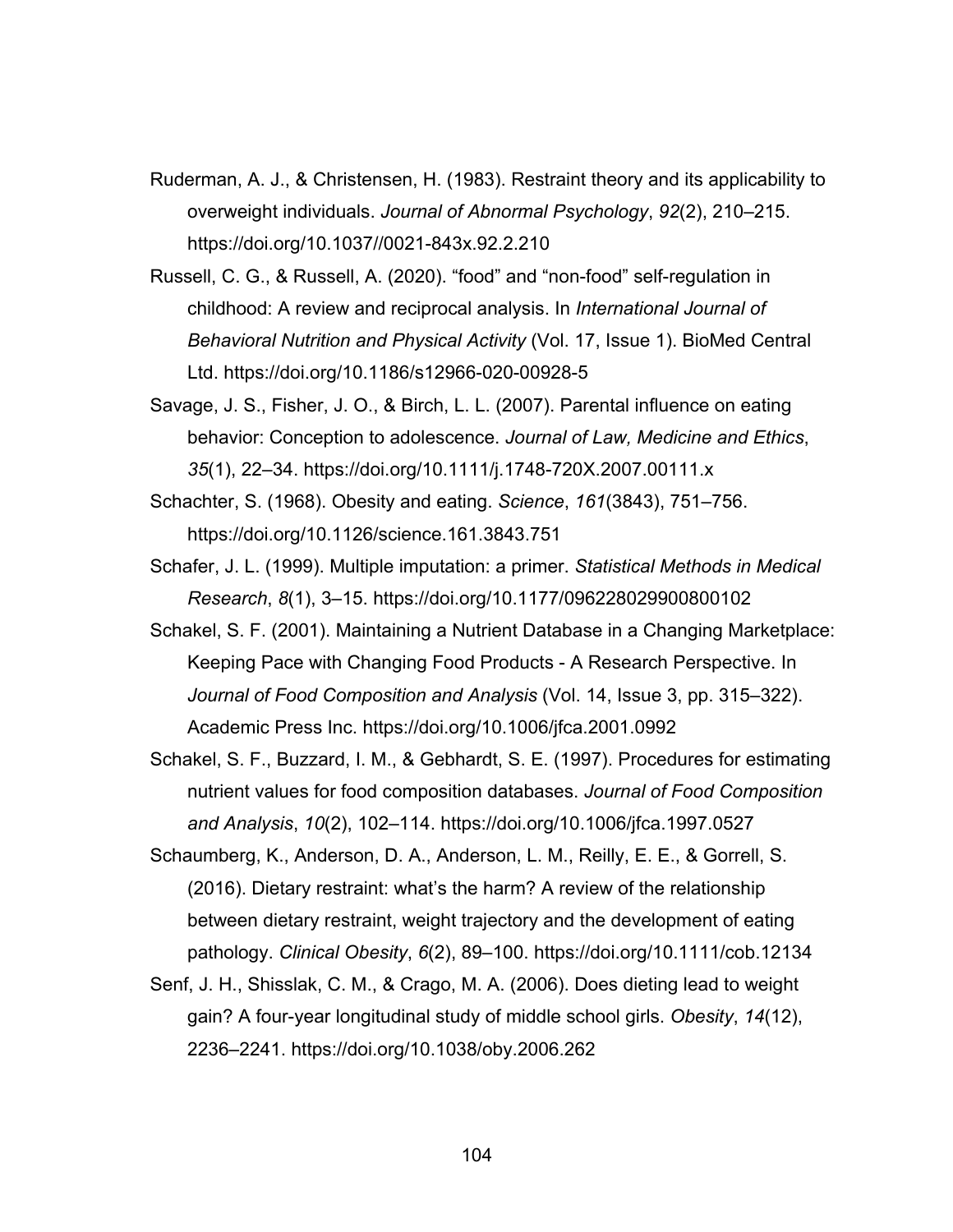- Sharafi, M., Duffy, V. B., Miller, R. J., Winchester, S. B., Huedo-Medina, T. B., & Sullivan, M. C. (2016). Dietary behaviors of adults born prematurely may explain future risk for cardiovascular disease. *Appetite*, *99*, 157–167. https://doi.org/10.1016/j.appet.2016.01.007
- Sharpe, H., Griffiths, S., Choo, T., Eisenberg, M. E., Mitchison, D., Wall, M., & Neumark-Sztainer, D. (2018). The relative importance of dissatisfaction, overvaluation and preoccupation with weight and shape for predicting onset of disordered eating behaviors and depressive symptoms over 15 years. *International Journal of Eating Disorders*, *51*(10), 1168–1175. https://doi.org/10.1002/eat.22936
- Shriver, L. H., Harrist, A. W., Page, M., Hubbs-Tait, L., Moulton, M., & Topham, G. (2013). Differences in body esteem by weight status, gender, and physical activity among young elementary school-aged children. *Body Image*, *10*(1), 78–84. https://doi.org/10.1016/j.bodyim.2012.10.005
- Shriver, L. H., Hubbs-Tait, L., Harrist, A. W., Topham, G., & Page, M. (2015). Child gender and weight status moderate the relation of maternal feeding practices to body esteem in 1st grade children. *Appetite*, *89*, 62–69. https://doi.org/10.1016/j.appet.2015.01.017
- Shunk, J. A., & Birch, L. L. (2004a). Validity of dietary restraint among 5- to 9-year old girls. *Appetite*, *42*(3), 241–247. https://doi.org/10.1016/j.appet.2003.11.007
- Shunk, J. A., & Birch, L. L. (2004b). Validity of dietary restraint among 5- to 9-year old girls. *Appetite*, *42*(3), 241–247. https://doi.org/10.1016/j.appet.2003.11.007
- Shunk, J. A., & Birch, L. L. (2004c). Girls at risk for overweight at age 5 are at risk for dietary restraint, disinhibited overeating, weight concerns, and greater weight gain from 5 to 9 years. *Journal of the American Dietetic Association*, *104*(7), 1120–1126. https://doi.org/10.1016/j.jada.2004.04.031
- Simmonds, M., Llewellyn, A., Owen, C. G., & Woolacott, N. (2016). Predicting adult obesity from childhood obesity: a systematic review and meta-analysis. *Obesity Reviews*, *17*(2), 95–107. https://doi.org/10.1111/obr.12334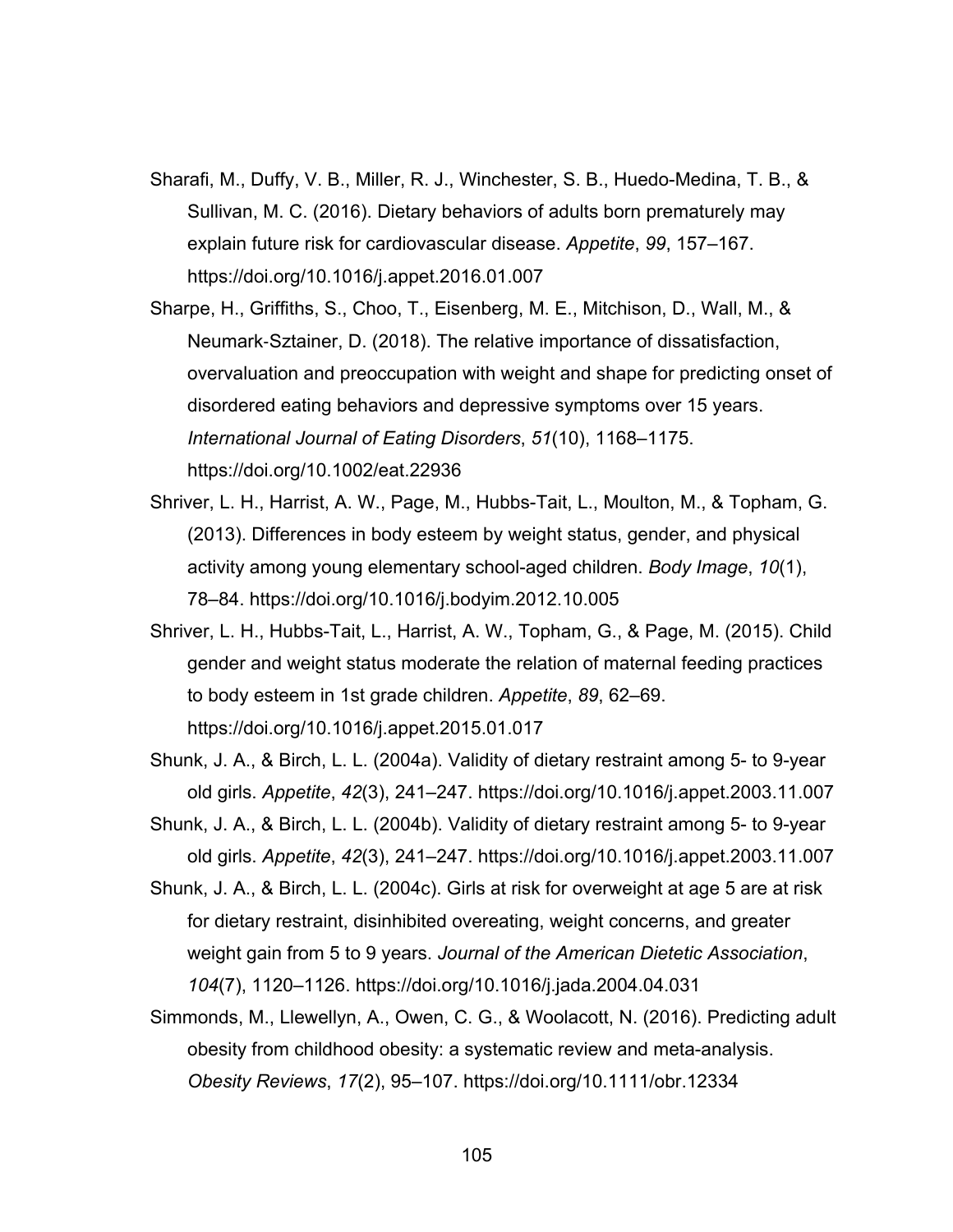- Skinner, A. C., Ravanbakht, S. N., Skelton, J. A., Perrin, E. M., & Armstrong, S. C. (2018). Prevalence of obesity and severe obesity in US children, 1999-2016. In *Pediatrics* (Vol. 141, Issue 3, pp. 1999–2016). American Academy of Pediatrics. https://doi.org/10.1542/peds.2017-3459
- Smolak, L. (2004). Body image in children and adolescents: where do we go from here? *Body Image*, *1*, 15–28. https://doi.org/10.1016/S1740-1445(03)00008-1
- Smolak, L., & Levine, M. P. (2001). A two-year follow-up of a primary prevention program for negative body image and unhealthy weight regulation. *Eating Disorders*, *9*(4), 313–325. https://doi.org/10.1080/106402601753454886
- Smolak, L., Levine, M. P., & Schermer, F. (1998). A controlled evaluation of an elementary school primary prevention program for eating problems. *Journal of Psychosomatic Research*, *44*(3–4), 339–353. https://doi.org/10.1016/S0022- 3999(97)00259-6
- Snoek, H. M., van Strien, T., Janssens, J. M. A. M., & Engels, R. C. M. E. (2008). Restrained Eating and BMI: A Longitudinal Study Among Adolescents. *Health Psychology*, *27*(6), 753–759. https://doi.org/10.1037/0278-6133.27.6.753
- Spiel, E. C., Rodgers, R. F., Paxton, S. J., Wertheim, E. H., Damiano, S. R., Gregg, K. J., & McLean, S. A. (2016). "He's got his father's bias": Parental influence on weight bias in young children. *British Journal of Developmental Psychology*, *34*(2), 198–211. https://doi.org/10.1111/bjdp.12123
- Stice, E., & Shaw, H. E. (2002). Role of body dissatisfaction in the onset and maintenance of eating pathology: A synthesis of research findings. *Journal of Psychosomatic Research*, *53*(5), 985–993. https://doi.org/10.1016/S0022- 3999(02)00488-9
- Stice, E., Sysko, R., Roberto, C. A., & Allison, S. (2010). Are dietary restraint scales valid measures of dietary restriction? Additional objective behavioral and biological data suggest not. *Appetite*, *54*(2), 331–339. https://doi.org/10.1016/j.appet.2009.12.009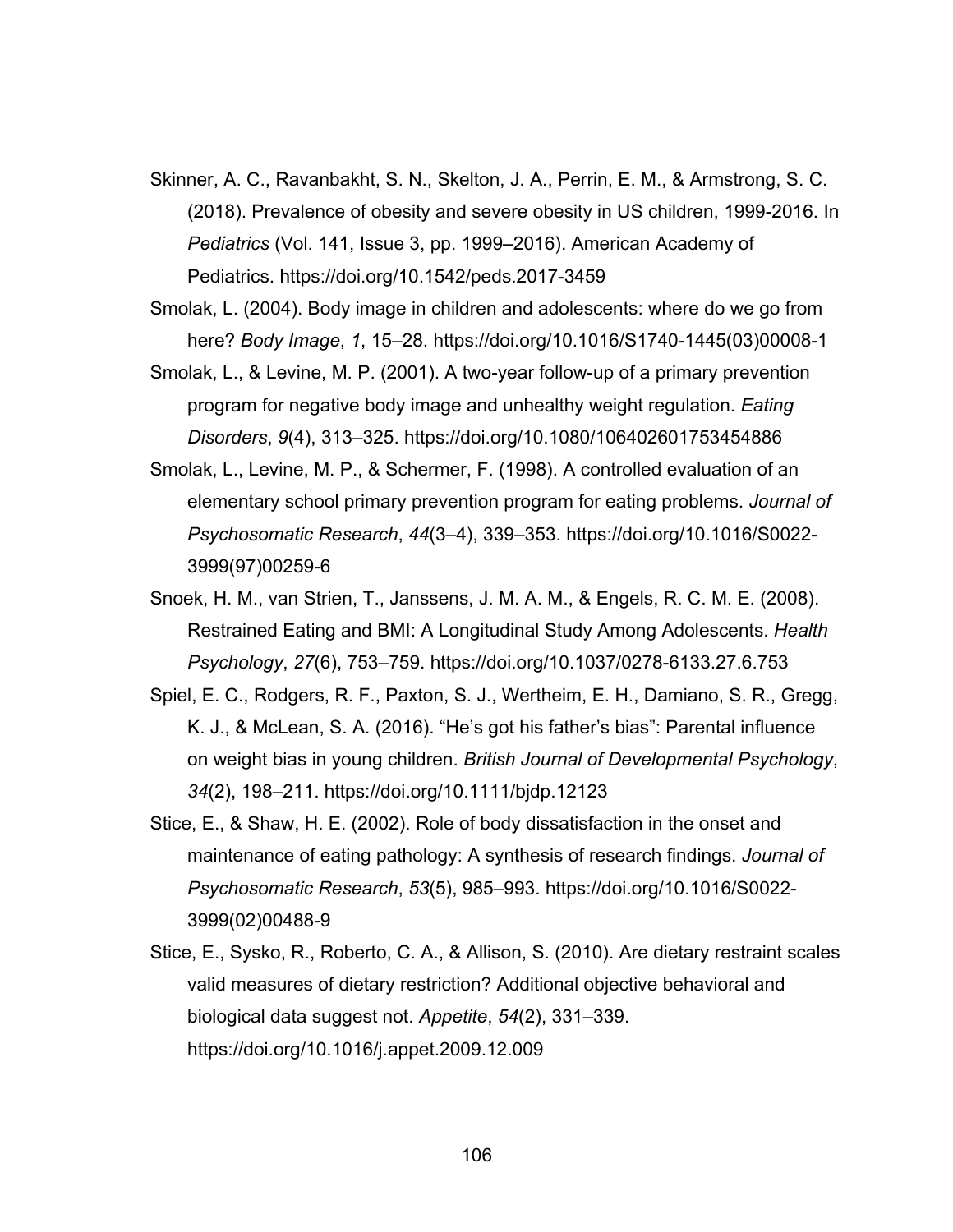- STORY, M., NEUMARK-SZTAINER, D., & FRENCH, S. (2002). Individual and Environmental Influences on Adolescent Eating Behaviors. *Journal of the American Dietetic Association*, *102*(3), S40–S51. https://doi.org/10.1016/S0002-8223(02)90421-9
- Strauss, R. S. (1999). Self-reported weight status and dieting in a cross-sectional sample of young adolescents: National Health and Nutrition Examination Survey III. *Archives of Pediatrics and Adolescent Medicine*, *153*(7), 741–747. https://doi.org/10.1001/archpedi.153.7.741
- Striegel-Moore, R. H. (2001). Body image concerns among children. *Journal of Pediatrics*, *138*(2), 158–160. https://doi.org/10.1067/mpd.2001.112901
- Strien, T. van, Frijters, J. E. R., Bergers, G. P. A., & Defares, P. B. (1986). The Dutch Eating Behavior Questionnaire (DEBQ) for assessment of restrained, emotional, and external eating behavior. *International Journal of Eating Disorders*, *5*(2), 295–315. https://doi.org/10.1002/1098- 108X(198602)5:2<295::AID-EAT2260050209>3.0.CO;2-T
- Strien, T. van, Frijters, J. E. R., Staveren, W. A. van, Defares, P. B., & Deurenberg, P. (1986). The predictive validity of the Dutch Restrained Eating Scale. *International Journal of Eating Disorders*, *5*(4), 747–755. https://doi.org/10.1002/1098-108X(198605)5:4<747::AID-EAT2260050413>3.0.CO;2-6
- Stunkard, A. J., & Messick, S. (1985). The three-factor eating questionnaire to measure dietary restraint, disinhibition and hunger. *Journal of Psychosomatic Research*, *29*(1), 71–83.
- Swanson, S. A., Crow, S. J., le Grange, D., Swendsen, J., & Merikangas, K. R. (2011). Prevalence and correlates of eating disorders in adolescents: Results from the national comorbidity survey replication adolescent supplement. *Archives of General Psychiatry*, *68*(7), 714–723. https://doi.org/10.1001/archgenpsychiatry.2011.22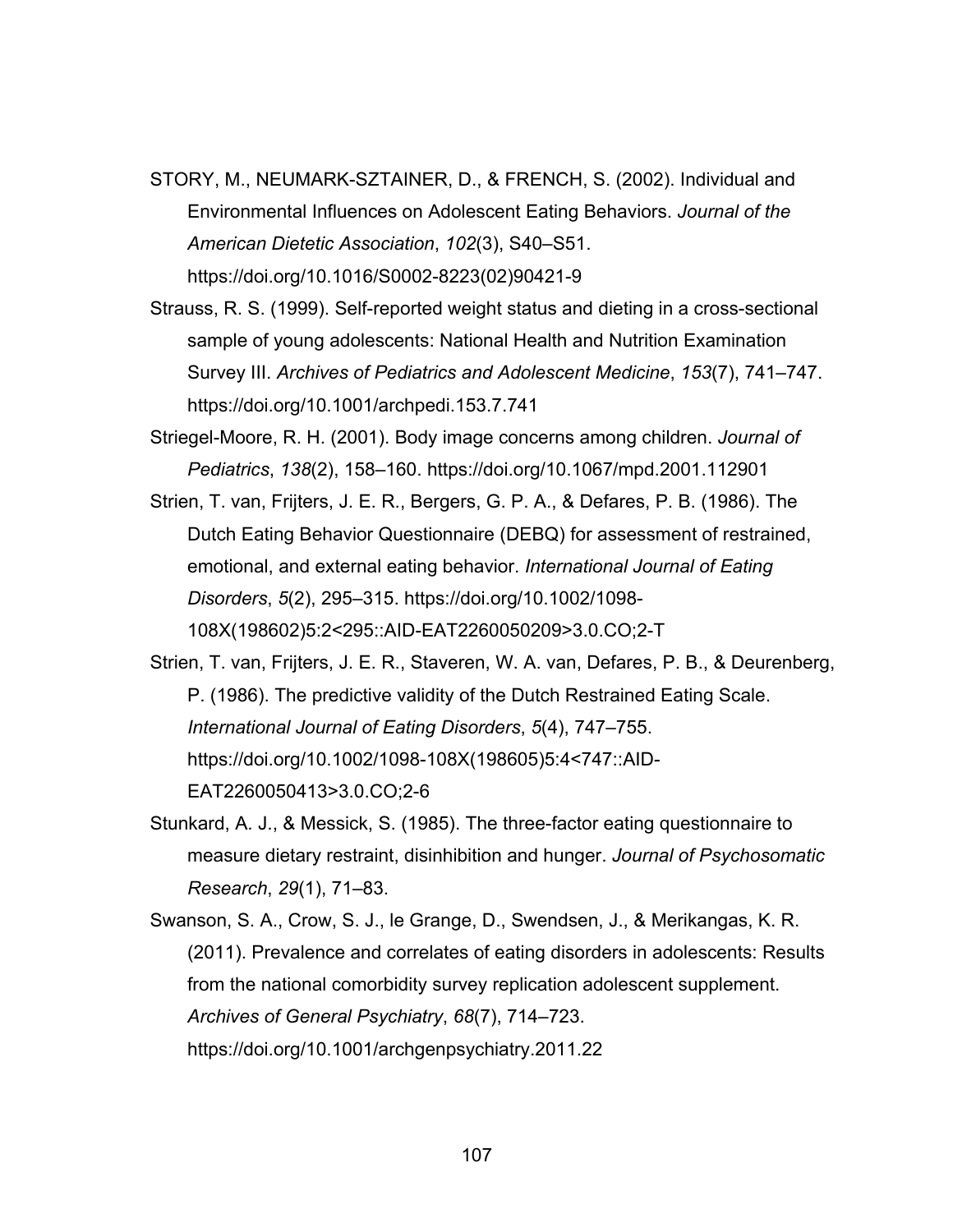- Szamreta, E. A., Qin, B., Ohman-Strickland, P. A., Devine, K. A., Stapleton, J. L., Ferrante, J. M., & Bandera, E. v. (2017). Associations of Anthropometric, Behavioral, and Social Factors on Level of Body Esteem in Peripubertal Girls. *Journal of Developmental and Behavioral Pediatrics*, *38*(1), 58–64. https://doi.org/10.1097/DBP.0000000000000360
- Tatangelo, G., McCabe, M., Mellor, D., & Mealey, A. (2016). A systematic review of body dissatisfaction and sociocultural messages related to the body among preschool children. In *Body Image* (Vol. 18, pp. 86–95). Elsevier Ltd. https://doi.org/10.1016/j.bodyim.2016.06.003
- Thompson, J. K. (2004). The (mis)measurement of body image: Ten strategies to improve assessment for applied and research purposes. *Body Image*, *1*(1), 7– 14. https://doi.org/10.1016/S1740-1445(03)00004-4
- Thorpe, M. G., Kestin, M., Riddell, L. J., Keast, R. S., & Mcnaughton, S. A. (n.d.). Diet quality in young adults and its association with food-related behaviours. *Public Health Nutrition*, *8*, 1767–1775.

https://doi.org/10.1017/S1368980013001924

- Tiggemann, M. (2005). Body dissatisfaction and adolescent self-esteem: Prospective findings. *Body Image*, *2*(2), 129–135. https://doi.org/10.1016/j.bodyim.2005.03.006
- Topham, G. L., Hubbs-Tait, L., Rutledge, J. M., Page, M. C., Kennedy, T. S., Shriver, L. H., & Harrist, A. W. (2011). Parenting styles, parental response to child emotion, and family emotional responsiveness are related to child emotional eating. *Appetite*, *56*(2), 261–264. https://doi.org/10.1016/j.appet.2011.01.007
- Tremblay, L., & Lariviere, M. (2009). The influence of puberty onset, Body Mass Index, and pressure to be thin on disordered eating behaviors in children and adolescents. *Eating Behaviors*, *10*(2), 75–83. https://doi.org/10.1016/j.eatbeh.2008.12.001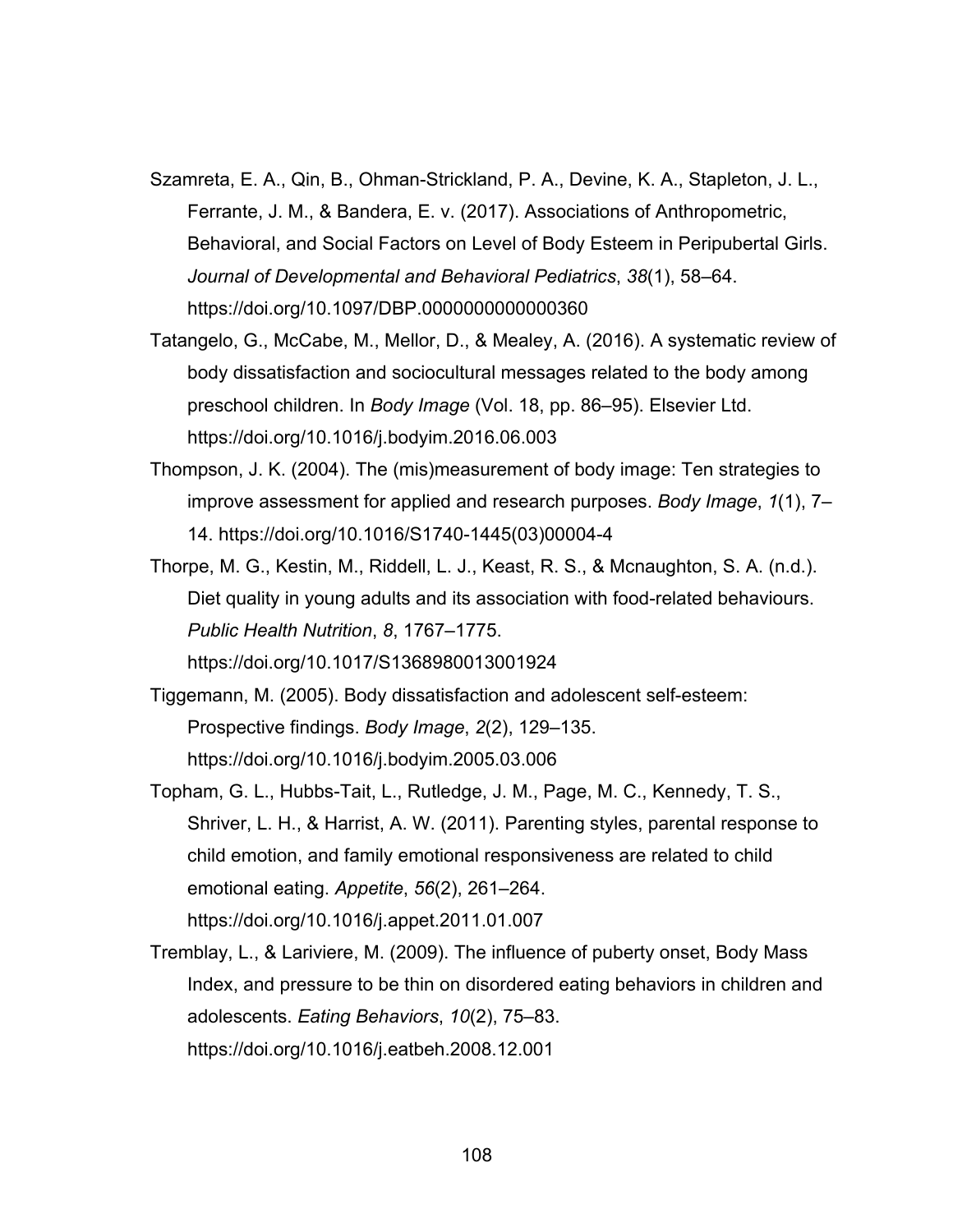- Tripicchio, G. L., Kachurak, A., Davey, A., Bailey, R. L., Dabritz, L. J., & Fisher, J. O. (2019). *Associations between Snacking and Weight Status among Adolescents 12-19 Years in the United States*. https://doi.org/10.3390/nu11071486
- Truesdale, K. P., Stevens, J., Lewis, C. E., Schreiner, P. J., Loria, C. M., & Cai, J. (2006). Changes in risk factors for cardiovascular disease by baseline weight status in young adults who maintain or gain weight over 15 years: The CARDIA study. *International Journal of Obesity*, *30*(9), 1397–1407. https://doi.org/10.1038/sj.ijo.0803307
- Udo, T., & Grilo, C. M. (2018). Prevalence and Correlates of DSM-5–Defined Eating Disorders in a Nationally Representative Sample of U.S. Adults. *Biological Psychiatry*, *84*(5), 345–354. https://doi.org/10.1016/j.biopsych.2018.03.014
- Urbanek, J. K., Metzgar, C. J., Hsiao, P. Y., Piehowski, K. E., & Nickols-Richardson, S. M. (2015). Increase in cognitive eating restraint predicts weight loss and change in other anthropometric measurements in overweight/obese premenopausal women. *Appetite*, *87*, 244–250. https://doi.org/10.1016/j.appet.2014.12.230
- van den Berg, P. A., Mond, J., Eisenberg, M., Ackard, D., & Neumark-Sztainer, D. (2010). The link between body dissatisfaction and self-esteem in adolescents: Similarities across gender, age, weight status, race/ethnicity, and socioeconomic status. *Journal of Adolescent Health*, *47*(3), 290–296. https://doi.org/10.1016/j.jadohealth.2010.02.004
- van Strien, T., & Oosterveld, P. (2008). The children's DEBQ for assessment of restrained, emotional, and external eating in 7- to 12-year-old children. *International Journal of Eating Disorders*, *41*(1), 72–81. https://doi.org/10.1002/eat.20424
- van Strien, T., Peter Herman, C., Engels, R. C. M. E., Larsen, J. K., & van Leeuwe, J. F. J. (2007). Construct validation of the Restraint Scale in normal-weight and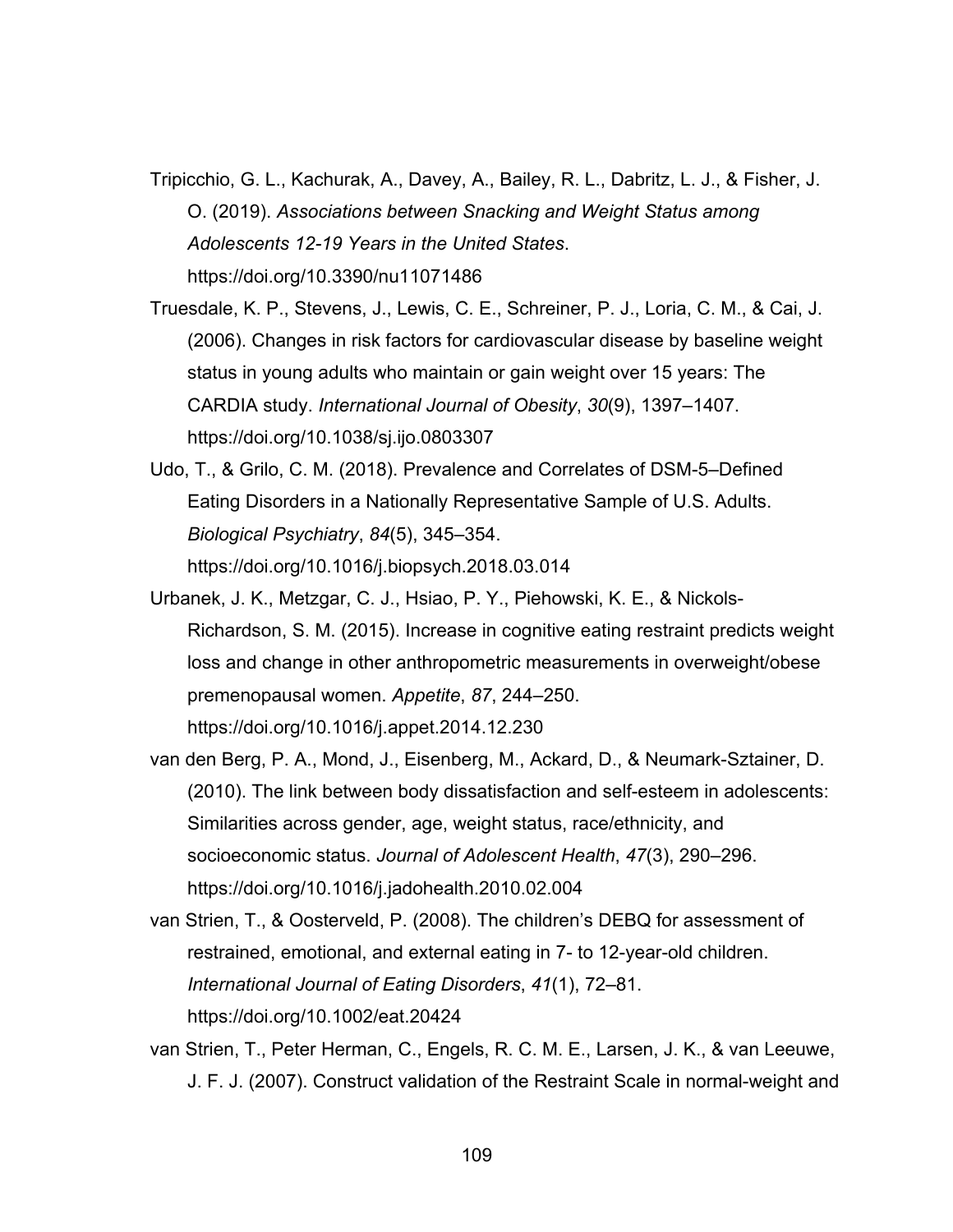overweight females. *Appetite*, *49*(1), 109–121. https://doi.org/10.1016/j.appet.2007.01.003

- vander Wal, J. S. (2012a). Unhealthy weight control behaviors among adolescents. *Journal of Health Psychology*, *17*(1), 110–120. https://doi.org/10.1177/1359105311409787
- vander Wal, J. S. (2012b). Unhealthy weight control behaviors among adolescents. *Journal of Health Psychology*, *17*(1), 110–120. https://doi.org/10.1177/1359105311409787
- vander Wal, J. S., & Mitchell, E. R. (2011). Psychological complications of pediatric obesity. In *Pediatric Clinics of North America* (Vol. 58, Issue 6, pp. 1393– 1401). Elsevier. https://doi.org/10.1016/j.pcl.2011.09.008
- Voelkle, M. C. (2007). Latent growth curve modeling as an integrative approach to the analysis of change. In *Psychology Science* (Vol. 49, Issue 4).
- von Spreckelsen, P., Glashouwer, K. A., Bennik, E. C., Wessel, I., & de Jong, P. J. (2018). Negative body image: Relationships with heightened disgust propensity, disgust sensitivity, and self-directed disgust. *PLoS ONE*, *13*(6). https://doi.org/10.1371/journal.pone.0198532
- Wane, S., van Uffelen, J. G. Z., & Brown, W. (2010). Determinants of weight gain in young women: A review of the literature. In *Journal of Women's Health* (Vol. 19, Issue 7, pp. 1327–1340). J Womens Health (Larchmt). https://doi.org/10.1089/jwh.2009.1738
- Wang, Y., Cai, L., Wu, Y., Wilson, R. F., Weston, C., Fawole, O., Bleich, S. N., Cheskin, L. J., Showell, N. N., Lau, B. D., Chiu, D. T., Zhang, A., & Segal, J. (2015). What childhood obesity prevention programmes work? A systematic review and meta-analysis. *Obesity Reviews*, *16*(7), 547–565. https://doi.org/10.1111/obr.12277
- Wang, Youfa, & Chen, H. J. (2012). Use of Percentiles and Z -Scores in Anthropometry. In *Handbook of Anthropometry: Physical Measures of Human*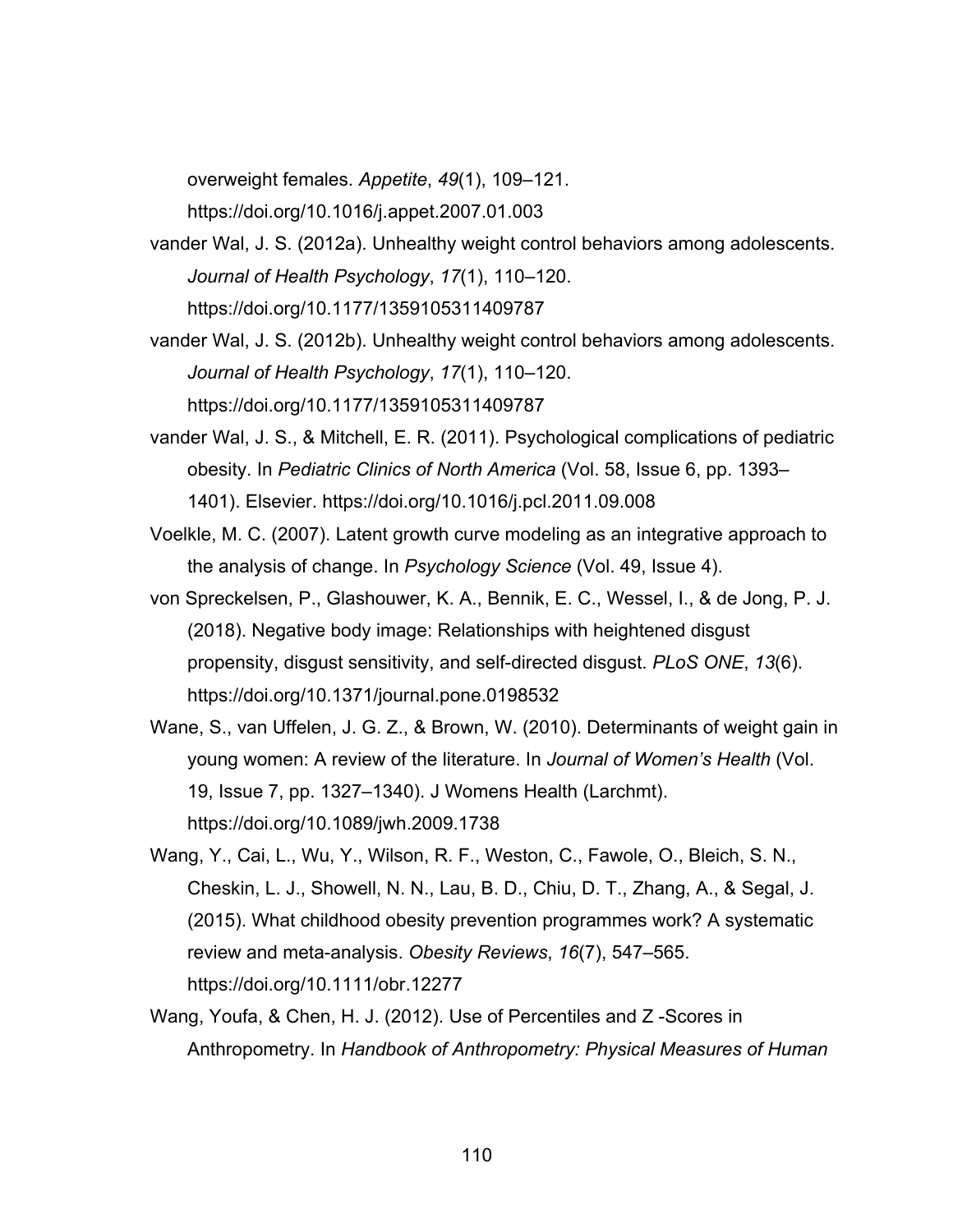*Form in Health and Disease* (pp. 29–48). Springer New York. https://doi.org/10.1007/978-1-4419-1788-1\_2

- Ward, Z. J., Long, M. W., Resch, S. C., Giles, C. M., Cradock, A. L., & Gortmaker, S. L. (2017a). Simulation of Growth Trajectories of Childhood Obesity into Adulthood. *New England Journal of Medicine*, *377*(22), 2145–2153. https://doi.org/10.1056/NEJMoa1703860
- Ward, Z. J., Long, M. W., Resch, S. C., Giles, C. M., Cradock, A. L., & Gortmaker, S. L. (2017b). Simulation of growth trajectories of childhood obesity into adulthood. *New England Journal of Medicine*, *377*(22), 2145–2153. https://doi.org/10.1056/NEJMoa1703860
- Ward, Z. J., Rodriguez, P., Wright, D. R., Austin, S. B., & Long, M. W. (2019). Estimation of Eating Disorders Prevalence by Age and Associations With Mortality in a Simulated Nationally Representative US Cohort. *JAMA Network Open*, *2*(10), e1912925. https://doi.org/10.1001/jamanetworkopen.2019.12925
- Wardle, J., & Cooke, L. (2005). The impact obesity on psychological well-being. In *Best Practice and Research: Clinical Endocrinology and Metabolism* (Vol. 19, Issue 3 SPEC. ISS., pp. 421–440). Bailliere Tindall Ltd. https://doi.org/10.1016/j.beem.2005.04.006
- Weinberger, N. A., Kersting, A., Riedel-Heller, S. G., & Luck-Sikorski, C. (2017). Body Dissatisfaction in Individuals with Obesity Compared to Normal-Weight Individuals: A Systematic Review and Meta-Analysis. *Obesity Facts*, *9*(6), 424– 441. https://doi.org/10.1159/000454837
- Weinberger, N.-A., Kersting, A., Riedel-Heller, S. G., & Luck-Sikorski, C. (2016). Body Dissatisfaction in Individuals with Obesity Compared to Normal-Weight Individuals: A Systematic Review and Meta-Analysis. *Public Health*, *9*, 424– 441. https://doi.org/10.1159/000454837
- Weiss, R., Dziura, J., Burgert, T. S., Tamborlane, W. v., Taksali, S. E., Yeckel, C. W., Allen, K., Lopes, M., Savoye, M., Morrison, J., Sherwin, R. S., & Caprio, S. (2004). Obesity and the Metabolic Syndrome in Children and Adolescents.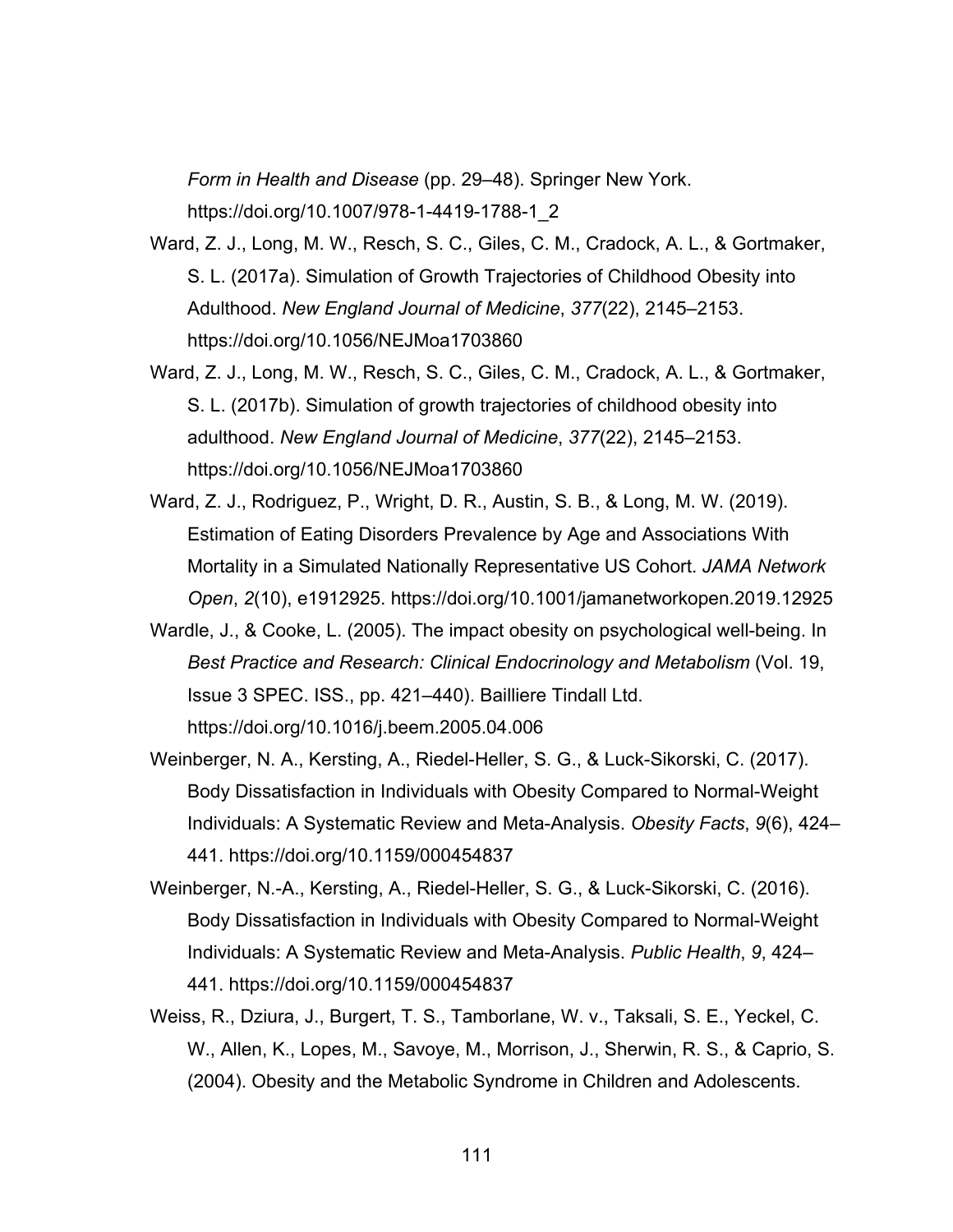*New England Journal of Medicine*, *350*(23), 2362–2374. https://doi.org/10.1056/nejmoa031049

- Westenhoefer, J., Engel, D., Holst, C., Lorenz, J., Peacock, M., Stubbs, J., Whybrow, S., & Raats, M. (2013). Cognitive and weight-related correlates of flexible and rigid restrained eating behaviour. *Eating Behaviors*, *14*(1), 69–72. https://doi.org/10.1016/j.eatbeh.2012.10.015
- Wideman, L., Calkins, S. D., Janssen, J. A., Lovelady, C. A., Dollar, J. M., Keane, S. P., Perrin, E. M., & Shanahan, L. (2016). Rationale, design and methods for the RIGHT Track Health Study: pathways from childhood self-regulation to cardiovascular risk in adolescence. *BMC Public Health*, *16*, 459. https://doi.org/10.1186/s12889-016-3133-7
- Woglom, C., Gray, V., Hill, M., & Wang, L. (2020). Significant Relationships Exist between Perceived and Objective Diet Quality in Young Adults. *Journal of the Academy of Nutrition and Dietetics*, *120*(1), 103–110. https://doi.org/10.1016/j.jand.2019.06.002
- Wu, X. Y., Zhuang, L. H., Li, W., Guo, H. W., Zhang, J. H., Zhao, Y. K., Hu, J. W., Gao, Q. Q., Luo, S., Ohinmaa, A., & Veugelers, P. J. (2019). The influence of diet quality and dietary behavior on health-related quality of life in the general population of children and adolescents: a systematic review and metaanalysis. In *Quality of Life Research* (Vol. 28, Issue 8, pp. 1989–2015). Springer International Publishing. https://doi.org/10.1007/s11136-019-02162-4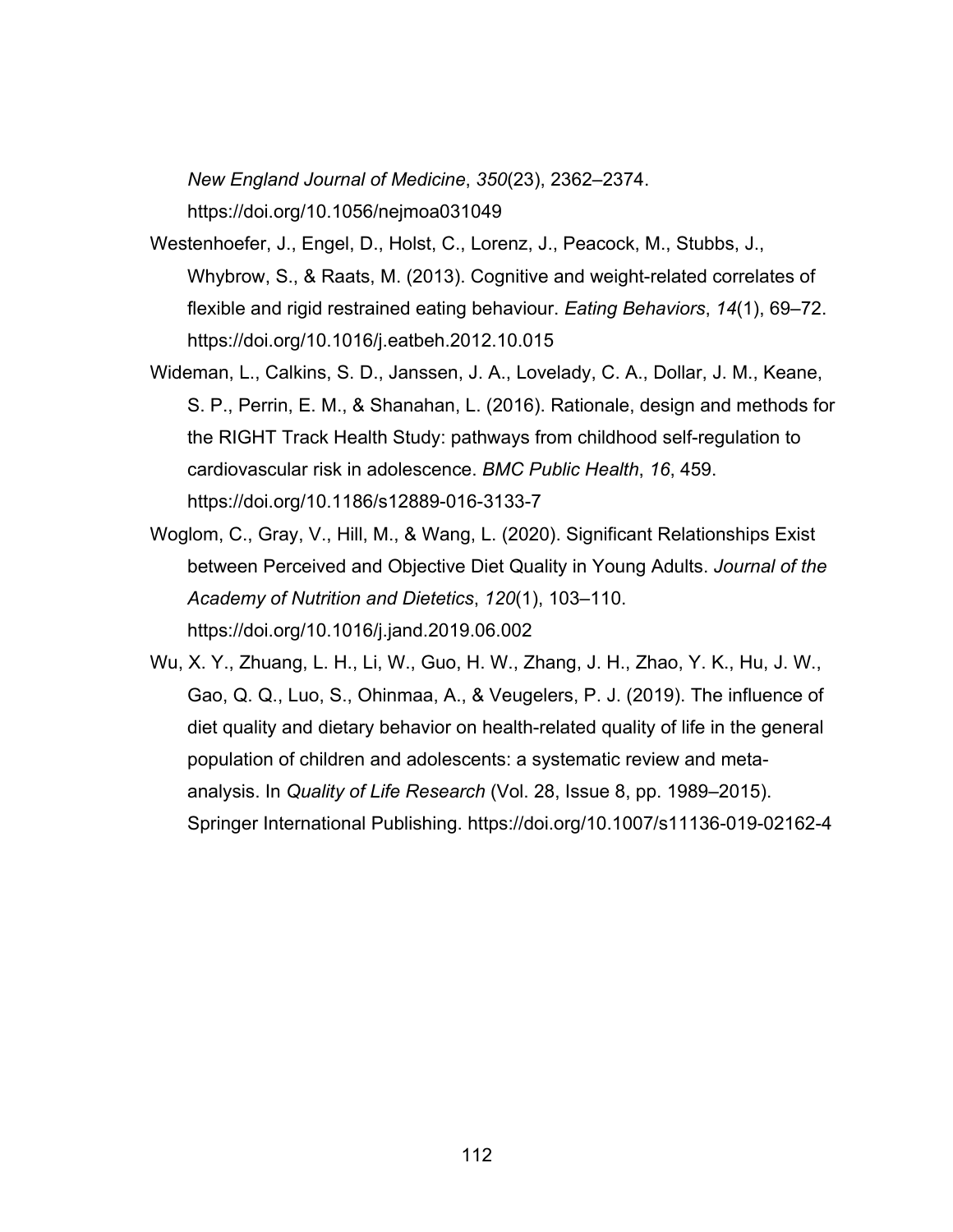| Table 1. HEI-2015 Total and Component Scoring Standards |                |                             |                             |  |  |  |
|---------------------------------------------------------|----------------|-----------------------------|-----------------------------|--|--|--|
|                                                         | <b>Maximum</b> | <b>Standard for Maximum</b> | <b>Standard for Minimum</b> |  |  |  |
| Component                                               | <b>Score</b>   | Score (1)                   | Score (0)                   |  |  |  |
| Adequacy*                                               |                |                             |                             |  |  |  |
|                                                         |                | GE 0.8 cup equivalent per   |                             |  |  |  |
| Total Fruits <sup>2</sup>                               | 5              | 1,000 Kcal                  | No Fruit                    |  |  |  |
|                                                         |                | GE 0.4 cup equivalent per   |                             |  |  |  |
| Whole Fruits <sup>3</sup>                               | 5              | 1,000 Kcal                  | No Whole Fruit              |  |  |  |
|                                                         |                | GE 1.1 cup equivalent per   |                             |  |  |  |
| Total Vegetables <sup>4</sup>                           | 5              | 1,000 Kcal                  | No Vegetables               |  |  |  |
|                                                         |                | GE 0.2 cupequivalent per    | No Dark-Green Vegetables    |  |  |  |
| Greens and Beans <sup>4</sup>                           | 5              | 1,000 Kcal                  | of Legumes                  |  |  |  |
|                                                         |                | GE 1.5 cup equivalent per   |                             |  |  |  |
| <b>Whole Grains</b>                                     | 10             | 1,000 Kcal                  | No Whole Grains             |  |  |  |
|                                                         |                | GE 1.3 cup equivalent per   |                             |  |  |  |
| Dairy <sup>5</sup>                                      | 10             | 1,000 Kcal                  | No Dairy                    |  |  |  |
|                                                         |                | GE 2.5 ounce equivalent     |                             |  |  |  |
| Total Protein Foods <sup>6</sup>                        | 5              | per 1,000 Kcal              | No Protein Foods            |  |  |  |
| Seafood and Plant                                       |                | GE 0.8 ounceequivalent      | No Seafood or Plant         |  |  |  |
| Proteins <sup>4,6</sup>                                 | 5              | per 1,000 Kcal              | Proteins                    |  |  |  |
|                                                         |                | (PUFAs + MUFAs)/SFAs GE     | (PUFAs + MUFAs)/SFAs LE     |  |  |  |
| Fatty Acids <sup>7</sup>                                | 10             | 2.5                         | 1.2                         |  |  |  |
| Moderation**                                            |                |                             |                             |  |  |  |
|                                                         |                | LE 1.8 ounce equivalent     | GE 4.3 ounce equvalent      |  |  |  |
| <b>Refined Grains</b>                                   | 10             | per 1,000 Kcal              | per 1,000 Kcal              |  |  |  |
|                                                         |                |                             | GE 2.0 grams per 1,000      |  |  |  |
| Sodium                                                  | 10             | LE 1.1 grams per 1,000 Kcal | Kcal                        |  |  |  |
| <b>Added Sugars</b>                                     | 10             | LE 6.5% of total Kcal       | GE 26% of total Kcal        |  |  |  |
| <b>Saturated Fats</b>                                   | 10             | LE 8% of total Kcal         | GE 16% of total Kcal        |  |  |  |

\* represents food groups, subgroups and dietary elements that are encouraged; higher scores reflect higher intakes

\*\* represents foods groups and dietary elements for which there are limits to consumption; higher scores reflect lower intakes

1. Intakes between the minimum and maximum are scored proportionally

2. Includes 100% fruit juice

3. Includes all forms except juice

4. Includes legumes (beans and peas)

5. Includes milk producsts, such as fluid milk, yogurt, cheese, and fortified soy beverages

6. Includes seafood, nuts, soy products (other than beverages), and legumes (beans and peas)

7. Ratio of poly- and mono- unsaturated fatty acids (PUFAs and MUFAs) to saturated fatty acids (SFAs)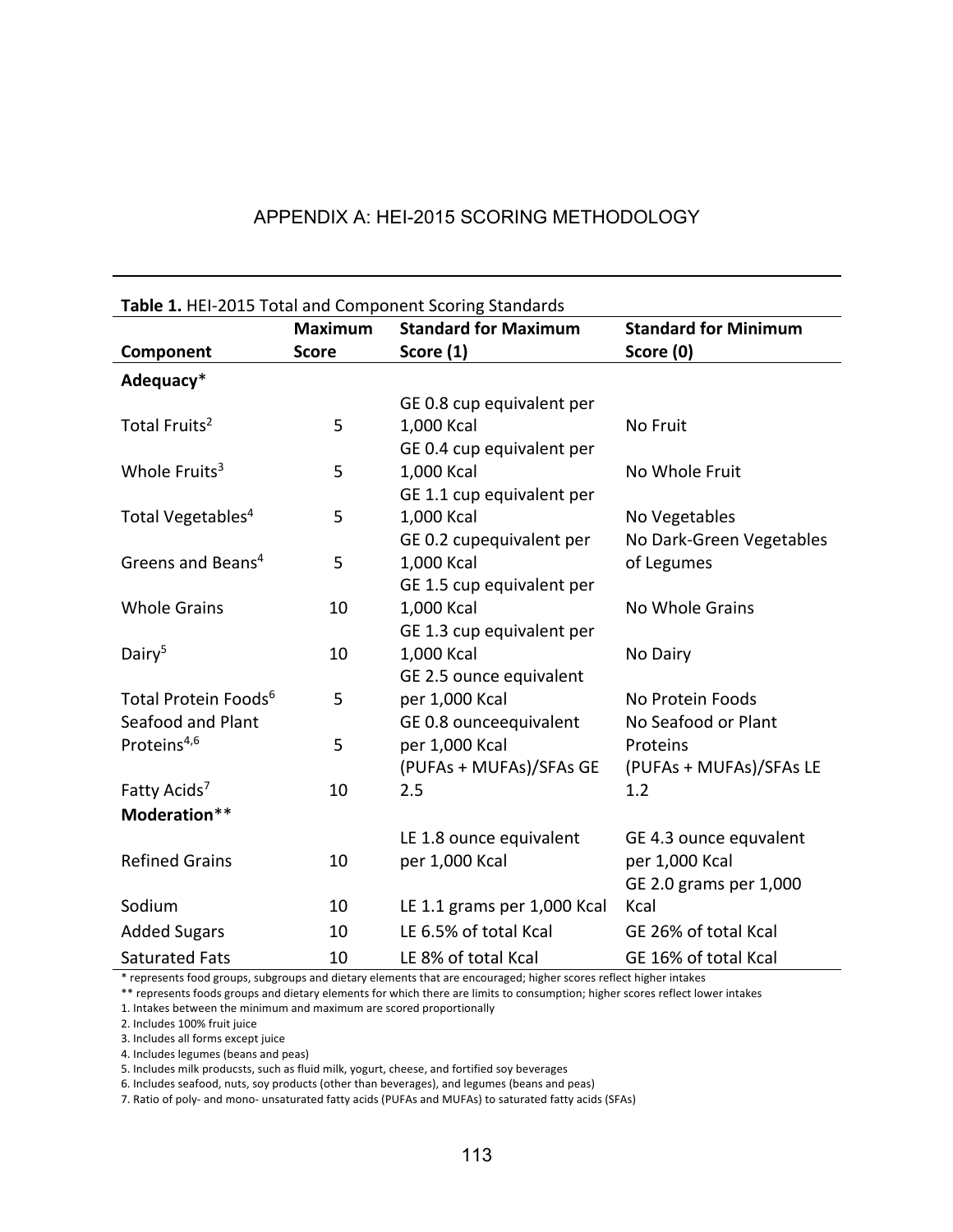## APPENDIX B: REVISED BODY ESTEEM SCALE FOR CHILDREN

# Beverley K. Mendelson & Donna R. White Concordia University Research Bulletin, 1993-94, Vol. XII No. 02\*

| 1. | I like what I look like in pictures                           | Yes | <b>No</b> |
|----|---------------------------------------------------------------|-----|-----------|
| 2. | Kids my own age like my looks                                 | Yes | No        |
| 3. | I'm pretty happy about the way I look                         | Yes | No        |
| 4. | Most people have a nicer body than I do                       | Yes | No        |
| 5. | My weight makes me unhappy                                    | Yes | No        |
| 6. | I like what I see when I look in the mirror                   | Yes | No        |
| 7. | I wish I were thinner                                         | Yes | No        |
| 8. | There are lots of things I'd change about my looks if I could | Yes | No        |
| 9. | I'm proud of my body                                          | Yes | <b>No</b> |
|    | 10. I really like what I weigh                                | Yes | No        |
|    | 11. I wish I looked better                                    | Yes | <b>No</b> |
|    | 12. I often feel ashamed of how I look                        | Yes | No        |
|    | 13. Other people make fun of the way I look                   | Yes | <b>No</b> |
|    | 14. I think I have a good body                                | Yes | No        |
|    | 15. I'm looking as nice as I'd like to                        | Yes | <b>No</b> |
|    | 16. I often wish I looked like someone else                   | Yes | No        |
|    | 17. My looks upset me                                         | Yes | <b>No</b> |
|    | 18. I'm as nice looking as most people                        | Yes | No        |
|    | 19. My parents like my looks                                  | Yes | <b>No</b> |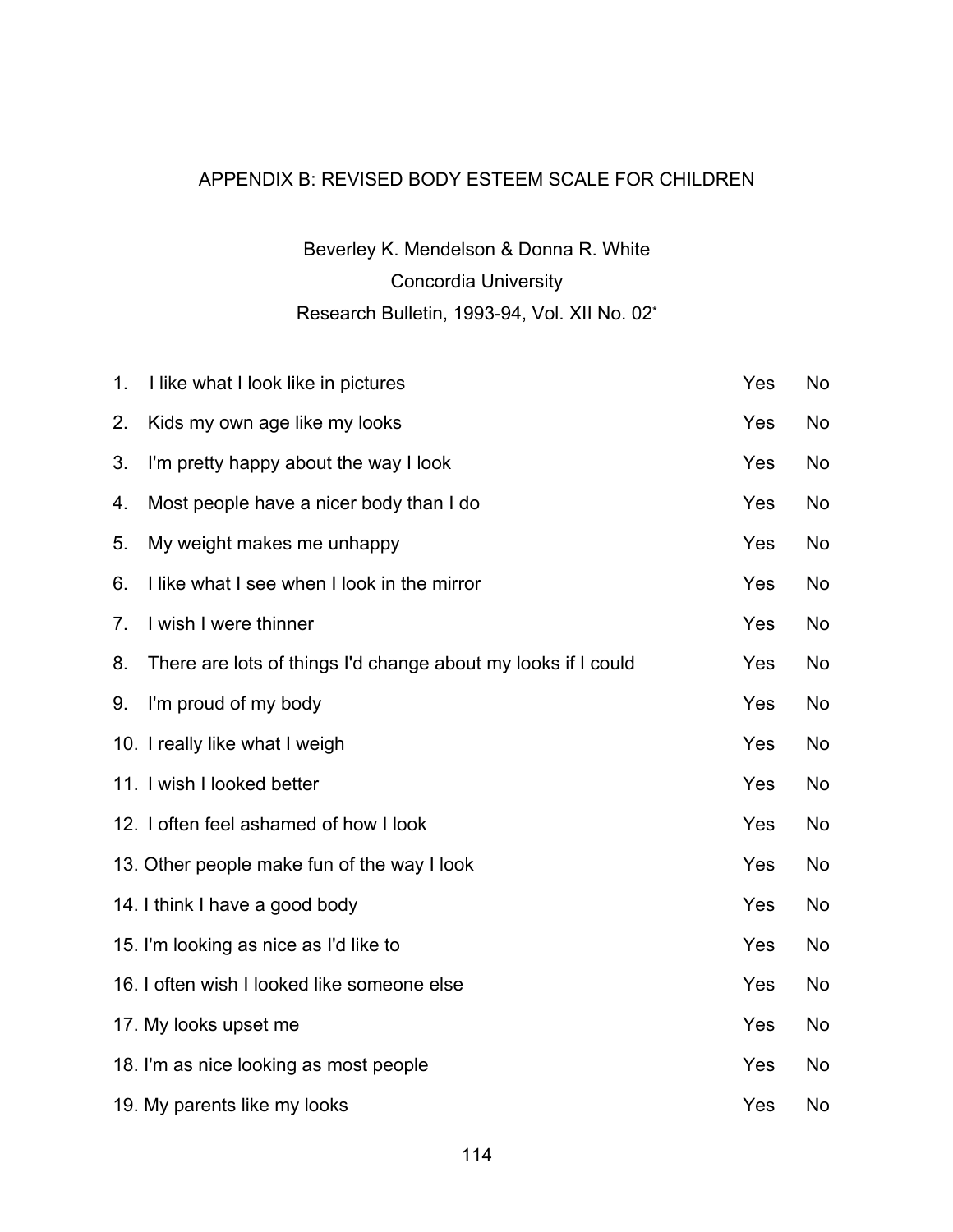20. I worry about the way I look  $\overline{Y}$  and  $\overline{Y}$  are  $\overline{Y}$  and  $\overline{Y}$  are  $\overline{Y}$  are  $\overline{Y}$  and  $\overline{Y}$  are  $\overline{Y}$  are  $\overline{Y}$  and  $\overline{Y}$  are  $\overline{Y}$  are  $\overline{Y}$  and  $\overline{Y}$  are  $\overline{Y}$  are  $\overline{Y}$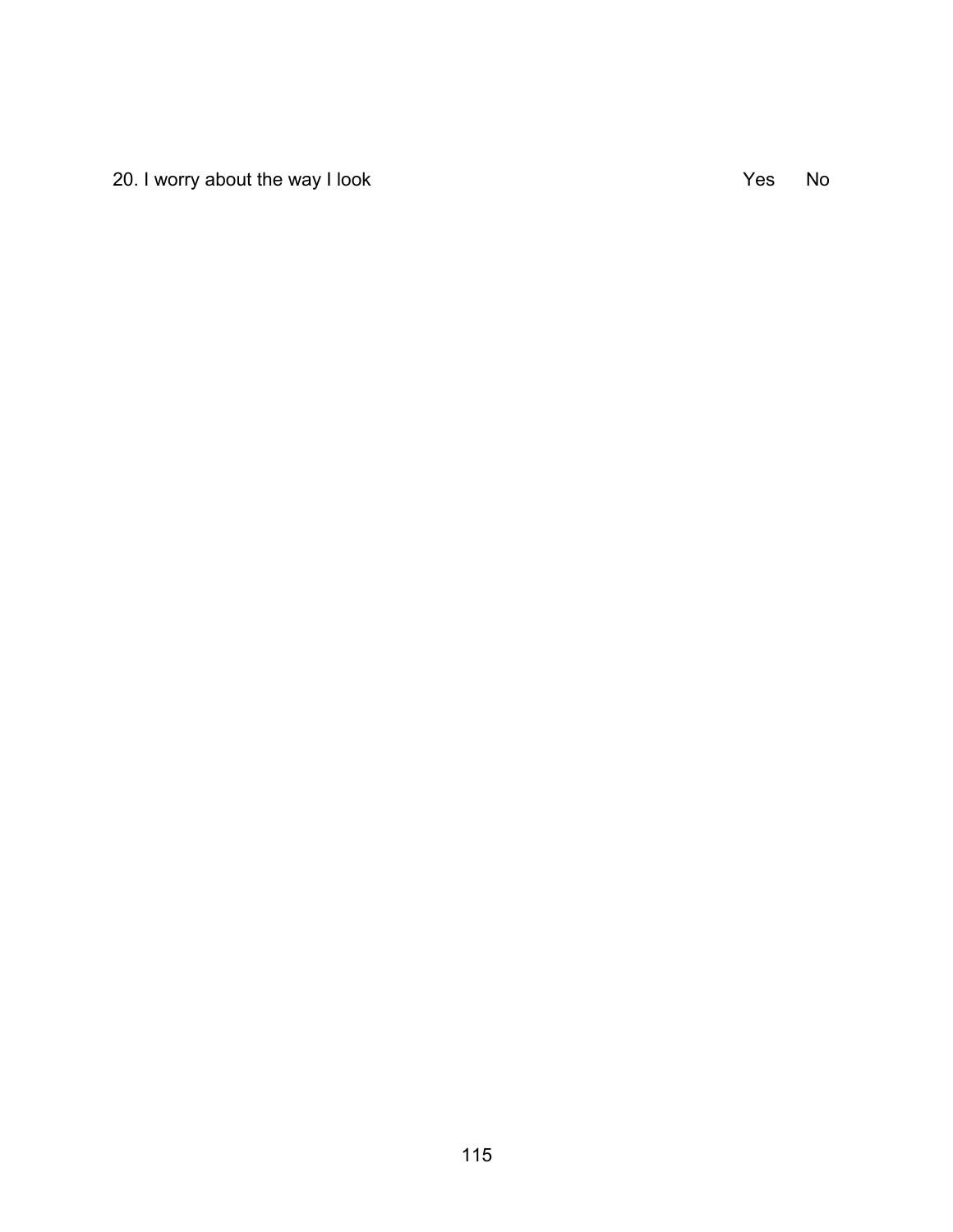### APPENDIX C: DUTCH EATING BEHAVIOR QUESTIONNAIRE

Van Strien, T., Frijters, J. E., Bergers, G. P., & Defares, P. B. (1986). The Dutch Eating Behavior Questionnaire (DEBQ) for assessment of restrained, emotional, and external eating behavior. *International Journal of eating disorders*, *5*(2), 295-315.

**Response options:** never (1); seldom (2); sometimes (3); often (4); very often (5)

#### **Restrained Eating**

- 1. If you have put on weight, do you eat less than you usually do? \*
- 2. Do you try to eat less at mealtimes than you would like to eat?
- 3. How often do you refuse food or drink offered because you are concerned about your weight?
- 4. Do you watch exactly what you eat?
- 5. Do you deliberately eat foods that are slimming?
- 6. When you have eaten too much, do you eat less than usual the following days?'
- 7. Do you deliberately eat less in order not to become heavier?
- 8. How often do you try not to eat between meals because you are watching your weight?

9. How often in the evening do you try not to eat because you are watching your weight?

10. Do you take into account your weight with what you eat?

<sup>\*</sup>items with a non-relevant response category in addition to the regular responses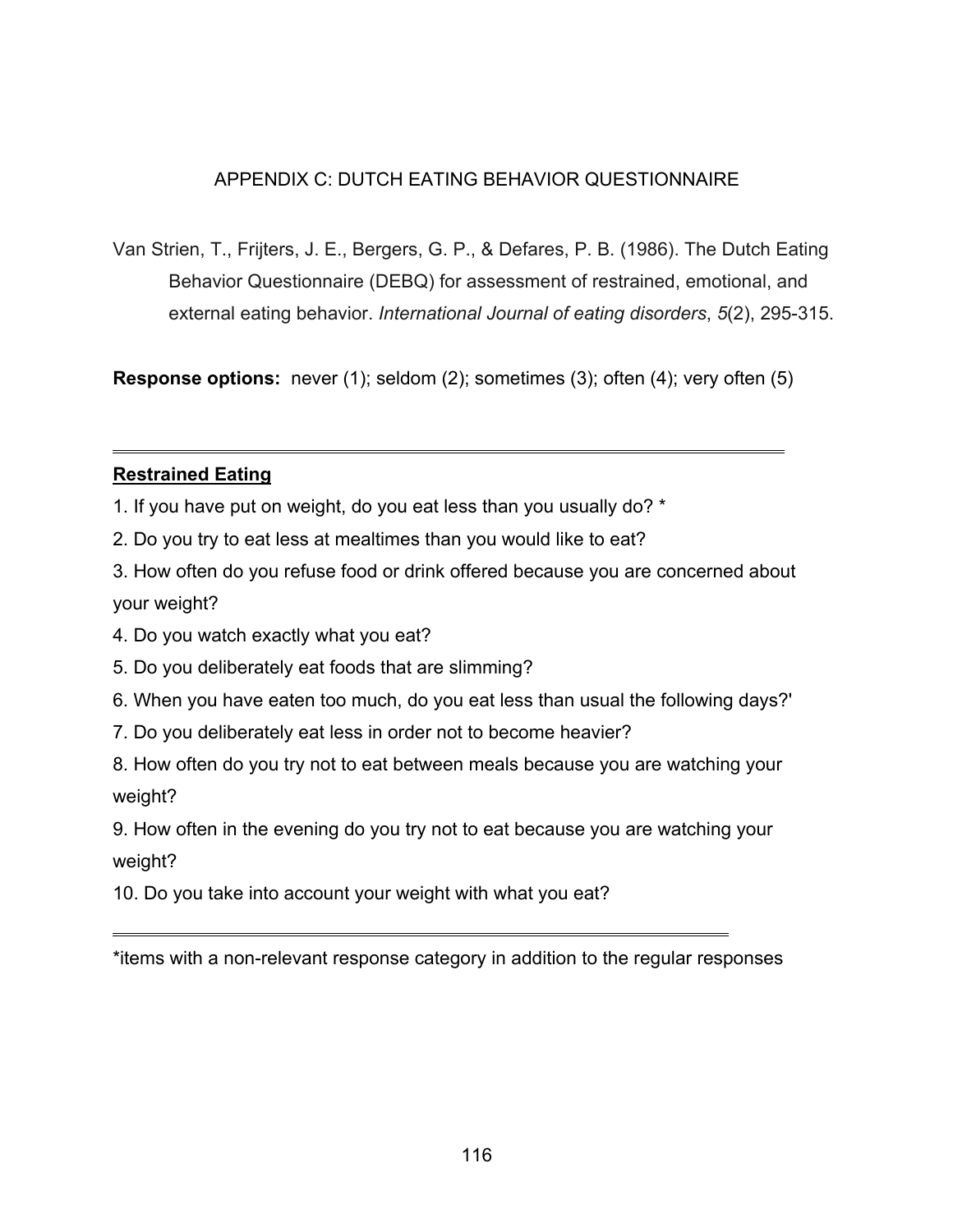## APPENDIX D: THREE FACTOR EATING QUESTIONNAIRE: DIETARY RESTRAINT **SUBSCALE**

#### PART 1

- 4. when I have eaten my quota of calories, I am usually good about not eating any more
- 6. I deliberately take small helpings as a means of controlling my weight
- 10. Life is too short to worry about dieting
- 14. I have a pretty good idea of the number of calories in common food
- 18. While on a diet, if I eat food that is not allowed, I consciously eat less for a period to make up for it
- 21. I enjoy eating too much to spoil it by counting calories or watching my weight
- 23. I often stop eating when I am not really full as a conscious means of limiting the amount that I eat
- 28. I consciously hold back at meals in order to not gain weight
- 30. I eat anything I want, any time I want
- 32. I count calories as a conscious means of controlling my weight
- 33. I do not eat some foods because they make me fat
- 35. I pay a great deal of attention to changes in my figure

#### PART 2

- 37. how often are you dieting in a conscious effort to control your weight
- 38. would a weight fluctuation of 5lbs affect the way you live your life
- 40. Do your feelings of guilt about overeating help you control your food intake
- 42. How conscious are you of what you are eating